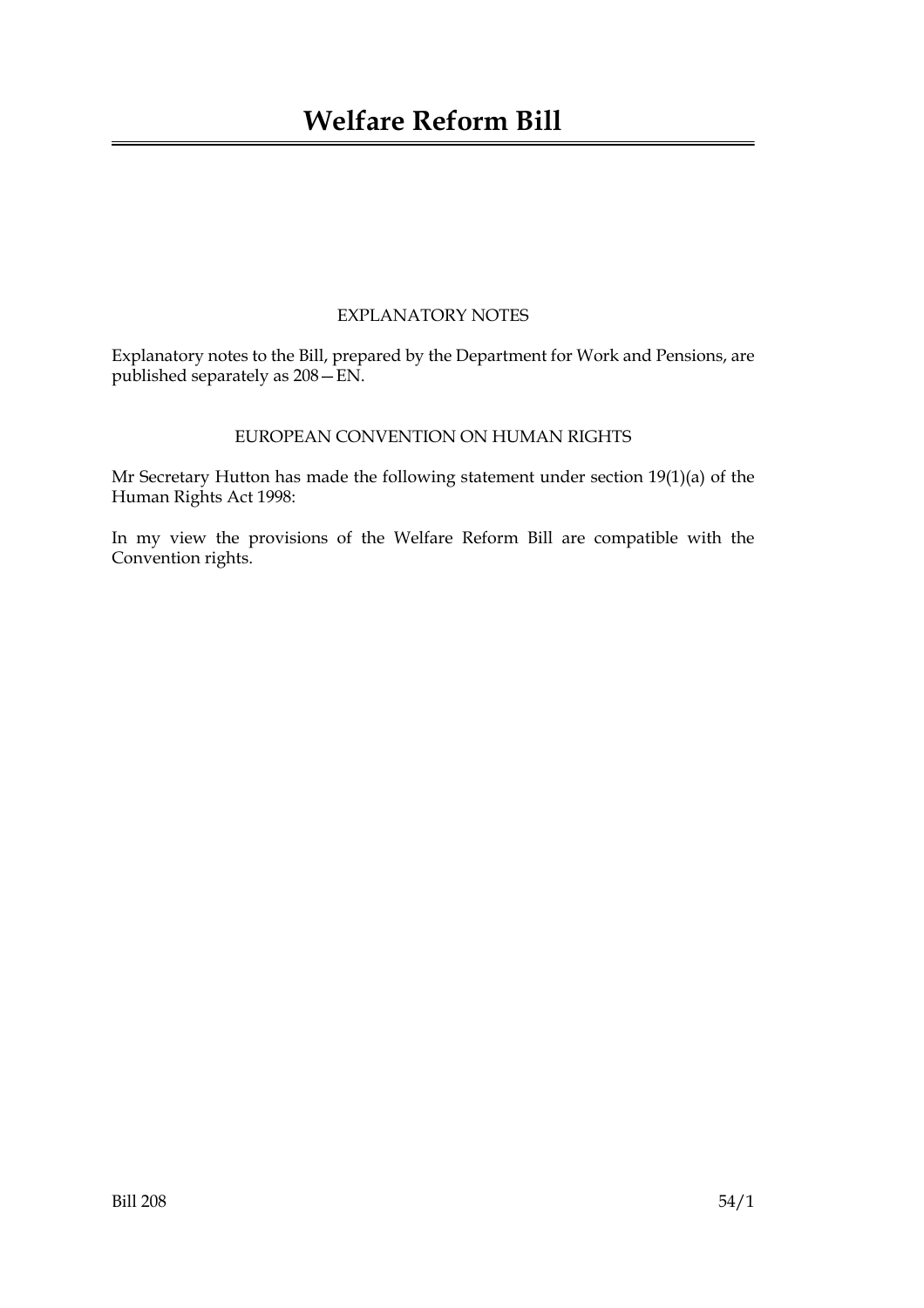# **CONTENTS**

# **PART 1**

### EMPLOYMENT AND SUPPORT ALLOWANCE

### *Entitlement*

- 1 Employment and support allowance
- 2 Amount of contributory allowance
- 3 Deductions from contributory allowance: supplementary
- 4 Amount of income-related allowance
- 5 Advance award of income-related allowance
- 6 Amount payable where claimant entitled to both forms of allowance
- 7 Exclusion of payments below prescribed minimum

#### *Assessments relating to entitlement*

- 8 Limited capability for work
- 9 Limited capability for work-related activity

#### *Conditionality*

- 10 Work-focused health-related assessments
- 11 Work-focused interviews
- 12 Work-related activity
- 13 Action plans in connection with work-focused interviews
- 14 Directions about work-related activity
- 15 Contracting out

#### *Miscellaneous*

- 16 Income and capital: general
- 17 Disqualification
- 18 Pilot schemes
- 19 Relationship with statutory payments
- 20 Supplementary provisions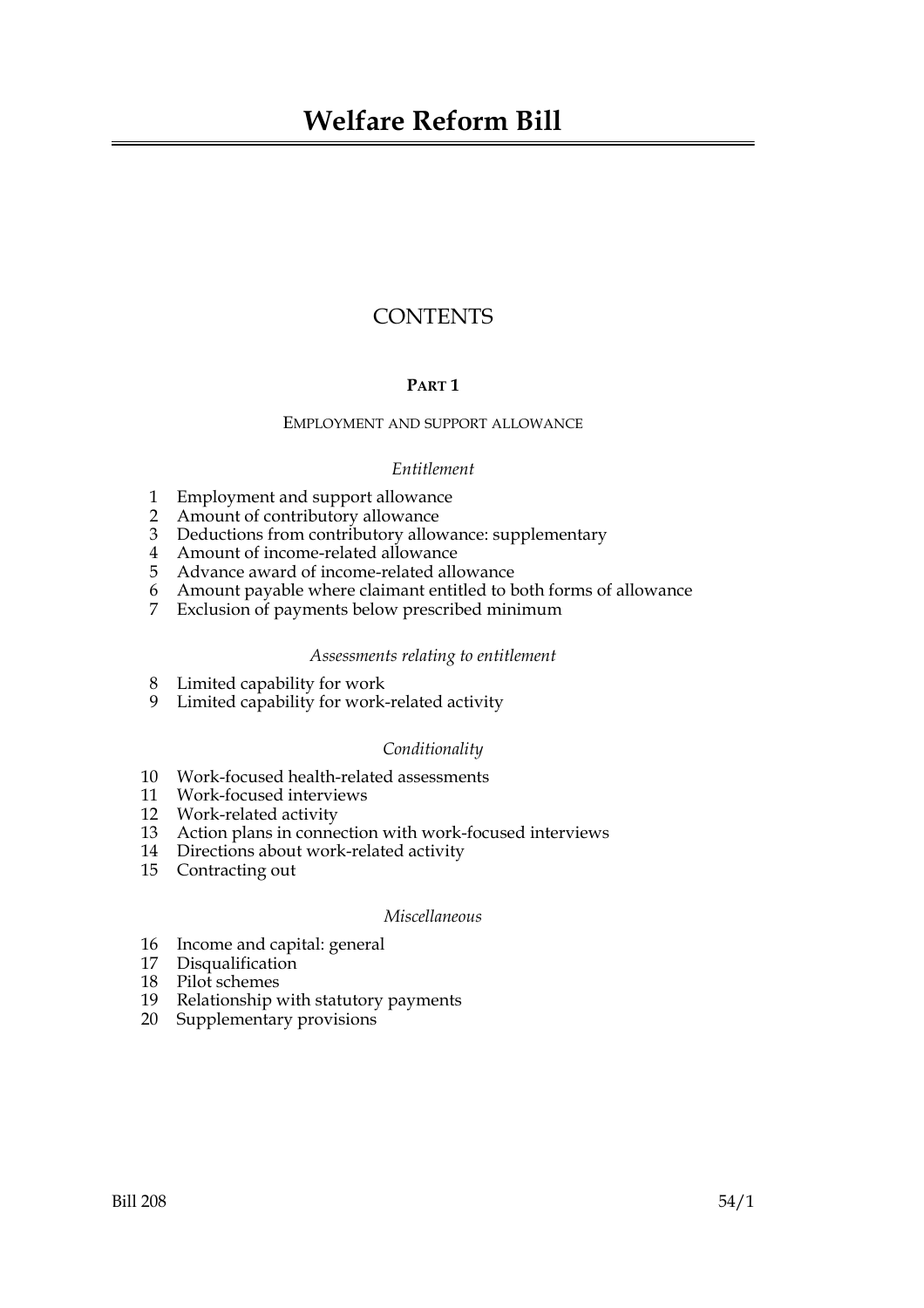#### *General*

- 21 Interpretation of Part 1
- 22 Regulations
- 23 Parliamentary control
- 24 Financial provisions relating to Part 1
- 25 Consequential amendments relating to Part 1
- 26 Transition relating to Part 1

#### **PART 2**

#### HOUSING BENEFIT AND COUNCIL TAX BENEFIT

- 27 Local housing allowance
- 28 Loss of housing benefit following eviction for anti-social behaviour, etc.<br>29 Housing benefit and council tax benefit for persons taking up employm
- 29 Housing benefit and council tax benefit for persons taking up employment
- 30 Section 29: supplemental<br>31 Sections 29 and 30: interp
- Sections 29 and 30: interpretation
- 32 Information relating to housing benefit
- 33 Supply of information by rent officers
- 34 Payment of housing benefit
- 35 Duty to send inspection reports to the Secretary of State
- 36 Directions by Secretary of State
- 37 Minor and consequential amendments relating to Part 2

#### **PART 3**

#### SOCIAL SECURITY ADMINISTRATION: GENERAL

#### *Sharing of social security information*

- 38 Social security information
- 39 Information relating to certain benefits
- 40 Unlawful disclosure of certain information

#### *Overpayment recovery*

- 41 Recovery of overpaid benefit: Great Britain
- 42 Recovery of overpaid child benefit and guardian's allowance: Northern Ireland

#### *Benefit fraud*

- 43 Local authority powers to investigate benefit fraud
- 44 Local authority powers to prosecute benefit fraud
- 45 Local authority functions relating to benefit: information
- 46 Loss of benefit for commission of benefit offences

#### **PART 4**

#### **MISCELLANEOUS**

#### *Benefits for widows and widowers*

47 Widowed mother's allowance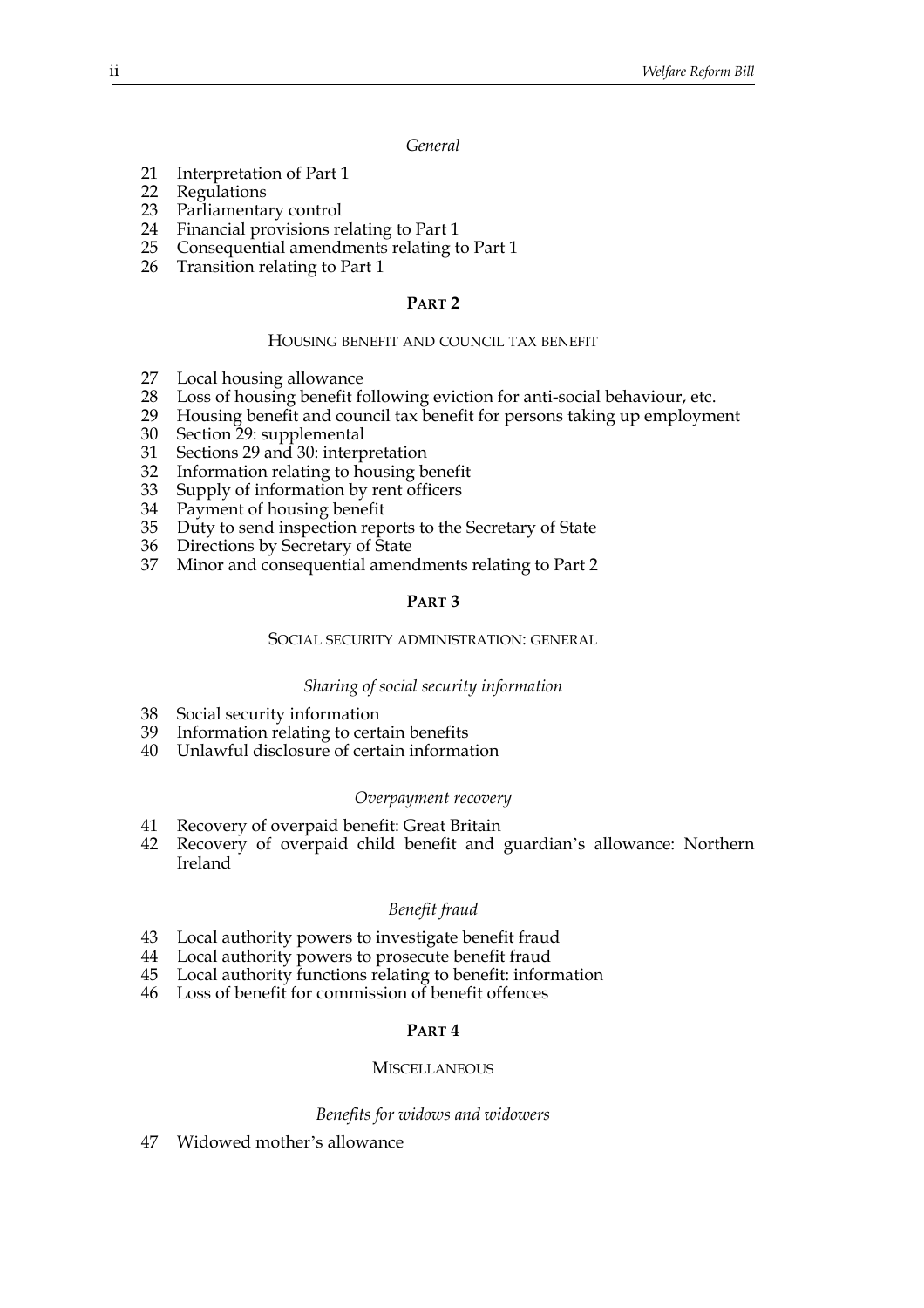# 48 Widowed parent's allowance

# *Disability living allowance: age conditions*

- 49 Care component of disability living allowance: persons under the age of 16
- 50 Mobility component of disability living allowance: persons under the age of 16

#### *Social fund*

- 51 Matters to which regard must be had in awarding budgeting loans
- 52 Allocations from Social Fund

#### *Vaccine Damage Payments Act 1979*

- 53 Overseas vaccinations
- 54 Appeals to appeal tribunal in Northern Ireland

#### *Compensation for pneumoconiosis etc.*

- 55 "Relevant employer"
- 56 "Dependant"

#### *Other*

- 57 Power to stop payment of allowances to care home residents
- 58 Independent Living Funds
- 59 Minor and consequential amendments relating to Part 4

# **PART 5**

#### **GENERAL**

- 60 Northern Ireland
- 61 General interpretation
- 62 Financial provisions: general
- 63 Repeals
- 64 Transition
- 65 Extent
- 66 Commencement
- Short title

Schedule 1 — Employment and support allowance: additional conditions

- Part 1 Contributory allowance
- Part 2 Income-related allowance
- Schedule 2 Employment and support allowance: supplementary provisions
- Schedule 3 Consequential amendments relating to Part 1
- Schedule 4 Transition relating to Part 1
- Schedule 5 Minor and consequential amendments relating to Part 2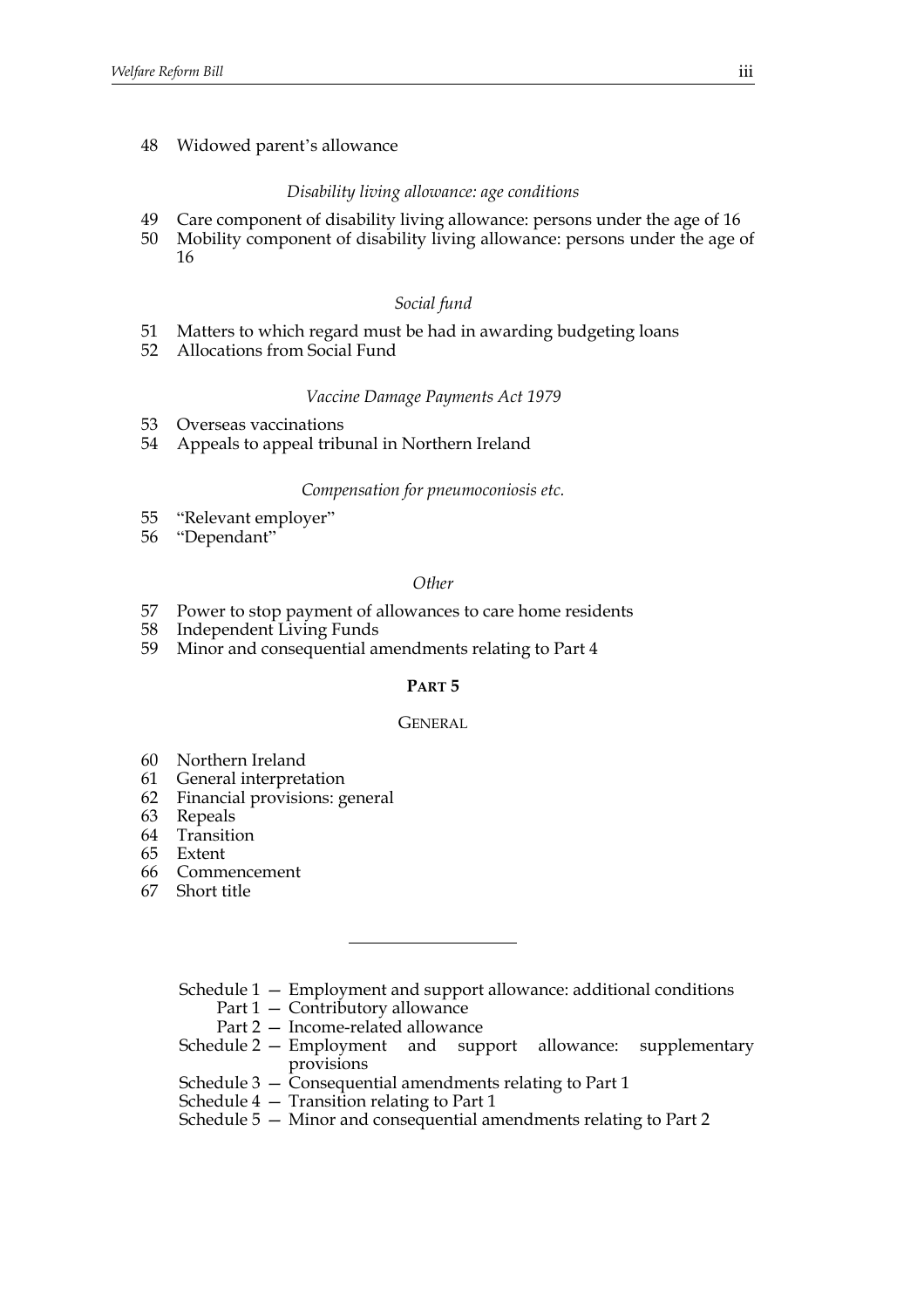- Schedule 6 Schedule to be inserted in the Pneumoconiosis etc. (Workers' Compensation) Act 1979
- Schedule 7 Minor and consequential amendments relating to Part 4
- Schedule 8 Repeals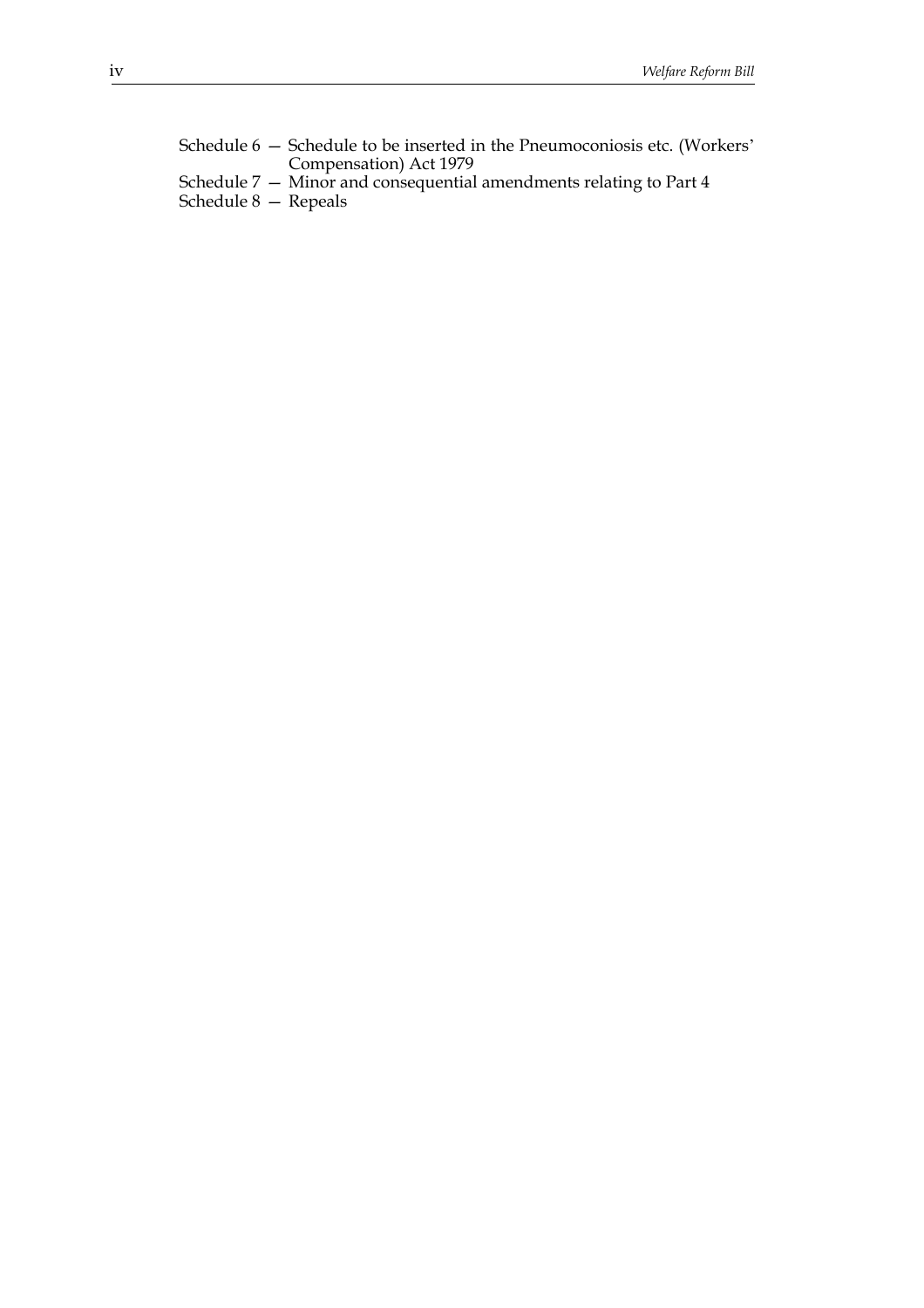# A **BILL**

TO

Make provision about social security; to amend the Vaccine Damage Payments Act 1979; and for connected purposes.

E IT ENACTED by the Queen's most Excellent Majesty, by and with the advice and consent of the Lords Spiritual and Temporal, and Commons, in this present **B** E IT ENACTED by the Queen's most Excellent Majesty, by and with consent of the Lords Spiritual and Temporal, and Commons, Parliament assembled, and by the authority of the same, as follows:  $-$ 

### **PART 1**

#### EMPLOYMENT AND SUPPORT ALLOWANCE

#### *Entitlement*

#### **1 Employment and support allowance**

| (1) An allowance, to be known as an employment and support allowance, shall be |  |
|--------------------------------------------------------------------------------|--|
| payable in accordance with the provisions of this Part.                        |  |

- (2) Subject to the provisions of this Part, a claimant is entitled to an employment and support allowance if he satisfies the basic conditions and either—
	- (a) the first and the second conditions set out in Part 1 of Schedule 1 (conditions relating to national insurance) or the third condition set out in that Part of that Schedule (condition relating to youth), or *10*
	- (b) the conditions set out in Part 2 of that Schedule (conditions relating to financial position).

(3) The basic conditions are that the claimant—

- (a) has limited capability for work,
- (b) is at least 16 years old,
- (c) has not reached pensionable age,
- (d) is in Great Britain,
- (e) is not entitled to income support, and
- (f) is not entitled to a jobseeker's allowance (and is not a member of a couple who are entitled to a joint-claim jobseeker's allowance). *20*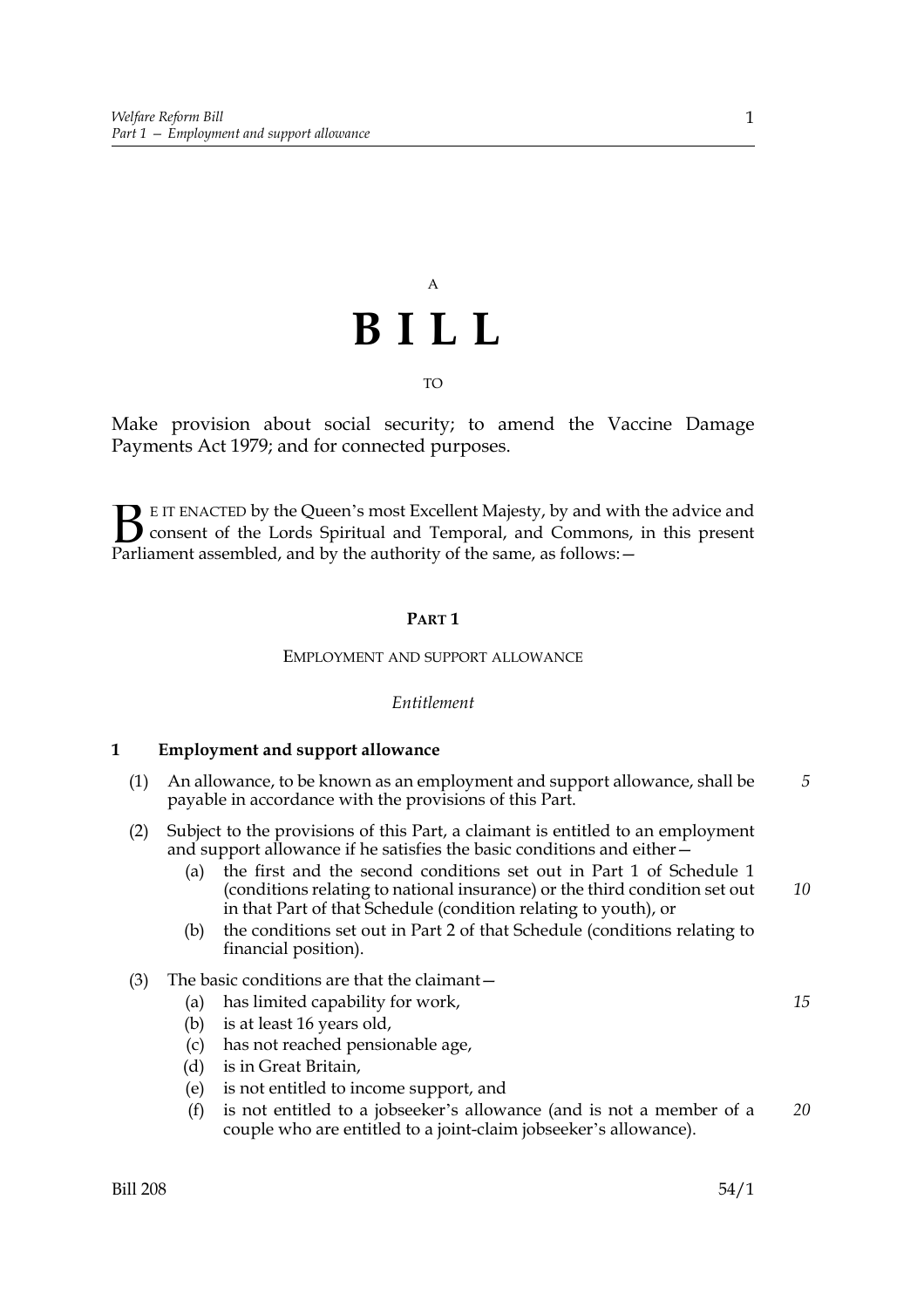| (4) | (a)                                                                  | For the purposes of this Part, a person has limited capability for work if $-$<br>his capability for work is limited by his physical or mental condition,<br>and                                                                                                                                                      |    |  |
|-----|----------------------------------------------------------------------|-----------------------------------------------------------------------------------------------------------------------------------------------------------------------------------------------------------------------------------------------------------------------------------------------------------------------|----|--|
|     | (b)                                                                  | the limitation is such that it is not reasonable to require him to work.                                                                                                                                                                                                                                              |    |  |
| (5) | An employment and support allowance is payable in respect of a week. |                                                                                                                                                                                                                                                                                                                       |    |  |
| (6) |                                                                      | In subsection $(3)$ –<br>"joint-claim jobseeker's allowance" means a jobseeker's allowance<br>entitlement to which arises by virtue of section 1(2B) of the Jobseekers<br>Act 1995 (c. 18);<br>"pensionable age" has the meaning given by the rules in paragraph 1 of<br>Schedule 4 to the Pensions Act 1995 (c. 26). | 10 |  |
| (7) |                                                                      | In this Part-<br>"contributory allowance" means an employment and support allowance<br>entitlement to which is based on subsection $(2)(a)$ ;<br>"income-related allowance" means an employment and support<br>allowance entitlement to which is based on subsection (2)(b).                                          | 15 |  |
| 2   |                                                                      | Amount of contributory allowance                                                                                                                                                                                                                                                                                      |    |  |
| (1) | (a)<br>(b)                                                           | In the case of a contributory allowance, the amount payable in respect of a<br>claimant shall be calculated by $-$<br>taking such amount as may be prescribed,<br>if in his case the conditions of entitlement to the support component or                                                                            | 20 |  |
|     | (c)                                                                  | the work-related activity component are satisfied, adding the amount<br>of that component, and<br>making prescribed deductions in respect of any payments to which<br>section 3 applies.                                                                                                                              | 25 |  |
| (2) | (a)<br>(b)<br>(c)                                                    | The conditions of entitlement to the support component are -<br>that the assessment phase has ended,<br>that the claimant has limited capability for work-related activity, and<br>that such other conditions as may be prescribed are satisfied.                                                                     |    |  |
| (3) | (a)<br>(b)<br>(c)                                                    | The conditions of entitlement to the work-related activity component are -<br>that the assessment phase has ended,<br>that the claimant does not have limited capability for work-related<br>activity, and<br>that such other conditions as may be prescribed are satisfied.                                          | 30 |  |
| (4) | (a)                                                                  | Regulations $may -$<br>prescribe circumstances in which paragraph (a) of subsection $(2)$ or $(3)$<br>is not to apply;                                                                                                                                                                                                | 35 |  |
|     | (b)<br>(c)                                                           | prescribe circumstances in which entitlement under subsection (2) or<br>(3) is to be backdated;<br>make provision about the amount of the component under subsection<br>$(2)$ or $(3)$ .                                                                                                                              | 40 |  |
| (5) | activity if –                                                        | For the purposes of this Part, a person has limited capability for work-related                                                                                                                                                                                                                                       |    |  |
|     | (a)                                                                  | his capability for work-related activity is limited by his physical or<br>mental condition, and                                                                                                                                                                                                                       | 45 |  |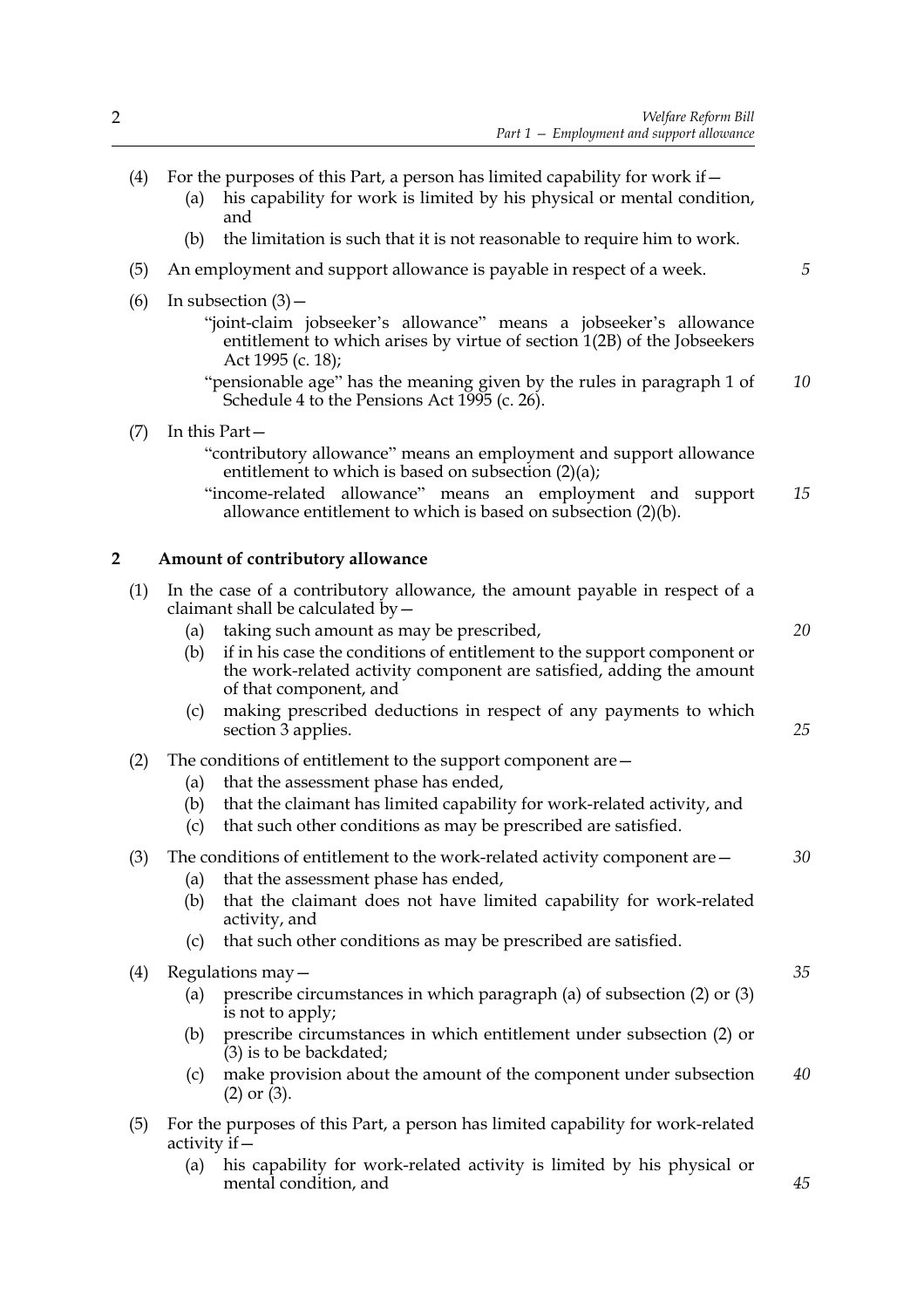(b) the limitation is such that it is not reasonable to require him to undertake such activity.

# **3 Deductions from contributory allowance: supplementary**

- (1) This section applies to payments of the following kinds which are payable to the claimant—
	- (a) pension payments,
	- (b) PPF periodic payments, and
	- (c) payments of a prescribed description made to a person who is a member of, or has been appointed to, a prescribed body carrying out public or local functions.

*10*

*20*

*25*

*35*

*40*

*5*

- (2) Regulations may—
	- (a) disapply section  $2(1)(c)$ , so far as relating to pension payments or PPF periodic payments, in relation to persons of a prescribed description;
	- (b) provide for pension payments or PPF periodic payments of a prescribed description to be treated for the purposes of that provision as not being payments to which this section applies; *15*
	- (c) provide for sums of a prescribed description to be treated for the purposes of this section as payable to persons as pension payments or PPF periodic payments (including, in particular, sums in relation to which there is a deferred right of receipt);
	- (d) make provision for the method of determining how payments to which this section applies are, for the purposes of section 2, to be related to periods for which a person is entitled to a contributory allowance.
- (3) In this section—

"pension payment" means—

- a periodical payment made in relation to a person under a personal pension scheme or, in connection with the coming to an end of an employment of his, under an occupational pension scheme or a public service pension scheme,
- (b) a payment of a prescribed description made under an insurance policy providing benefits in connection with physical or mental illness or disability, and *30*
- (c) such other payments as may be prescribed;

"PPF periodic payment" means—

- (a) any periodic compensation payment made in relation to a person, payable under the pension compensation provisions as specified in section 162(2) of the Pensions Act 2004 (c. 35) or Article 146(2) of the Pensions (Northern Ireland) Order 2005 (S.I. 2005/255 (N.I. 1)) (the pension compensation provisions), and
- (b) any periodic payment made in relation to a person, payable under section 166 of the Pensions Act 2004 or Article 150 of the Pensions (Northern Ireland) Order 2005 (S.I. 2005/255 (N.I. 1)) (duty to pay scheme benefits unpaid at assessment date etc.).
- (4) For the purposes of subsection (3), "occupational pension scheme", "personal pension scheme" and "public service pension scheme" each have the meaning given by section 1 of the Pension Schemes Act 1993 (c. 48), except that "personal pension scheme" includes— *45*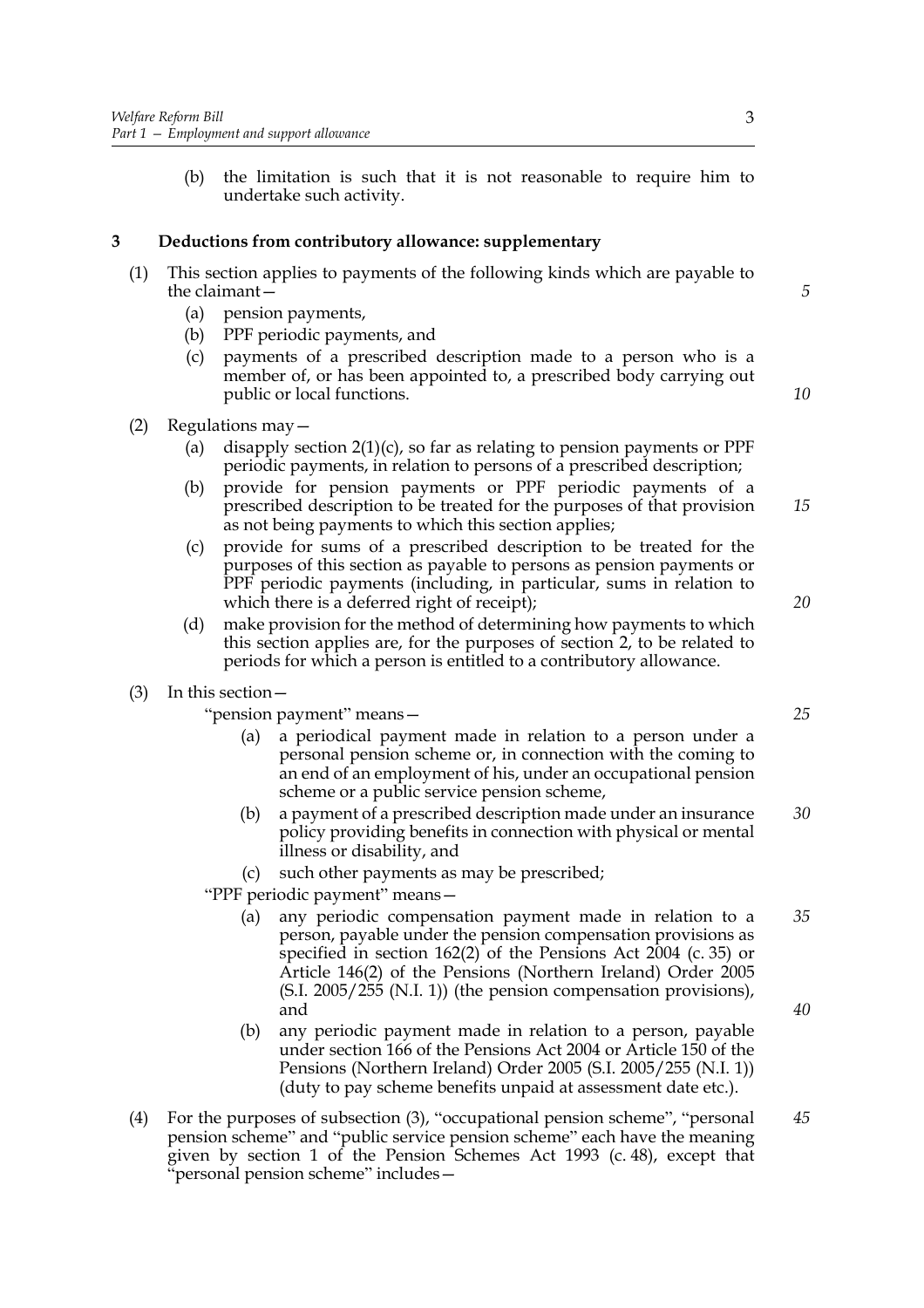- (a) an annuity contract or trust scheme approved under section 620 or 621 of the Income and Corporation Taxes Act 1988 (c. 1), and
- (b) a substituted contract within the meaning of section 622(3) of that Act,

which is treated as having become a registered pension scheme by virtue of paragraph 1(1)(f) of Schedule 36 to the Finance Act 2004 (c. 12).

# **4 Amount of income-related allowance**

- (1) In the case of an income-related allowance, the amount payable in respect of a claimant shall be—
	- (a) if he has no income, the applicable amount;
	- (b) if he has an income, the amount by which the applicable amount exceeds his income. *10*
- (2) Subject to subsection (3), the applicable amount for the purposes of subsection (1) shall be calculated by  $-$ 
	- (a) taking such amount, or the aggregate of such amounts, as may be prescribed, and
	- (b) if in the claimant's case the conditions of entitlement to the support component or the work-related activity component are satisfied, adding the amount of that component.
- (3) Regulations may provide that, in prescribed cases, the applicable amount for the purposes of subsection (1) shall be nil.

*20*

*30*

*40*

*15*

*5*

# (4) The conditions of entitlement to the support component are—

- (a) that the assessment phase has ended,
- (b) that the claimant has limited capability for work-related activity, and
- (c) that such other conditions as may be prescribed are satisfied.

#### (5) The conditions of entitlement to the work-related activity component are— *25*

- (a) that the assessment phase has ended,
- (b) that the claimant does not have limited capability for work-related activity, and
- (c) that such other conditions as may be prescribed are satisfied.
- (6) Regulations may—
	- (a) prescribe circumstances in which paragraph (a) of subsection (4) or (5) is not to apply;
	- (b) prescribe circumstances in which entitlement under subsection (4) or (5) is to be backdated;
	- (c) make provision about the amount of the component under subsection (4) or (5). *35*

#### **5 Advance award of income-related allowance**

- (1) This section applies to claims for an employment and support allowance by a person who—
	- (a) would be entitled to an income-related allowance, but for the fact that he does not satisfy the condition in paragraph 6(1)(a) of Schedule 1,
	- (b) would satisfy that condition if he were entitled to the component mentioned in section 4(4) or (5), and
	- (c) is not entitled to a contributory allowance.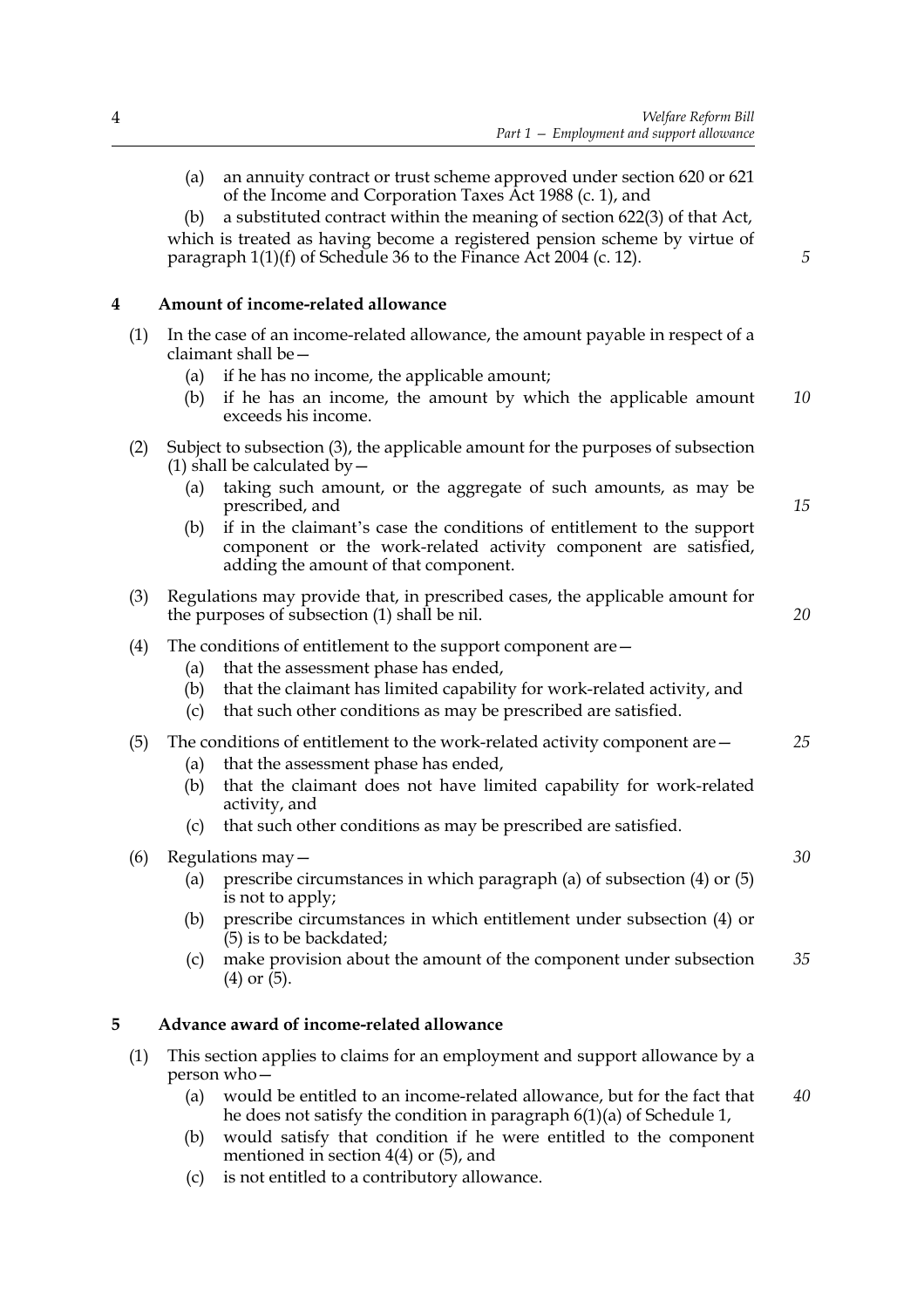- (2) In relation to claims to which this section applies, section 5(1) of the Administration Act (regulations about claims for benefit) shall have effect as  $if -$ 
	- (a) in paragraph (d) (power to permit an award on a claim for benefit for a future period to be made subject to the condition that the claimant satisfies the requirements for entitlement when the benefit becomes payable under the award), there were inserted at the end "and to such other conditions as may be prescribed", and
	- (b) in paragraph (e) (power to provide for such an award to be revised or superseded under the Social Security Act 1998 (c. 14) if any of those requirements are found not to have been satisfied), for "any of those requirements" there were substituted "any of the conditions to which the award is made subject". *10*
- (3) Regulations may, in relation to claims to which this section applies, make provision enabling an award to be made on terms such that the time at which benefit becomes payable under the award is later than the start of the period for which the award is made.

# **6 Amount payable where claimant entitled to both forms of allowance**

- (1) This section applies where a claimant is entitled to both a contributory allowance and an income-related allowance.
- (2) If the claimant has no income, the amount payable by way of an employment and support allowance shall be the greater of—
	- (a) his personal rate, and
	- (b) the applicable amount.
- (3) If the claimant has an income, the amount payable by way of an employment and support allowance shall be the greater of— *25*
	- (a) his personal rate, and
	- (b) the amount by which the applicable amount exceeds his income.
- (4) Where the amount payable to the claimant by way of an employment and support allowance does not exceed his personal rate, the allowance shall be treated as attributable to the claimant's entitlement to a contributory allowance. *30*
- (5) Where the amount payable to the claimant by way of an employment and support allowance exceeds his personal rate, the allowance shall be taken to consist of two elements, namely—
	- (a) an amount equal to his personal rate, and
	- (b) an amount equal to the excess.
- (6) The element mentioned in subsection (5)(a) shall be treated as attributable to the claimant's entitlement to a contributory allowance.
- (7) The element mentioned in subsection (5)(b) shall be treated as attributable to the claimant's entitlement to an income-related allowance. *40*
- (8) In this section—

"applicable amount" means the amount which, in the claimant's case, is the applicable amount for the purposes of section  $4(1)$ ;

"personal rate" means the amount calculated in accordance with section 2(1). *45*

*5*

*15*

*20*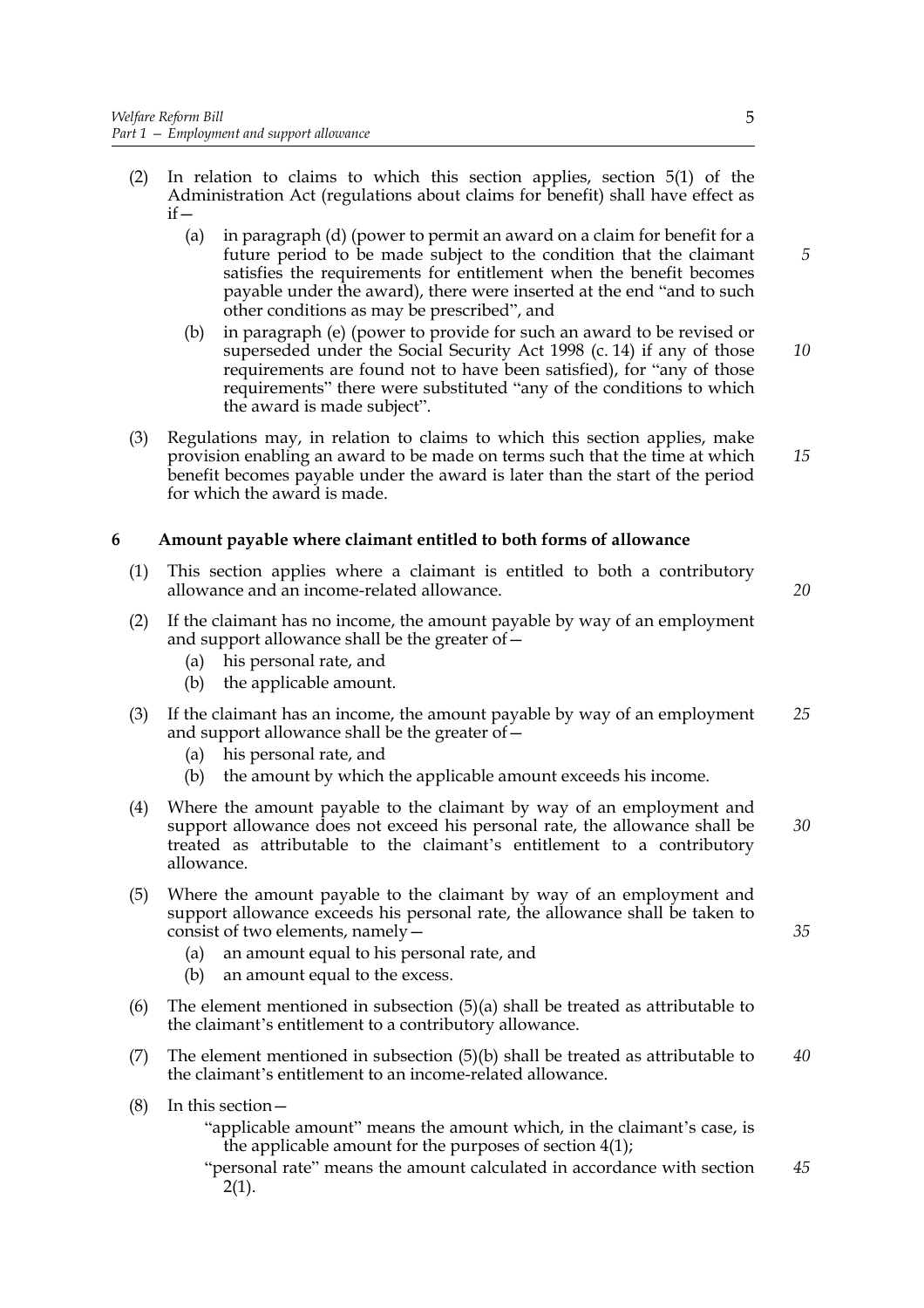# **7 Exclusion of payments below prescribed minimum**

Except in such circumstances as regulations may provide, an employment and support allowance shall not be payable where the amount otherwise payable would be less than a prescribed minimum.

*Assessments relating to entitlement*

#### *5*

# **8 Limited capability for work**

- (1) For the purposes of this Part, whether a person's capability for work is limited by his physical or mental condition and, if it is, whether the limitation is such that it is not reasonable to require him to work shall be determined in accordance with regulations.
- (2) Regulations under subsection (1) shall—
	- (a) provide for determination on the basis of an assessment of the person concerned;
	- (b) define the assessment by reference to the extent to which a person who has some specific disease or bodily or mental disablement is capable or incapable of performing such activities as may be prescribed; *15*
	- (c) make provision as to the manner of carrying out the assessment.
- (3) Regulations under subsection (1) may, in particular, make provision—
	- (a) as to the information or evidence required for the purpose of determining the matters mentioned in that subsection;
	- (b) as to the manner in which that information or evidence is to be provided;
	- (c) for a person in relation to whom it falls to be determined whether he has limited capability for work to be called to attend for such medical examination as the regulations may require.
- (4) Regulations under subsection (1) may include provision—
	- (a) for a person to be treated as not having limited capability for work if he fails without good cause—
		- (i) to provide information or evidence which he is required under such regulations to provide,
		- (ii) to provide information or evidence in the manner in which he is required under such regulations to provide it, or
		- (iii) to attend for, or submit himself to, a medical examination for which he is called under such regulations to attend;
	- (b) as to matters which are, or are not, to be taken into account in determining for the purposes of any provision made by virtue of paragraph (a) whether a person has good cause for any act or omission; *35*
	- (c) as to circumstances in which a person is, or is not, to be regarded for the purposes of any such provision as having good cause for any act or omission.
- (5) Regulations may provide that, in prescribed circumstances, a person in relation to whom it falls to be determined whether he has limited capability for work, shall, if prescribed conditions are met, be treated as having limited capability for work until such time as—
	- (a) it has been determined whether he has limited capability for work, or *45*

*10*

*20*

*25*

*40*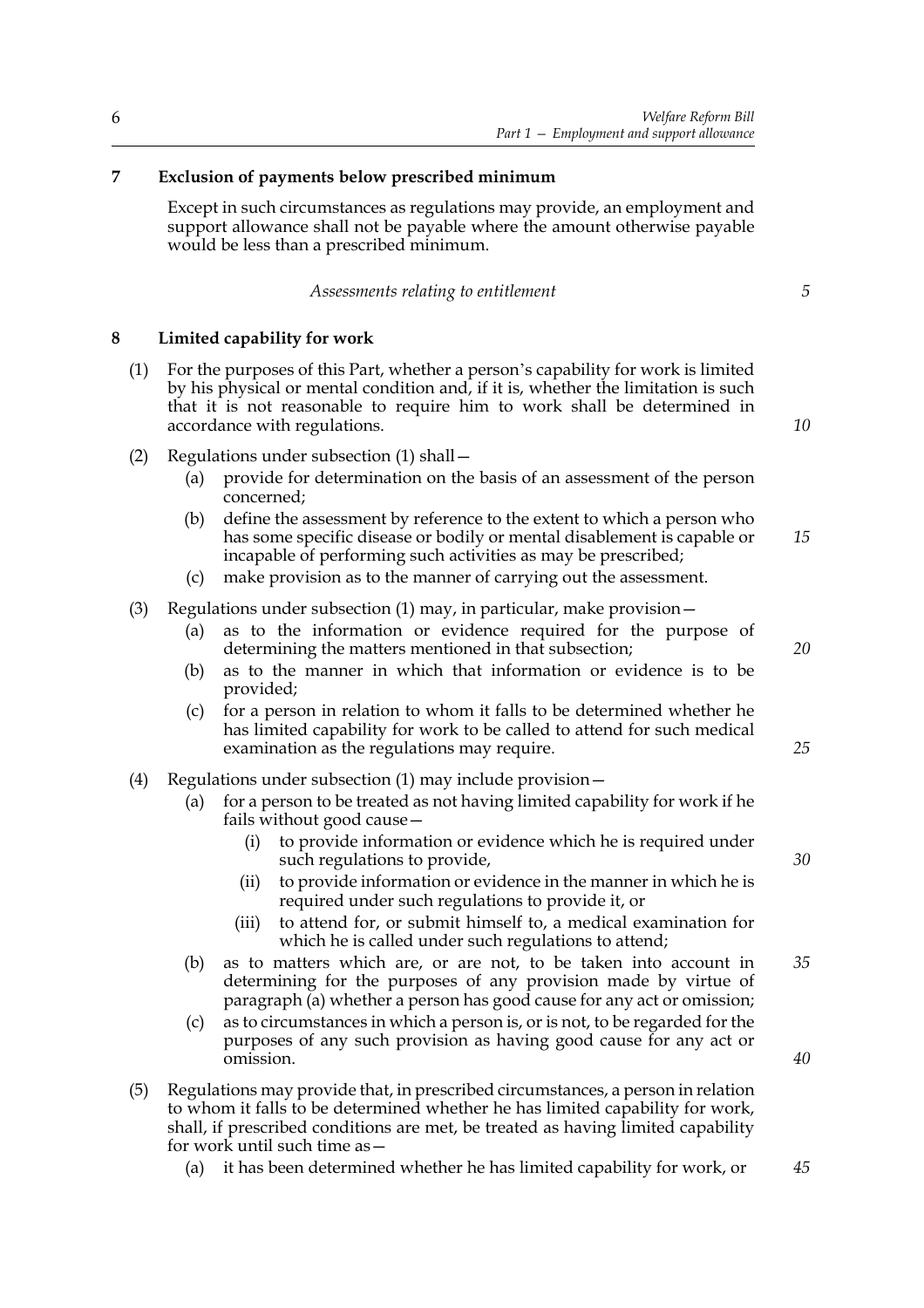- (b) he falls in accordance with regulations under this section to be treated as not having limited capability for work.
- (6) The prescribed conditions referred to in subsection (5) may include the condition that it has not previously been determined, within such period as may be prescribed, that the person in question does not have, or is to be treated as not having, limited capability for work.

# **9 Limited capability for work-related activity**

- (1) For the purposes of this Part, whether a person's capability for work-related activity is limited by his physical or mental condition and, if it is, whether the limitation is such that it is not reasonable to require him to undertake such activity shall be determined in accordance with regulations.
- (2) Regulations under subsection (1) shall—
	- (a) provide for determination on the basis of an assessment of the person concerned;
	- (b) define the assessment by reference to such matters as the regulations may provide; *15*
	- (c) make provision as to the manner of carrying out the assessment.
- (3) Regulations under subsection (1) may, in particular, make provision—
	- (a) as to the information or evidence required for the purpose of determining the matters mentioned in that subsection;
	- (b) as to the manner in which that information or evidence is to be provided;
	- (c) for a person in relation to whom it falls to be determined whether he has limited capability for work-related activity to be called to attend for such medical examination as the regulations may require.
- (4) Regulations under subsection (1) may include provision—
	- (a) for a person to be treated as not having limited capability for workrelated activity if he fails without good cause
		- to provide information or evidence which he is required under such regulations to provide,
		- (ii) to provide information or evidence in the manner in which he is required under such regulations to provide it, or
		- (iii) to attend for, or submit himself to, a medical examination for which he is called under such regulations to attend;
	- (b) as to matters which are, or are not, to be taken into account in determining for the purposes of any provision made by virtue of paragraph (a) whether a person has good cause for any act or omission; *35*
	- (c) as to circumstances in which a person is, or is not, to be regarded for the purposes of any such provision as having good cause for any act or omission.

#### *Conditionality*

#### **10 Work-focused health-related assessments**

(1) Regulations may make provision for or in connection with imposing on a person who is*5*

*10*

*20*

*25*

*30*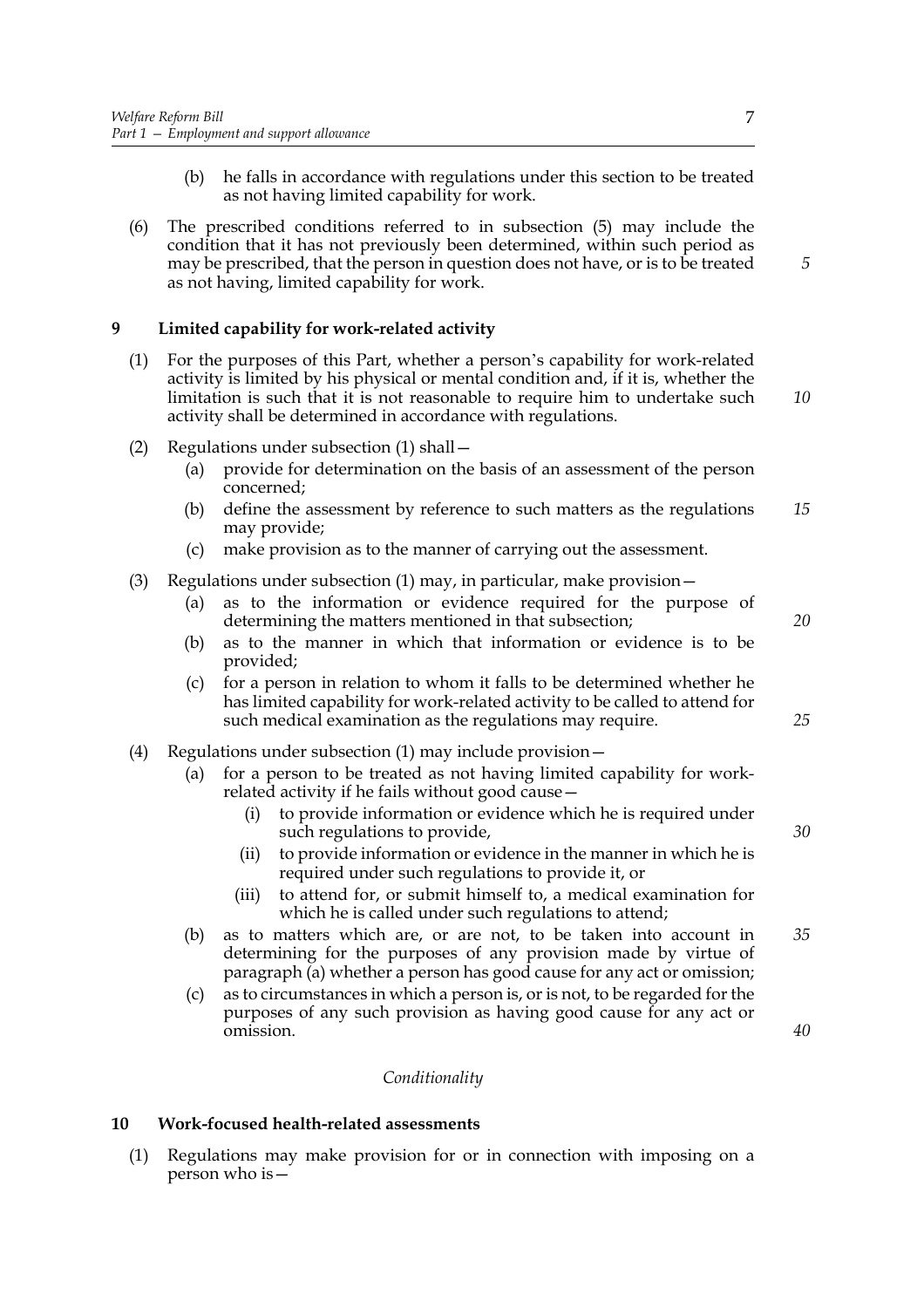- (a) entitled to an employment and support allowance, and
- (b) not a member of the support group,

a requirement to take part in one or more work-focused health-related assessments as a condition of continuing to be entitled to the full amount payable to him in respect of the allowance apart from the regulations.

- (2) Regulations under this section may, in particular, make provision—
	- (a) prescribing circumstances in which such a person is subject to a requirement to take part in one or more work-focused health-related assessments;
	- (b) for notifying such a person of any such requirement;
	- (c) prescribing the work-focused health-related assessments in which a person who is subject to such a requirement is required to take part;
	- (d) for the determination, and notification, of the time and place of any such assessment;
	- (e) prescribing circumstances in which a person attending such an assessment is to be regarded as having, or not having, taken part in it; *15*
	- (f) for securing that the appropriate consequence follows if a person who is required under the regulations to take part in a work-focused healthrelated assessment—
		- (i) fails to take part in the assessment, and
		- (ii) does not, within a prescribed period, show that he had good cause for that failure;
	- (g) prescribing matters which are, or are not, to be taken into account in determining whether a person had good cause for any failure to comply with the regulations;
	- (h) prescribing circumstances in which a person is, or is not, to be regarded as having good cause for any such failure.
- (3) For the purposes of subsection  $(2)(f)$ , the appropriate consequence of a failure falling within that provision is that the amount payable to the person in question in respect of an employment and support allowance is reduced in accordance with regulations. *30*
- (4) Regulations under subsection (3) may, in particular, make provision for determining—
	- (a) the amount by which an allowance is to be reduced,
	- (b) when the reduction is to start, and
	- (c) how long it is to continue,

and may include provision prescribing circumstances in which the amount of the reduction is to be nil.

- (5) Regulations under this section shall include provision for a requirement to take part in one or more work-focused health-related assessments to cease to have effect if the person subject to the requirement becomes a member of the support group. *40*
- (6) Regulations under this section may include provision—
	- (a) that in such circumstances as the regulations may prescribe a requirement to take part in a work-focused health-related assessment that would otherwise apply to a person by virtue of such regulations is not to apply, or is to be treated as not having applied;
	- (b) that in such circumstances as the regulations may prescribe such a requirement is not to apply until a prescribed time;

*10*

*5*

*25*

*20*

*35*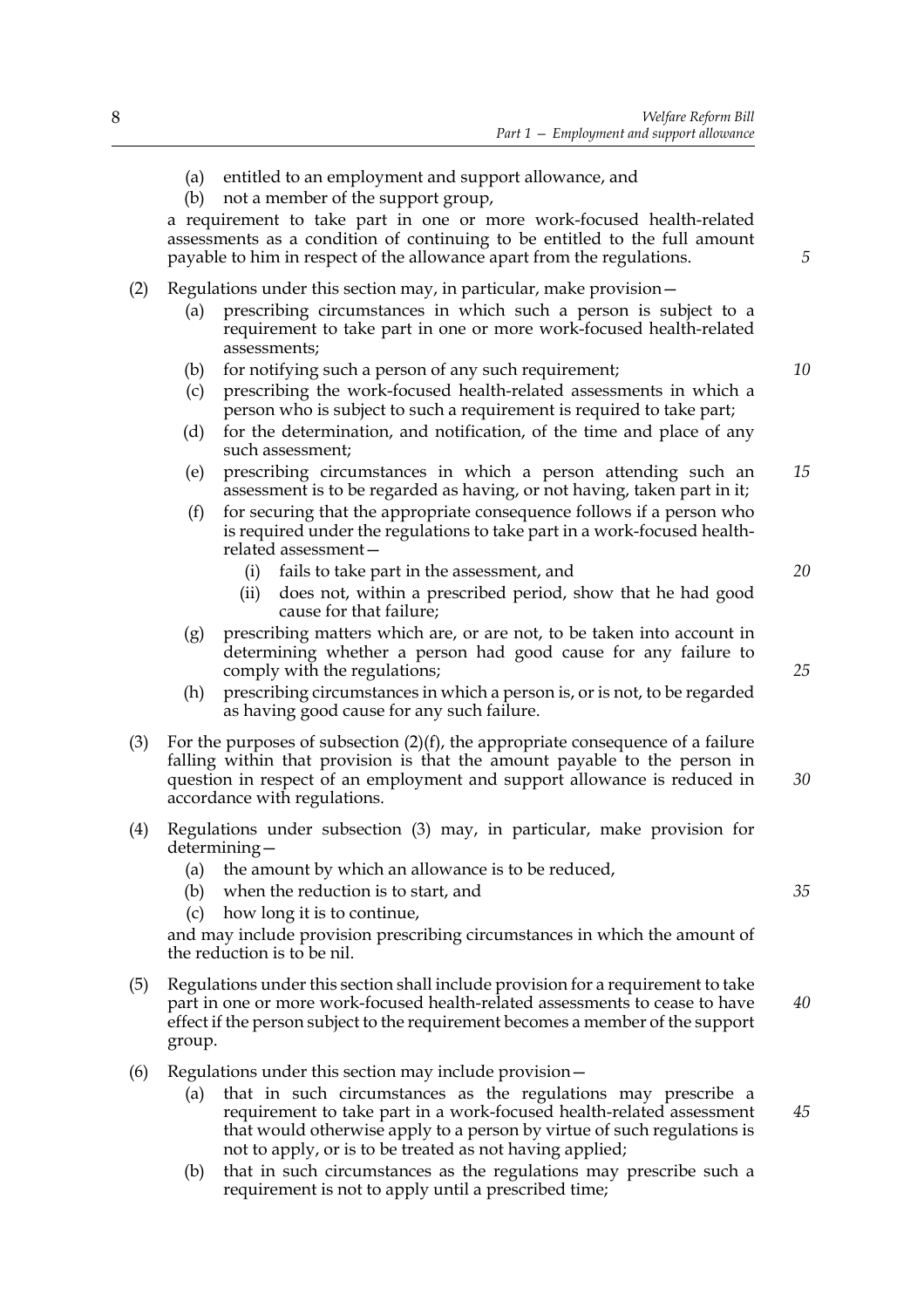- (c) that in such circumstances as the regulations may prescribe the time and place of a work-focused health-related assessment in which a person is required by regulations under this section to take part may be redetermined.
- (7) In this section, "work-focused health-related assessment" means an assessment by a health care professional approved by the Secretary of State which is carried out for the purpose of assessing—
	- (a) the extent to which a person still has capability for work,
	- (b) the extent to which his capability for work may be improved by the taking of steps in relation to his physical or mental condition, and
	- (c) such other matters relating to his physical or mental condition and the likelihood of his obtaining or remaining in work or being able to do so, as may be prescribed.
- (8) The reference in subsection (7) to a health care professional is to a member of a profession (whether or not regulated by, or by virtue of, any enactment) which is concerned (wholly or partly) with the physical or mental health of individuals.

# **11 Work-focused interviews**

- (1) Regulations may make provision for or in connection with imposing on a person who is—
	- (a) entitled to an employment and support allowance, and
	- (b) not a member of the support group,

a requirement to take part in one or more work-focused interviews as a condition of continuing to be entitled to the full amount payable to him in respect of the allowance apart from the regulations.

#### (2) Regulations under this section may, in particular, make provision—

- (a) prescribing circumstances in which such a person is subject to a requirement to take part in one or more work-focused interviews;
- (b) for notifying such a person of any such requirement;
- (c) prescribing the work-focused interviews in which a person who is subject to such a requirement is required take part; *30*
- (d) for determining, in relation to work-focused interviews under the regulations, when and how the interview is to be conducted and, if it is to be conducted face to face, where it is to take place;
- (e) for notifying persons who are required under the regulations to take part in a work-focused interview of what is determined in respect of the matters mentioned in paragraph (d); *35*
- (f) prescribing circumstances in which a person who is a party to a workfocused interview under the regulations is to be regarded as having, or not having, taken part in it;
- (g) for securing that the appropriate consequence follows if a person who is required under the regulations to take part in a work-focused interview—
	- (i) fails to take part in the interview, and
	- (ii) does not, within a prescribed period, show that he had good cause for that failure; *45*

*10*

*15*

*5*

*20*

*25*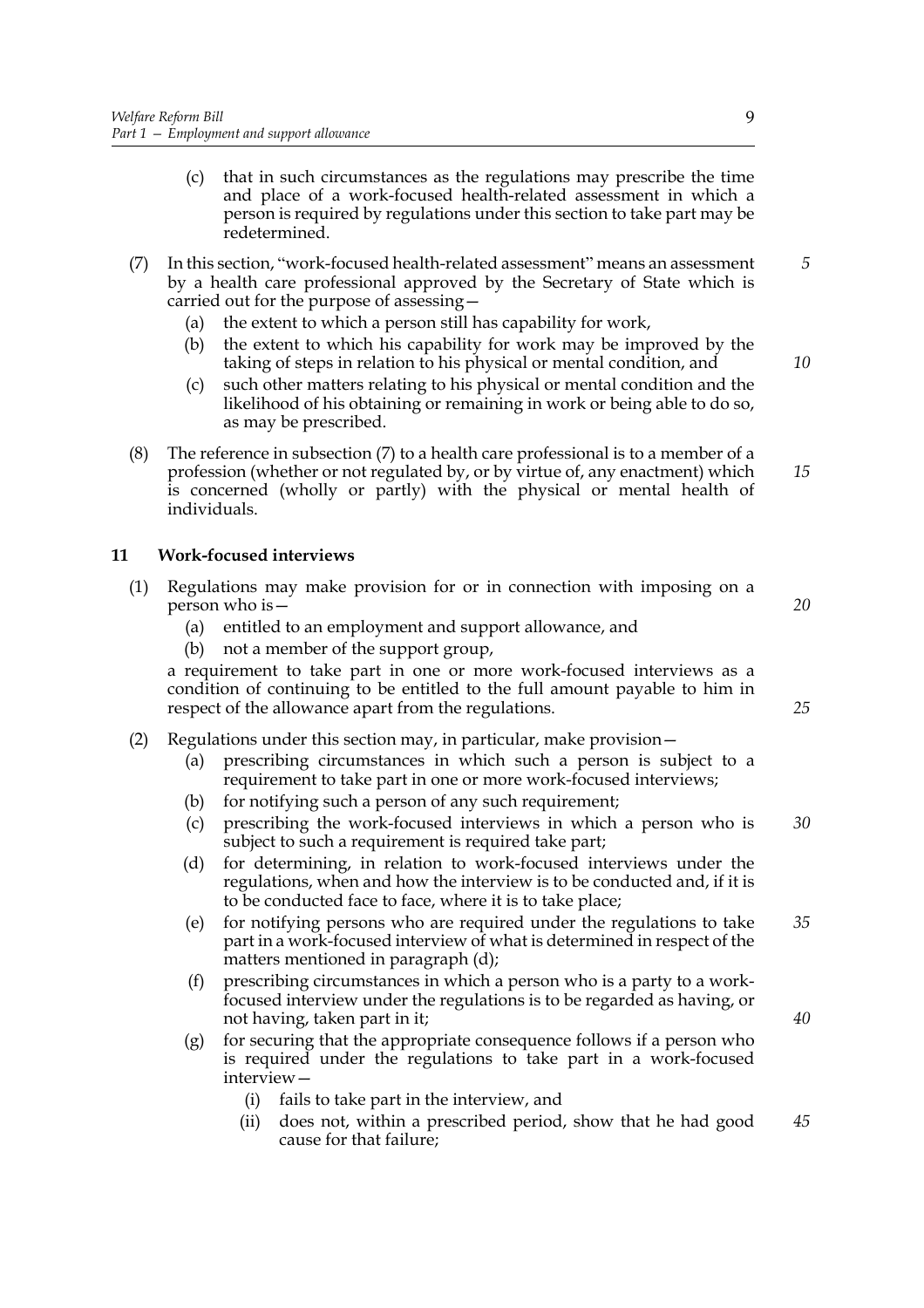- (h) prescribing matters which are, or are not, to be taken into account in determining whether a person had good cause for any failure to comply with the regulations;
- (i) prescribing circumstances in which a person is, or is not, to be regarded as having good cause for any such failure.
- (3) For the purposes of subsection  $(2)(g)$ , the appropriate consequence of a failure falling within that provision is that the amount payable to the person in question in respect of an employment and support allowance is reduced in accordance with regulations.
- (4) Regulations under subsection (3) may, in particular, make provision for determining— *10*
	- (a) the amount by which an allowance is to be reduced,
	- (b) when the reduction is to start, and
	- (c) how long it is to continue,

and may include provision prescribing circumstances in which the amount of the reduction is to be nil. *15*

- (5) Regulations under this section shall include provision for a requirement to take part in one or more work-focused interviews to cease to have effect if the person subject to the requirement becomes a member of the support group.
- (6) Regulations under this section may include provision—
	- (a) that in such circumstances as the regulations may prescribe requirement to take part in a work-focused interview that would otherwise apply to a person by virtue of such regulations is not to apply, or is to be treated as not having applied;
	- (b) that in such circumstances as the regulations may prescribe such a requirement is not to apply until a prescribed time; *25*
	- (c) that in such circumstances as the regulations may prescribe matters mentioned in subsection (2)(d) may be redetermined.
- (7) In this section, "work-focused interview" means an interview by the Secretary of State conducted for such purposes connected with getting the person interviewed into work, or keeping him in work, as may be prescribed. *30*

#### **12 Work-related activity**

- (1) Regulations may make provision for or in connection with imposing on a person who is subject to a requirement imposed under section 11(1) a requirement to undertake work-related activity in accordance with regulations as a condition of continuing to be entitled to the full amount payable to him in respect of an employment and support allowance apart from the regulations.
- (2) Regulations under this section may, in particular, make provision—
	- (a) prescribing circumstances in which such a person is subject to a requirement to undertake work-related activity in accordance with regulations;
	- (b) for notifying such a person of any such requirement;
	- (c) prescribing the time or times at which a person who is subject to such a requirement is required to undertake work-related activity and the amount of work-related activity he is required at any time to undertake;

*5*

*20*

*35*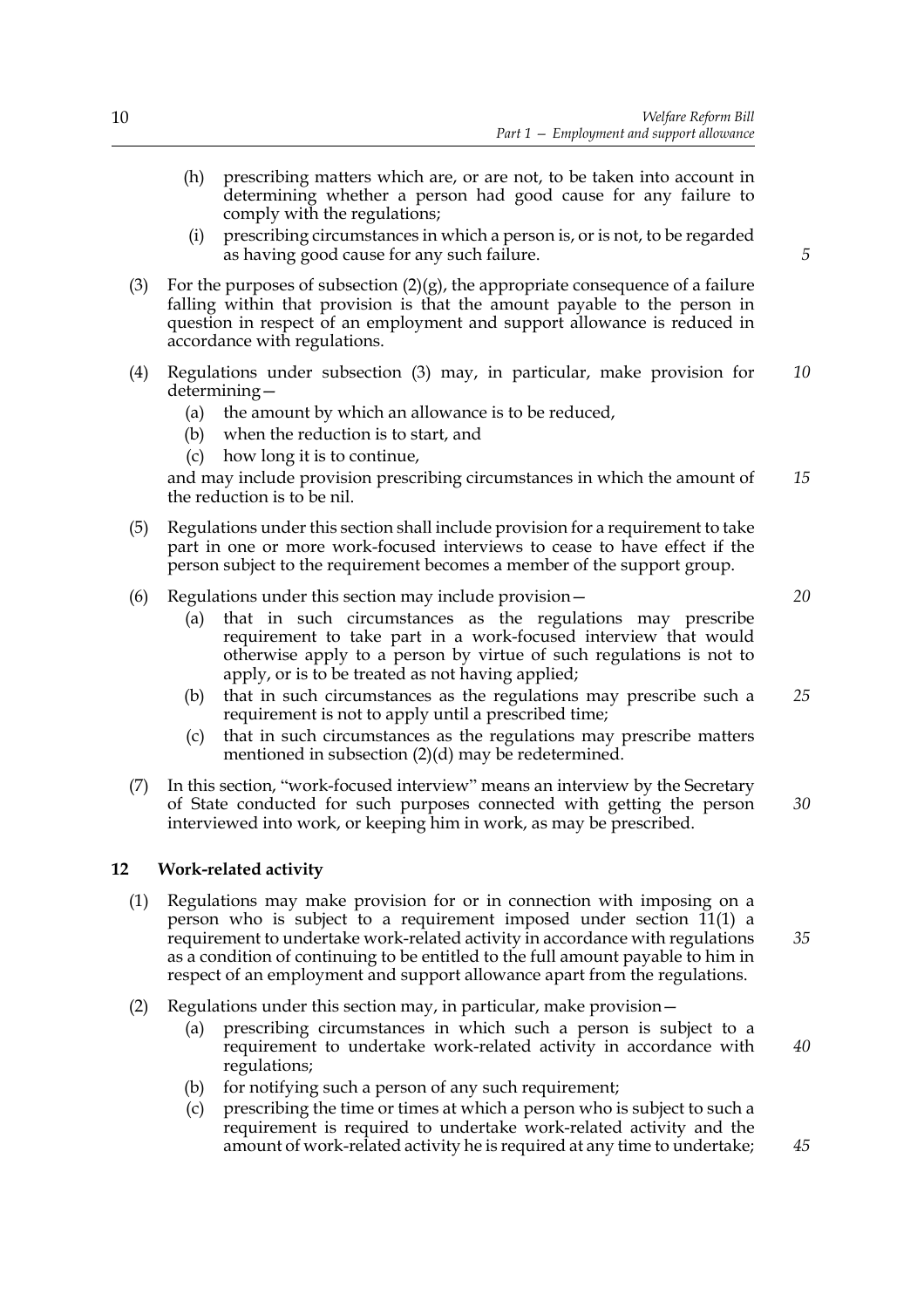- (d) prescribing circumstances in which a person who is subject to such a requirement is, or is not, to be regarded as undertaking work-related activity;
- (e) for securing that the appropriate consequence follows if a person who is subject to such a requirement—
	- (i) fails to comply with the regulations, and
	- (ii) does not, within a prescribed period, show that he had good cause for that failure;
- (f) prescribing the evidence which a person who is subject to such a requirement needs to provide in order to show that he has complied with the regulations; *10*
- (g) prescribing matters which are, or are not, to be taken into account in determining whether a person has complied with the regulations;
- (h) prescribing matters which are, or are not, to be taken into account in determining whether a person had good cause for any failure to comply with the regulations; *15*
- (i) prescribing circumstances in which a person is, or is not, to be regarded as having good cause for any such failure.
- (3) For the purposes of subsection (2)(e), the appropriate consequence of a failure falling within that provision is that the amount payable to the person in question in respect of an employment and support allowance is to be reduced in accordance with regulations. *20*
- (4) Regulations under subsection (3) may, in particular, make provision for determining—
	- (a) the amount by which an allowance is to be reduced,
	- (b) when the reduction is to start, and
	- (c) how long it is to continue,

and may include provision prescribing circumstances in which the amount of the reduction is to be nil.

- (5) Regulations under this section shall include provision for a requirement to undertake work-related activity in accordance with regulations to cease to have effect if the person subject to the requirement becomes a member of the support group. *30*
- (6) Regulations under this section may include provision that in such circumstances as the regulations may provide a person's obligation under the regulations to undertake work-related activity at a particular time is not to apply, or is to be treated as not having applied.
- (7) In this Part, "work-related activity", in relation to a person, means activity which makes it more likely that the person will obtain or remain in work or be able to do so.

# **13 Action plans in connection with work-focused interviews**

- (1) The Secretary of State shall in prescribed circumstances provide a person subject to a requirement imposed under section 11(1) with a document prepared for such purposes as may be prescribed (in this section referred to as an action plan).
- (2) Regulations may make provision about—
	- (a) the form of action plans;

*5*

*25*

*40*

*35*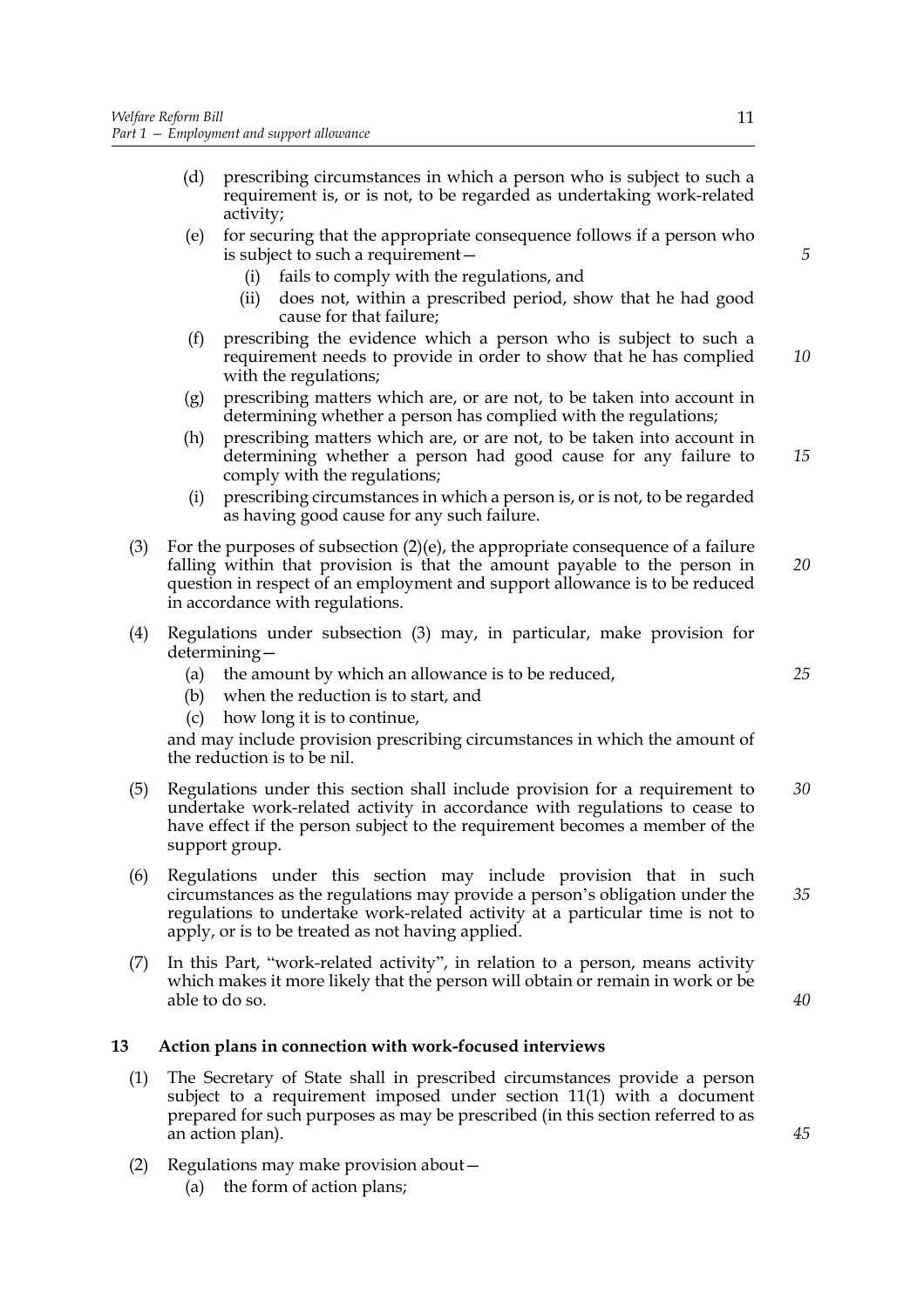- (b) the content of action plans;
- (c) the review and updating of action plans.
- (3) Regulations under this section may, in particular, make provision for action plans which are provided to a person who is subject under section 12 to a requirement to undertake work-related activity to contain particulars of activity which, if undertaken, would enable the requirement to be met.
- (4) Regulations may make provision for reconsideration of an action plan at the request of the person to whom the plan is provided and may, in particular, make provision about—
	- (a) the circumstances in which reconsideration may be requested;
	- (b) the period within which any reconsideration must take place;
	- (c) the matters to which regard must be had when deciding on reconsideration whether the plan should be changed;
	- (d) notification of the decision on reconsideration;
	- (e) the giving of directions for the purpose of giving effect to the decision on reconsideration. *15*

#### **14 Directions about work-related activity**

- (1) In prescribed circumstances, the Secretary of State may by direction given to a person subject to a requirement imposed under section 12(1) provide that the undertaking of activity specified in the direction is, in his case, to be treated as not being the undertaking of work-related activity.
- (2) The power under subsection (1) to give directions—
	- (a) is exercisable by instrument in writing, and
	- (b) includes power to vary or revoke a direction given in previous exercise of the power.
- (3) Where a direction under subsection (1) varies or revokes a previous direction, it may provide for the variation or revocation to have effect from a time before the giving of the direction.
- (4) Regulations may make provision for decisions under this section to be treated for the purposes of section 12 of the Social Security Act 1998 (c. 14) (appeal to appeal tribunal) as decisions to which that section applies. *30*

#### **15 Contracting out**

- (1) The following functions of the Secretary of State may be exercised by, or by employees of, such person (if any) as the Secretary of State may authorise for the purpose, namely—
	- (a) conducting interviews under section 11;
	- (b) providing documents under section 13;
	- (c) giving, varying or revoking directions under section 14.
- (2) Regulations may provide for any of the following functions of the Secretary of State to be exercisable by, or by employees of, such person (if any) as the Secretary of State may authorise for the purpose— *40*
	- (a) any function conferred or imposed expressly on the Secretary of State by regulations under any of sections  $1\overline{0}$  to  $14$ ;
	- (b) any function conferred or imposed on the Secretary of State by virtue of the application in relation to such regulations of section  $8(1)(c)$  of the *45*

*10*

*5*

*20*

*25*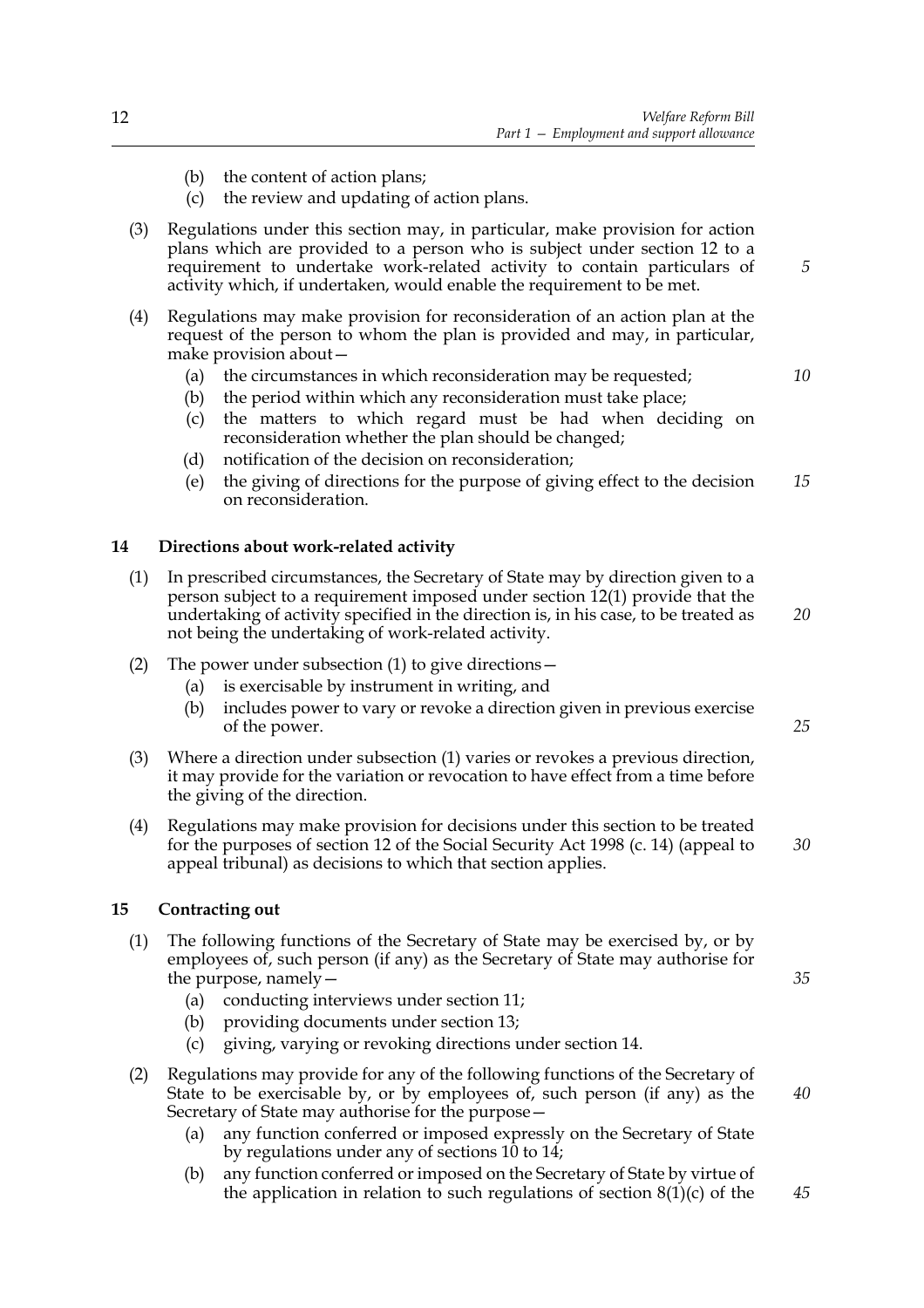Social Security Act 1998 (decisions under certain enactments to be made by the Secretary of State);

- (c) the function under section  $9(1)$  of that Act (revision of decisions), so far as relating to decisions that relate to any matter arising under such regulations;
- (d) the function under section 10(1) of that Act (superseding of decisions), so far as relating to decisions of the Secretary of State that relate to any matter arising under such regulations;
- (e) any function under Chapter 2 of Part 1 of that Act (social security decisions), except section 25(2) and (3) (decisions involving issues that arise on appeal in other cases), which relates to the exercise of any of the functions mentioned in paragraphs (a) to (d). *10*
- (3) Regulations under subsection (2) may provide that a function to which that subsection applies may be exercised—
	- (a) either wholly or to such extent as the regulations may provide,
	- (b) either generally or in such cases or areas as the regulations may provide, and
	- (c) either unconditionally or subject to the fulfilment of such conditions as the regulations may provide.
- (4) An authorisation given by virtue of subsection (1), or by virtue of regulations under subsection  $(2)$ , may authorise the exercise of the function concerned – *20*
	- (a) either wholly or to such extent as may be specified in the authorisation,
	- (b) either generally or in such cases or areas as may be so specified, and
	- (c) either unconditionally or subject to the fulfilment of such conditions as may be so specified.
- (5) In the case of an authorisation given by virtue of regulations under subsection (2), subsection (4) is subject to the provisions of the regulations.
- (6) An authorisation given by virtue of subsection (1), or by virtue of regulations under subsection  $(2)$  –
	- (a) may specify its duration,
	- (b) may be revoked at any time by the Secretary of State, and
	- (c) shall not prevent the Secretary of State or any other person from exercising the function to which the authorisation relates.
- (7) Where a person is authorised to exercise any function by virtue of subsection (1), or by virtue of regulations under subsection (2), anything done or omitted to be done by or in relation to him (or an employee of his) in, or in connection with, the exercise or purported exercise of the function shall be treated for all purposes as done or omitted to be done by or in relation to the Secretary of State. *35*
- (8) Subsection (7) shall not apply  $-$ 
	- (a) for the purposes of so much of any contract made between the authorised person and the Secretary of State as relates to the exercise of the function, or
	- (b) for the purposes of any criminal proceedings brought in respect of anything done or omitted to be done by the authorised person (or an employee of his).
- (9) Where—

*5*

*15*

*25*

*30*

*45*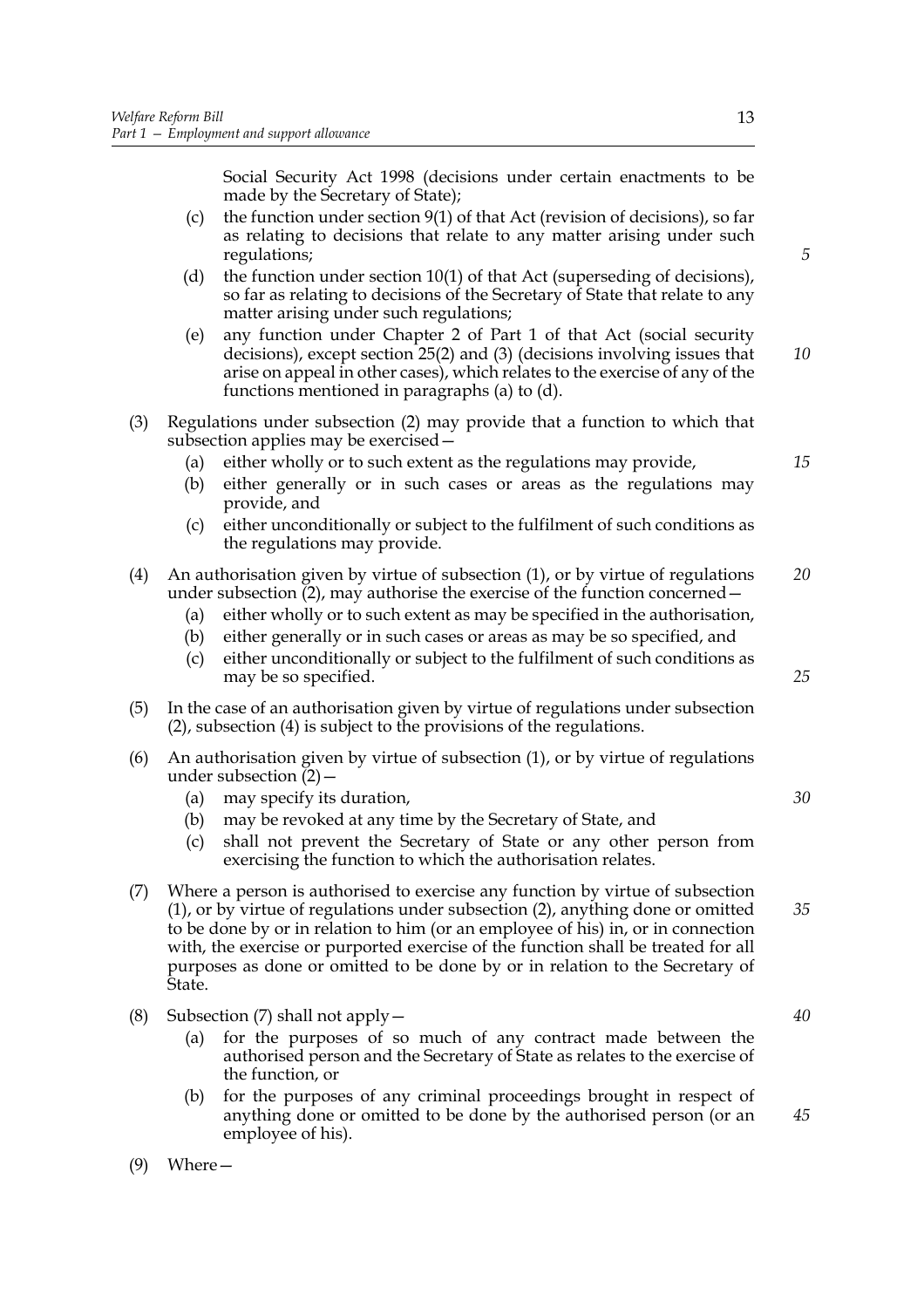- (a) a person is authorised to exercise any function by virtue of subsection (1), or by virtue of regulations under subsection (2), and
- (b) the authorisation is revoked at a time when a relevant contract is subsisting,

the authorised person shall be entitled to treat the relevant contract as repudiated by the Secretary of State (and not as frustrated by reason of the revocation).

(10) In subsection (9), the reference to a relevant contract is to so much of any contract made between the authorised person and the Secretary of State as relates to the exercise of the function.

#### *10*

*5*

#### *Miscellaneous*

#### **16 Income and capital: general**

- (1) In relation to a claim for an employment and support allowance, the income and capital of a person shall be calculated or estimated in such manner as may be prescribed.
- (2) A person's income in respect of a week shall be calculated in accordance with prescribed rules, which may provide for the calculation to be made by reference to an average over a period (which need not include the week concerned).

#### (3) Circumstances may be prescribed in which—

- (a) a person is to be treated as possessing capital or income which he does not possess;
- (b) capital or income which a person does possess is to be disregarded;
- (c) income is to be treated as capital;
- (d) capital is to be treated as income.
- (4) Regulations may provide that a person's capital shall be deemed for the purposes of this Part to yield him an income at a prescribed rate.

# **17 Disqualification**

- (1) Regulations may provide for a person to be disqualified for receiving an employment and support allowance, or treated for such purposes as the regulations may provide as not having limited capability for work, if—
	- (a) he has become someone who has limited capability for work through his own misconduct,
	- (b) he remains someone who has limited capability for work through his failure without good cause to follow medical advice, or
	- (c) he fails without good cause to observe any prescribed rules of behaviour.
- (2) Regulations under subsection (1) shall provide for any such disqualification, or treatment, to be for such period not exceeding 6 weeks as may be determined in accordance with Chapter 2 of Part 1 of the Social Security Act 1998 (c. 14).
- (3) Regulations may prescribe for the purposes of this section—
	- (a) matters which are, or are not, to be taken into account in determining whether a person has good cause for any act or omission;

*20*

*15*

*25*

*35*

*40*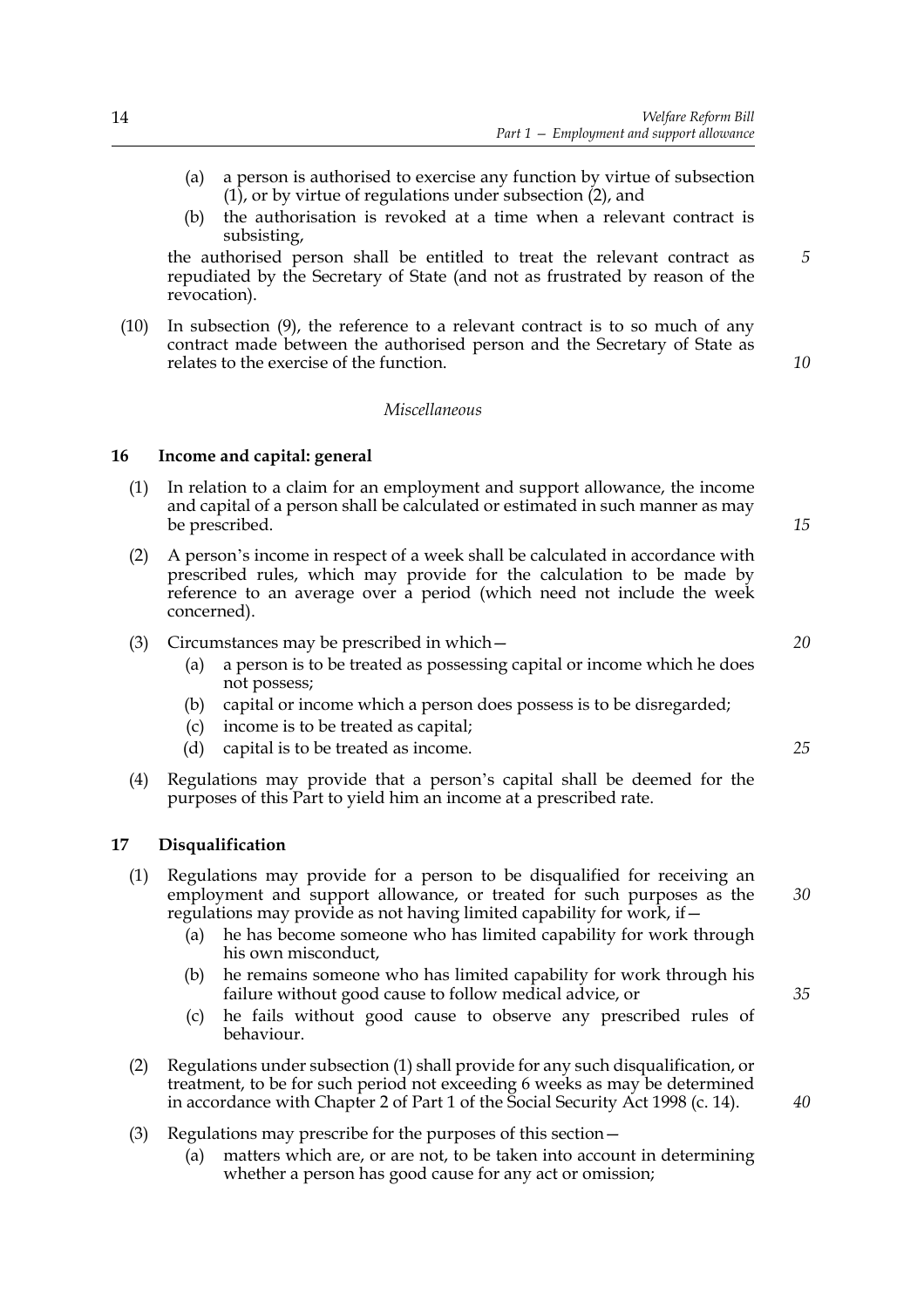(b) circumstances in which a person is, or is not, to be regarded as having good cause for any act or omission.

# **18 Pilot schemes**

- (1) Any regulations to which this subsection applies may be made so as to have effect for a specified period not exceeding 24 months.
- (2) Subject to subsection (3), subsection (1) applies to  $-$ 
	- (a) regulations which are made under any provision of this Part, other than sections 3, 8 and 9;
	- (b) regulations which are made under the Administration Act, so far as they relate to an employment and support allowance.
- (3) Subsection (1) only applies to regulations if they are made with a view to ascertaining whether their provisions will or will be likely to—
	- (a) encourage persons to obtain or remain in work, or
	- (b) make it more likely that persons will obtain or remain in work or be able to do so.
- (4) Regulations which, by virtue of subsection (1), are to have effect for a limited period are referred to in this section as a "pilot scheme".
- (5) A pilot scheme may provide that its provisions are to apply only in relation to—
	- (a) one or more specified areas;
	- (b) one or more specified classes of person;
	- (c) persons selected—
		- (i) by reference to prescribed criteria, or
			- (ii) on a sampling basis.
- (6) A pilot scheme may make consequential or transitional provision with respect to the cessation of the scheme on the expiry of the specified period. *25*
- (7) A pilot scheme may be replaced by a further pilot scheme making the same or similar provision.

# **19 Relationship with statutory payments**

- (1) A person is not entitled to an employment and support allowance in respect of a day if, for the purposes of statutory sick pay, that day— *30*
	- (a) is a day of incapacity for work in relation to a contract of service, and
	- (b) falls within a period of entitlement (whether or not it is a qualifying day).
- (2) Except as regulations may provide, a woman who is entitled to statutory maternity pay is not entitled to a contributory employment and support allowance in respect of a day that falls within the maternity pay period. *35*
- (3) Regulations may provide that—
	- (a) an amount equal to a woman's statutory maternity pay for a period shall be deducted from a contributory employment and support allowance in respect of the same period,
	- (b) a woman shall only be entitled to a contributory employment and support allowance if there is a balance after the deduction, and

*5*

*10*

*15*

*20*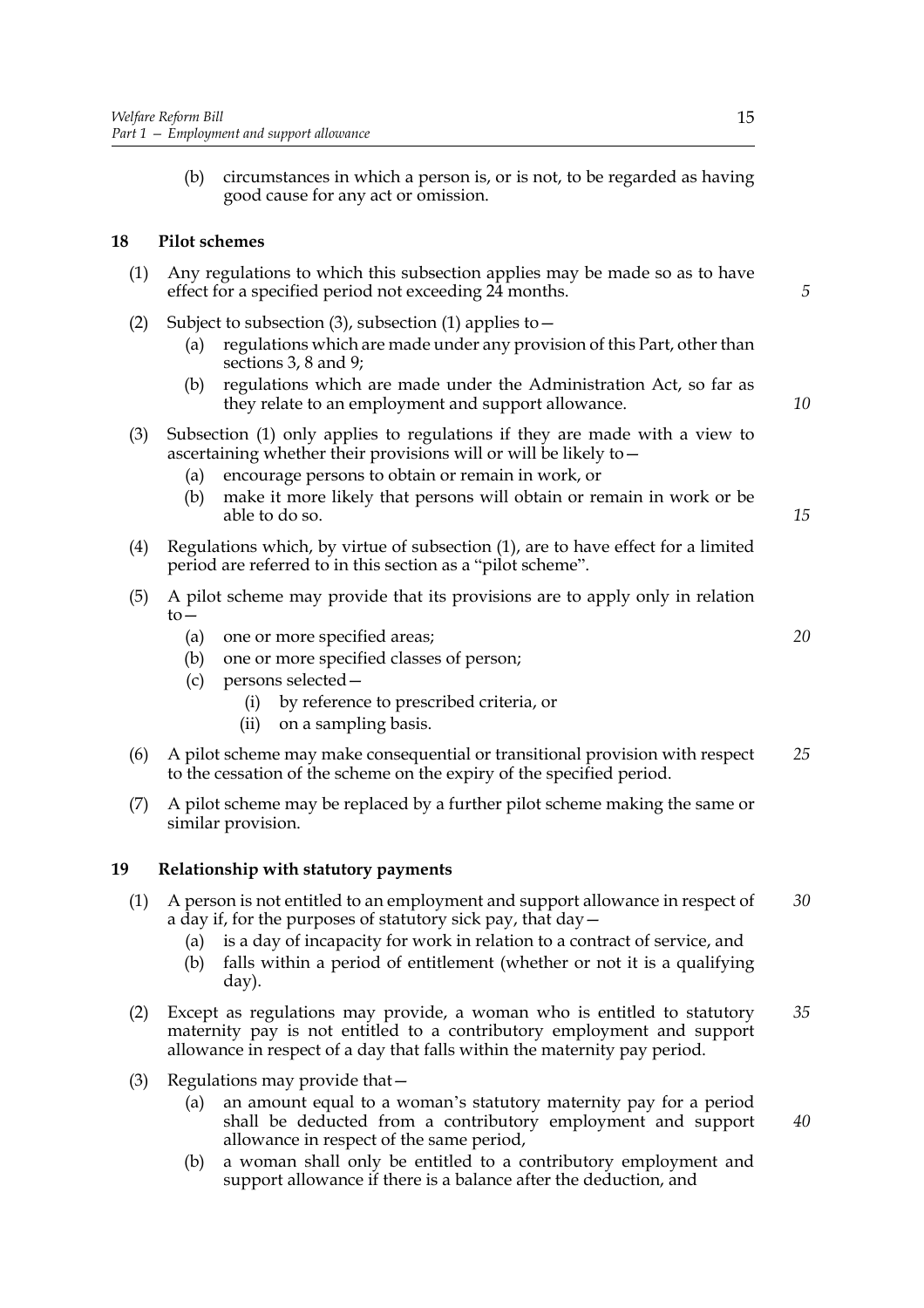- (c) if there is such a balance, a woman shall be entitled to a contributory employment and support allowance at a weekly rate equal to it.
- (4) Except as regulations may provide, a person who is entitled to statutory adoption pay is not entitled to a contributory employment and support allowance in respect of a day that falls within the adoption pay period.
- (5) Regulations may provide that—
	- (a) an amount equal to a person's statutory adoption pay for a period shall be deducted from a contributory employment and support allowance in respect of the same period,
	- (b) a person shall only be entitled to a contributory employment and support allowance if there is a balance after the deduction, and *10*
	- (c) if there is such a balance, a person shall be entitled to a contributory employment and support allowance at a weekly rate equal to it.
- (6) In this section—
	- "adoption pay period" has the meaning given in section 171ZN(2) of the Contributions and Benefits Act; *15*
	- "maternity pay period" has the meaning given in section 165(1) of that Act.

#### **20 Supplementary provisions**

Schedule 2 (which contains further provisions in relation to an employment and support allowance) has effect. *20*

#### *General*

#### **21 Interpretation of Part 1**

"claimant" means a person who has claimed an employment and support allowance; *25*

"contributory allowance" has the meaning given by section 1(7);

- "entitled", in relation to an employment and support allowance, is to be construed in accordance with—
	- (a) the provisions of this Act,
	- (b) section 1 of the Administration Act (entitlement dependent on making of claim), and
	- (c) section 27 of the Social Security Act 1998 (c. 14) (restrictions on entitlement in certain cases of error);

"income-related allowance" has the meaning given by section 1(7);

- "income support" means income support under section 124 of the Contributions and Benefits Act;
- "limited capability for work" shall be construed in accordance with section  $1(\overline{4})$ ;
- "limited capability for work-related activity" shall be construed in accordance with section 2(5);
- "period of limited capability for work" has the meaning prescribed for the purposes of this Part;

*5*

*35*

*40*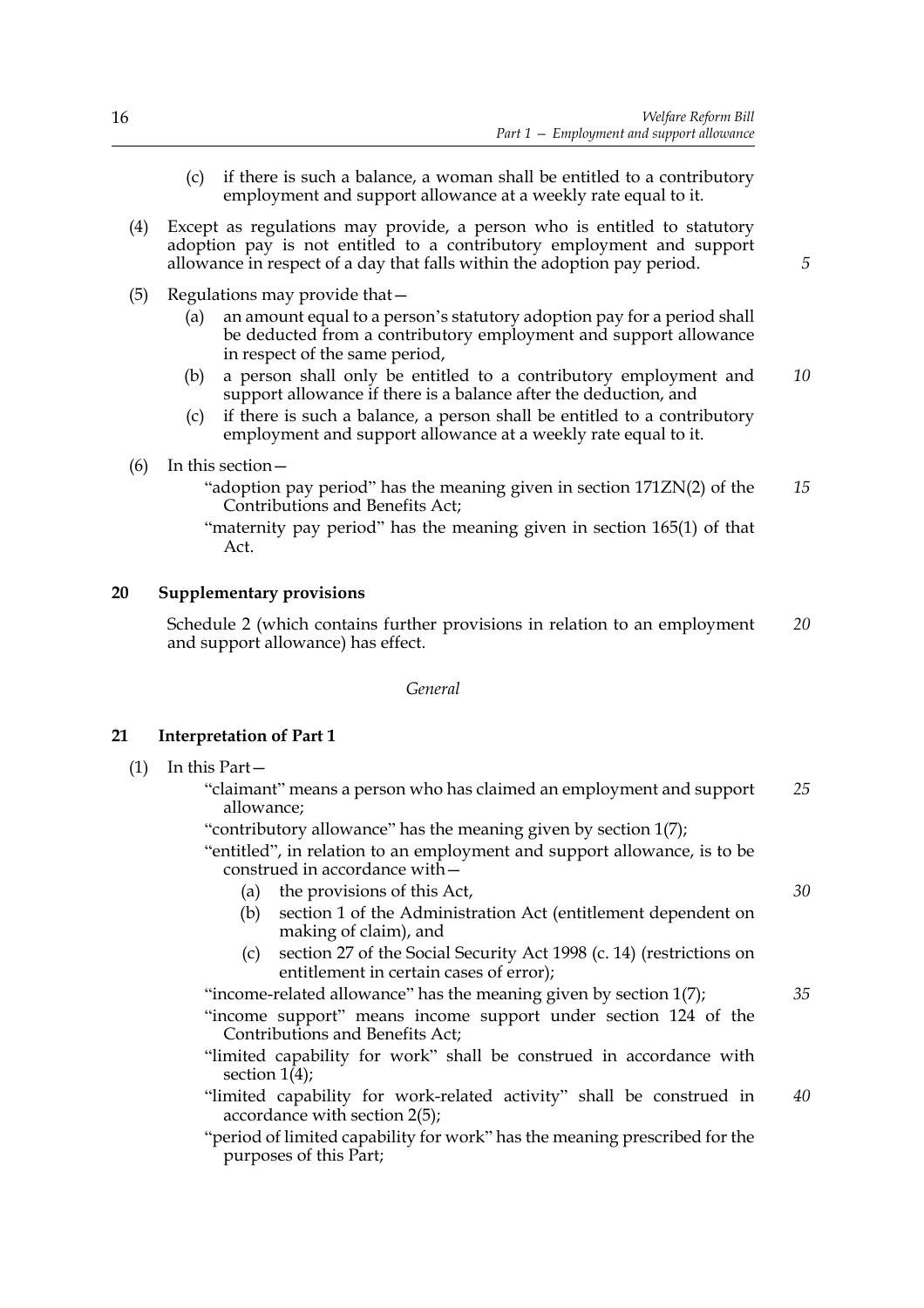"prescribed" means specified in, or determined in accordance with, regulations;

"regulations" means regulations made by the Secretary of State;

"week" means a period of 7 days beginning with a Sunday or such other period of 7 days as may be prescribed;

"work-related activity" has the meaning given by section 12(7).

- (2) For the purposes of this Part, the assessment phase, in relation to a claimant, is the period—
	- (a) beginning, subject to subsection (3), with the first day of the period for which he is entitled to an employment and support allowance, and
	- (b) ending with such day as may be prescribed.
- (3) Regulations may prescribe circumstances in which the assessment phase is to begin with such day as may be prescribed.
- (4) For the purposes of this Part, a person is a member of the support group if he is a person in respect of whom it is determined that he has, or is to be treated as having, limited capability for work-related activity. *15*

# **22 Regulations**

- (1) Any power under this Part to make regulations shall be exercisable by statutory instrument.
- (2) Any such power may be exercised—
	- (a) in relation to all cases to which it extends,
	- (b) in relation to those cases subject to specified exceptions, or
	- (c) in relation to any specified cases or classes of case.
- (3) Any such power may be exercised so as to make, as respects the cases in relation to which it is exercised—
	- (a) the full provision to which the power extends or any less provision (whether by way of exception or otherwise);
	- (b) the same provision for all cases in relation to which it is exercised, or different provision for different cases or different classes of case or different provision as respects the same case or class of case for different purposes of this Part;
	- (c) any such provision either unconditionally or subject to any specified condition.
- (4) Where any such power is expressed to be exercisable for alternative purposes, it may be exercised in relation to the same case for all or any of those purposes.
- (5) Any such power includes power—
	- (a) to make such incidental, supplementary, consequential or transitional provision or savings as appear to the Secretary of State to be expedient;
	- (b) to provide for a person to exercise a discretion in dealing with any matter.
- (6) Without prejudice to the generality of the provisions of this section, regulations under any of sections 10 to 14 may make provision which applies only in relation to an area or areas specified in the regulations.

*5*

*10*

*30*

*35*

*20*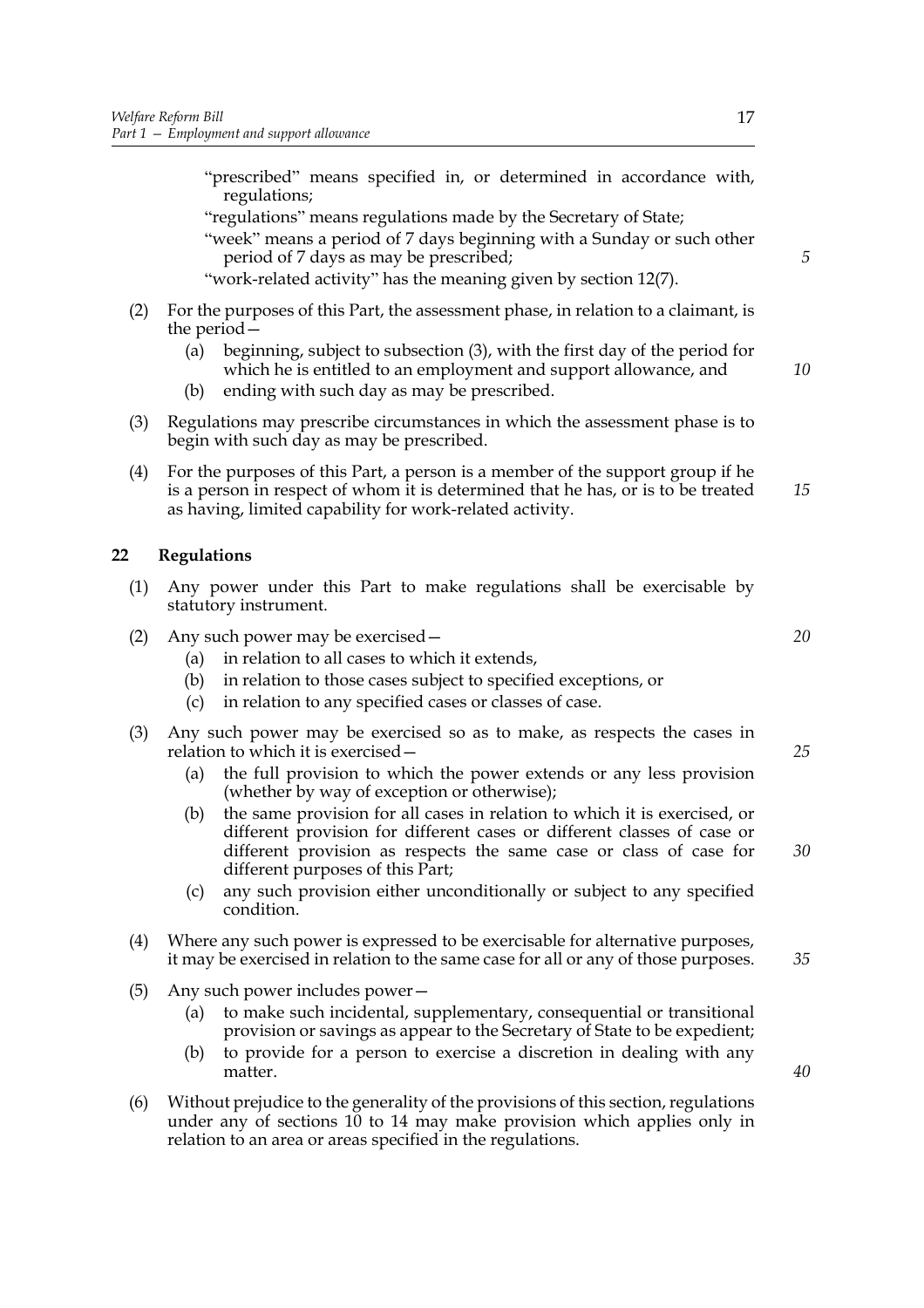(7) The fact that a power to make regulations is conferred by this Part is not to be taken to prejudice the extent of any other power to make regulations so conferred.

# **23 Parliamentary control**

- (1) None of the following regulations shall be made unless a draft of the statutory instrument containing them has been laid before and approved by a resolution of each House of Parliament— *5*
	- (a) the first regulations under section 12;
	- (b) regulations which by virtue of section 18(1) are to have effect for a limited period.

*10*

*20*

*25*

*30*

# (2) A statutory instrument that—

- (a) contains regulations made under this Part, and
- (b) is not subject to a requirement that a draft of the instrument be laid before, and approved by a resolution of, each House of Parliament,

shall be subject to annulment in pursuance of a resolution of either House of Parliament. *15*

### **24 Financial provisions relating to Part 1**

- (1) There shall be paid out of the National Insurance Fund so much of any sums payable by way of employment and support allowance as is attributable to entitlement to a contributory allowance.
- (2) *There shall be paid out of money provided by Parliament—*
	- (a) *so much of any sums payable by way of employment and support allowance as is attributable to entitlement to an income-related allowance, and*
	- (b) *any administrative expenses of the Secretary of State or the Commissioners for Her Majesty's Revenue and Customs in carrying this Part into effect.*
- (3) The Secretary of State shall pay into the National Insurance Fund sums estimated by him to be equivalent in amount to sums recovered by him in connection with payments of contributory allowance.
- (4) *The Secretary of State shall pay into the Consolidated Fund sums estimated by him to be equivalent in amount to sums recovered by him in connection with payments made by way of income-related allowance.*

#### **25 Consequential amendments relating to Part 1**

- (1) Schedule 3 (which makes amendments consequential on this Part) has effect.
- (2) Regulations may make provision consequential on this Part amending, repealing or revoking any provision of—
	- (a) an Act passed on or before the last day of the Session in which this Act is passed, or
	- (b) an instrument made under an Act before the passing of this Act.
- (3) In subsection (2), "Act" includes an Act of the Scottish Parliament.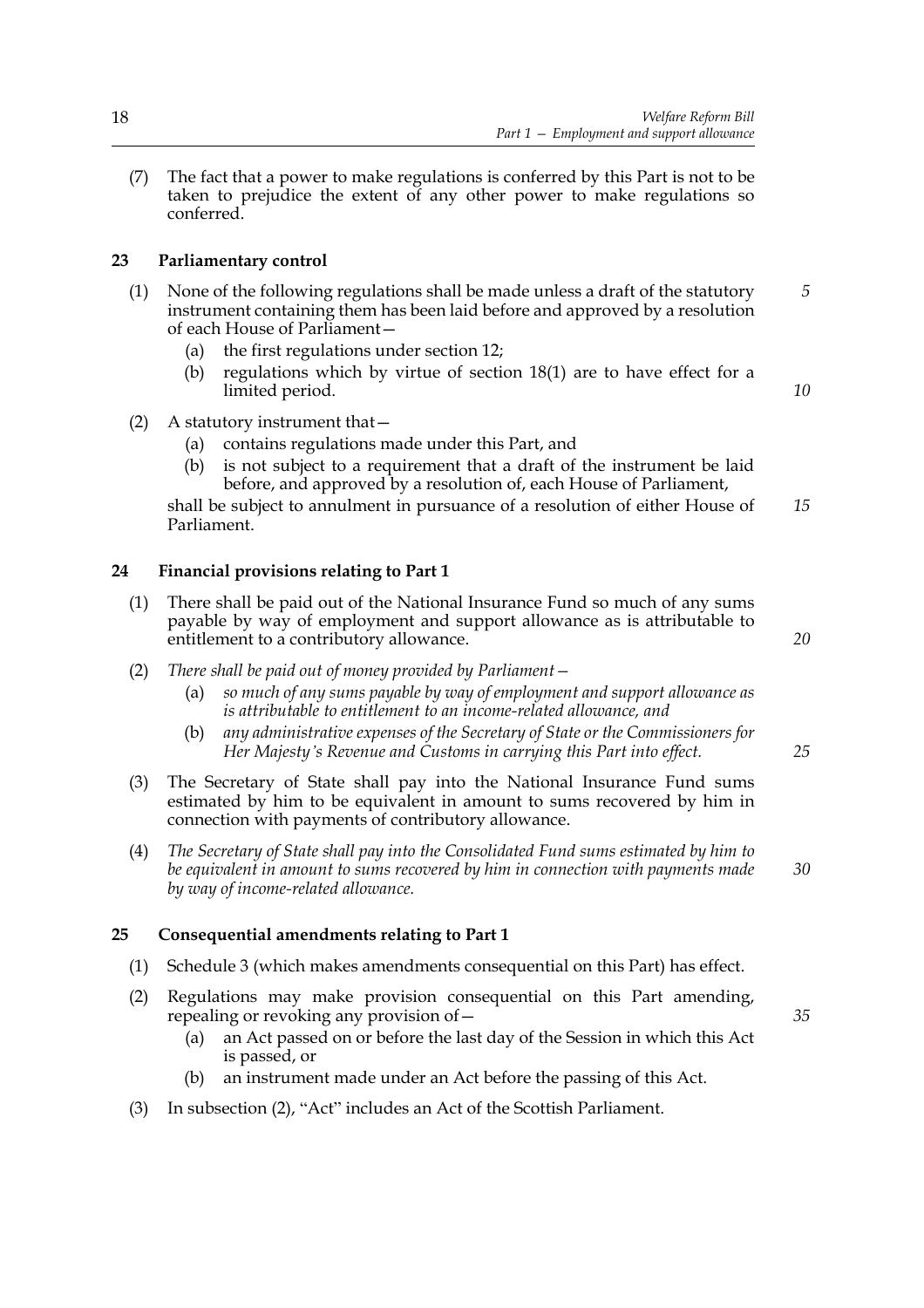# **26 Transition relating to Part 1**

Schedule 4 (which makes provision with respect to transition in relation to this Part) has effect.

#### **PART 2**

#### HOUSING BENEFIT AND COUNCIL TAX BENEFIT

## **27 Local housing allowance**

- (1) In section 130 of the Contributions and Benefits Act (housing benefit) subsection (4) ceases to have effect.
- (2) After that section insert—

# **"130A Appropriate maximum housing benefit**

- (1) For the purposes of section 130 above, the appropriate maximum housing benefit (in this section referred to as "the AMHB") is determined in accordance with this section.
- (2) Regulations must prescribe the manner in which the AMHB is to be determined.
- (3) The regulations may provide for the AMHB to be ascertained in the prescribed manner by reference to rent officer determinations.
- (4) The regulations may require an authority administering housing benefit in any prescribed case—
	- (a) to apply for a rent officer determination, and
	- (b) to do so within such time as may be specified in the regulations.
- (5) The regulations may make provision as to the circumstances in which, for the purpose of determining the AMHB, the amount of the liability mentioned in section 130(1)(a) above must be taken to be the amount of a rent officer determination instead of the actual amount of that liability.
- (6) Regulations under subsection (5) may also make provision for the liability of a person who, by virtue of regulations under section 137(2)(j) below, is treated as having a liability mentioned in section  $130(1)(a)$ above to be the amount of a rent officer determination.
- (7) A rent officer determination is a determination made by a rent officer in the exercise of functions under section 122 of the Housing Act 1996."
- (3) In Schedule 7 to the Child Support, Pensions and Social Security Act 2000 (c. 19) (housing benefit and council tax benefit: revisions and appeals), in paragraph 4—
	- (a) in sub-paragraph (1) for "sub-paragraph (4)" substitute "subparagraphs (4) and (4A)";
	- (b) after sub-paragraph (4) insert—
		- "(4A) Regulations may prescribe the cases and circumstances in which, and the procedure by which, a decision relating to housing benefit must be made by the appropriate relevant authority."

*30*

*35*

*40*

*10*

*15*

*20*

*25*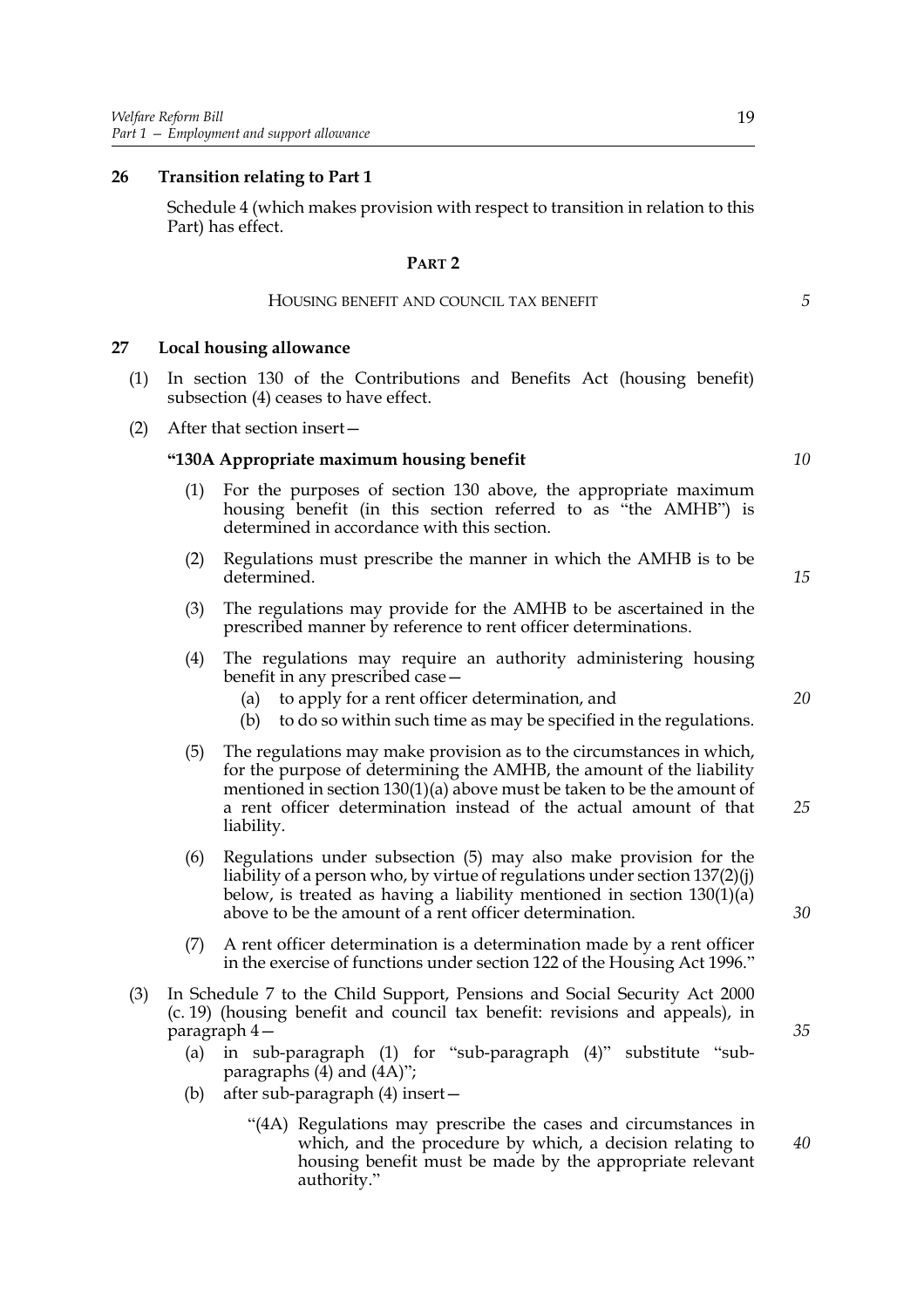# **28 Loss of housing benefit following eviction for anti-social behaviour, etc.**

(1) After section 130A of the Contributions and Benefits Act (inserted by section 27) insert—

#### **"130BLoss of housing benefit following eviction on certain grounds**

- (1) If the following conditions are satisfied, then housing benefit is payable in the case of a person ("the former occupier") subject to subsection  $(4)$  — *5*
	- (a) a court makes a relevant order for possession of a dwelling occupied by him as his home;
	- (b) in consequence of the order he ceases to occupy the dwelling; *10*
	- (c) either of the conditions in subsections (2) and (3) is satisfied; and
	- (d) the conditions for entitlement to housing benefit are or become satisfied with respect to him.
- (2) The condition in this subsection is that the former occupier fails, without good cause, to comply with a warning notice served on him by a relevant local authority in England and Wales after he has ceased to occupy the dwelling. *15*
- (3) The condition in this subsection is that—
	- (a) the former occupier was, after he ceased to occupy the dwelling, required by a relevant local authority in Scotland to take specified action with the aim mentioned in subsection (10), *20*
	- (b) the former occupier was warned by the relevant local authority that if he failed to comply with the requirement the amount of housing benefit payable to him would be affected,
	- (c) the former occupier fails, without good cause, to comply with the requirement, and
	- (d) the relevant local authority recommends that housing benefit be payable to the former occupier subject to subsection (4).
- (4) During the restriction period or such part of it as may be prescribed, one or both of the following applies— *30*
	- (a) the rate of the benefit is reduced in such a manner as may be prescribed;
	- (b) the benefit is payable only if the circumstances are such as may be prescribed.
- (5) The restriction period begins with the earliest date on which the conditions set out in subsections (1) to (3) are satisfied.
- (6) That period stops running if the relevant local authority considers that the restriction set out in subsection (4) should no longer apply (whether because the former occupier is taking action to improve his behaviour or for any other reason), but starts running again if—
	- (a) in England and Wales, the former occupier fails to comply with a further warning notice served on him;
	- (b) in Scotland, the condition in subsection (7) is satisfied.
- (7) The condition is that—
	- (a) the former occupier fails to comply with a further requirement such as is mentioned in paragraph (a) of subsection  $(\overline{3})$ , having

*25*

*35*

*40*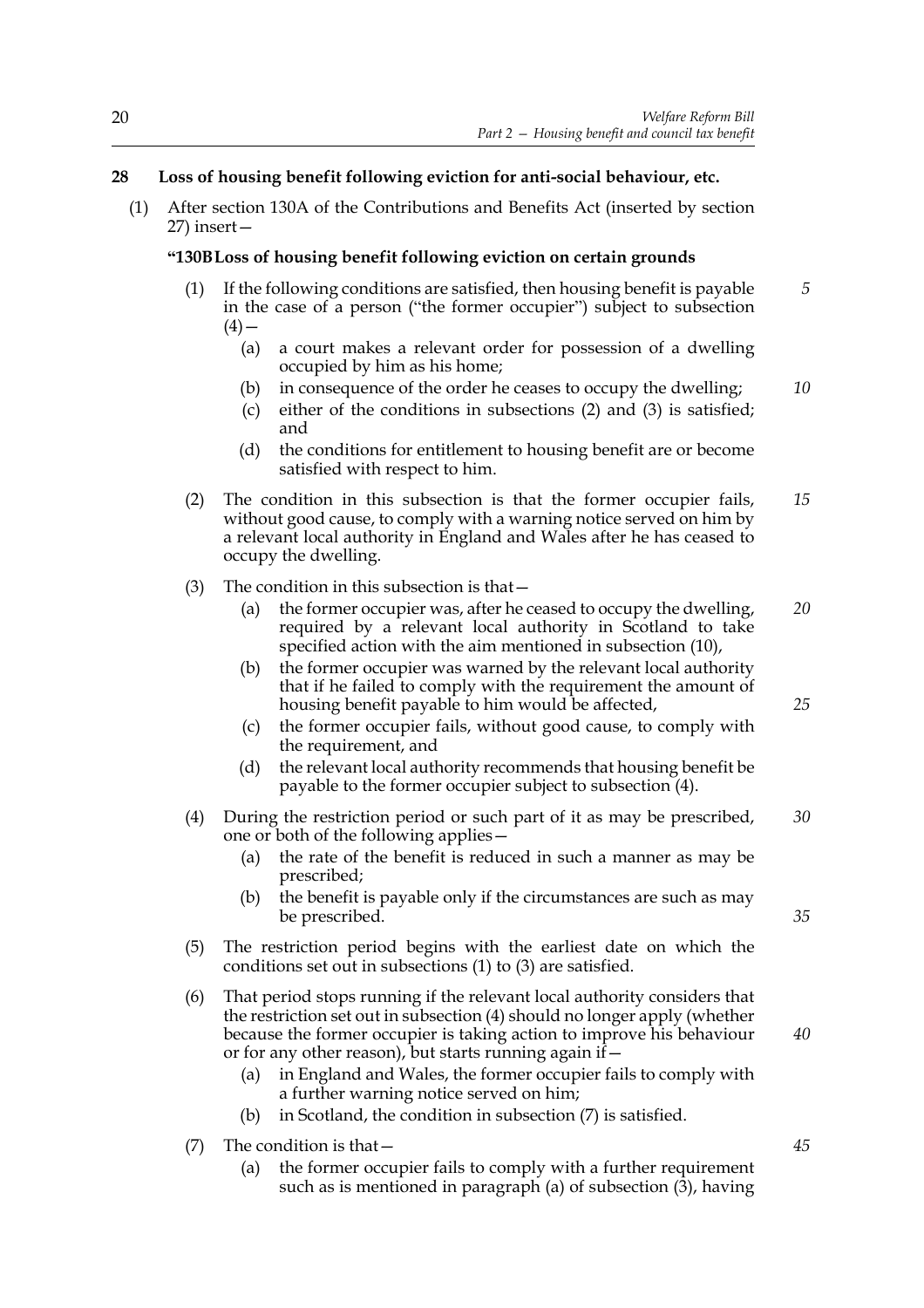been warned as mentioned in paragraph (b) of that subsection, and

- (b) the relevant local authority recommends that the restriction period starts running again.
- (8) The restriction period shall not include any period which falls more than five years after the date on which the order for possession was made.
- (9) A former occupier may not be subject to more than one restriction period in respect of one order for possession.
- (10) A relevant local authority is—
	- (a) in England and Wales, a local authority within the meaning of section 1 of the Local Government Act 2000, or
	- (b) in Scotland, a council constituted under section 2 of the Local Government etc. (Scotland) Act 1994,

which provides or may provide services to a former occupier with the aim of ending, or preventing repetition of, the conduct which may lead or has led to the making of a relevant order for possession. *15*

- (11) A warning notice is a notice in the prescribed form—
	- (a) requiring the former occupier to take specified action with the aim mentioned in subsection (10),
	- (b) specifying the time when, or within which, that action must be taken, and
	- (c) warning the former occupier that if he fails to take the action the amount of housing benefit payable to him would be affected.

# **130C Relevant orders for possession**

- (1) In section 130B a relevant order for possession is, in England and Wales—
	- (a) an order made under section 84 of the Housing Act 1985 (secure tenancies) on ground 2 set out in Schedule 2 to that Act;
	- (b) an order made under section 7 of the Housing Act 1988 (assured tenancies) on ground 14 set out in Schedule 2 to that Act;
	- (c) an order made under section 98 of the Rent Act 1977 (protected or statutory tenancies) in the circumstances specified in case 2 in Schedule 15 to that Act.
- (2) In that section a relevant order for possession is, in Scotland—
	- (a) an order made under section 16(2) of the Housing (Scotland) Act 2001 (secure tenancies) on one of the grounds set out in paragraphs 2 and 7 in Part 1 of Schedule 2 to that Act;
	- (b) an order made in accordance with section 18 of the Housing (Scotland) Act 1988 (assured tenancies) on Ground 15 in Part 2 of Schedule 5 to that Act;
	- (c) an order made in accordance with section 11 of the Rent (Scotland) Act 1984 (protected or statutory tenancies) in the circumstances specified in Case 2 in Part 1 of Schedule 2 to that Act.
- (3) For the purposes of subsections (1) and (2) it does not matter whether the order is made on the grounds or in the circumstances there mentioned alone or together with other grounds or circumstances.

*5*

*10*

*25*

*30*

*20*

*35*

*40*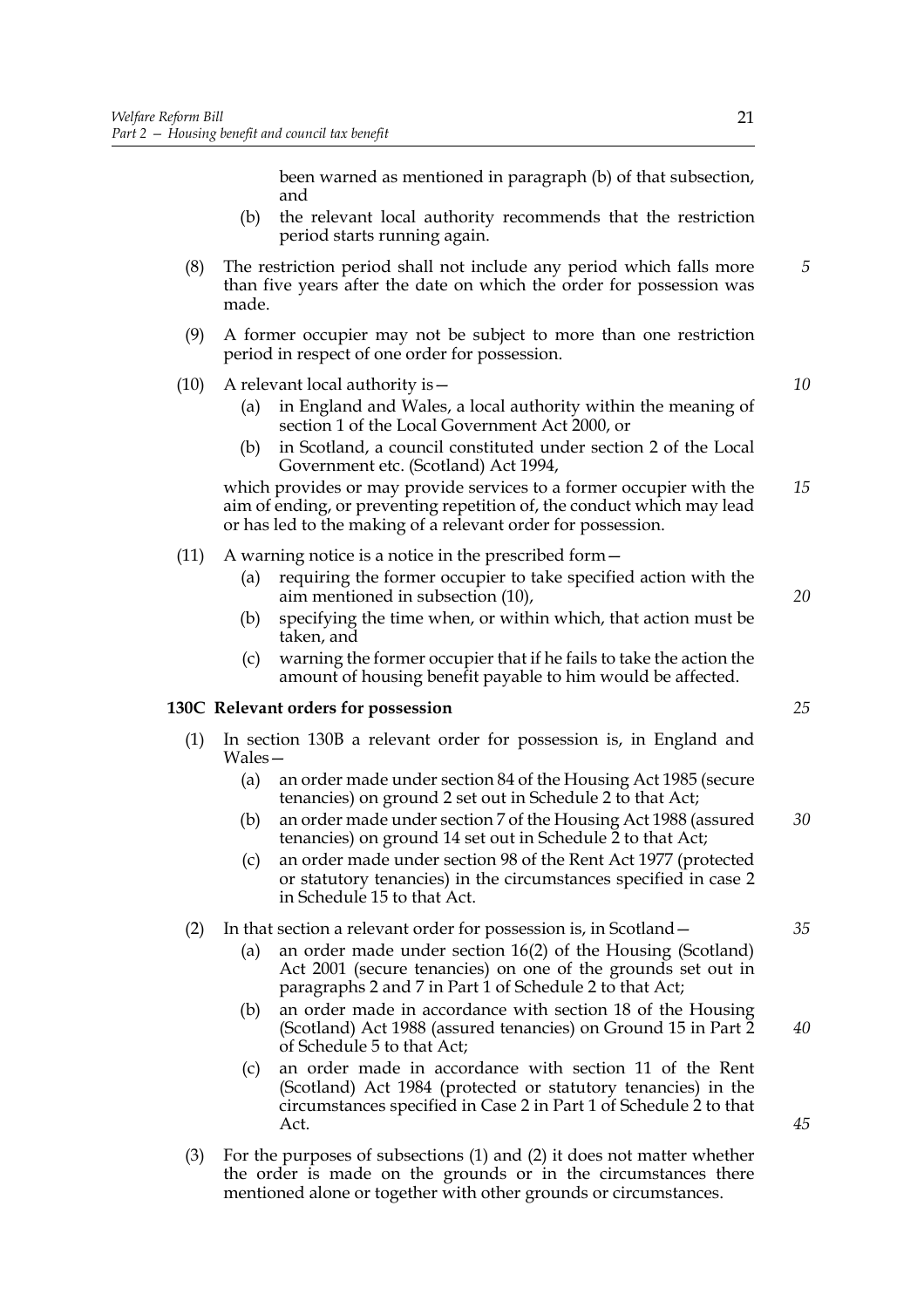- (4) Subsections (5) and (6) apply if the court—
	- (a) stays (in Scotland, sists) or suspends the execution of a relevant order for possession, or postpones the date of possession under it, and
	- (b) imposes a condition (or conditions) on that stay, sist, suspension or postponement.
- (5) If a condition relates to the behaviour of a person or persons occupying the dwelling, section 130B(4) applies only if the order takes effect as a result of a breach of that condition.
- (6) Section 130B(4) does not apply if the condition (or, if there is more than one, each of them) relates only to matters other than the behaviour of a person or persons occupying the dwelling. *10*

#### **130D Loss of housing benefit: supplementary**

- (1) Regulations may provide that, where housing benefit has been paid subject to the restriction set out in section 130B(4), in prescribed circumstances—
	- (a) the former occupier must be paid some or all of the amount of the benefit which, by virtue of that subsection, has not been payable to him, and
	- (b) such other adjustments must be made as are prescribed.

(2) The Secretary of State may by order vary the definition of relevant order for possession by—

- (a) adding to or removing from it orders of a specified description;
- (b) specifying circumstances in which it includes orders of a specified description.
- (3) Regulations may prescribe—
	- (a) matters which are, or are not, to be taken into account in determining whether a person has, or does not have, good cause for failing to take action specified in a warning notice or failing to comply with a requirement such as is mentioned in section 130B(3)(a);
	- (b) circumstances in which a person is, or is not, to be regarded as having, or not having, such good cause.
- (4) Expressions used in this section and in section 130B have the meaning given in that section.

#### **130E Couples**

- (1) This section applies where at any time the conditions for entitlement to housing benefit are satisfied with respect to a person who is a member of a couple.
- (2) Where paragraphs (a) and (b) of section 130B(1) are satisfied in relation to both members of the couple (whether or not in respect of the same dwelling), then for the purposes of subsection (2) or (3) of that section, the failure by one member of the couple to comply with a warning notice or with a requirement such as is mentioned in section 130B(3)(a) must be treated also as a failure by his partner to comply with it. *40 45*

*20*

*15*

*5*

*25*

*35*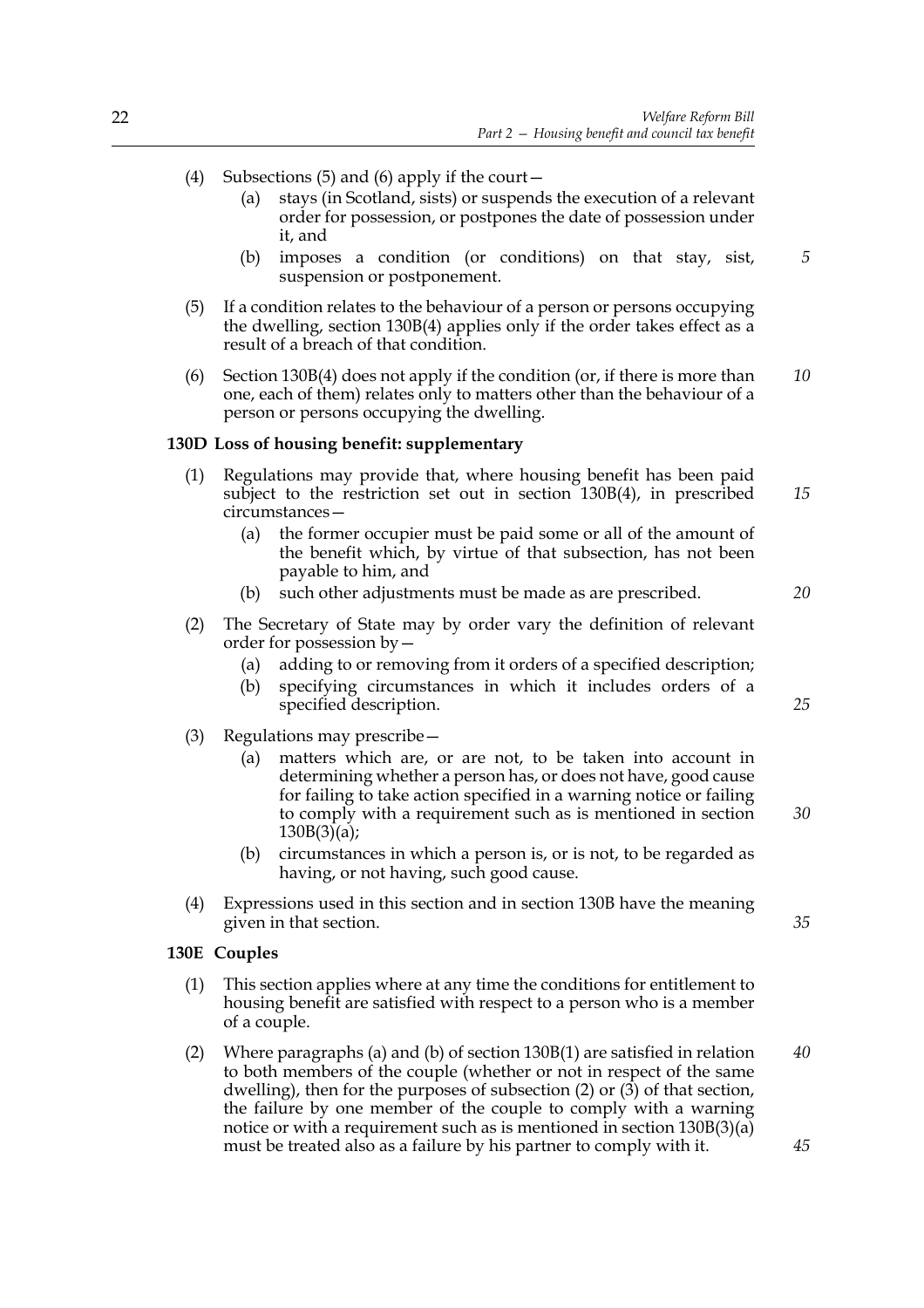- (3) Where paragraph (a) of section 130B(1) is not satisfied in relation to one member of the couple, then subsection (4) of that section does not apply to his partner (even if paragraphs (a), (b) and (c) of section 130B(1) are satisfied in relation to the partner).
- (4) References to a person's partner are to the other member of the couple concerned.

# **130F Information provision**

- (1) The Secretary of State may by regulations require—
	- (a) a court which makes a relevant order for possession, or
	- (b) any other person or description of person who the Secretary of State thinks is or may be aware of the making of such an order, *10*

to notify him of the making of the order and to provide him with such details of matters in connection with the order as may be prescribed.

- (2) The Secretary of State may provide—
	- (a) information obtained under subsection (1), or
	- (b) information which is relevant to the exercise by him of any function relating to housing benefit,

to a relevant local authority, or a person authorised to exercise any function of such an authority relating to services mentioned in section 130B(10), for use in the provision of such services.

# (3) The Secretary of State may by regulations require—

- (a) a relevant local authority, or
- (b) a person authorised to exercise any function of such an authority relating to services mentioned in section 130B(10),

to supply relevant information held by the authority or other person to, or to a person providing services to, the Secretary of State for use for any purpose relating to the administration of housing benefit. *25*

- (4) The Secretary of State may by regulations require—
	- (a) an authority administering housing benefit,
	- (b) a person authorised to exercise any function of such an authority relating to such a benefit, *30*
	- (c) a relevant local authority, or
	- (d) a person authorised to exercise any function of such an authority relating to services mentioned in section 130B(10),

to provide relevant information held by that authority or person to an authority or person mentioned in paragraph (a) or (b) for use for any purpose relating to the administration of housing benefit. *35*

# (5) The Secretary of State may by regulations require—

- (a) an authority administering housing benefit,
- (b) a person authorised to exercise any function of such an authority relating to such a benefit, *40*
- (c) a relevant local authority, or
- (d) a person authorised to exercise any function of such an authority relating to services mentioned in section 130B(10),

to provide relevant information held by that authority or person to an authority or person mentioned in paragraph (c) or (d) for use in the provision of those services.

*5*

*15*

*20*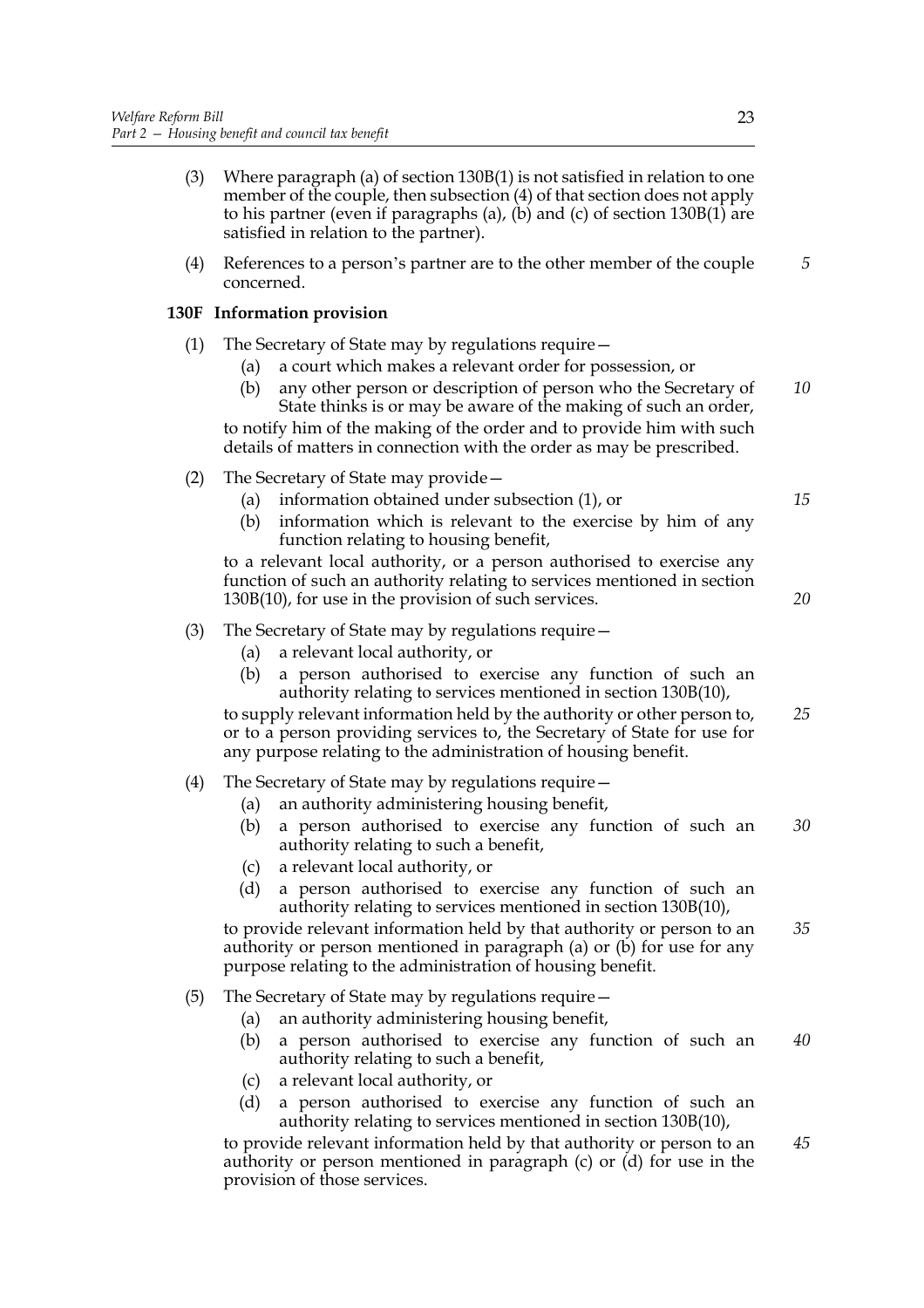*5*

*10*

*20*

*25*

*30*

*40*

- (6) Relevant information is  $-$ 
	- (a) if the information is held by an authority administering housing benefit or a person authorised to exercise any function of such an authority, information which is relevant to the exercise of any function relating to housing benefit by the authority or person;
	- (b) if the information is held by a relevant local authority or a person authorised to exercise any function of such an authority, information which is relevant to the exercise of any function relating to the provision of services mentioned in section 130B(10).
- (7) Information must be supplied under subsection  $(1)$ ,  $(3)$ ,  $(4)$  or  $(5)$  in such circumstances, in such manner and form, and in accordance with such requirements, as may be prescribed.
- (8) "Relevant order for possession" and "relevant local authority" have the same meaning as in section 130B. *15*
- (9) Subsections (1) and (5) do not extend to Scotland.

# **130G Pilot schemes relating to loss of housing benefit**

- (1) Regulations to which this section applies may be made so as to have effect for a prescribed period.
- (2) Any regulations which, by virtue of subsection (1), have effect for a limited period are referred to in this section as a "pilot scheme".
- (3) A pilot scheme may provide that it applies only in relation to—
	- (a) one or more prescribed areas;
	- (b) one or more prescribed classes of person;
	- (c) persons selected by reference to prescribed criteria.
- (4) A pilot scheme may make consequential or transitional provision.
- (5) A pilot scheme ("the previous scheme") may be replaced by a further pilot scheme making the same, or similar, provision (apart from the prescribed period) to that made by the previous scheme.
- (6) A pilot scheme may be amended or revoked by regulations under this section.
- (7) This section applies to—
	- (a) regulations made under any of sections 130B to 130F above;
	- (b) regulations made under any other enactment, so far as they relate to, or are made for purposes which relate to, loss or restriction of housing benefit in pursuance of section 130B above. *35*
- (8) This section does not extend to Scotland."

(2) In section 176(1) of that Act (parliamentary control)  $-$ 

- (a) in paragraph (a), at the appropriate place insert—
	- "section 130B(4);";
	- (b) in paragraph (c), at the appropriate place insert— "section 130D(2);".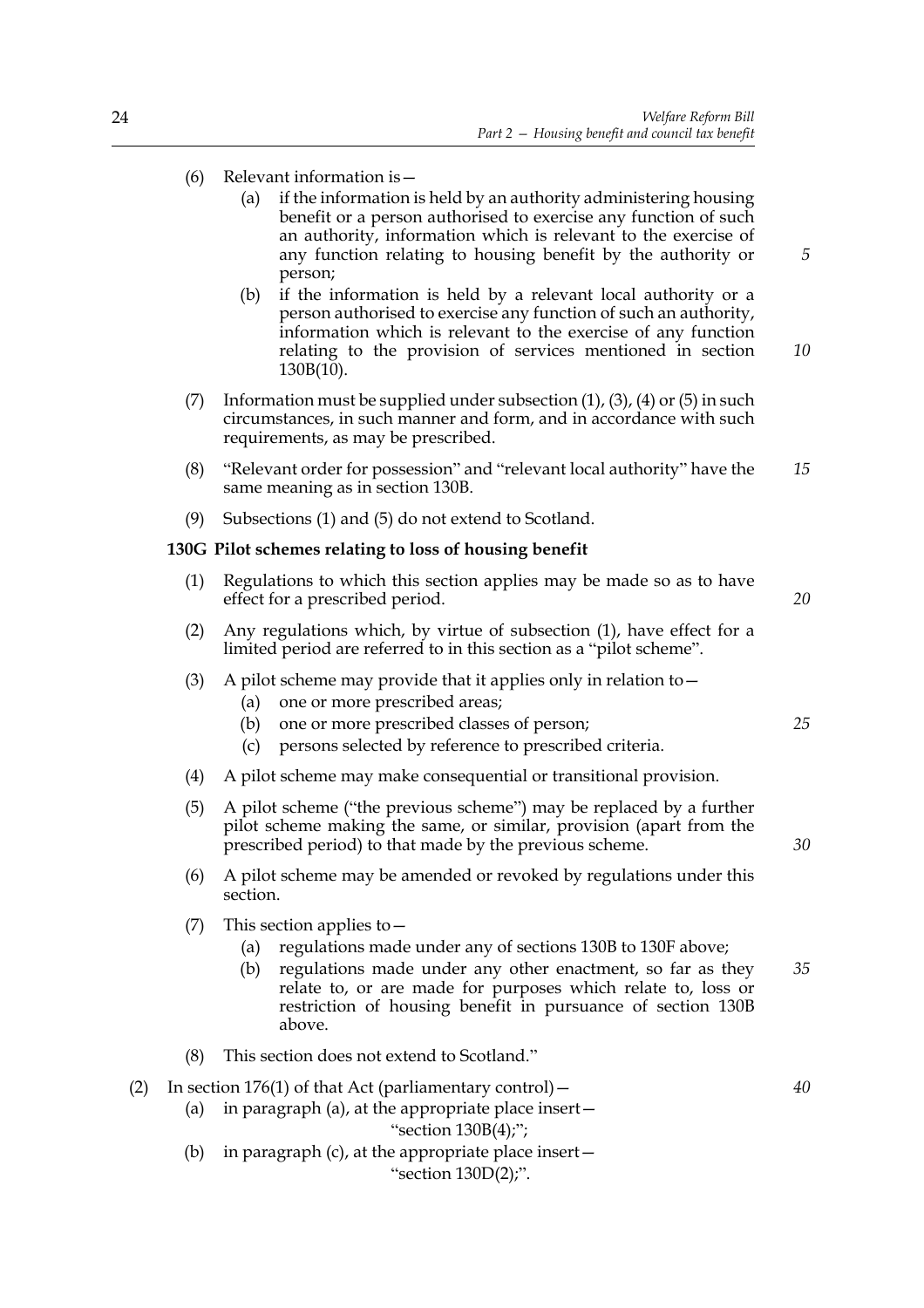# **29 Housing benefit and council tax benefit for persons taking up employment**

- (1) Subsection (2) applies if a person is entitled to housing benefit or council tax benefit (by virtue of the general conditions of entitlement) and—
	- (a) he is also entitled to a prescribed benefit or his partner is entitled to such a benefit,
	- (b) he or his partner ceases to be entitled to the prescribed benefit in prescribed circumstances, and
	- (c) the prescribed conditions are satisfied.
- (2) That person is entitled to housing benefit or council tax benefit in accordance with this section for a prescribed period.
- (3) Subsection (2) applies whether or not the person would be entitled to housing benefit or council tax benefit by virtue of the general conditions of entitlement for the whole or any part of the prescribed period.
- (4) A person who is entitled to housing benefit or council tax benefit by virtue of subsection (2) must be treated for all purposes—
	- (a) as having made a claim for that benefit, and
	- (b) as having complied with any requirement under or by virtue of any enactment in connection with the making of such a claim.
- (5) Housing benefit or council tax benefit to which a person is entitled by virtue of subsection (2) is to be funded and administered by the appropriate authority.
- (6) Subsection (5) applies whether or not, for the whole or any part of the prescribed period—
	- (a) for the purposes of establishing an entitlement to housing benefit, the person occupies as his home a dwelling in the area of the authority;
	- (b) for the purposes of establishing an entitlement to council tax benefit, the person is a resident of a dwelling in the area of the authority. *25*
- (7) The amount of housing benefit or council tax benefit payable in respect of a person who is entitled to the benefit by virtue of subsection (2) is to be determined in accordance with regulations made for the purposes of this section.
- (8) If an amount of housing benefit or council tax benefit is, by virtue of subsection (2), payable in respect of a person by the appropriate authority for any period, no other amount of housing benefit or council tax benefit is (by virtue of the general conditions of entitlement) payable by that authority in respect of that person for the same period.
- (9) Regulations may make provision in connection with the effect of a person's entitlement to housing benefit or council tax benefit by virtue of subsection (2) on an award of such benefit by virtue of the general conditions of entitlement in respect of that person or his partner.
- (10) Regulations may provide that where—
	- (a) an amount of housing benefit or council tax benefit is, by virtue of subsection (2), payable in respect of a person by the appropriate authority for the whole or any part of a prescribed period, and
	- (b) an amount of housing benefit or council tax benefit is (by virtue of the general conditions of entitlement) payable by a local authority which is not that appropriate authority in respect of that person for the whole or any part of that period,

*5*

*10*

*15*

*20*

*35*

*30*

*40*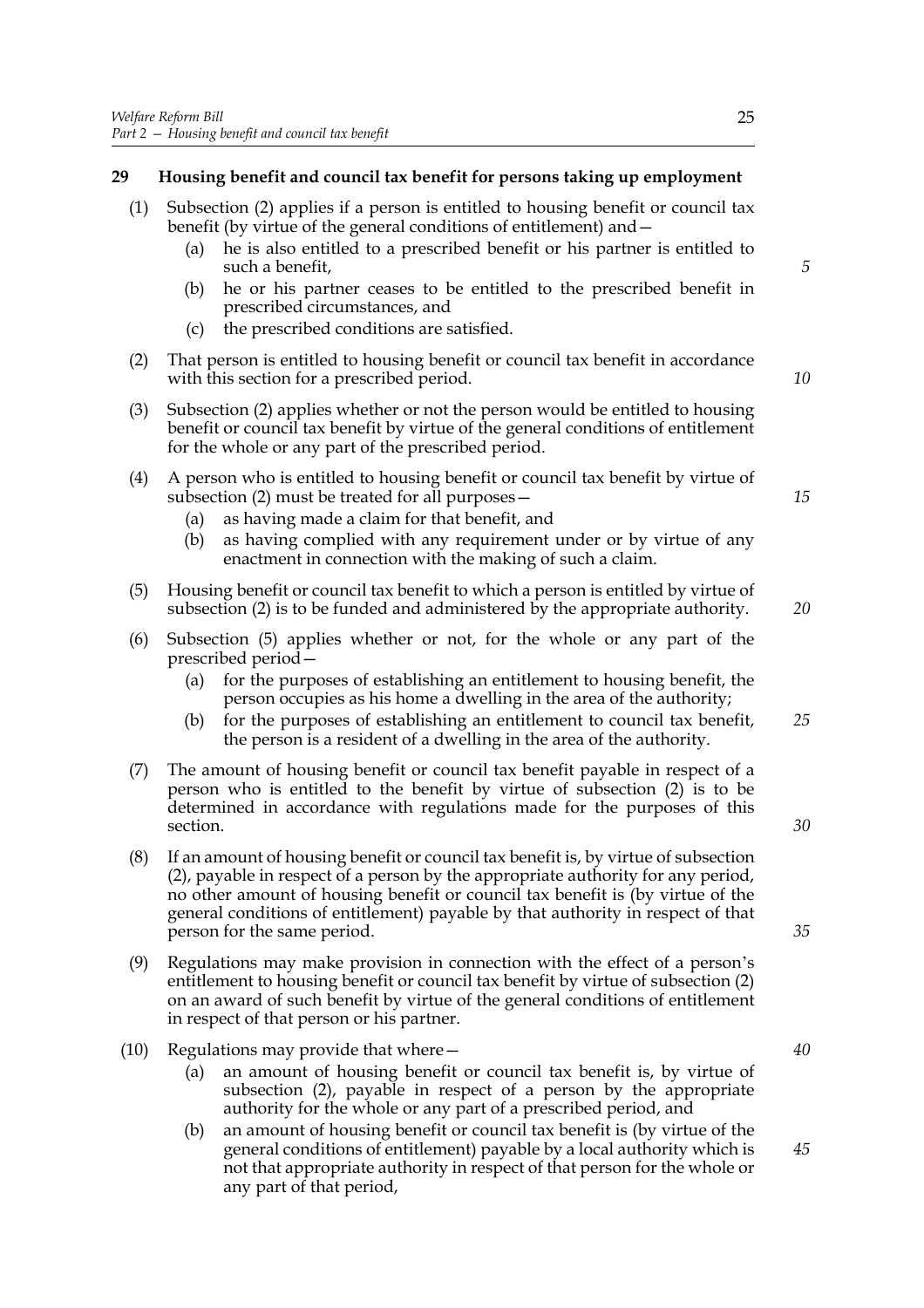the amount of the benefit payable by the local authority mentioned in paragraph (b) is to be reduced by an amount determined in such manner as is prescribed.

- (11) An amount determined for the purposes of subsection (10) may have the effect of reducing the amount mentioned in paragraph (b) of that subsection to nil.
- (12) Regulations may make provision as to circumstances in which—
	- (a) subsection (8) does not apply;
	- (b) entitlement to housing benefit or council tax benefit of a partner of the person mentioned in subsection (10) is to be treated as the entitlement of that person;
	- (c) benefit is not to be reduced as mentioned in subsection (10).

# **30 Section 29: supplemental**

- (1) The administration provisions apply in relation to housing benefit or council tax benefit to which a person is entitled by virtue of subsection (2) of section 29 subject to—
	- (a) subsections  $(4)$ ,  $(5)$  and  $(6)$  of that section;
	- (b) any prescribed modifications of those provisions which the Secretary of State thinks are necessary or expedient in connection with such housing benefit or council tax benefit.
- (2) Modifications under subsection (1)(b) may, in particular, provide that housing benefit or council tax benefit to which a person is entitled by virtue of section 29(2) must or may take the form of a payment by the appropriate authority to another local authority in prescribed circumstances. *20*
- (3) In this section the administration provisions are—
	- (a) the Administration Act;
	- (b) subordinate legislation (within the meaning of the Interpretation Act 1978 (c. 30)) made in pursuance of that Act.
- (4) The power to make regulations under this section or section 29 is exercisable by the Secretary of State by statutory instrument.
- (5) A statutory instrument containing regulations under this section or section 29 is subject to annulment in pursuance of a resolution of either House of Parliament. *30*
- (6) Section 175(3) to (7) of the Contributions and Benefits Act (supplemental provision as to regulations) applies in relation to regulations under this section and section 29 above as it applies in relation to regulations under that Act.
- (7) In section 170 of the Administration Act (Social Security Advisory Committee), in subsection (5)—
	- (a) in the definition of "the relevant enactments", after paragraph (ai) insert—
		- "(aj) sections 29 and 30 of the Welfare Reform Act 2006;"; *40*
	- (b) in the definition of "the relevant Northern Ireland enactments", after paragraph (ai) insert—
		- "(aj) any provisions in Northern Ireland which correspond to sections 29 and 30 of the Welfare Reform Act 2006;". *45*

*25*

*5*

*10*

*15*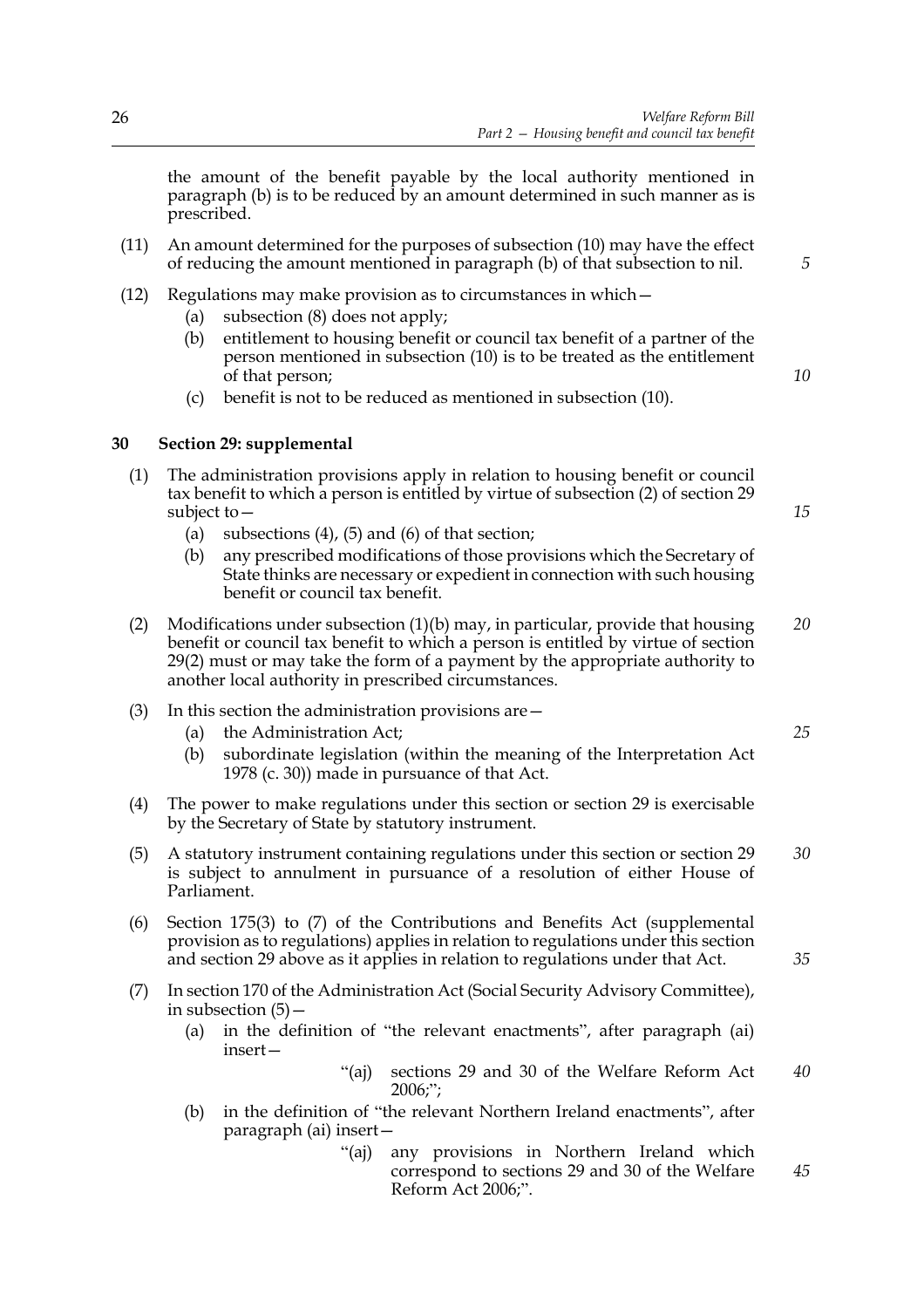- (8) For the purposes of any enactment other than a relevant enactment—
	- (a) entitlement to housing benefit by virtue of section 29(2) above is to be treated as entitlement under section 130 of the Contributions and Benefits Act;
	- (b) entitlement to council tax benefit by virtue of section 29(2) above is to be treated as entitlement under section 131 of that Act.
- (9) In subsection  $(8)$ , the relevant enactments are  $-$ 
	- (a) the administration provisions, and
	- (b) Part 7 of the Contributions and Benefits Act, except sections 123 and 134(2) and (4).

**31 Sections 29 and 30: interpretation**

- (1) This section has effect for the interpretation of sections 29 and 30.
- (2) The general conditions of entitlement are the conditions governing entitlement to housing benefit or council tax benefit provided for by Part 7 of the Contributions and Benefits Act.
- (3) The appropriate authority—
	- (a) in relation to housing benefit is the local authority or housing authority which, immediately before the person concerned ceased to be entitled to the prescribed benefit, funded and administered the housing benefit to which he was entitled;
	- (b) in relation to council tax benefit is the billing authority or, in Scotland, local authority which, immediately before the person concerned ceased to be entitled to the prescribed benefit, funded and administered the council tax benefit to which he was entitled.
- (4) The following expressions have the same meaning as in the Administration Act— *25*
	- (a) billing authority;
	- (b) housing authority;
	- (c) local authority.
- (5) Partner, in relation to a person, is a person who is a member of the same couple (within the meaning of Part 7 of the Contributions and Benefits Act) as that person. *30*
- (6) Prescribed means prescribed by regulations.

# **32 Information relating to housing benefit**

- (1) Section 5 of the Administration Act (regulations about claims and benefits) is amended as follows. *35*
- (2) After subsection (2) insert—
	- "(2A) The regulations may also require such persons as are prescribed to provide a rent officer with information or evidence of such description as is prescribed.
		- (2B) For the purposes of subsection (2A), the Secretary of State may prescribe any description of information or evidence which he thinks is

*5*

*10*

*15*

*20*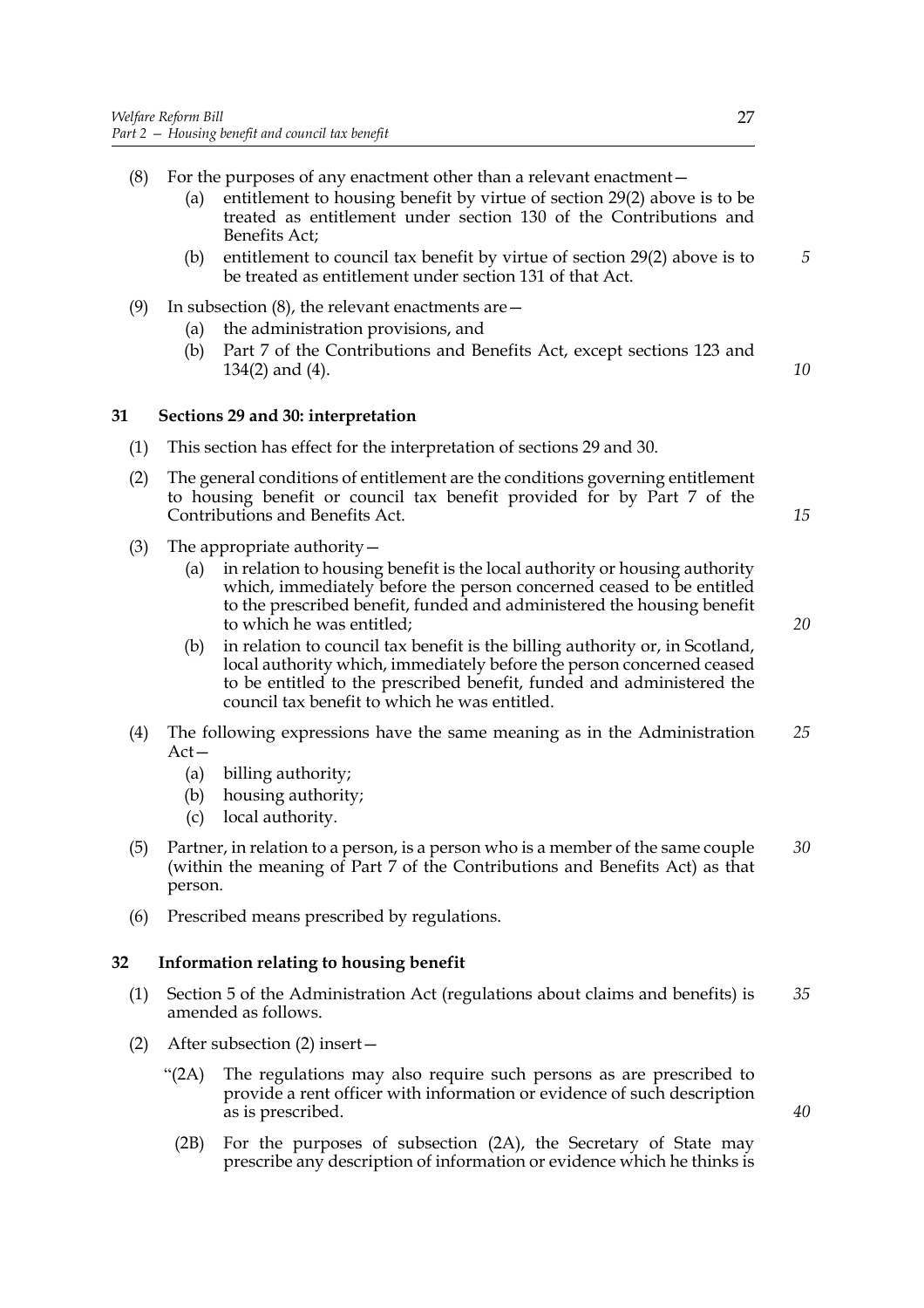necessary or expedient to enable rent officers to carry out their functions under section 122 of the Housing Act 1996.

- (2C) Information or evidence required to be provided by virtue of subsection (2A) may relate to an individual claim or award or to any description of claims or awards."
- (3) Subsection (3) ceases to have effect.

### **33 Supply of information by rent officers**

After section 122E of the Administration Act (supply of information between authorities administering benefit) insert—

*"Rent officers and housing benefit*

# **122F Supply by rent officers of information relating to housing benefit**

- (1) The Secretary of State may require a rent officer to supply housing benefit information held by the rent officer to, or to a person providing services to, the Secretary of State for use for purposes relating to any of the following—
	- (a) social security;
	- (b) child support;
	- (c) war pensions;
	- (d) employment or training;
	- (e) private pensions policy or retirement planning.
- (2) Information must be supplied under subsection (1) in such manner and form, and in accordance with such requirements, as may be specified in directions given by the Secretary of State.
- (3) Housing benefit information is any information which relates to the exercise by the rent officer of any function he has under section 122 of the Housing Act 1996 relating to housing benefit." *25*

# **34 Payment of housing benefit**

In section 134 of the Administration Act (arrangements for housing benefit), for subsection (2) substitute—

- "(2) Housing benefit is to be paid in such manner as is prescribed, and regulations may, in particular, provide for— *30*
	- (a) a payment or payments by the authority administering the benefit to the person entitled to it (E), to some other person on E's behalf or in respect of a liability which E has,
	- (b) a reduction in the amount of any payments which E is liable to make to the authority by way of rent, or *35*
	- (c) such a payment or payments and such a reduction.
- (2A) In any enactment or instrument (whenever passed or made) "pay" in relation to housing benefit includes discharge in any manner prescribed under subsection (2) above.
- (2B) Subsection (2) above does not affect any power under section 5 above to make provision in relation to the payment of benefit."

*20*

*15*

*5*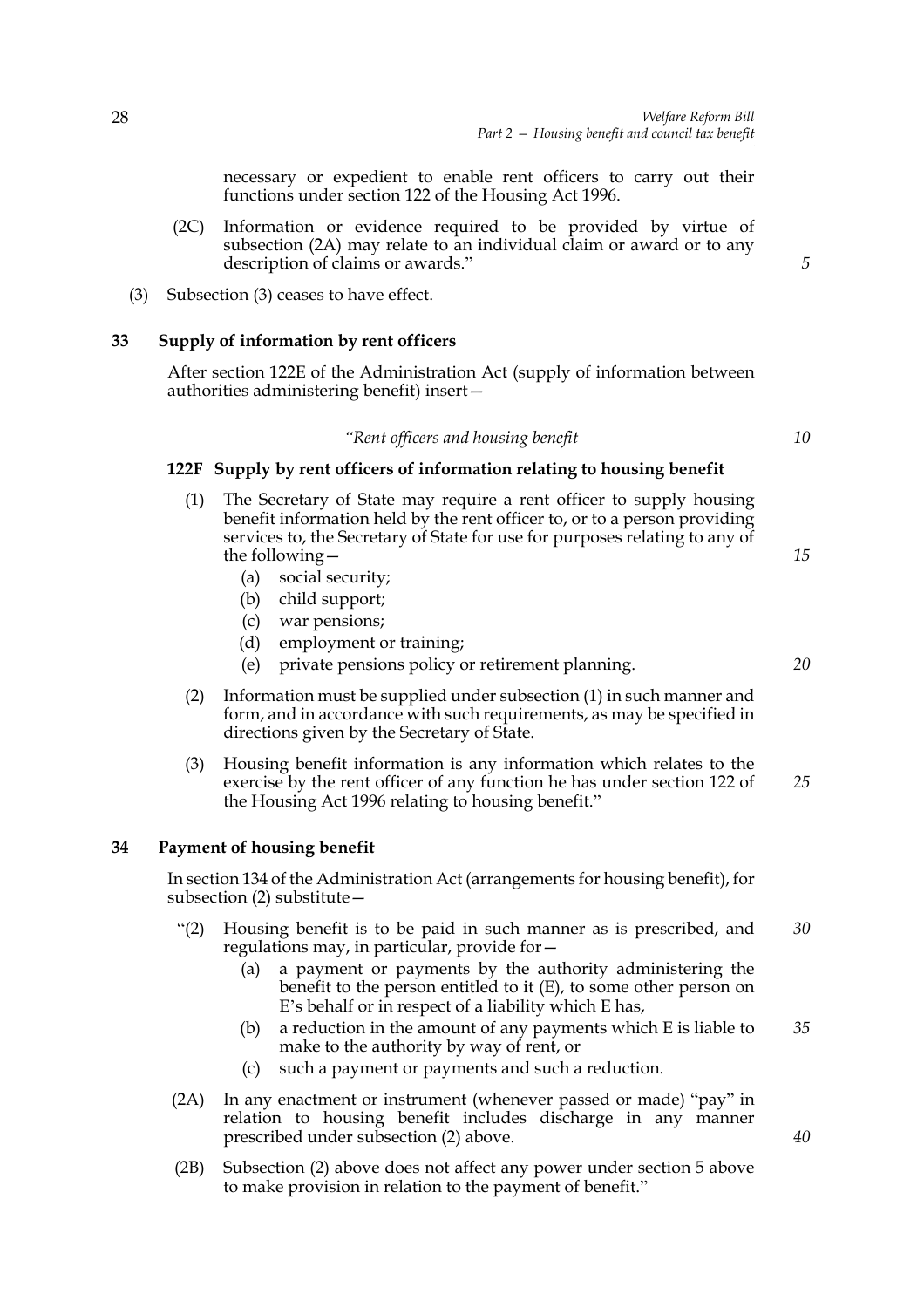# **35 Duty to send inspection reports to the Secretary of State**

- (1) In section 13A of the Local Government Act 1999 (c. 27) (reports of inspections by Auditor General for Wales), after subsection (4) insert—
	- "(4A) If a report relates to any extent to the administration of housing benefit or council tax benefit and the Auditor General for Wales thinks fit to do so, he shall as soon as reasonably practicable send a copy of the report to the Secretary of State."
- (2) In section 29 of that Act (modifications for Wales), after subsection (2) insert—
	- "(2A) Subsection (1)(a) does not apply to section 13A(4A)."

### **36 Directions by Secretary of State**

- (1) Section 139D of the Administration Act (power to give directions) is amended in accordance with subsections (2) to (8) below.
- (2) In subsection (1) (reports that trigger the section), for paragraph (c) substitute—
	- "(c) a copy of a report under section  $102(1)(b)$  or (c) of the Local Government (Scotland) Act 1973 which to any extent relates to the administration of benefit has been sent to a local authority and the Secretary of State under section 102(2) of that Act;". *15*
- (3) In that subsection  $(1)$ , after paragraph  $(c)$  insert  $-$ 
	- "(ca) a copy of a report which has been sent to a local authority under section 13A(3) of the Local Government Act 1999 and to the Secretary of State under section 13A(4A) of that Act;". *20*
- (4) In subsection (2) for "invite" substitute "require".
- (5) After subsection (2) insert—

#### "(2A) A requirement under subsection (2) above may specify  $-$ *25*

- (a) any information or description of information to be provided;
- (b) the form and manner in which the information is to be provided.
- (2B) The authority must respond to a requirement under subsection (2) above before the end of such period (not less than one month after the day on which the requirement is made) as the Secretary of State specifies in the requirement.
- (2C) The Secretary of State may extend the period specified under subsection (2B) above."
- (6) For subsection (3) substitute  $-$ 
	- "(3) After considering—
		- (a) the report,
		- (b) any proposals made by the authority in response to it, and
		- (c) any other information he thinks is relevant,

the Secretary of State may give directions to the authority under subsection (3A) or (3B) or both. *40*

(3A) Directions under this subsection are directions as to—

*10*

*30*

*35*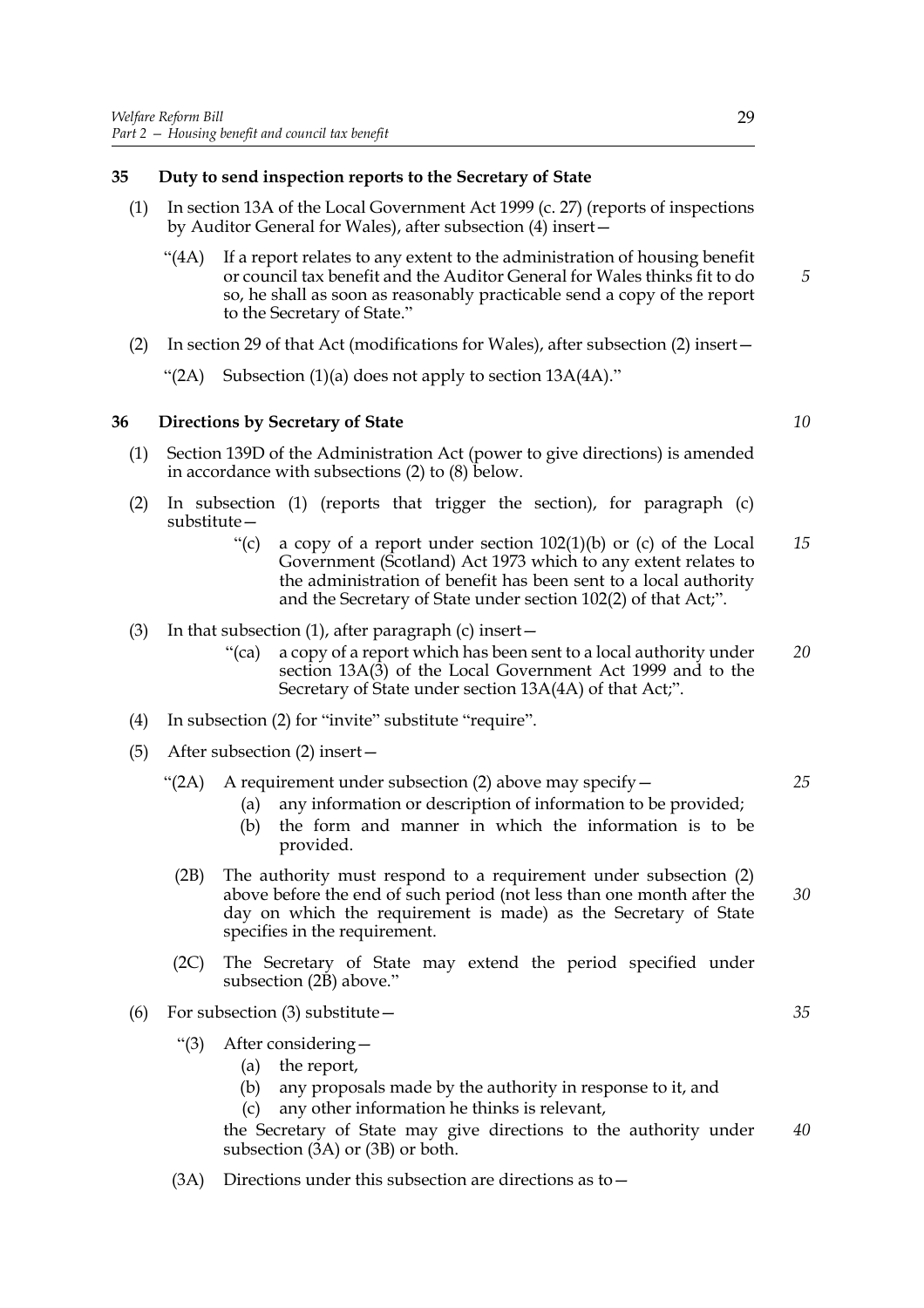- (a) standards which the authority is to attain in the prevention and detection of fraud relating to benefit or otherwise in the administration of benefit;
- (b) the time within which the standards are to be attained.
- (3B) Directions under this subsection are directions to take such action as the Secretary of State thinks necessary or expedient for the purpose of improving the authority's exercise of its functions—
	- (a) in relation to the prevention and detection of fraud relating to benefit;
	- (b) otherwise in relation to the administration of benefit.
- (3C) A direction under subsection (3B) may specify the time within which anything is to be done."
- (7) In subsection (4), for "subsection (3)" substitute "subsection (3A)".
- (8) After subsection (4) insert—
	- "(4A) If the Secretary of State proposes to give a direction under this section he must give the authority to which the direction is to be addressed an opportunity to make representations about the proposed direction. *15*
		- (4B) The Secretary of State may specify a period within which representations mentioned in subsection (4A) above must be made.
	- (4C) The Secretary of State may extend a period specified under subsection (4B) above. *20*
	- (4D) Subsections (4A) to (4C) do not apply if the Secretary of State thinks that it is necessary for a direction to be given as a matter of urgency.
	- (4E) If the Secretary of State acts under subsection (4D) he must give in writing to the authority to which the direction is addressed his reasons for doing so." *25*
- (9) After section 139D of that Act insert—

#### **"139DA Directions: variation and revocation**

- (1) The Secretary of State may at any time in accordance with this section vary or revoke a direction under section 139D above.
- (2) A direction may be varied or revoked only if the Secretary of State thinks it is necessary to do so—
	- (a) in consequence of representations made by the authority to which the direction is addressed,
	- (b) to rectify an omission or error, or
	- (c) in consequence of a material change in circumstances.
- (3) The Secretary of State must not vary a direction unless he first—
	- (a) sends a copy of the proposed variation to the authority concerned,
	- (b) gives the authority his reasons for making the variation, and
	- (c) gives the authority an opportunity to make representations about the proposed variation.

*30*

*5*

*10*

*40*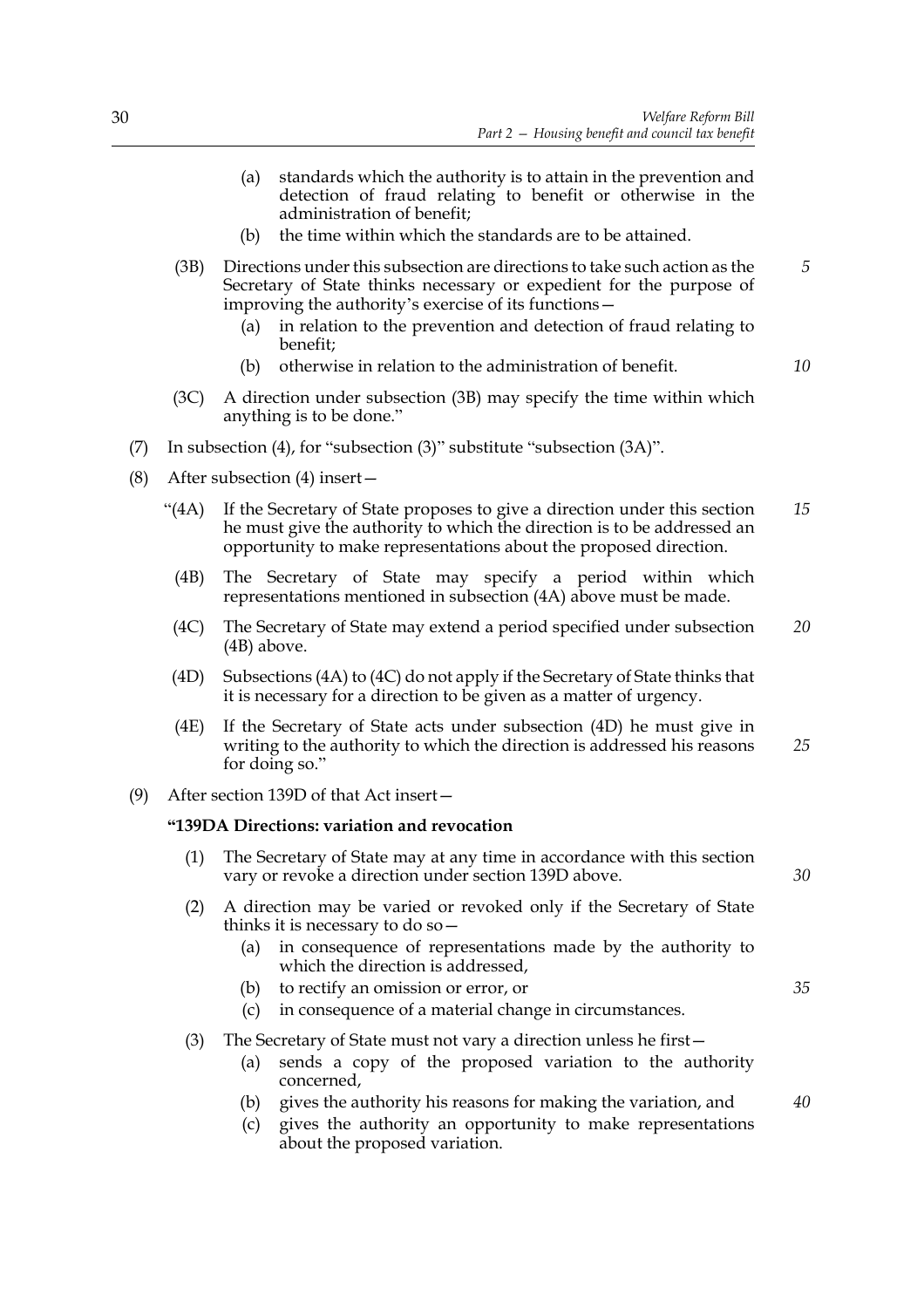- (4) The Secretary of State may specify a period of not less than one month within which representations mentioned in subsection (3)(c) above must be made.
- (5) The Secretary of State may extend a period specified under subsection (4) above."

# **37 Minor and consequential amendments relating to Part 2**

Schedule 5 (which makes miscellaneous minor amendments and amendments consequential on this Part) has effect.

#### **PART 3**

# SOCIAL SECURITY ADMINISTRATION: GENERAL

*Sharing of social security information*

### **38 Social security information**

(1) In the Administration Act, after section 7A (sharing of functions as regards certain claims and information) insert—

# **"7B Use of social security information**

- (1) A relevant authority may use for a relevant purpose any social security information which it holds.
- (2) Regulations may make provision as to the procedure to be followed by a relevant authority for the purposes of any function it has relating to the administration of a specified benefit if the authority holds social security information which—
	- (a) is relevant for the purposes of anything which may or must be done by the authority in connection with a claim for or an award of the benefit, and
	- (b) was used by another relevant authority in connection with a claim for or an award of a different specified benefit or was verified by that other authority in accordance with regulations under section 7A(2)(e) above. *25*
- (3) A relevant purpose is any prescribed purpose which relates to a claim which is made or which could be made for a specified benefit.
- (4) Social security information means—
	- (a) information relating to social security, child support or war pensions;
	- (b) evidence obtained in connection with a claim for or an award of a specified benefit.
- (5) A specified benefit is a benefit which is specified in regulations for the purposes of this section.
- (6) Expressions used in this section and in section 7A have the same meaning in this section as in that section.

*15*

*20*

*30*

*35*

*10*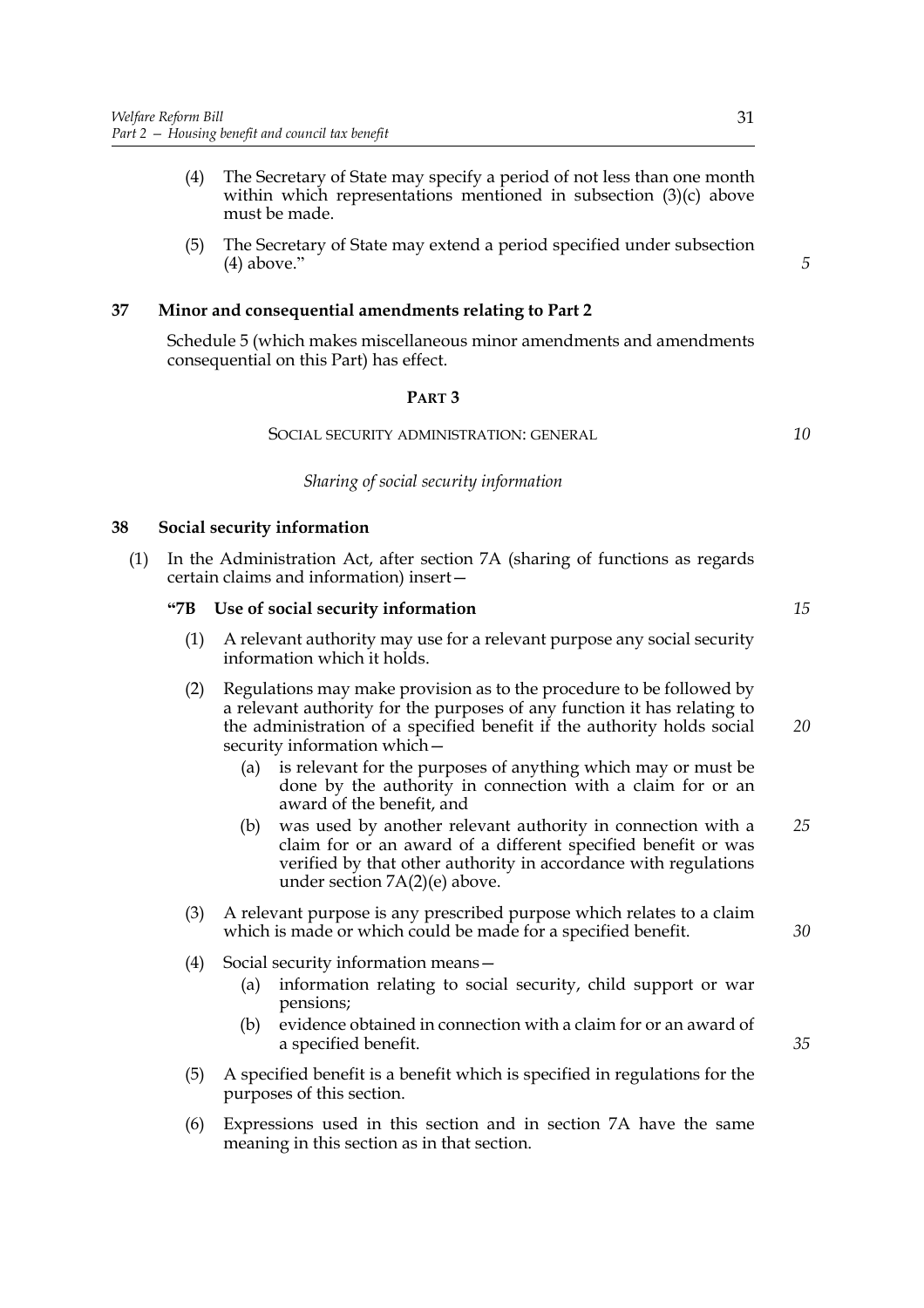*5*

*10*

*20*

*25*

*30*

*35*

*45*

- (7) This section does not affect any power which exists apart from this section to use for one purpose social security information obtained in connection with another purpose."
- (2) In section 7A of that Act—
	- (a) in subsection (1) after paragraph (b) insert—
		- "(c) as regards any relevant benefit, for claims for that benefit to be made to—
			- (i) a county council in England,
			- (ii) a person providing services to a county council in England, or
			- (iii) a person authorised to exercise any function a county council in England has under this section.";
	- (b) in subsection (2) after paragraph (d) insert—
		- "(e) the verification by a relevant authority of information or evidence supplied to or obtained by the authority in connection with a claim for or an award of a relevant benefit."; *15*
	- (c) in subsection (3) for "and (d)" substitute ", (d) and (e)";
	- (d) in subsection  $(3)(a)$  for " $(1)(a)$  or  $(b)$ " substitute " $(1)(a)$ ,  $(b)$  or  $(c)$ ";
	- (e) in subsection (6) for paragraph (c) substitute  $-$ 
		- "(c) "relevant authority" means—
			- (i) a Minister of the Crown;
			- (ii) a local authority;
			- (iii) a county council in England;
			- (iv) a person providing services to a person mentioned in sub-paragraphs (i) to (iii);
			- (v) a person authorised to exercise any function of a local authority relating to housing benefit or council tax benefit;
			- (vi) a person authorised to exercise any function a county council in England has under this section;".
- (3) In Part 1 of Schedule 4 to that Act (persons employed in social security administration or adjudication), under the heading "Local authorities etc" after the entry relating to a person authorised under section 139A(1) of that Act insert—

 "A member, officer or employee of a county council in England who exercises—

- (a) any function conferred on the county council by regulations made under section 7A of this Act; *40*
- (b) any function in connection with a purpose specified in regulations made under section 7B of this Act.

 A person authorised to exercise any such function of such a county council or an employee of such a person."

#### **39 Information relating to certain benefits**

(1) Information falling within subsection (3) may be supplied by the person who holds it to a person falling within subsection (4) for purposes connected with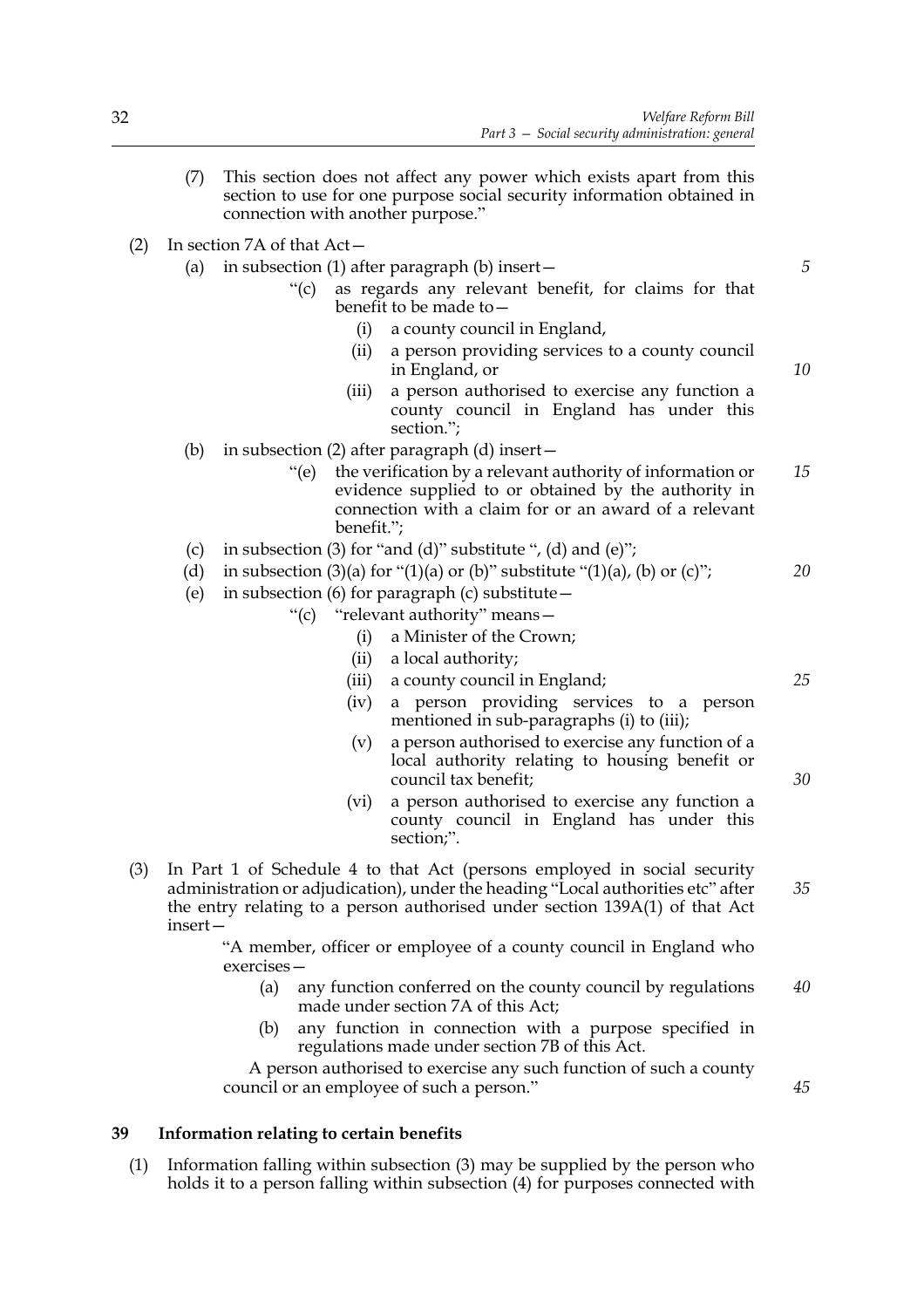either House of Parliament.

the application of grant paid under a relevant enactment towards expenditure incurred by the recipient of the grant—

|     | (a)<br>(b)               | in providing, or contributing to the provision of, welfare services, or<br>in connection with such welfare services.                                                                                                                                                                                                                                                             |    |
|-----|--------------------------|----------------------------------------------------------------------------------------------------------------------------------------------------------------------------------------------------------------------------------------------------------------------------------------------------------------------------------------------------------------------------------|----|
| (2) | may be-                  | Information falling within subsection (3) which is held for a prescribed<br>purpose by a person falling within any of paragraphs (c) to (h) of subsection (4)                                                                                                                                                                                                                    | 5  |
|     | (a)<br>(b)               | used by that person for another prescribed purpose;<br>provided to another such person for use in relation to the same or<br>another prescribed purpose.                                                                                                                                                                                                                         | 10 |
| (3) | (a)<br>(b)<br>(c)<br>(d) | The information is any information which is held by a person falling within<br>subsection $(4)$ relating to $-$<br>income support;<br>income-based jobseeker's allowance;<br>income-related employment and support allowance;<br>state pension credit;                                                                                                                           | 15 |
|     | (e)<br>(f)               | housing benefit;<br>welfare services.                                                                                                                                                                                                                                                                                                                                            |    |
| (4) | (a)<br>(b)               | The persons are $-$<br>the Secretary of State;<br>a person providing services to the Secretary of State;                                                                                                                                                                                                                                                                         | 20 |
|     | (c)<br>(d)               | an authority administering housing benefit;<br>a person authorised to exercise any function of such an authority<br>relating to housing benefit;                                                                                                                                                                                                                                 |    |
|     | (e)<br>(f)               | a person providing to such an authority services relating to housing<br>benefit;<br>a local authority to which any grant is or will be paid as mentioned in                                                                                                                                                                                                                      | 25 |
|     | (g)                      | subsection $(1)$ ;<br>a person authorised to exercise any function of such an authority<br>relating to the grant;                                                                                                                                                                                                                                                                | 30 |
|     | (h)                      | a person providing to such an authority services relating to any such<br>function.                                                                                                                                                                                                                                                                                               |    |
| (5) |                          | Information which is supplied under subsection (1) to an authority or other<br>person falling within subsection $(4)(f)$ , $(g)$ or $(h)$ may be supplied by the<br>authority or person to a person who provides qualifying welfare services for<br>purposes connected with the provision of those services.                                                                     | 35 |
| (6) | (a)<br>(b)<br>(c)        | A person provides qualifying welfare services if –<br>he provides welfare services,<br>a local authority contribute or will contribute to the expenditure<br>incurred by him in providing those services, and<br>that contribution is or will be derived (in whole or in part) from any<br>grant which is or will be paid to the authority as mentioned in<br>subsection $(1)$ . | 40 |
| (7) |                          | A relevant enactment is an enactment specified by order made by the Secretary<br>of State; and the power to make an order under this subsection is exercisable<br>by statutory instrument subject to annulment in pursuance of a resolution of                                                                                                                                   | 45 |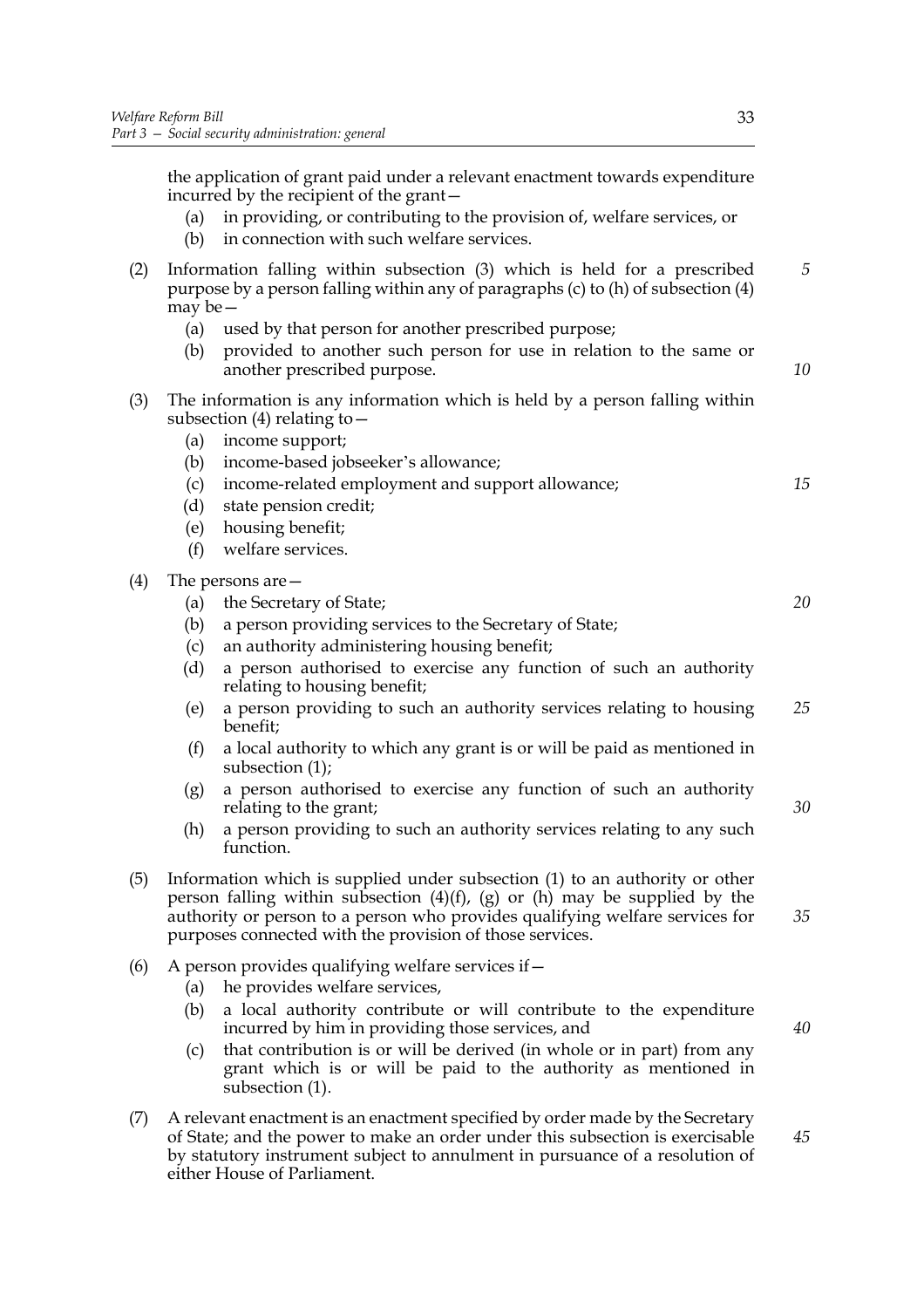- (8) In subsection (2) a prescribed purpose is a purpose relating to housing benefit or welfare services which is prescribed by regulations made by the Secretary of State by statutory instrument subject to annulment in pursuance of a resolution of either House of Parliament.
- (9) The power to make an order or regulations under this section includes power—
	- (a) to make different provision for different purposes;
	- (b) to make such incidental, supplementary, consequential, transitional or savings provision as the Secretary of State thinks necessary or expedient.
- (10) In this section—
	- "income-based jobseeker's allowance" has the same meaning as in the Jobseekers Act 1995 (c. 18);
	- "income-related employment and support allowance" means an incomerelated allowance under Part 1;

"local authority" means—

- (a) in relation to England, a county council, a district council, a London borough council, the Common Council of the City of London or the Council of the Isles of Scilly;
- (b) in relation to Wales, a county council or a county borough council; *20*

(11) In the Local Government Act 2000 (c. 22), sections 94 (disclosure of information) and 95 (unauthorised disclosure of information) are omitted.

#### **40 Unlawful disclosure of certain information**

- (1) A person to whom subsection (2) applies is guilty of an offence if he discloses without lawful authority any information—
	- (a) which comes to him by virtue of section  $39(1)$ , (2) or (5), and
	- (b) which relates to a particular person.
- (2) This subsection applies to  $-$ 
	- (a) a person mentioned in section  $39(4)(f)$  to (h);
	- (b) a person who provides qualifying welfare services (within the meaning of section 39(6));
	- (c) a person who is or has been a director, member of the committee of management, manager, secretary or other similar officer of a person mentioned in paragraph (a) or (b); *35*
	- (d) a person who is or has been an employee of a person mentioned in paragraph (a) or (b).

#### (3) A person guilty of an offence under this section shall be liable—

- (a) on conviction on indictment, to imprisonment for a term not exceeding 2 years or a fine or both, or
- (b) on summary conviction, to imprisonment for a term not exceeding 12 months or a fine not exceeding the statutory maximum or both.
- (4) It is not an offence under this section—

*45*

*40*

*30*

*25*

*5*

*10*

<sup>&</sup>quot;welfare services" includes services which provide support, assistance, advice or counselling to individuals with particular needs.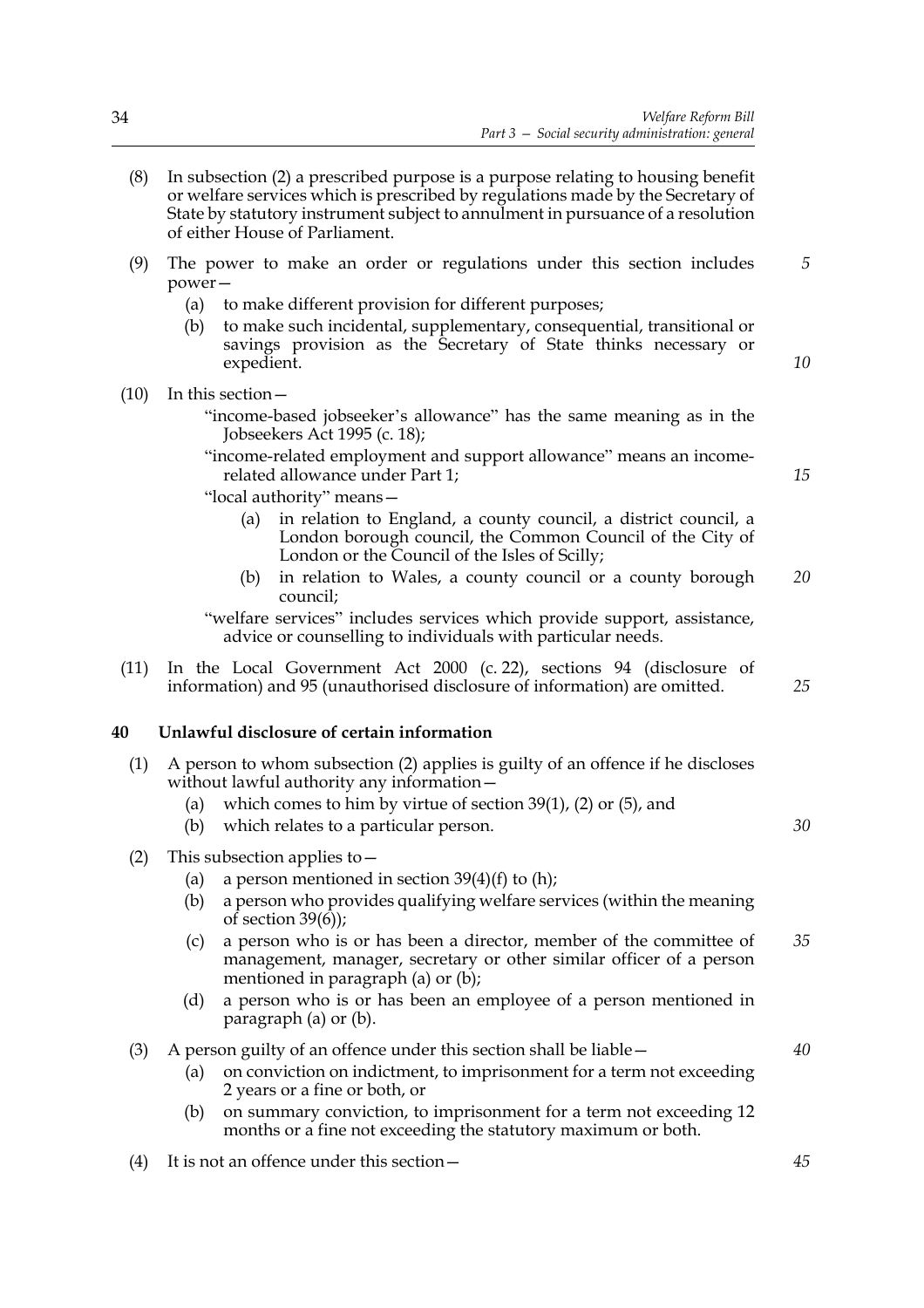- (a) to disclose information in the form of a summary or collection of information so framed as not to enable information relating to any particular person to be ascertained from it;
- (b) to disclose information which has previously been disclosed to the public with lawful authority.
- (5) It is a defence for a person charged with an offence under this section to prove that at the time of the alleged offence—
	- (a) he believed that he was making the disclosure in question with lawful authority and had no reasonable cause to believe otherwise, or
	- (b) he believed that the information in question had previously been disclosed to the public with lawful authority and had no reasonable cause to believe otherwise. *10*
- (6) A disclosure is made with lawful authority if it is so made for the purposes of section 123 of the Administration Act.
- (7) This section does not affect that section.
- (8) Until the commencement of section 282 of the Criminal Justice Act 2003 (c. 44) (increase in maximum term that may be imposed on summary conviction of offence triable either way) the reference in subsection  $(3)(b)$  to 12 months must be taken to be a reference to six months.

#### *Overpayment recovery*

# **41 Recovery of overpaid benefit: Great Britain**

- (1) Section 71 of the Administration Act (overpayments) is amended as follows.
- (2) Subsection (5) (recovery of overpayments paid into account not recoverable under regulations under subsection (4) unless determination of amount is reversed on appeal etc. and overpayment is determined on the appeal etc. to be so recoverable) ceases to have effect. *25*
- (3) In subsection (5A) (recovery of overpayments paid in consequence of misrepresentation etc. not recoverable under subsection (1) unless determination of amount is reversed on appeal etc.) for "under subsection (1) above" substitute "under subsection (1) or under regulations under subsection  $(4)$ ". *30*

# **42 Recovery of overpaid child benefit and guardian's allowance: Northern Ireland**

- (1) Section 69 of the Social Security Administration (Northern Ireland) Act 1992 (c. 8) (overpayments) is amended as follows.
- (2) Subsection (5) (recovery of overpayments paid into account not recoverable under regulations under subsection (4) unless determination of amount is reversed on appeal etc. and overpayment is determined on the appeal etc. to be so recoverable) ceases to have effect.
- (3) In subsection (5A) (recovery of overpayments paid in consequence of misrepresentation etc. not recoverable under subsection (1) unless determination of amount is reversed on appeal etc.) for "under subsection (1) *40*

*5*

*15*

*20*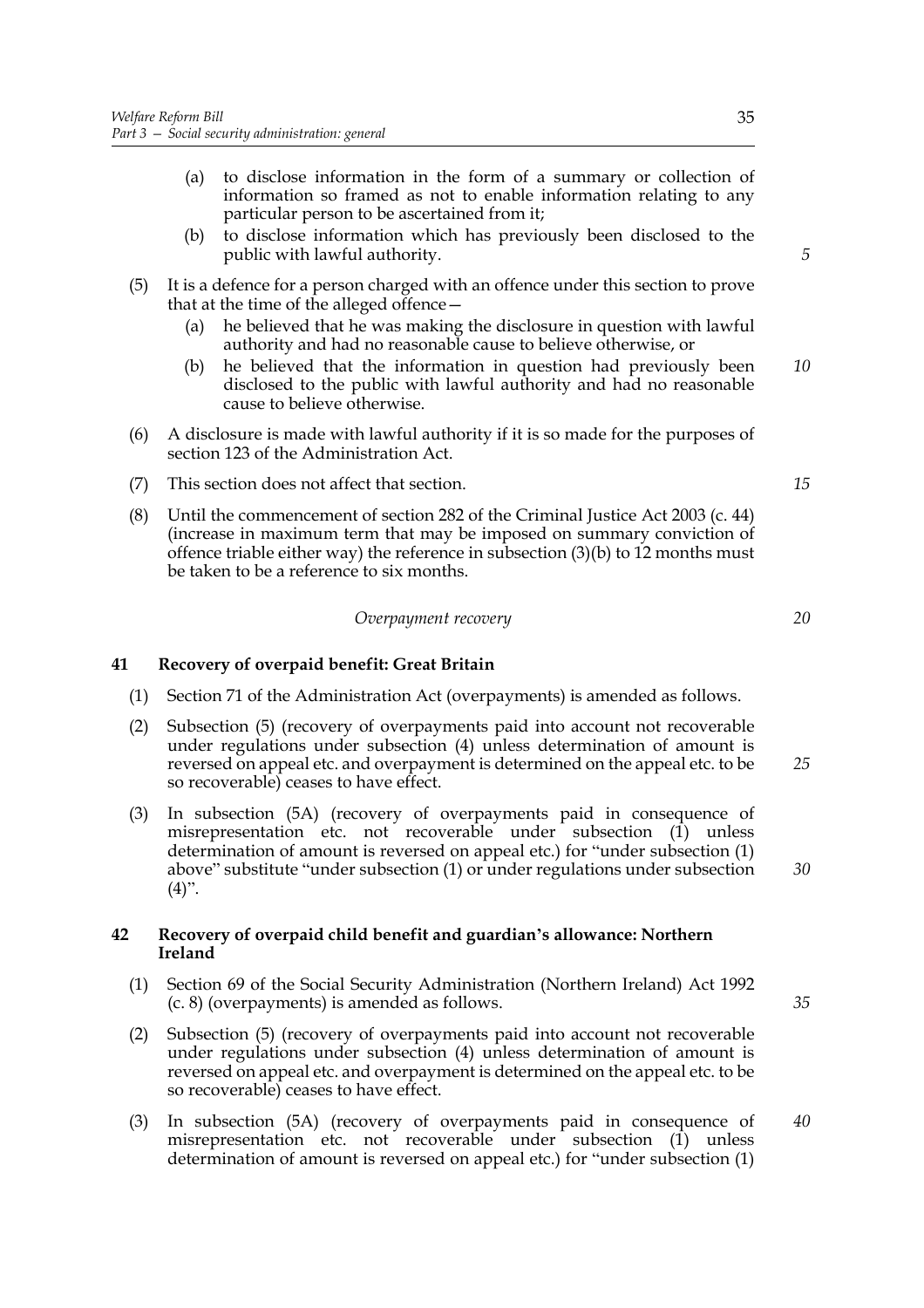above" substitute "under subsection (1) or under regulations under subsection  $(4)$ ".

(4) The amendments made by this section have effect only in relation to child benefit and guardian's allowance.

|     |                                                                                                                                                                                                    | benent and guarantee sanowance.                                                                                                                                                                                                                   |  |  |  |  |  |
|-----|----------------------------------------------------------------------------------------------------------------------------------------------------------------------------------------------------|---------------------------------------------------------------------------------------------------------------------------------------------------------------------------------------------------------------------------------------------------|--|--|--|--|--|
|     | Benefit fraud                                                                                                                                                                                      |                                                                                                                                                                                                                                                   |  |  |  |  |  |
| 43  | Local authority powers to investigate benefit fraud                                                                                                                                                |                                                                                                                                                                                                                                                   |  |  |  |  |  |
| (1) | Section 110A of the Administration Act (authorisation of investigations by<br>authorities administering housing benefit or council tax benefit) is amended as<br>follows.                          |                                                                                                                                                                                                                                                   |  |  |  |  |  |
| (2) | In subsection (1) for "any one or more of the purposes mentioned in subsection<br>(2) below" substitute "a relevant purpose".                                                                      |                                                                                                                                                                                                                                                   |  |  |  |  |  |
| (3) |                                                                                                                                                                                                    | After subsection $(1)$ insert –                                                                                                                                                                                                                   |  |  |  |  |  |
|     | "(1A)                                                                                                                                                                                              | Each of the following is a relevant purpose –<br>a purpose mentioned in subsection (2) below;<br>(a)<br>a purpose mentioned in section $109A(2)(a)$ , (c) or (d).<br>(b)                                                                          |  |  |  |  |  |
|     | (1B)                                                                                                                                                                                               | If the Secretary of State prescribes conditions for the purposes of this<br>section, an authority must not proceed under this section for a purpose<br>mentioned in section $109A(2)(a)$ , (c) or (d) unless any such condition is<br>satisfied." |  |  |  |  |  |
| (4) | subsection".                                                                                                                                                                                       | In subsection (2) for "Those purposes" substitute "The purposes in this                                                                                                                                                                           |  |  |  |  |  |
| (5) | In subsection $(8)$ , after paragraph $(c)$ insert $-$<br>"but paragraphs (a) and (b) above do not apply in any case where the<br>relevant purpose is as mentioned in subsection $(1A)(b)$ above." |                                                                                                                                                                                                                                                   |  |  |  |  |  |
| 44  |                                                                                                                                                                                                    | Local authority powers to prosecute benefit fraud                                                                                                                                                                                                 |  |  |  |  |  |
|     |                                                                                                                                                                                                    | After section 116 of the Administration Act (legal proceedings) insert-                                                                                                                                                                           |  |  |  |  |  |
|     |                                                                                                                                                                                                    | "116A Local authority powers to prosecute benefit fraud                                                                                                                                                                                           |  |  |  |  |  |
|     | (1)                                                                                                                                                                                                | This section applies if an authority administering housing benefit or<br>council tax benefit has power to bring proceedings for a benefit offence<br>relating to that benefit.                                                                    |  |  |  |  |  |
|     | (2)                                                                                                                                                                                                | The authority may bring proceedings for a benefit offence relating to<br>any other relevant social security benefit.                                                                                                                              |  |  |  |  |  |
|     | (3)                                                                                                                                                                                                | If the Secretary of State prescribes conditions for the purposes of this<br>section-<br>(a)<br>an authority must not bring proceedings under this section<br>unless any such condition is satisfied;                                              |  |  |  |  |  |

(b) in the case of proceedings which have been brought by an authority under this section but such a condition ceases to be satisfied, the Secretary of State may continue the proceedings as if they had been brought in his name or may discontinue them. *5*

*10*

*15*

*20*

*25*

*35*

*40*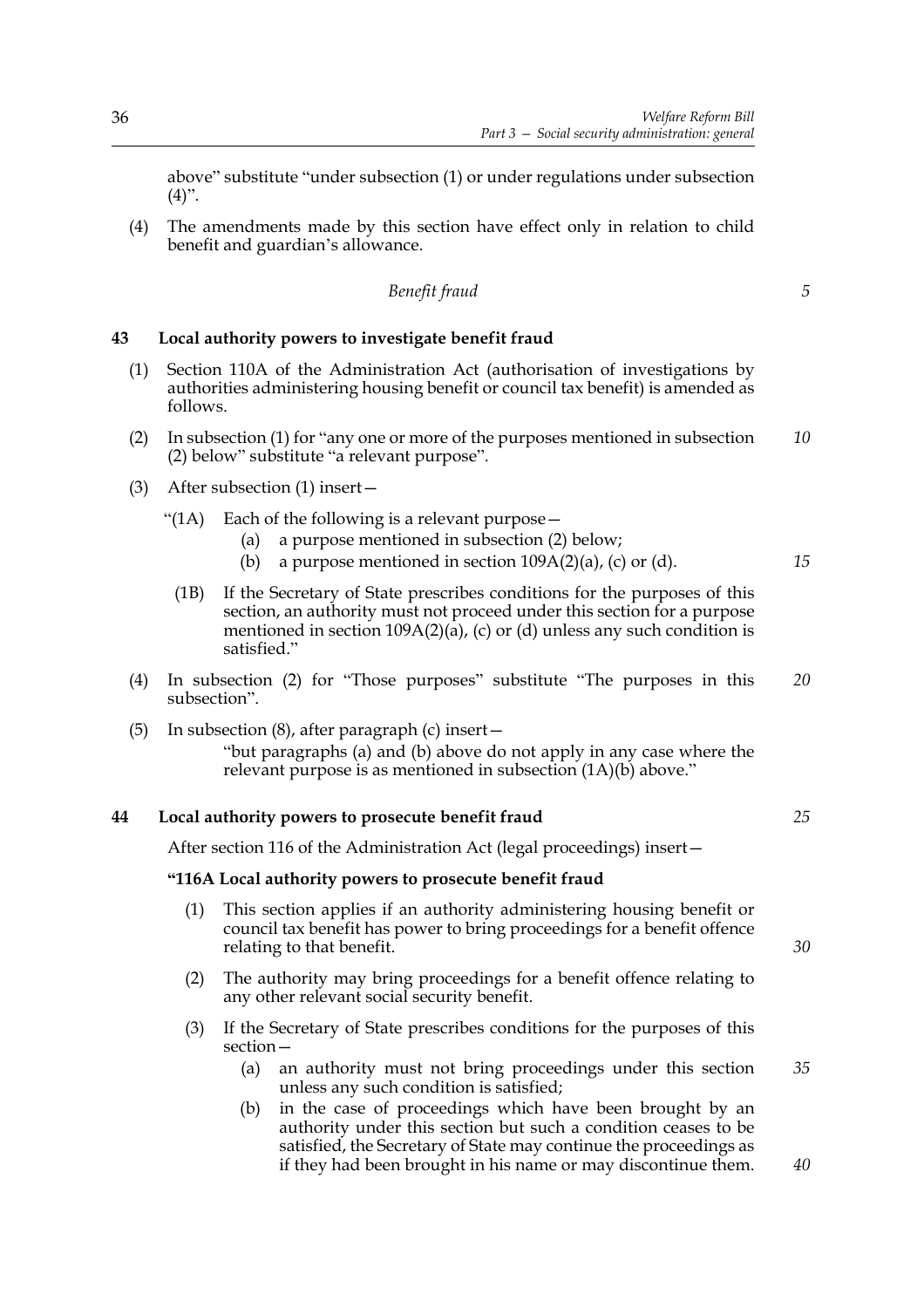- (4) An authority must not bring proceedings for a benefit offence which does not relate to housing benefit or council tax benefit otherwise than in accordance with this section.
- (5) In subsection (2), "relevant social security benefit" has the same meaning as in section 121DA below.
- (6) This section does not apply to Scotland."

# **45 Local authority functions relating to benefit: information**

- (1) Section 122C of the Administration Act (supply of information to authorities administering benefit) is amended as follows—
	- (a) in subsection (2) at the end insert "or for the purposes of anything the authority is permitted to do in relation to any other benefit by virtue of section 110A or 116A above"; *10*
	- (b) in subsection (3)(a) for "offences relating to housing benefit or council tax benefit" substitute "benefit offences (within the meaning of Part 6 above)".
- (2) Section 122D of that Act (supply of information by authorities administering benefit) is amended as follows—
	- (a) in subsection (1), for "benefit administration information" substitute "relevant benefit information";
	- (b) in subsection (2A), after "subsection (2)" insert ", in addition to any other purpose for which the information may be used,"; *20*
	- (c) for subsection (4) substitute  $-$ 
		- "(4) In subsection (1) "relevant benefit information", in relation to an authority or other person, means any information which is relevant to the exercise of any function relating to a relevant social security benefit by the authority or other person.";
	- (d) in subsection (5), in each place where it occurs for "housing benefit or council tax benefit" substitute "any relevant social security benefit";
	- (e) in subsection (6), after the definition of "private pensions policy" insert—

""relevant social security benefit" has the same meaning as in section 121DA above;".

- (3) Section 122E of that Act (supply of information between authorities administering benefit) is amended as follows—
	- (a) in subsection (1) for "benefit administration information" substitute "relevant benefit information"; *35*
	- (b) in subsection (2)(a) for "offences relating to housing benefit or council tax benefit" substitute "benefit offences (within the meaning of Part 6 above)";
	- (c) for subsection  $(6)$  substitute  $-$ 
		- "(6) In this section "relevant benefit information", in relation to an authority or other person, means any information which is relevant to the exercise of any function relating to a relevant social security benefit (within the meaning of section 121DA above) by the authority or other person."

*5*

*15*

*30*

*25*

*45*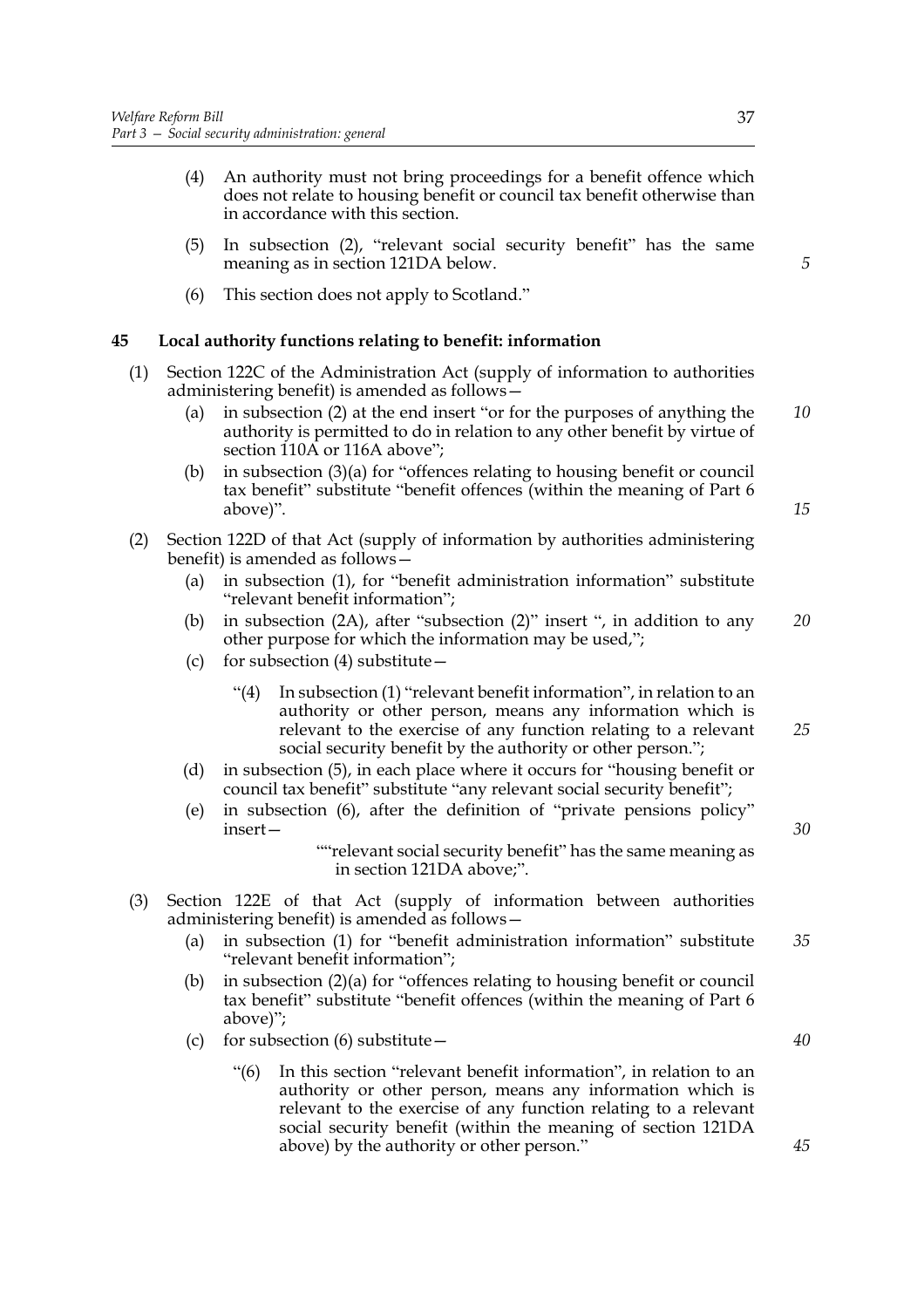(4) In section 126A of that Act (power to require information from landlords and agents), in subsection (8) for "benefit administration information" substitute "relevant benefit information".

### **46 Loss of benefit for commission of benefit offences**

- (1) In section 7 of the Social Security Fraud Act 2001 (c. 11) (loss of benefit for commission of benefit offences) in subsection (1)(b) (period within which later offence must be committed), for "three years" substitute "five years". *5*
- (2) The amendment made by subsection (1) shall be disregarded insofar as the application of section  $7(1)(b)$  of that Act involves considering whether an offence committed before the day on which this section comes into force was committed within the relevant period.

#### **PART 4**

#### **MISCELLANEOUS**

#### *Benefits for widows and widowers*

#### **47 Widowed mother's allowance**

In section 37(2) of the Contributions and Benefits Act (which links entitlement to widowed mother's allowance on the ground of being entitled to child benefit to whether one of the conditions specified in section 77(5) of the Act is satisfied), the words from "one of the conditions" to "person and" are omitted.

#### **48 Widowed parent's allowance**

In section 39A(3) of the Contributions and Benefits Act (which links entitlement to widowed parent's allowance on the ground of being entitled to child benefit to whether one of the conditions specified in section 77(5) of the Act is satisfied), the words from "one of the conditions" to "person and" are omitted.

*Disability living allowance: age conditions*

#### **49 Care component of disability living allowance: persons under the age of 16**

- (1) Section 72 of the Contributions and Benefits Act (care component of disability living allowance) is amended as follows.
- (2) After subsection (1) insert—
	- "( $1A$ ) In its application to a person in relation to so much of a period as falls before the day on which he reaches the age of 16, subsection (1) has effect subject to the following modifications—
		- (a) the condition mentioned in subsection  $(1)(a)(ii)$  shall not apply, and
		- (b) none of the other conditions mentioned in subsection (1) shall be taken to be satisfied unless—

*20*

*15*

*10*

*25*

*35*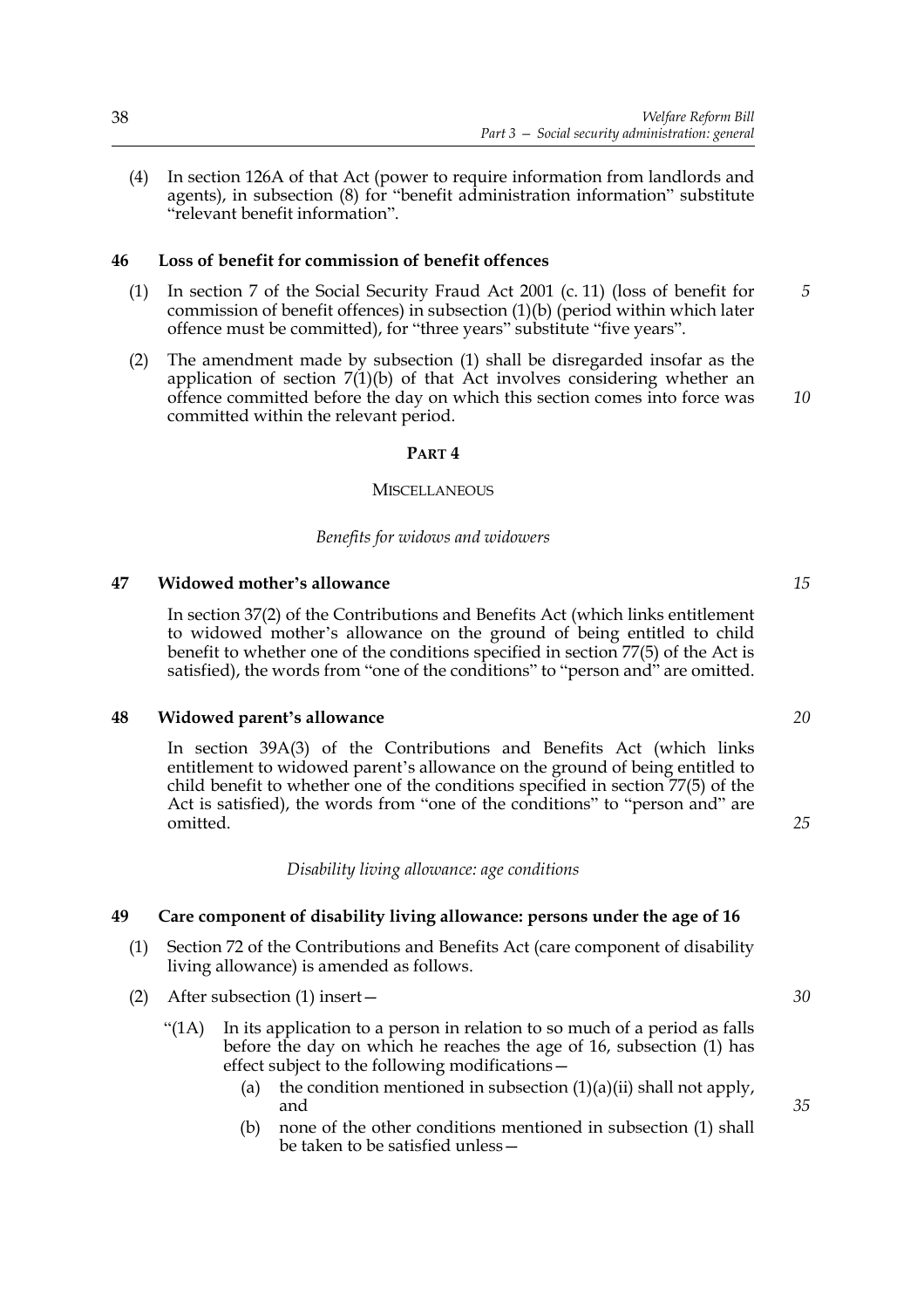| 5  | he has requirements of a description mentioned in the<br>(i)<br>condition substantially in excess of the normal<br>requirements of persons of his age, or<br>he has substantial requirements of such a description<br>(ii)<br>which younger persons in normal physical and mental<br>health may also have but which persons of his age and<br>in normal physical and mental health would not have." |     |  |  |  |
|----|-----------------------------------------------------------------------------------------------------------------------------------------------------------------------------------------------------------------------------------------------------------------------------------------------------------------------------------------------------------------------------------------------------|-----|--|--|--|
|    | After subsection (2) insert -                                                                                                                                                                                                                                                                                                                                                                       | (3) |  |  |  |
| 10 | The modifications mentioned in subsection (1A) shall have effect in<br>" $(2A)$<br>relation to the application of subsection (1) for the purposes of<br>subsection $(2)$ , but only –                                                                                                                                                                                                               |     |  |  |  |
| 15 | in the case of a person who is under the age of 16 on the date on<br>(a)<br>which the award of the care component would begin, and<br>in relation to so much of any period mentioned in subsection (2)<br>(b)<br>as falls before the day on which he reaches the age of 16."                                                                                                                        |     |  |  |  |
|    | In subsection (5) (terminally ill person to be taken to have satisfied the<br>(4)<br>conditions mentioned in subsection $(1)(b)$ and $(c)$ ), after "person, shall" insert<br>"(notwithstanding subsection $(1A)(b)$ )".                                                                                                                                                                            |     |  |  |  |
|    | Subsection (6) (modifications for persons under 16) ceases to have effect.<br>(5)                                                                                                                                                                                                                                                                                                                   |     |  |  |  |
| 20 | (6)<br>In subsection $(7)$ , for "subsections $(5)$ and $(6)$ " substitute "subsection $(5)$ ".                                                                                                                                                                                                                                                                                                     |     |  |  |  |
|    | After that subsection insert-<br>(7)                                                                                                                                                                                                                                                                                                                                                                |     |  |  |  |
|    | Subsection (1A) has effect subject to regulations made under subsection<br>"(7A)<br>(7) (except as otherwise prescribed)."                                                                                                                                                                                                                                                                          |     |  |  |  |
| 25 | Mobility component of disability living allowance: persons under the age of<br>16                                                                                                                                                                                                                                                                                                                   | 50  |  |  |  |
|    | (1)<br>Section 73 of the Contributions and Benefits Act (mobility component of<br>disability living allowance) is amended as follows.                                                                                                                                                                                                                                                               |     |  |  |  |
|    | For subsection $(4)$ substitute $-$                                                                                                                                                                                                                                                                                                                                                                 | (2) |  |  |  |
| 30 | " $(4A)$<br>In its application to a person in relation to so much of a period as falls<br>before the day on which he reaches the age of 16, subsection (1) has<br>effect subject to the modification that the condition mentioned in<br>paragraph (d) shall not be taken to be satisfied unless -                                                                                                   |     |  |  |  |
| 35 | he requires substantially more guidance or supervision from<br>(a)<br>another person than persons of his age in normal physical and<br>mental health would require, or<br>persons of his age in normal physical and mental health would<br>(b)                                                                                                                                                      |     |  |  |  |

- (3) In subsection (5), omit "Subject to subsection (4) above,".
- (4) After that subsection insert—
	- "(5A) Subsection (4A) has effect subject to regulations made under subsection (5) (except as otherwise prescribed)." *40*

not require such guidance or supervision."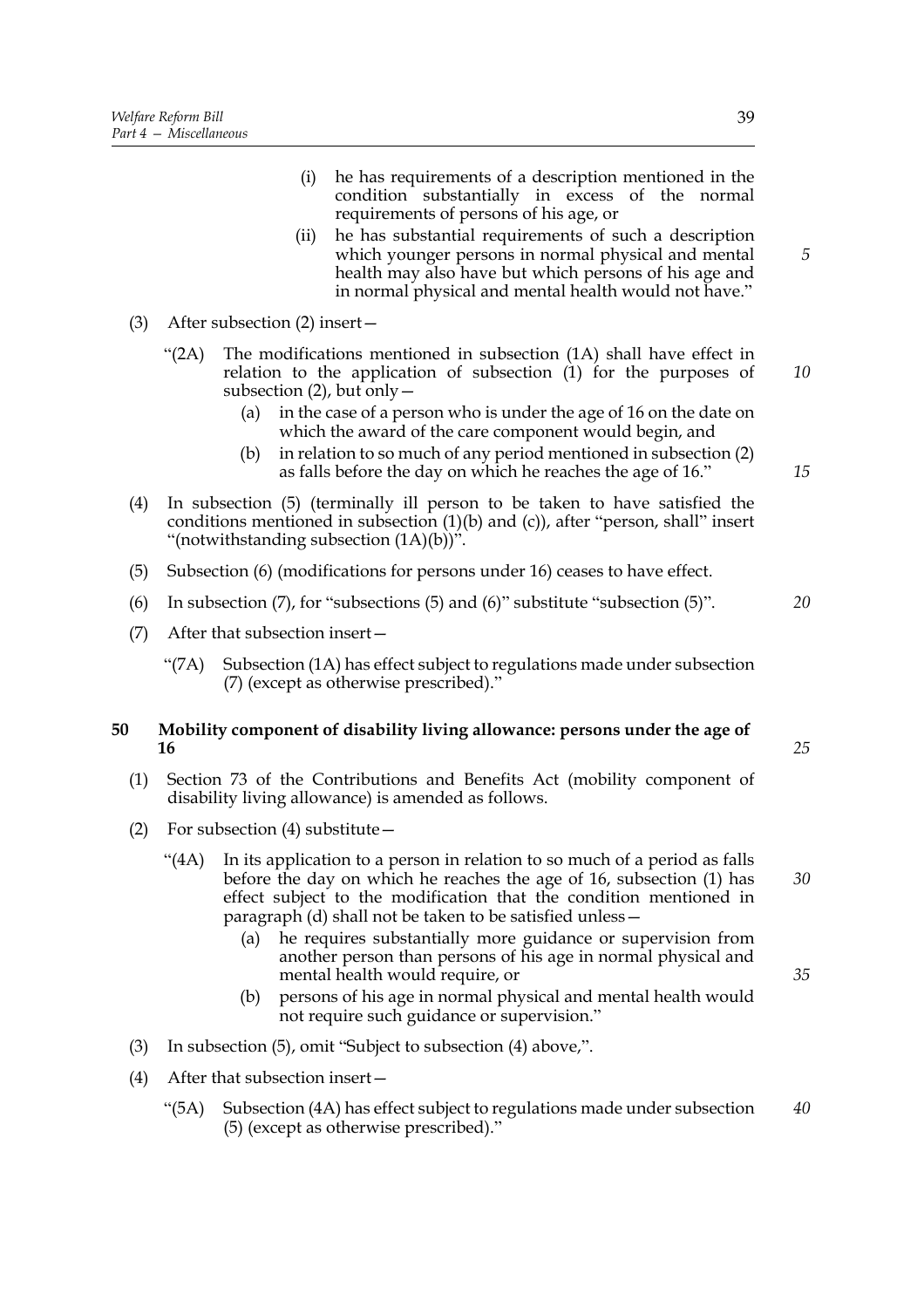- (5) After subsection (9) insert—
	- "(9A) The modifications mentioned in subsection (4A) shall have effect in relation to the application of subsection (1) for the purposes of subsection  $(9)$ , but only  $-$ 
		- (a) in the case of a person who is under the age of 16 on the date on which the award of the mobility component would begin, and
		- (b) in relation to so much of any period mentioned in subsection (9) as falls before the day on which he reaches the age of 16."

#### *Social fund*

# **51 Matters to which regard must be had in awarding budgeting loans**

In section 140(1A) of the Contributions and Benefits Act (principles for determining awards of budgeting loans)—

- (a) in paragraph (b) (duty to have regard to criteria specified in paragraphs (b) to (e) of subsection (1)), for "(b) to (e)" substitute "(b), (d) and (e)", and
- (b) the words following paragraph (b) (which enable the Secretary of State to give directions about cases in which the applicant's personal circumstances would preclude the award of a budgeting loan) cease to have effect.

# **52 Allocations from Social Fund**

- (1) Section 168 of the Administration Act (allocations from social fund) is amended as follows.
- (2) In subsection (1) (duty of Secretary of State to allocate amounts for payments from the social fund such as are mentioned in section  $138(1)(b)$  of the Contributions and Benefits Act), after "Act" insert "(in this section referred to as "section  $138(1)(b)$  payments")". *25*
- (3) In subsection (3) (types of allocation that may be made)  $-$ 
	- (a) for paragraph (a) substitute  $-$ 
		- "(a) may be for all section 138(1)(b) payments or for any description of such payments;"; *30*
	- (b) in paragraph (b) (power to allocate different amounts for different purposes), for "different purposes" substitute "payments of different descriptions"; and
	- (c) in paragraph (d) (additional allocations), omit the words from "to the same officer" to the end. *35*
- (4) After subsection (3) insert—
	- "(3A) Without prejudice to the generality of subsection  $(3)(a)$ , descriptions of section  $1\overline{38(1)}$ (b) payments may, in particular, be framed by reference to—
		- (a) the purposes for which payments are made;
		- (b) the persons by whom payments are made (including where such persons are located);

*10*

*15*

*5*

*20*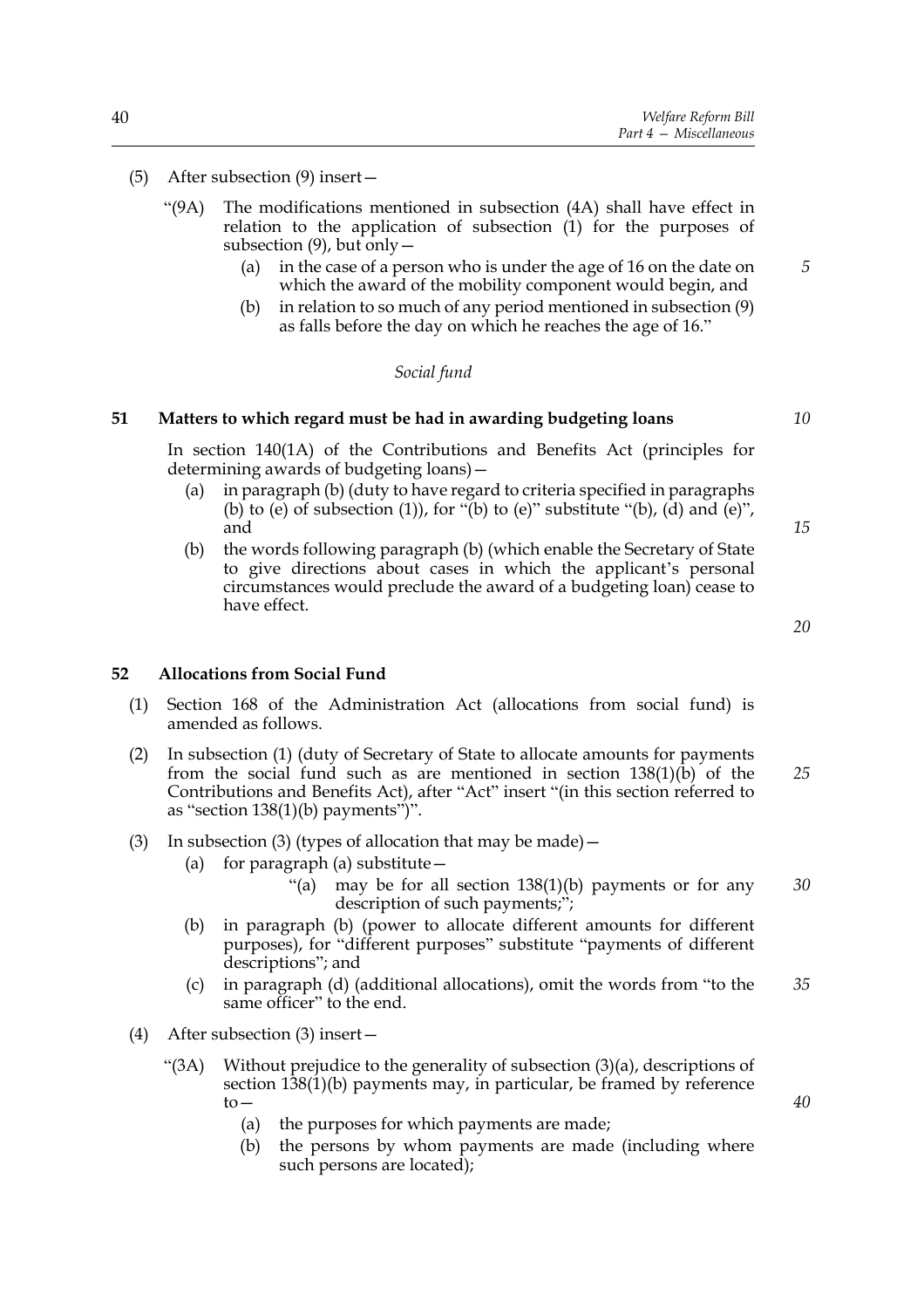(c) the persons to whom payments are made (including where such persons are located)."

#### *Vaccine Damage Payments Act 1979*

# **53 Overseas vaccinations**

- (1) Section 2 of the Vaccine Damage Payments Act 1979 (c. 17) (conditions of entitlement) is amended as follows. *5*
- (2) For subsection  $(5)$  substitute  $-$ 
	- "(5A) The Secretary of State may by order made by statutory instrument provide that, in such circumstances as may be specified in the order, the condition in subsection  $(1)(a)(i)$  need not be fulfilled in the case of vaccinations of persons of a description so specified which are given under arrangements made by or on behalf of— *10*
		- (a) Her Majesty's forces,
		- (b) a government department so specified, or
		- (c) any other body so specified.
	- (5B) Orders under subsection (5A) may make different provision in relation to different cases."
- (3) In subsection (6), for "that subsection" substitute "this section".

#### **54 Appeals to appeal tribunal in Northern Ireland**

- (1) The Vaccine Damage Payments Act 1979 is amended as follows.
- (2) In section 4 (appeals to appeal tribunals), in subsection (1) (right of appeal), for "an appeal tribunal" substitute "an appropriate appeal tribunal" and after that subsection insert—
	- "(1A) In subsection (1) the reference to an appropriate appeal tribunal is  $-$ 
		- (a) if the claimant's address is in Northern Ireland, to an appeal tribunal constituted under Chapter 1 of Part 2 of the Social Security (Northern Ireland) Order 1998;
		- (b) if it is not, to an appeal tribunal constituted under Chapter 1 of Part 1 of the Social Security Act 1998."
- (3) In that section, after subsection (3) insert—
	- "(3A) In relation to appeals under subsection (1) to an appeal tribunal constituted under Chapter 1 of Part 2 of the Social Security (Northern Ireland) Order 1998, the Department for Social Development in Northern Ireland may by regulations—
		- (a) make provision as to the manner in which, and the time within which, appeals are to be brought; *35*
		- (b) make such provision with respect to proceedings before appeal tribunals as the Department considers appropriate.
	- (3B) Regulations under subsection (3A) may in particular make any provision of a kind mentioned in Schedule 4 to the Social Security (Northern Ireland) Order 1998."

*30*

*25*

*15*

*20*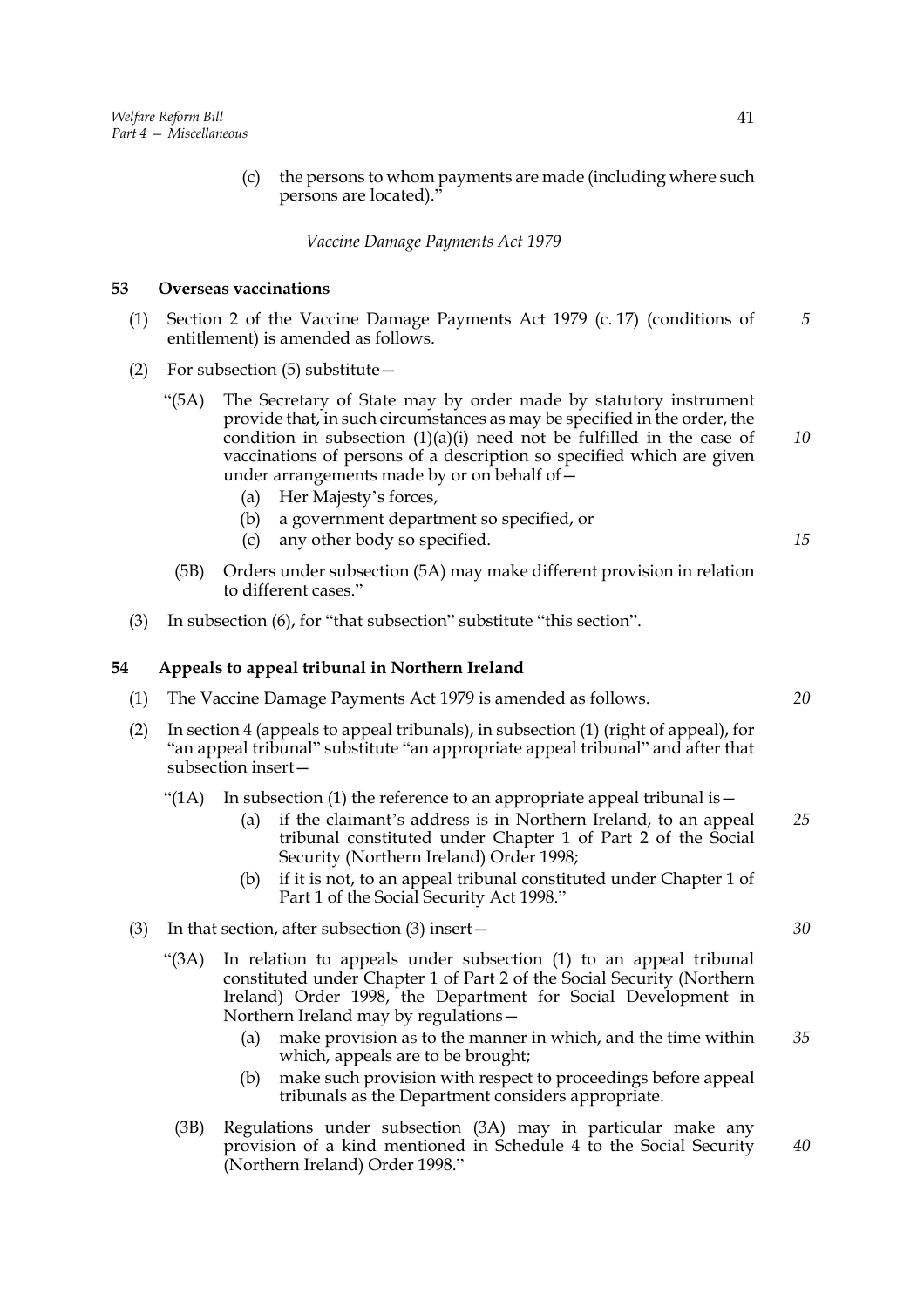- (4) In section 7A (correction of errors and setting aside of decisions), after subsection (1) insert—
	- "(1A) The Department for Social Development in Northern Ireland may by regulations make provision with respect to—
		- (a) the correction of accidental errors in any decision or record of a decision under section 4 of this Act of an appeal tribunal constituted under Chapter 1 of Part 2 of the Social Security (Northern Ireland) Order 1998; and
		- (b) the setting aside of any such decision in a case where it appears just to set the decision aside on the ground that—
			- (i) a document relating to the proceedings in which the decision was given was not sent to, or was not received at an appropriate time by, a party to the proceedings or a party's representative or was not received at an appropriate time by the appeal tribunal which gave the decision; or
			- (ii) a party to the proceedings or a party's representative was not present at a hearing related to the proceedings."
- (5) In section 12 (financial provisions), after subsection (3) insert—
	- "(3A) The Department for Social Development in Northern Ireland shall pay such travelling and other allowances as the Department may determine— *20*
		- (a) to persons required under section 4 to attend before tribunals constituted under Chapter 1 of Part 2 of the Social Security (Northern Ireland) Order 1998; and
		- (b) in circumstances where the Department considers it appropriate, to any person who accompanies a disabled person to such a tribunal."

*Compensation for pneumoconiosis etc.*

#### **55 "Relevant employer"**

- (1) The Pneumoconiosis etc. (Workers' Compensation) Act 1979 (c. 41) is amended as follows.
- (2) In section 2 (conditions of entitlement), in subsection (3), for the definition of "relevant employer" substitute—
	- ""relevant employer" has the meaning given in the Schedule to this Act." *35*
- (3) Insert the Schedule (definition of "relevant employer") set out in Schedule 6.
- (4) In section 7(3) (regulations subject to affirmative resolution), after "section 1 above" insert "or paragraph 8 of the Schedule to this Act".

# **56 "Dependant"**

- (1) In section 3 of the Pneumoconiosis etc. (Workers' Compensation) Act 1979 (dependants), in subsection (1) (definition of "dependant" $\overline{)}$  –
	- (a) in paragraph (a), after "spouse", in each place, insert "or civil partner"; and

*30*

*25*

*15*

*10*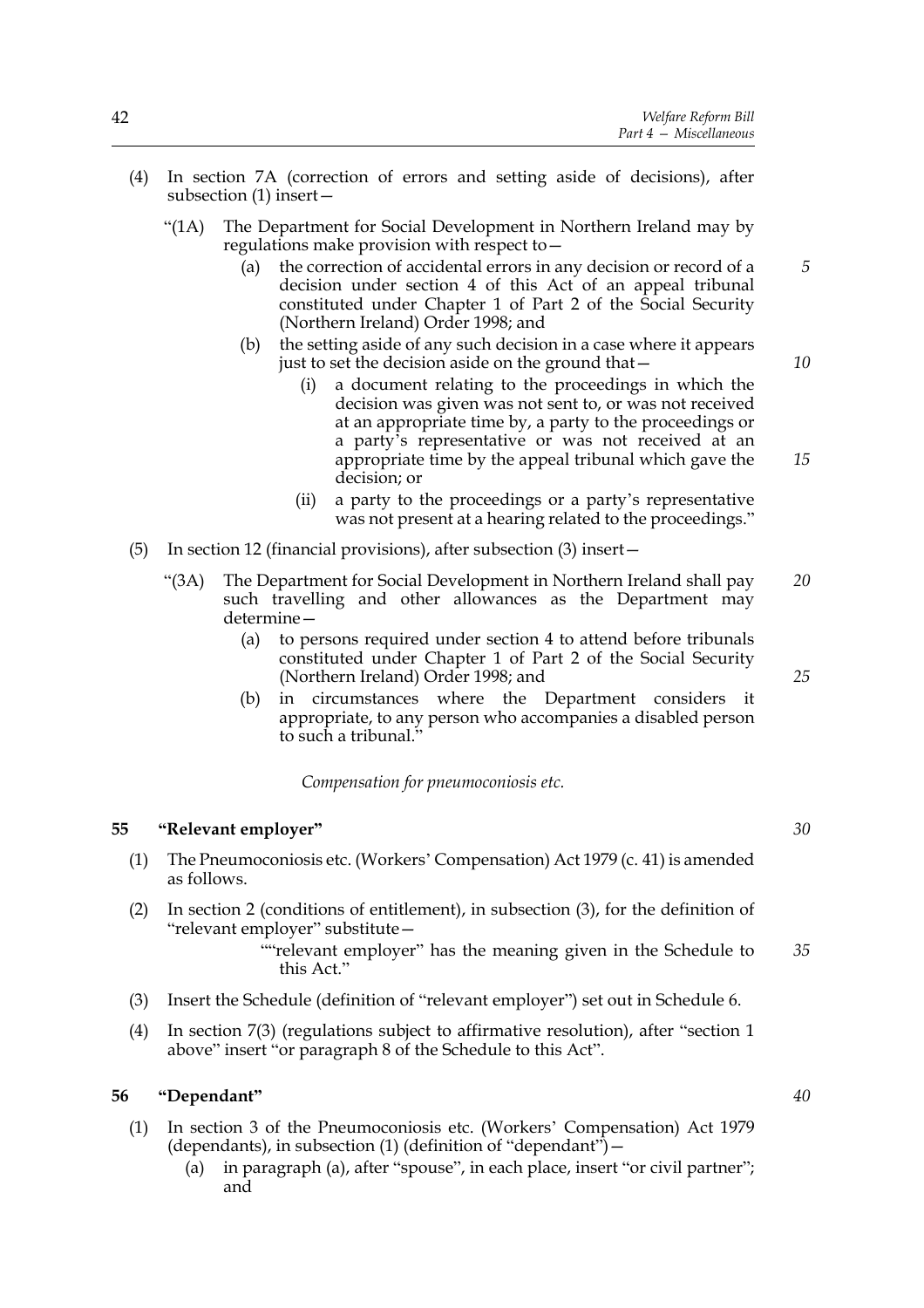- (b) for paragraph (c) substitute—
	- "(c) if neither of the preceding paragraphs applies but he left a person who was residing with him and with whom he was in a qualifying relationship, that person;".
- (2) After subsection (2) of that section insert—
	- "(2A) For the purposes of subsection  $(1)(c)$ 
		- (a) two persons of the opposite sex are in a qualifying relationship if they are living together as husband and wife;
		- (b) two persons of the same sex are in a qualifying relationship if they are living together as if they were civil partners.
	- (2B) For the purposes of subsection (2A)(b), two persons of the same sex are to be regarded as living together as if they were civil partners if, but only if, they would be regarded as living together as husband and wife were they instead two people of the opposite sex."
- (3) Subsection (5) of that section (application of subsection (1) to Scotland: substitution of paragraph (c)) ceases to have effect. *15*
- (4) In Schedule 21 to the Civil Partnership Act 2004 (c. 33) (existing provisions to which the provisions of section 246 about interpretation of references to stepchildren apply), after paragraph 11 insert—
	- "11A Section 3(4) of the Pneumoconiosis etc. (Workers' Compensation) Act 1979 ("child" and "relative": establishment of relationship)." *20*

# *Other*

#### **57 Power to stop payment of allowances to care home residents**

- (1) In section 67 of the Contributions and Benefits Act (exclusions relating to attendance allowance) for subsection (2) substitute—
	- "(2) Regulations may provide that an attendance allowance shall not be payable in respect of a person for a period when he is a resident of a care home in circumstances in which any of the costs of any qualifying services provided for him are borne out of public or local funds under a specified enactment.
	- (3) The reference in subsection (2) to a care home is to an establishment that provides accommodation together with nursing or personal care.
	- (4) The following are qualifying services for the purposes of subsection  $(2)$  —
		- (a) accommodation,
		- (b) board, and
		- (c) personal care.
	- (5) The reference in subsection (2) to a specified enactment is to an enactment which is, or is of a description, specified for the purposes of that subsection by regulations.
	- (6) The power to specify an enactment for the purposes of subsection (2) includes power to specify it only in relation to its application for a particular purpose.

*5*

*10*

*30*

*25*

*35*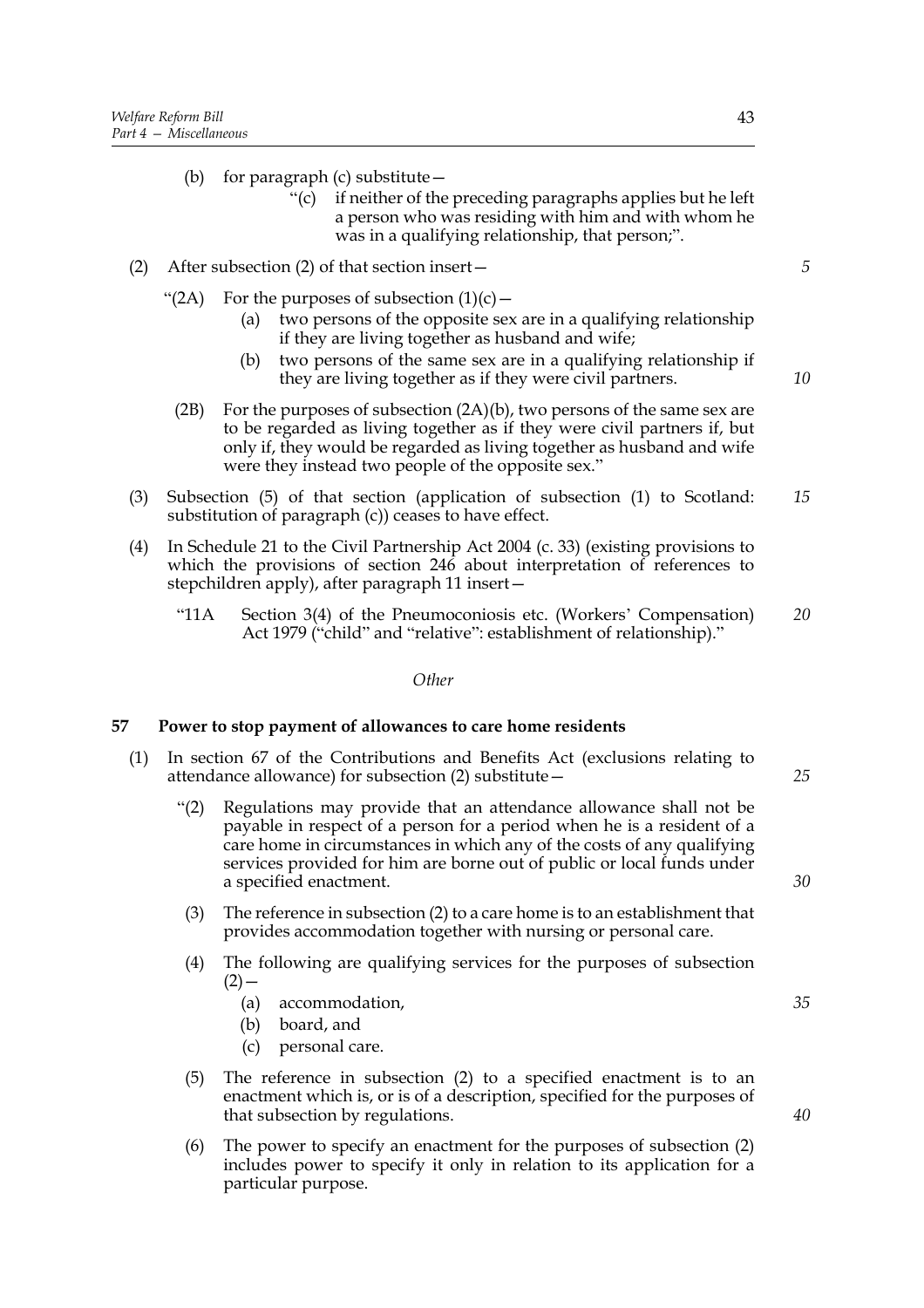- (7) In this section, "enactment" includes an enactment comprised in, or in an instrument made under, an Act of the Scottish Parliament."
- (2) In section 72 of that Act (care component of disability living allowance), for subsection (8) substitute—
	- "(8) Regulations may provide that no amount in respect of a disability living allowance which is attributable to entitlement to the care component shall be payable in respect of a person for a period when he is a resident of a care home in circumstances in which any of the costs of any qualifying services provided for him are borne out of public or local funds under a specified enactment.
	- (9) The reference in subsection (8) to a care home is to an establishment that provides accommodation together with nursing or personal care.
	- (10) The following are qualifying services for the purposes of subsection  $(8)$  —
		- (a) accommodation,
		- (b) board, and
		- (c) personal care.
	- (11) The reference in subsection (8) to a specified enactment is to an enactment which is, or is of a description, specified for the purposes of that subsection by regulations.
	- (12) The power to specify an enactment for the purposes of subsection (8) includes power to specify it only in relation to its application for a particular purpose.
	- (13) In this section, "enactment" includes an enactment comprised in, or in an instrument made under, an Act of the Scottish Parliament."

#### **58 Independent Living Funds**

#### (1) In section 1(1) of the Disability (Grants) Act 1993 (c. 14) (which lists the organisations to which grants may be made by the Secretary of State)—

- (a) paragraphs (a) and (b) (Independent Living (Extension) Fund and Independent Living (1993) Fund) cease to have effect;
- (b) after paragraph (c) insert ", and
	- (d) the Independent Living Fund (2006) established by a deed dated 10th April 2006 and made between the Secretary of State for Work and Pensions of the one part and Margaret Rosemary Cooper, Michael Beresford Boyall and Marie Theresa Martin of the other part."
- (2) In section 1(4) of that Act (modifications for Northern Ireland), in paragraph (a) (which substitutes for the Secretary of State the relevant Northern Ireland department), after "(other than the reference in subsection (1)(a) to the Secretary of State for Social Security" insert "and the reference in subsection (1)(d) to the Secretary of State for Work and Pensions".
- (3) The Secretary of State may by order made by statutory instrument amend or revoke any enactment contained in subordinate legislation (within the meaning of the Interpretation Act 1978 (c. 30)) if he considers it appropriate to do so in consequence of the amendments made by this section.

*10*

*5*

*20*

*25*

*15*

*30*

*35*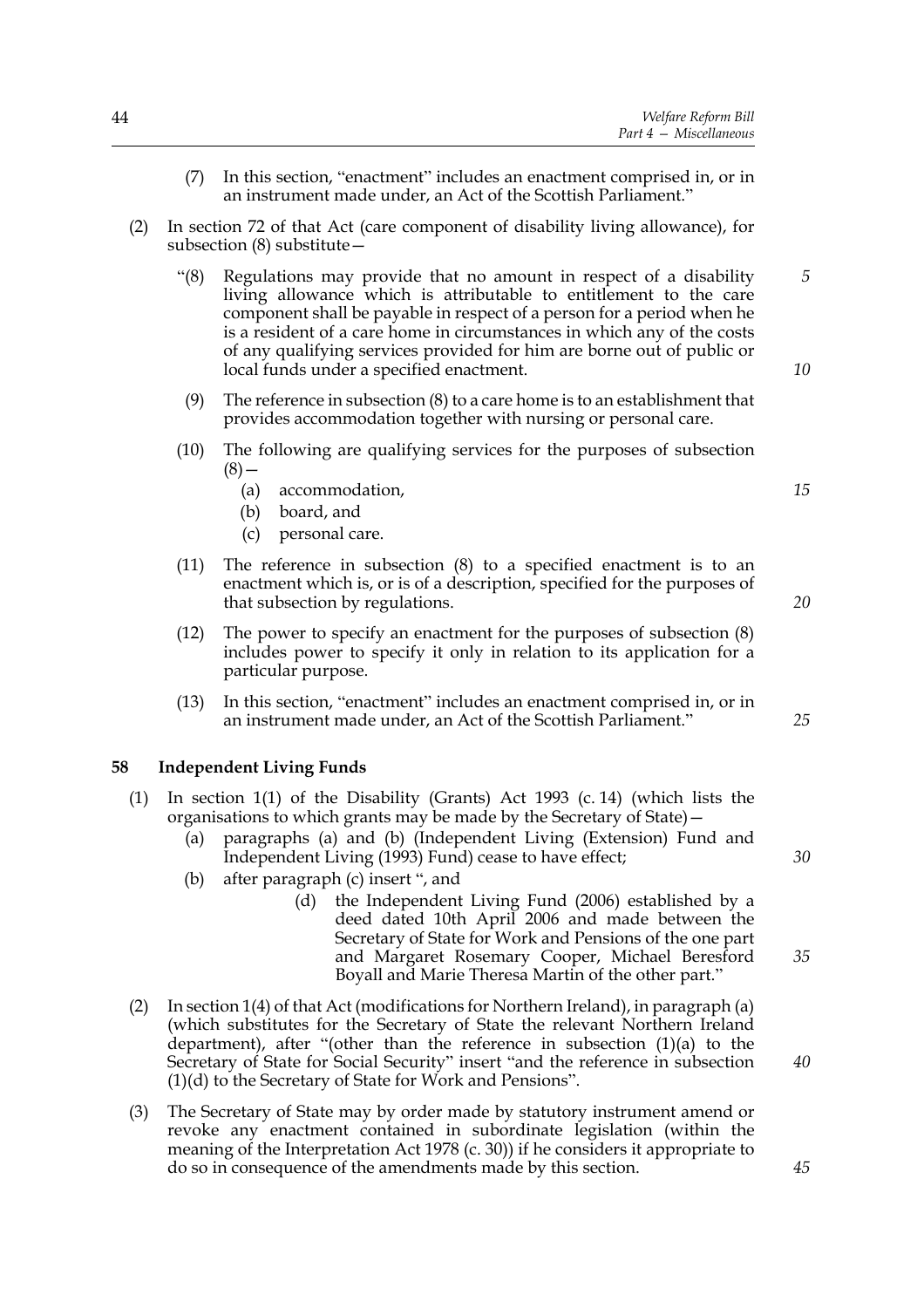- (4) A statutory instrument containing an order under subsection (3) shall be subject to annulment in pursuance of a resolution of either House of Parliament.
- (5) The Department for Social Development in Northern Ireland may by order made by statutory rule for the purposes of the Statutory Rules (Northern Ireland) Order 1979 (S.I. 1979/1573 (N.I. 12)) amend or revoke any enactment contained in an instrument within the meaning of section 1(c) of the Interpretation Act (Northern Ireland) 1954 (c. 33 (N.I.)) if it considers it appropriate to do so in consequence of the amendments made by this section.
- (6) A statutory rule containing an order under subsection (5) shall be subject to negative resolution within the meaning of section 41(6) of the Interpretation Act (Northern Ireland) 1954 (c. 33 (N.I.)). *10*

# **59 Minor and consequential amendments relating to Part 4**

Schedule 7 (which makes miscellaneous minor amendments and amendments consequential on this Part) has effect.

*15*

*20*

*25*

*35*

*5*

# **PART 5**

#### **GENERAL**

# **60 Northern Ireland**

- (1) This section applies to an Order in Council under paragraph 1(1) of the Schedule to the Northern Ireland Act 2000 (c. 1) (legislation for Northern Ireland during suspension of devolved government) which contains a statement that it is made only for purposes corresponding to those of this Act.
- (2) Such an Order—
	- (a) is not subject to paragraph 2 of that Schedule (affirmative resolution of both Houses of Parliament), but
	- (b) is subject to annulment in pursuance of a resolution of either House of Parliament.

# **61 General interpretation**

In this Act—

- "Administration Act" means the Social Security Administration Act 1992  $(c. 5);$ *30*
- "Contributions and Benefits Act" means the Social Security Contributions and Benefits Act 1992 (c. 4).

# **62 Financial provisions: general**

- (1) *There shall be paid out of money provided by Parliament—*
	- (a) *any expenditure incurred by the Secretary of State in consequence of Parts 2 to 4 of this Act, and*
	- (b) *any increase attributable to this Act in the sums payable out of money so provided under any other enactment.*
- (2) *There shall be paid into the Consolidated Fund any increase attributable to this Act in the sums payable into that Fund under any other enactment. 40*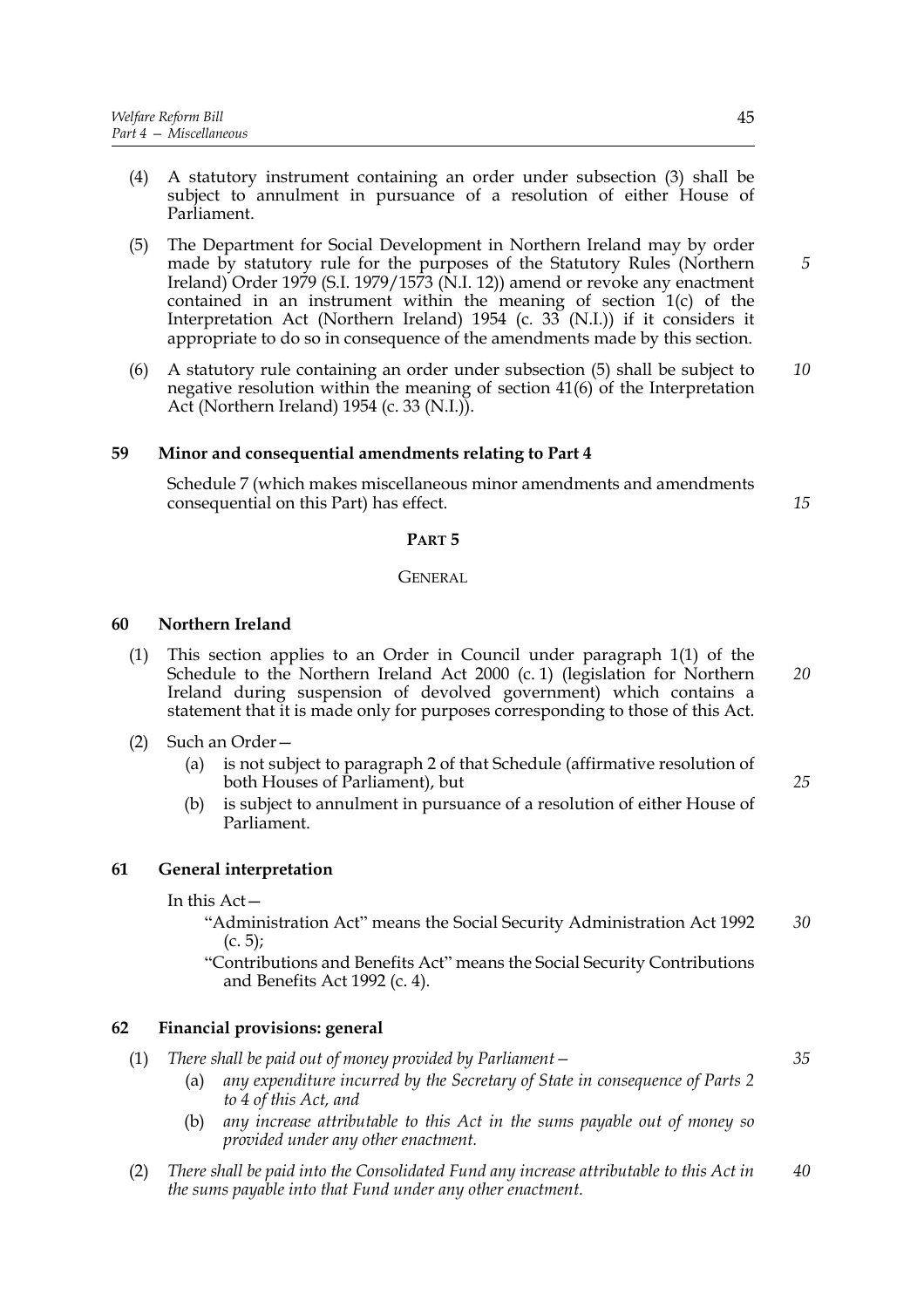# **63 Repeals**

The enactments specified in Schedule 8 are hereby repealed to the extent specified.

# **64 Transition**

- (1) The Secretary of State may by order made by statutory instrument make in connection with the coming into force of any provision of this Act such transitional provision or savings as he considers necessary or expedient. *5*
- (2) The power under subsection (1) includes power to make—
	- (a) different provision for different cases or areas;
	- (b) incidental, supplementary and consequential provision.
- (3) The power under subsection (1) is not exercisable in respect of any matter for which provision may be made under Schedule 4.

# **65 Extent**

(1) Subject to the following provisions, this Act extends to England and Wales and Scotland only.

*15*

*10*

- (2) Sections 39(1) to (10) and 40 extend to England and Wales only.
- (3) The following provisions also extend to Northern Ireland—
	- (a) sections 30(7), 46, 53, 54, 58, 60, 61, 64, this section and sections 66 and 67,
	- (b) paragraph 15 of Schedule 2, and sections 20 to 23 so far as relating thereto, *20*
	- (c) paragraphs 4(23), 6(1) and (2) and 8 of Schedule 3, and section 25 so far as relating thereto,
	- (d) paragraph 1 of Schedule 7, and section 59 so far as relating thereto, and
	- (e) Schedule 8, so far as relating to the Vaccine Damage Payments Act 1979 (c. 17), the Disability (Grants) Act 1993 (c. 14), section 2 of the Social Security Act 1998 (c. 14) and the Income Tax (Earnings and Pensions) Act 2003 (c. 1), and section 63 so far as relating thereto. *25*
- (4) The following provisions extend to Northern Ireland only—
	- (a) section 42, and
	- (b) Schedule 8, so far as relating to the Social Security Administration (Northern Ireland) Act 1992 (c. 8), and section 63 so far as relating thereto.
- (5) The following provisions also extend to the Isle of Man—
	- (a) sections 53 and 54, section 64, this section and sections 66 and 67,
	- (b) paragraph 1 of Schedule 7, and section 59 so far as relating thereto, and
	- (c) Schedule 8, so far as relating to the Vaccine Damage Payments Act 1979, and section 63 so far as relating thereto.

# **66 Commencement**

- (1) The following provisions shall come into force at the end of the period of 2 months beginning with the day on which this Act is passed— *40*
	- (a) sections 38(2) and (3), 41, 42, 51, 52, 56 and 58(1)(b) and (2) to (6),

*30*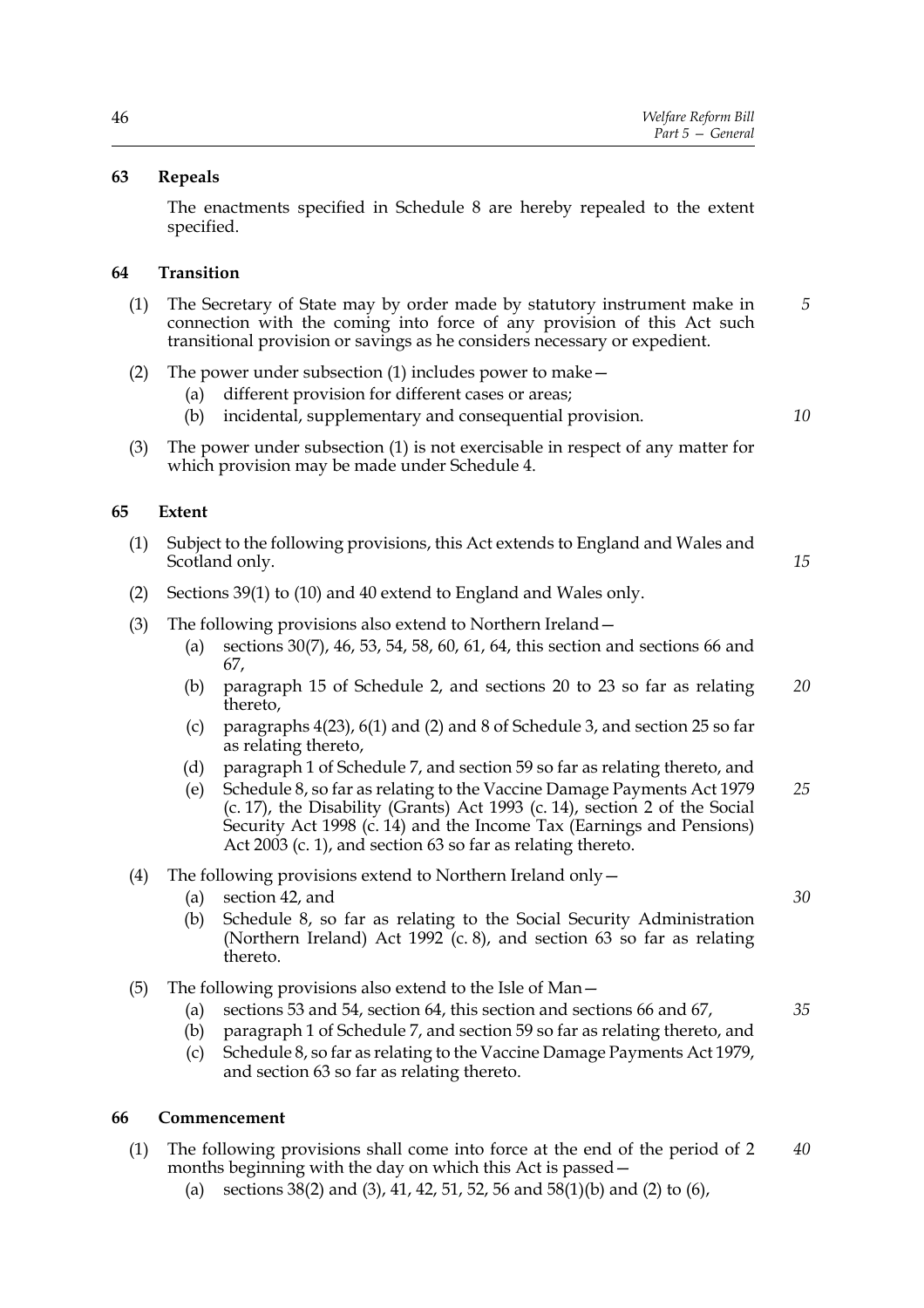|     | (b)                                                                           |                                                                       | paragraphs 1 to 4, 10, 11 and 14 of Schedule 5, and section 37 so far as                                    |    |  |  |  |
|-----|-------------------------------------------------------------------------------|-----------------------------------------------------------------------|-------------------------------------------------------------------------------------------------------------|----|--|--|--|
|     |                                                                               |                                                                       | relating thereto,                                                                                           |    |  |  |  |
|     | (c)                                                                           |                                                                       | paragraphs $2(1)$ and $(3)$ , 3 and 4 of Schedule 7, and section 59 so far as<br>relating thereto, and      |    |  |  |  |
|     | (d)                                                                           |                                                                       | Schedule 8, so far as relating to $-$                                                                       | 5  |  |  |  |
|     |                                                                               | (i)                                                                   | section 3(5) of the Pneumoconiosis etc.<br>(Workers'<br>Compensation) Act 1979 (c. 41),                     |    |  |  |  |
|     |                                                                               | (ii)                                                                  | section 140(1A) of the Contributions and Benefits Act,                                                      |    |  |  |  |
|     |                                                                               | (iii)                                                                 | sections 71(5), 71ZA, 134(8)(a) and $168(3)(d)$ of<br>the<br>Administration Act,                            | 10 |  |  |  |
|     |                                                                               | (iv)                                                                  | section 69(5) of the Social Security Administration (Northern<br>Ireland) Act 1992 (c. 8),                  |    |  |  |  |
|     |                                                                               | (v)                                                                   | Schedule 13 to the Local Government etc. (Scotland) Act 1994<br>$(c. 39)$ ,                                 |    |  |  |  |
|     |                                                                               | (vi)                                                                  | section $38(7)(a)$ of, and paragraph $81(2)$ of Schedule 7 to, the<br>Social Security Act 1998 (c. 14), and | 15 |  |  |  |
|     |                                                                               | (vii)                                                                 | paragraph 65 of Schedule 24 to the Civil Partnership Act 2004<br>$(c. 33)$ ,                                |    |  |  |  |
|     |                                                                               |                                                                       | and section 63 so far as relating thereto.                                                                  |    |  |  |  |
| (2) | The remaining provisions of this Act, except –                                |                                                                       |                                                                                                             |    |  |  |  |
|     | (a)                                                                           | this section,                                                         |                                                                                                             |    |  |  |  |
|     | (b)                                                                           | sections 60, 61, 62, 64, 65 and 67, and                               |                                                                                                             |    |  |  |  |
|     | (c)                                                                           | paragraph 8 of Schedule 5, and section 37 so far as relating thereto, |                                                                                                             |    |  |  |  |
|     | shall come into force on such day as the Secretary of State may by order made |                                                                       |                                                                                                             |    |  |  |  |

shall come into force on such day as the Secretary of State may by order made by statutory instrument appoint, and different days may be so appointed for different purposes. *25*

# **67 Short title**

This Act may be cited as the Welfare Reform Act 2006.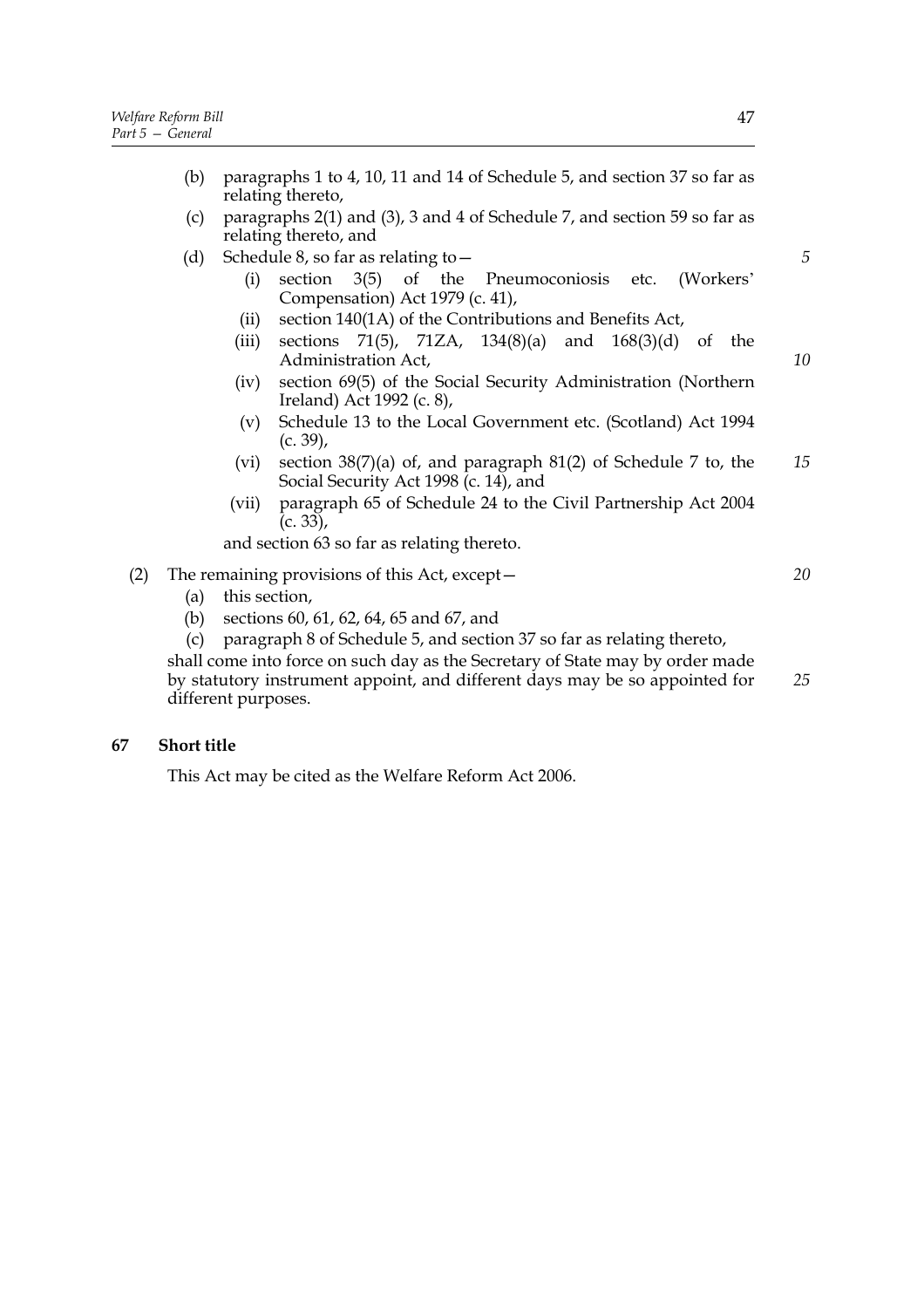# SCHEDULES

# SCHEDULE 1 Section 1

#### EMPLOYMENT AND SUPPORT ALLOWANCE: ADDITIONAL CONDITIONS

#### PART 1

# CONTRIBUTORY ALLOWANCE

*5*

*10*

*15*

*20*

*25*

# *Conditions relating to national insurance*

- 1 (1) The first condition is that—
	- (a) the claimant has actually paid Class 1 or 2 contributions in respect of one of the last three complete tax years ("the base tax year") before the beginning of the relevant benefit year,
	- (b) those contributions must have been paid before the relevant benefit week, and
	- (c) the earnings factor derived as mentioned in sub-paragraph (2) must be not less than the base tax year's lower earnings limit multiplied by 25.
	- (2) The earnings factor referred to in sub-paragraph  $(1)(c)$  is the aggregate of the claimant's earnings factors derived—
		- (a) from so much of his earnings as did not exceed the base tax year's upper earnings limit and upon which primary Class 1 contributions have been paid or treated as paid, and
		- (b) from Class 2 contributions.
	- (3) Where primary Class 1 contributions have been paid or treated as paid on any part of a person's earnings, sub-paragraph (2)(a) shall have effect as if such contributions had been paid or treated as paid on so much of the earnings as did not exceed the base tax year's upper earnings limit.
	- (4) Regulations may—
		- (a) provide for the condition set out in sub-paragraph (1) to be taken to be satisfied in the case of persons who have been entitled to any prescribed description of benefit during any prescribed period or at any prescribed time;
		- (b) with a view to securing any relaxation of the requirements of that condition in relation to persons who have been so entitled, provide for that condition to apply in relation to them subject to prescribed modifications.
	- (5) In sub-paragraph (4), "benefit" means—
		- (a) any benefit within the meaning of section 122(1) of the Contributions and Benefits Act,

*35*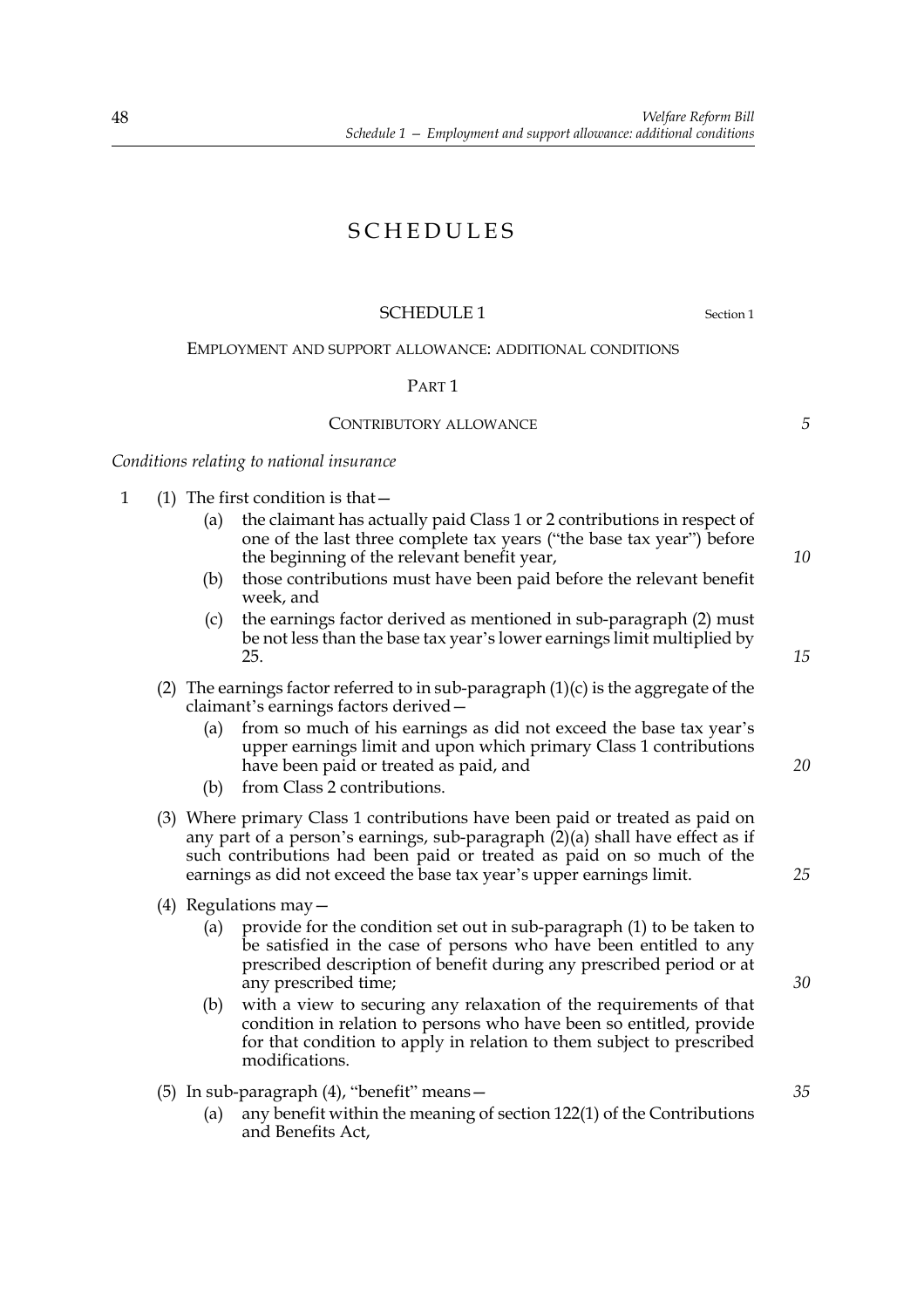- (b) any benefit under Parts 7 to 12 of that Act,
- (c) credits under regulations under section 22(5) of that Act, and
- (d) working tax credit.
- 2 (1) The second condition is that—
	- (a) the claimant has in respect of the last two complete tax years before the beginning of the relevant benefit year either paid or been credited with Class 1 or 2 contributions or been credited with earnings, and *5*
	- (b) the earnings factor derived as mentioned in sub-paragraph (2) must be not less in each of those years than the year's lower earnings limit multiplied by 50.
	- (2) The earnings factor referred to in sub-paragraph (1)(b) is the aggregate of the claimant's earnings factors derived—
		- (a) from so much of his earnings as did not exceed the upper earnings limit for the year and upon which primary Class 1 contributions have been paid or treated as paid or from earnings credited, and
		- (b) from Class 2 contributions.
	- (3) Where primary Class 1 contributions have been paid or treated as paid on any part of a person's earnings, sub-paragraph (2)(a) shall have effect as if such contributions had been paid or treated as paid on so much of the earnings as did not exceed the upper earnings limit for the year.
- 3 (1) For the purposes of paragraphs 1 and 2—
	- (a) "benefit year" means a period which is a benefit year for the purposes of Part 2 of the Contributions and Benefits Act or such other period as may be prescribed for the purposes of this Part of this Schedule;
	- (b) "Class 1 contributions", "Class 2 contributions" and "primary Class 1 contributions" have the same meaning as in the Contributions and Benefits Act (see section 1 of that Act);
	- (c) "earnings" shall be construed in accordance with sections 3, 4 and 112 of that Act;
	- (d) "earnings factor" shall be construed in accordance with sections 22 and 23 of that Act;
	- (e) "lower earnings limit" and "upper earnings limit" shall be construed in accordance with section 5 of that Act and references to the lower or upper earnings limit of a tax year are to whatever is (or was) the limit in force for that year under that section;
	- (f) "relevant benefit year" is the benefit year which includes the beginning of the period of limited capability for work which includes the relevant benefit week;
	- (g) "tax year" means the 12 months beginning with 6th April in any year. *40*
	- (2) Regulations may provide for sub-paragraph  $(1)(g)$  to have effect in prescribed circumstances with prescribed modifications in the case of—
		- (a) a person who has previously ceased to be entitled to a contributory allowance;
		- (b) a person who has made a claim for an employment and support allowance in connection with which he failed to satisfy one or both of the conditions in paragraphs 1 and 2. *45*

*25*

*10*

*15*

*20*

*30*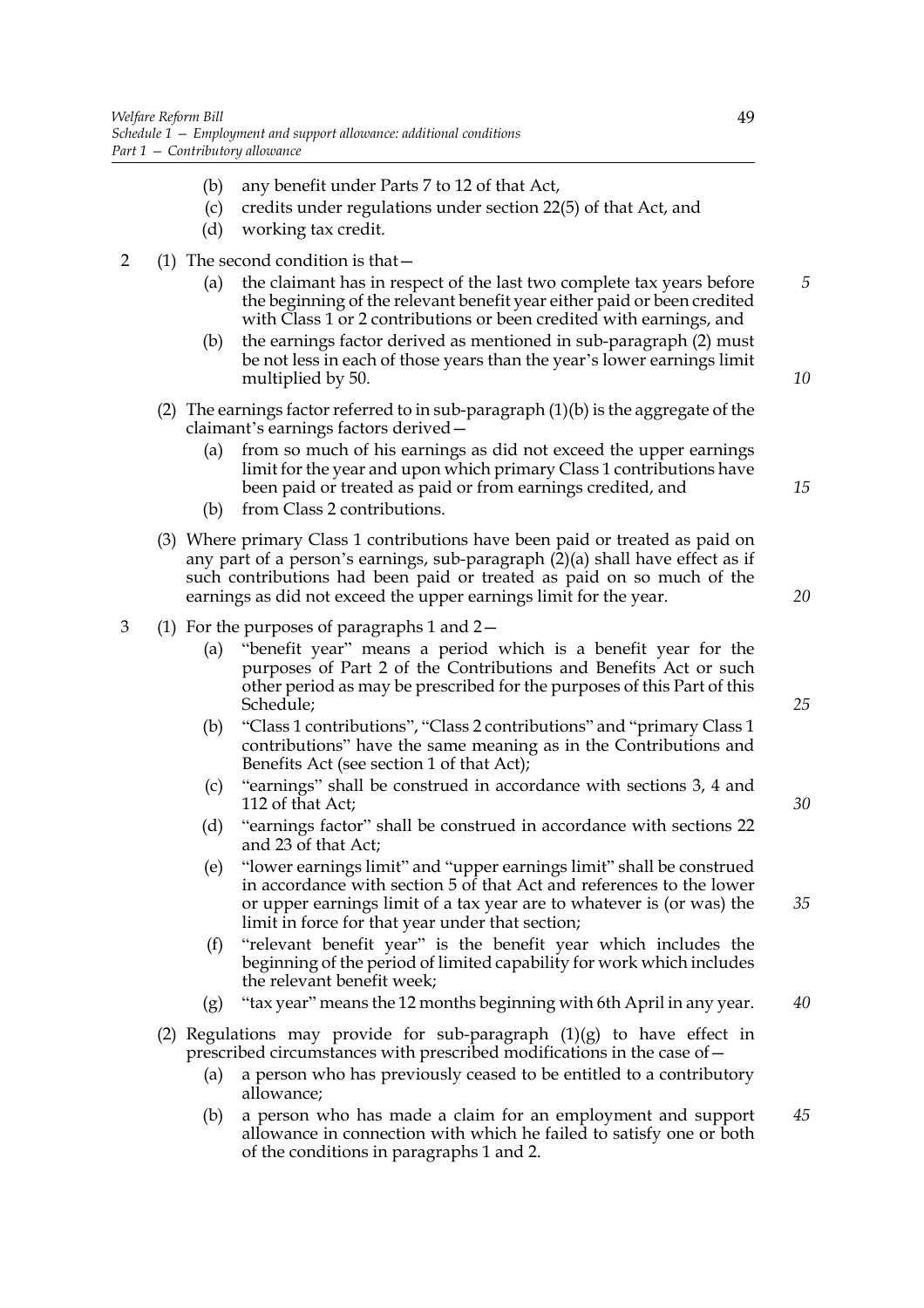*Condition relating to youth*

- 4 (1) The third condition is that
	- (a) the claimant was under 20 or, in prescribed cases, 25 when the relevant period of limited capability for work began,
	- (b) he is not receiving full-time education,
	- (c) he satisfies such conditions as may be prescribed with respect to residence or presence in Great Britain (or both), and
	- (d) there has been a day in the relevant period of limited capability for work—
		- (i) which was a day on which he was aged at least 16, and
		- (ii) which was preceded by a period of 196 consecutive days throughout which he had limited capability for work.
	- (2) In sub-paragraph (1), "relevant period of limited capability for work" means the period of limited capability for work which includes the relevant benefit week.
	- (3) Regulations may prescribe circumstances in which sub-paragraph (1)(a) does not apply in the case of a person who has previously ceased to be entitled to an employment and support allowance to which he was entitled by virtue of satisfying the condition set out in sub-paragraph (1).
	- (4) Regulations may make provision about when, for the purposes of subparagraph (1)(b), a person is, or is not, to be treated as receiving full-time education. *20*

*"Relevant benefit week"*

5 In this Part of this Schedule, "relevant benefit week" means the week in relation to which the question of entitlement to an employment and support allowance is being considered. *25*

#### PART 2

#### INCOME-RELATED ALLOWANCE

- 6 (1) The conditions are that the claimant—
	- (a) has an income which does not exceed the applicable amount or has no income; *30*
	- (b) does not have capital which, or a prescribed part of which, exceeds the prescribed amount;
	- (c) is not entitled to state pension credit;
	- (d) is not a member of a couple the other member of which is entitled to an income-related allowance, state pension credit, income support or an income-based jobseeker's allowance; *35*
	- (e) is not engaged in remunerative work;
	- (f) is not a member of a couple the other member of which is engaged in remunerative work;
	- (g) is not receiving education.
	- (2) Where the claimant is a member of a couple, the income and capital of the other member of the couple shall, except in prescribed circumstances, be

*10*

*15*

*40*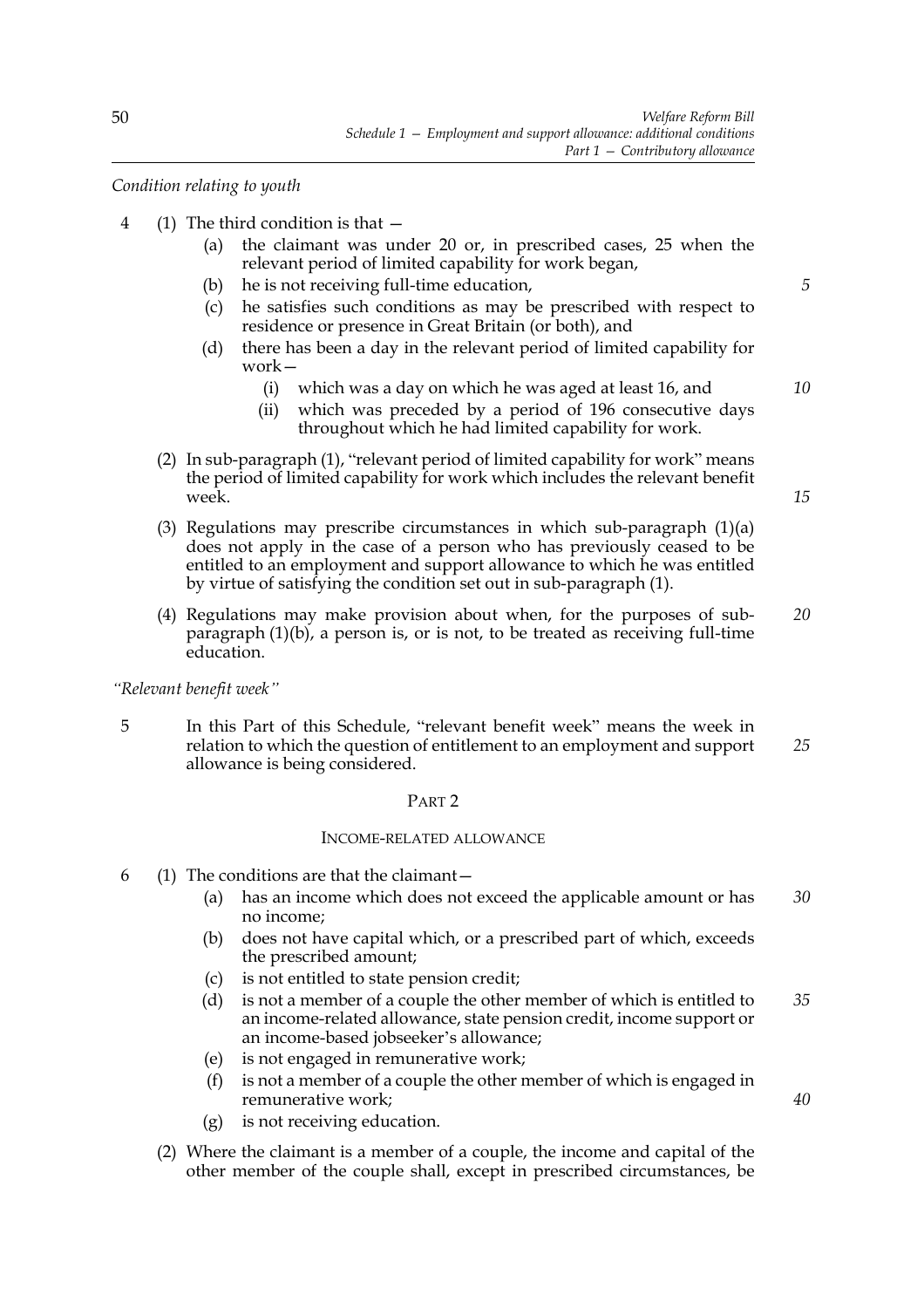treated for the purpose of this paragraph as income and capital of the claimant.

- (3) Regulations may prescribe circumstances in which, for the purposes of subparagraph  $(1)(e)$  and  $(f)$  –
	- (a) a person who is not engaged in remunerative work is to be treated as engaged in remunerative work, or
	- (b) a person who is engaged in remunerative work is to be treated as not engaged in remunerative work.
- (4) Regulations may—
	- (a) make provision about when, for the purposes of sub-paragraph  $(1)(g)$ , a person is, or is not, to be treated as receiving education; *10*
	- (b) prescribe circumstances in which sub-paragraph (1)(g) does not apply.
- (5) In this paragraph—

"applicable amount" means the amount which, in the claimant's case, is the applicable amount for the purposes of section 4(1); *15*

"couple" means—

- (a) a man and woman who are married to each other and are members of the same household;
- (b) a man and woman who are not married to each other, but are living together as husband and wife otherwise than in prescribed circumstances; *20*
- (c) two people of the same sex who are civil partners of each other and are members of the same household; or
- (d) two people of the same sex who are not civil partners of each other, but are living together as if they were civil partners otherwise than in prescribed circumstances; *25*
- "education" has such meaning as may be prescribed;
- "income-based jobseeker's allowance" has the same meaning as in the Jobseekers Act 1995 (c. 18);
- "remunerative work" has such meaning as may be prescribed.
- (6) For the purposes of this paragraph, two people of the same sex are to be regarded as living together as if they were civil partners if, but only if, they would be regarded as living together as husband and wife were they instead two people of the opposite sex.
- (7) Regulations may make provision for the preceding provisions of this paragraph to have effect with prescribed modifications in a case where—
	- (a) the claimant is a husband or wife by virtue of a marriage entered into under a law which permits polygamy,
	- (b) either party to the marriage has for the time being any spouse additional to the other party, and *40*
	- (c) the claimant, the other party to the marriage and the additional spouse are members of the same household.
- (8) Regulations may make provision for the purposes of this paragraph as to circumstances in which people are to be treated as being or not being members of the same household.

*5*

*35*

*45*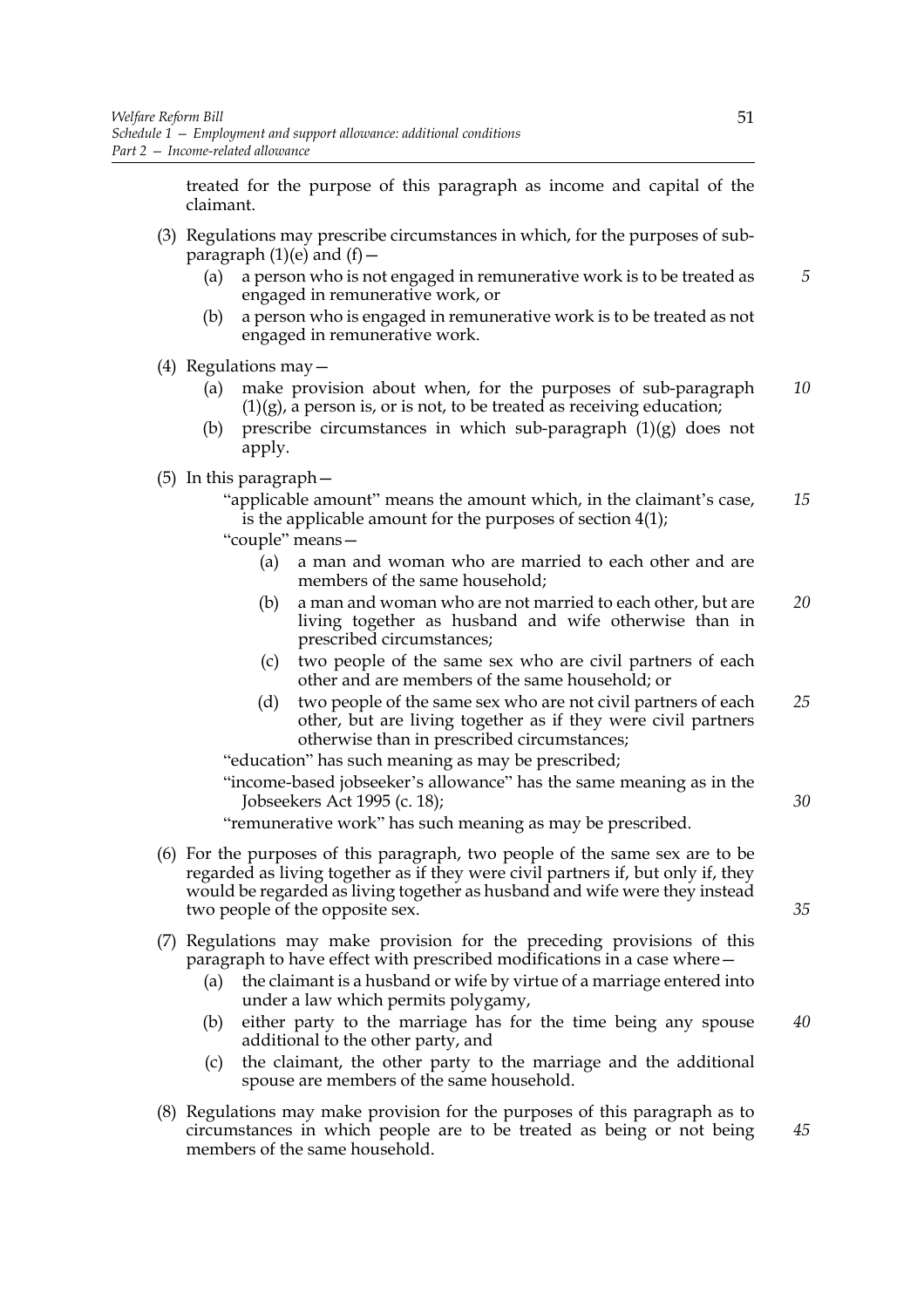# SCHEDULE 2 Section 20

# EMPLOYMENT AND SUPPORT ALLOWANCE: SUPPLEMENTARY PROVISIONS

# *Limited capability for work*

- 1 Regulations may make provision—
	- (a) for a person to be treated in prescribed circumstances as having, or as not having, limited capability for work; *5*
	- (b) for the question of whether a person has limited capability for work to be determined notwithstanding that he is for the time being treated by virtue of regulations under sub-paragraph (a) as having limited capability for work;
	- (c) for the question of whether a person has limited capability for work to be determined afresh in prescribed circumstances.

### *Waiting days*

2 Except in prescribed circumstances, a person is not entitled to an employment and support allowance in respect of a prescribed number of days at the beginning of a period of limited capability for work. *15*

# *Periods of less than a week*

- 3 Regulations may make provision in relation to—
	- (a) entitlement to an employment and support allowance, or
	- (b) the amount payable by way of such an allowance,

in respect of any period of less than a week.

#### *Linking periods*

- 4 (1) Regulations may provide for circumstances in which a period of limited capability for work which is separated from another period of limited capability for work by not more than a prescribed length of time is to be treated for the purposes of this Part as a continuation of the earlier period.
	- (2) Regulations may provide, in relation to periods which are linked by virtue of regulations under sub-paragraph (1), that a condition which was satisfied in relation to the earlier period is to be treated for the purposes of this Part as satisfied in relation to the later period.

# *Presence in Great Britain*

5 Regulations may make provision for the purposes of this Part as to the circumstances in which a person is to be treated as being, or not being, in Great Britain.

#### *Contributory allowance: entitlement in case of absence from Great Britain*

6 Regulations may provide that in prescribed circumstances a claimant who is not in Great Britain may nevertheless be entitled to a contributory allowance.

*20*

*10*

*25*

*30*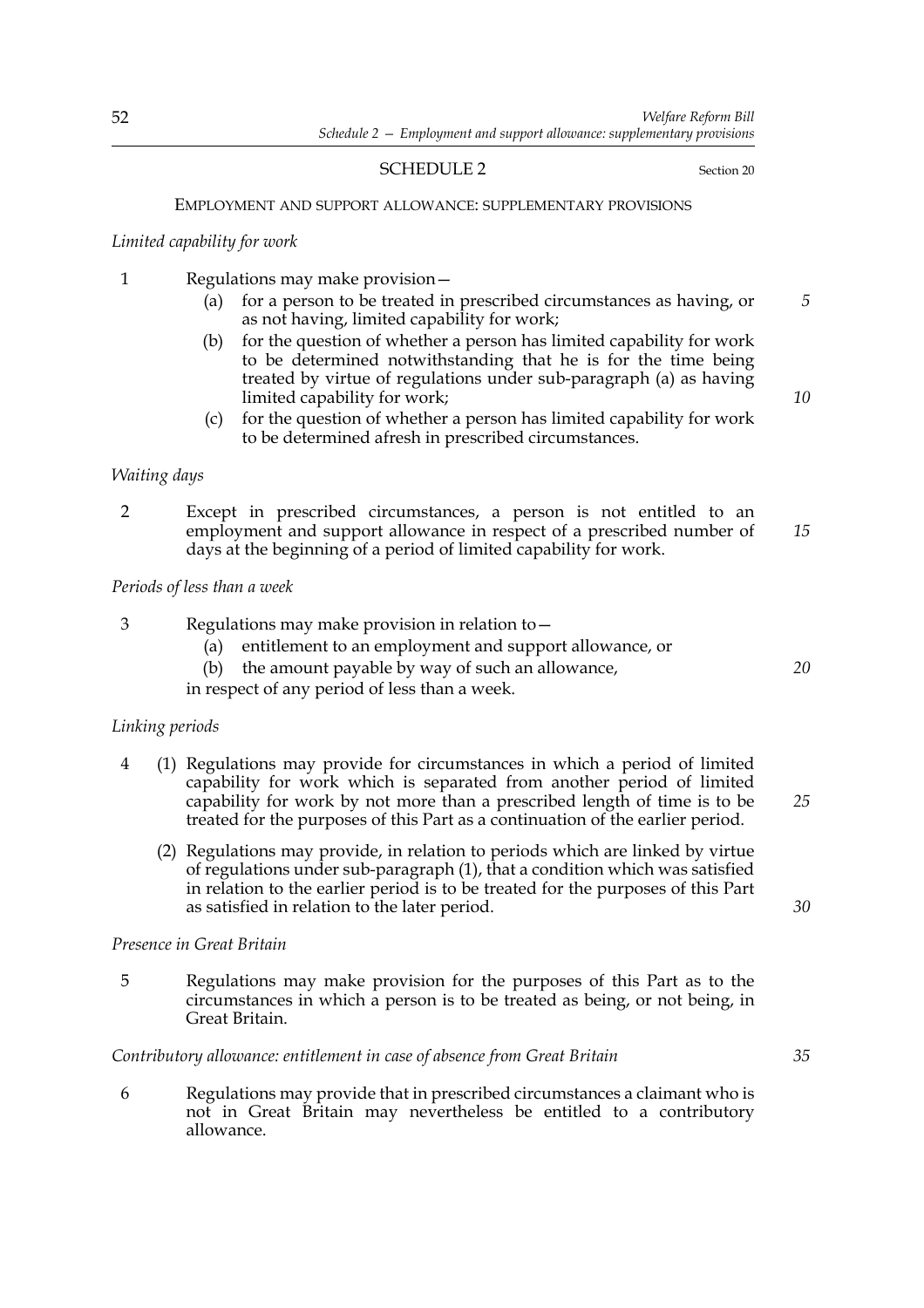*Contributory allowance: modification in relation to employment on ships etc.*

- 7 (1) Regulations may modify any provision of this Part, so far as relating to a contributory allowance, in its application to any person who is, has been, or is to be—
	- (a) employed on board any ship, vessel, hovercraft or aircraft,
	- (b) outside Great Britain at any prescribed time or in any prescribed circumstances, or
	- (c) in prescribed employment in connection with continental shelf operations.

# (2) Regulations under this paragraph may, in particular, provide—

- (a) for any provision of this Part to apply even though it would not otherwise apply;
- (b) for any such provision not to apply even though it would otherwise apply;
- (c) for the taking of evidence, in a country or territory outside Great Britain, by a consular official or other prescribed person; *15*
- (d) for enabling the whole, or any part, of a contributory allowance to be paid to such of the claimant's dependants as may be prescribed.
- (3) In this paragraph, "continental shelf operations" has the same meaning as in section 120 of the Contributions and Benefits Act.

# *Income-related allowance: entitlement in case of absence from Great Britain*

- 8 (1) Regulations may provide that in prescribed circumstances a claimant who is entitled to an income-related allowance immediately before ceasing to be in Great Britain continues to be entitled to such an allowance after ceasing to be in Great Britain.
	- (2) Regulations may modify any provision of this Part, so far as relating to an income-related allowance, in its application to a person who is entitled to such an allowance by virtue of regulations under sub-paragraph (1).
	- (3) Regulations under sub-paragraph (2) may, in particular, provide—
		- (a) for any provision of this Part to apply even though it would not otherwise apply; *30*
		- (b) for any such provision not to apply even though it would otherwise apply.

#### *Limited capability for work-related activity*

|  | Regulations may make provision –                                                            | $\beta$ |
|--|---------------------------------------------------------------------------------------------|---------|
|  | for a person to be treated in prescribed circumstances as having, or                        |         |
|  | as not having, limited capability for work-related activity;                                |         |
|  | والمحدود فيحك بطنا نواحظهم والمطنومين وجوار ويعموهم والمعطيم وأربوكم اسمندم ومعروره والرسوك |         |

(b) for the question of whether a person has limited capability for workrelated activity to be determined afresh in prescribed circumstances.

# *Effect of work*

10 Regulations may prescribe circumstances in which a person is to be treated as not entitled to an employment and support allowance because of his doing work.

*5*

*10*

*25*

*20*

*35*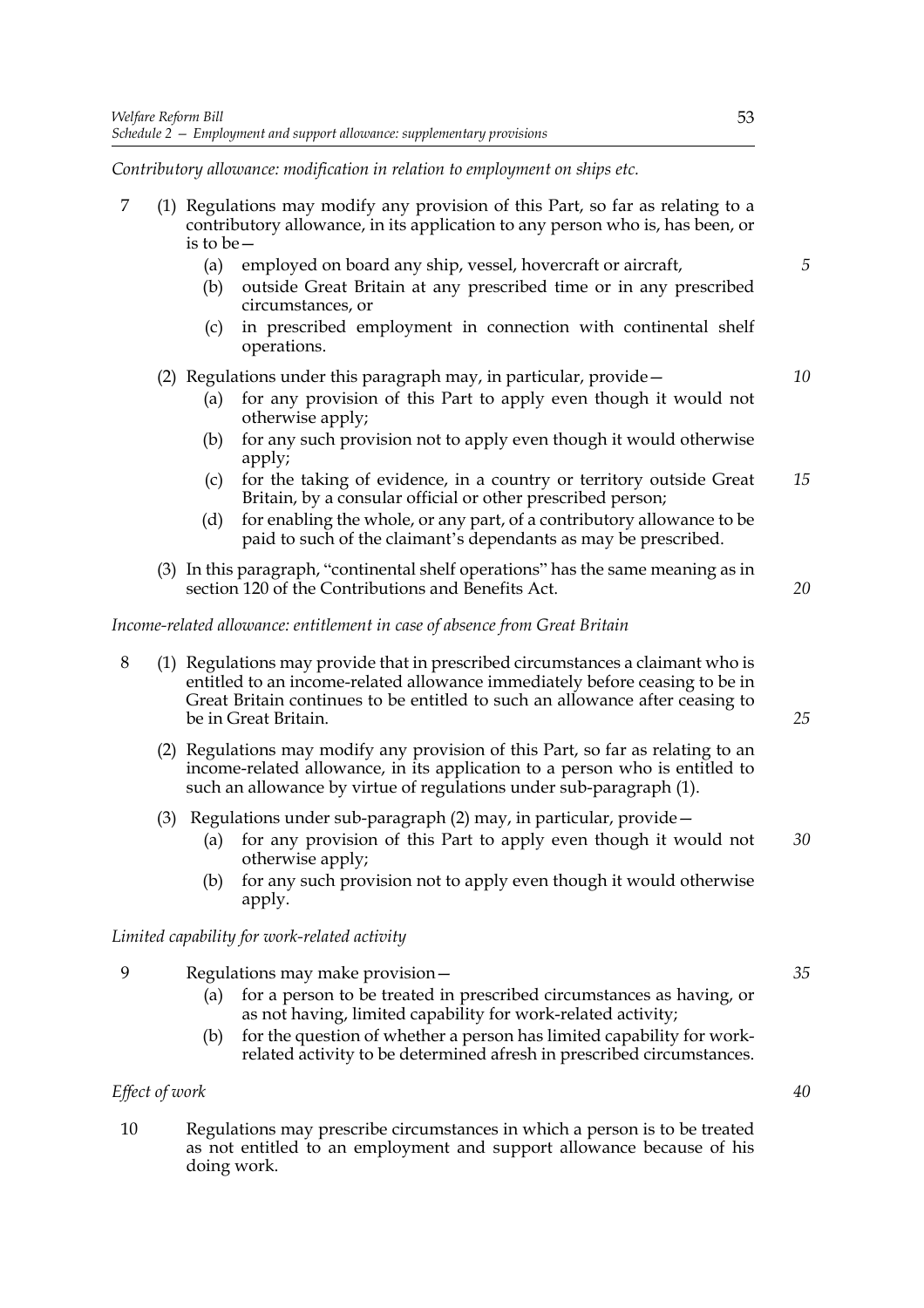*Treatment of allowance as "benefit"*

- 11 Regulations may provide for—
	- (a) an employment and support allowance,
	- (b) a contributory allowance, or
	- (c) an income-related allowance,

to be treated, for prescribed purposes of the Contributions and Benefits Act, as a benefit, or a benefit of a prescribed description.

*Attribution of reductions in cases where allowance taken to consist of two elements*

- 12 Where an employment and support allowance is taken by virtue of section 6(5) to consist of two elements, any reduction in the amount payable in respect of the allowance which falls to be made by virtue of—
	- (a) section 10,
	- (b) section 11,
	- (c) section 12, or
	- (d) section 2AA of the Administration Act (full entitlement to certain benefits conditional on work-focused interview for partner), *15*

shall be treated as reducing such of those elements by such amount as may be prescribed.

*Treatment of information supplied as information relating to social security*

13 Information supplied in pursuance of regulations under any of sections 8 to 12 shall be taken for all purposes to be information relating to social security. *20*

#### *Advance claims*

14 This Part shall have effect with prescribed modifications in relation to cases where a claim to an employment and support allowance is by virtue of regulations under section  $5(1)(c)$  of the Administration Act (advance claims) made, or treated as if made, for a period wholly or partly after the date on which it is made. *25*

# *Members of the forces*

- 15 (1) Regulations may modify—
	- (a) any provision of this Part, or
	- (b) any corresponding provision made for Northern Ireland,

in its application to persons who are or have been members of Her Majesty's forces.

(2) For the purposes of this paragraph, Her Majesty's forces shall be taken to consist of prescribed establishments and organisations in which persons serve under the control of the Defence Council. *35*

*30*

*5*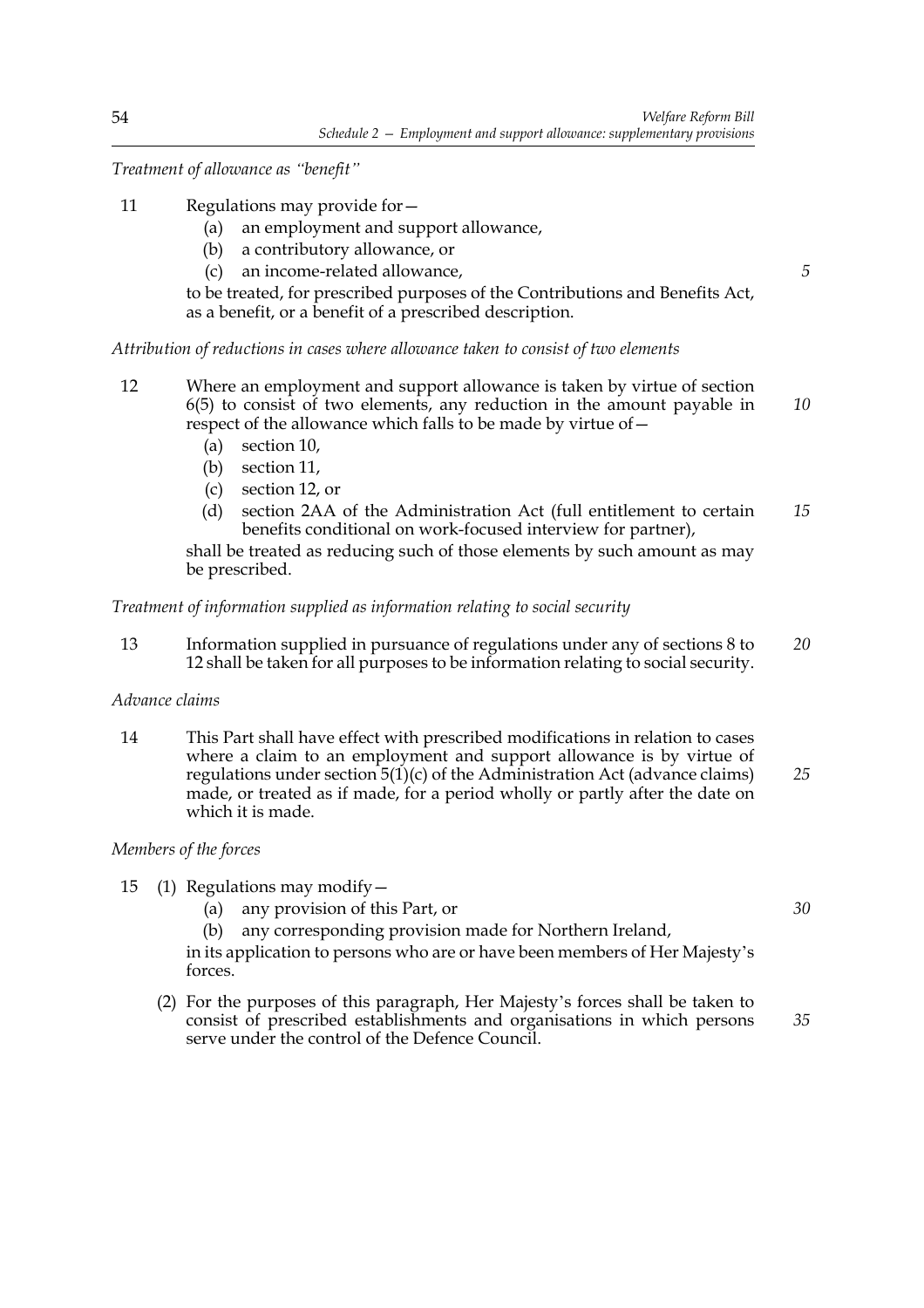#### SCHEDULE 3 Section 25

#### CONSEQUENTIAL AMENDMENTS RELATING TO PART 1

*Child Support Act 1991 (c. 48)*

- 1 (1) The Child Support Act 1991 is amended as follows.
	- (2) In section 6 (applications by those claiming or receiving benefit), in subsection (1), after "income-based jobseeker's allowance" insert ", an income-related employment and support allowance".
	- (3) In section 46 (reduced benefit decisions), in subsection  $(10)(c)$  (definition of "relevant benefit"), for "or an income-based jobseeker's allowance" substitute ", an income-based jobseeker's allowance, an income-related employment and support allowance".
	- (4) In section 54 (interpretation), after the definition of "income-based jobseeker's allowance" insert-

""income-related employment and support allowance" means an income-related allowance under Part 1 of the Welfare Reform Act 2006 (employment and support allowance);".

*Criminal Justice Act 1991 (c. 53)*

- 2 In section 24 of the Criminal Justice Act 1991 (recovery of fines etc. by deduction from income support)—
	- (a) in subsections (1) and (2)(d), for "or state pension credit" substitute ", state pension credit or an income-related employment and support allowance"; *20*
	- (b) in subsection (4), after the definition of "fine" insert—
		- ""income-related employment and support allowance" means an income-related allowance under Part 1 of the Welfare Reform Act 2006 (employment and support allowance);".

*Social Security Contributions and Benefits Act 1992 (c. 4)*

3 (1) The Contributions and Benefits Act is amended as follows.

(2) In section 22 (earnings factors)—

- (a) in subsection (2) (purposes for which a person may be treated as having annual earnings factors), in paragraph (a), after "jobseeker's allowance" insert ", to a contributory employment and support allowance";
- (b) in subsection (5) (power to provide for crediting earnings or Class 2 contributions), after "jobseeker's allowance" insert ", to a contributory employment and support allowance". *35*
- (3) At the end of section 22 insert—
	- "(8) In this section, "contributory employment and support allowance" means a contributory allowance under Part 1 of the Welfare Reform Act 2006 (employment and support allowance)." *40*
- (4) Sections 30A to 30E (incapacity benefit) cease to have effect.

55

*10*

*5*

*15*

*25*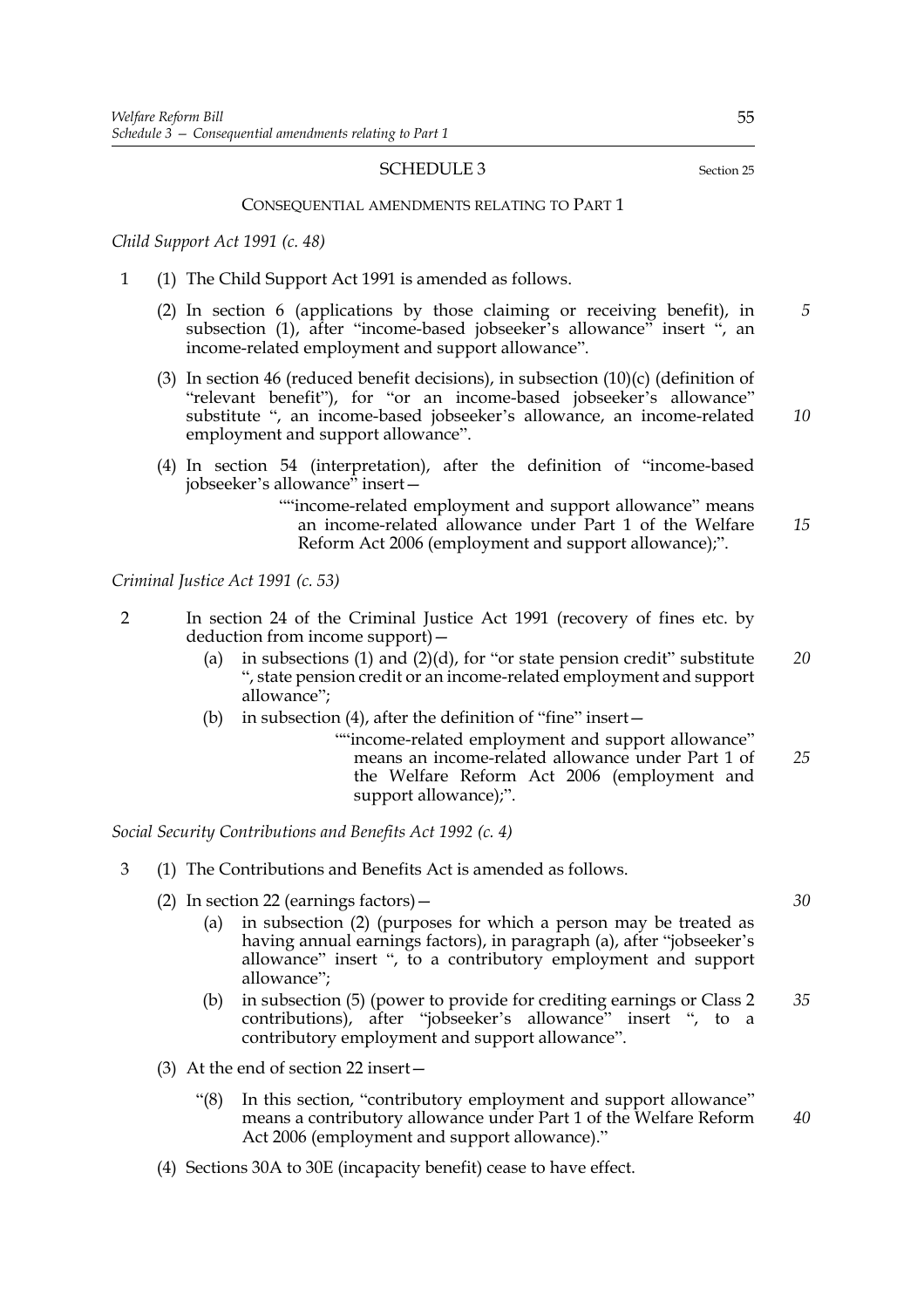- (5) In section 124 (income support), in subsection (1), after paragraph (g) insert "; and
	- (h) he is not entitled to an employment and support allowance and, if he is a member of a couple, the other member of the couple is not entitled to an income-related employment and support allowance."
- (6) At the end of section 124 insert—
	- "(7) In this section, "income-related employment and support allowance" means an income-related allowance under Part 1 of the Welfare Reform Act 2006 (employment and support allowance)."
- (7) In section 150 (interpretation of Part 10: Christmas bonus)—
	- (a) in subsection (1) (definition of "qualifying benefit"), after paragraph (b) insert—
		- "(ba) a qualifying employment and support allowance;";
	- (b) in subsection (2), after the definition of "the qualifying age for state pension credit" insert— *15*
		- ""qualifying employment and support allowance" means an employment and support allowance under Part 1 of the Welfare Reform Act 2006 the calculation of the amount of which includes an addition in respect of the support component or the work-related activity component;". *20*
- (8) Sections 171A to 171G (incapacity for work) cease to have effect.

*Social Security Administration Act 1992 (c. 5)*

| 4 (1) The Administration Act is amended as follows. |  |
|-----------------------------------------------------|--|
|-----------------------------------------------------|--|

- (2) In section 1 (entitlement to benefit dependent on claim), in subsection (4) (definition of "benefit"), after "state pension credit;" insert— "(ac) an employment and support allowance;".
- (3) In section 2AA (full entitlement to certain benefits conditional on workfocused interview for partner) in subsection (2) (benefits to which section applies), at the end insert "; and *30*
	- (f) an employment and support allowance."
- (4) In section 5 (regulations about claims for and payments of benefit), in subsection  $(2)$  (benefits to which section applies), after paragraph  $(ab)$ insert—
	- "(ac) an employment and support allowance;".
- (5) In section 15A (payment out of benefit of sums in respect of mortgage interest etc.)—
	- (a) in subsection (1) (cases in which section applies), for "or an incomebased jobseeker's allowance", in each place, substitute ", an incomebased jobseeker's allowance or an income-related employment and support allowance";
	- (b) in subsection (4), in the definition of "qualifying associate", for "or state pension credit" substitute ", state pension credit or an incomerelated employment and support allowance" and for "or the State

*25*

*5*

*10*

*35*

*40*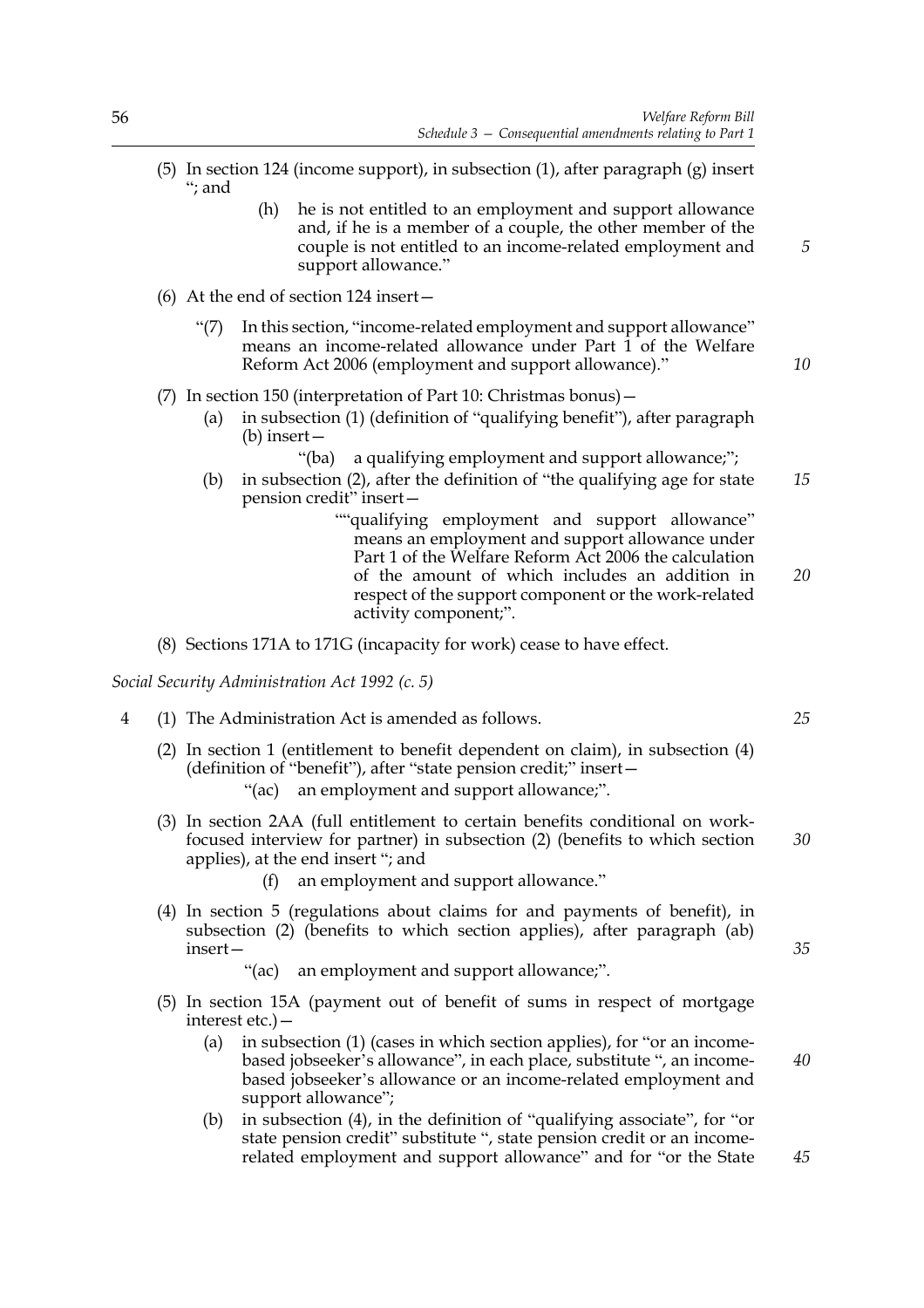Pension Credit Act 2002" substitute ", the State Pension Credit Act 2002 or Part 1 of the Welfare Reform Act 2006";

- (c) in that subsection, in the definition of "relevant benefits", after paragraph (c) insert—
	- "(d) an employment and support allowance;".
- (6) In section 71 (overpayments), in subsection (11) (benefits to which section applies), after paragraph (ab) insert—
	- "(ac) an employment and support allowance;".
- (7) In section 73 (overlapping benefits)—
	- (a) in subsection (1), after "contribution-based jobseeker's allowance" insert "or a contributory employment and support allowance"; *10*
	- (b) in subsection (4), at the end of paragraph (b) insert "or
		- (c) a contributory employment and support allowance,".
- (8) In section 74 (income support and other payments)—
	- (a) in subsections  $(1)(b)$  and  $(2)(b)$ , for "or state pension credit" substitute ", state pension credit or an income-related employment and support allowance"; *15*
	- (b) in subsection (3)(b), for "or an income-based jobseeker's allowance", in each place, substitute ", an income-based jobseeker's allowance or an income-related employment and support allowance".
- (9) In section 105 (failure to maintain)  $-$ 
	- (a) in subsection (1)(b), for "or an income-based jobseeker's allowance" substitute ", an income-based jobseeker's allowance or an incomerelated employment and support allowance";
	- (b) in subsection (4), after "an income-based jobseeker's allowance" insert "or an income-related employment and support allowance". *25*
- (10) In section 121DA (interpretation of Part 6), in subsection (1) (definition of "relevant social security legislation"), after paragraph (hh) insert— "(hi) Part 1 of the Welfare Reform Act 2006;".
- (11) In section 122ZA (supply of tax information to assess certain employment or training schemes), in subsection (6)(b), after "the Jobseekers Act 1995 (c. 18)" insert ", Part 1 of the Welfare Reform Act 2006". *30*
- (12) In section 122B (supply of other government information for fraud prevention and verification), in subsection (3)(b), after "the Jobseekers Act 1995" insert ", Part 1 of the Welfare Reform Act 2006".
- (13) In section 122C (supply of information to authorities administering benefit), in subsection (6)(b), after "the Jobseekers Act 1995" insert ", Part 1 of the Welfare Reform Act 2006".
- (14) In section 124 (provisions relating to age, death and marriage), in subsection (1), before "and" at the end of paragraph (ab) insert—

"(ac) of the provisions of Part 1 of the Welfare Reform Act 2006;".

- (15) In section 125 (regulations as to notification of death), in subsection (1), after "the State Pension Credit Act 2002" insert ", Part 1 of the Welfare Reform Act 2006".
- (16) In section 126 (personal representatives to give information about the estate of a deceased person who was in receipt of certain benefits), in subsection *45*

*5*

*20*

*40*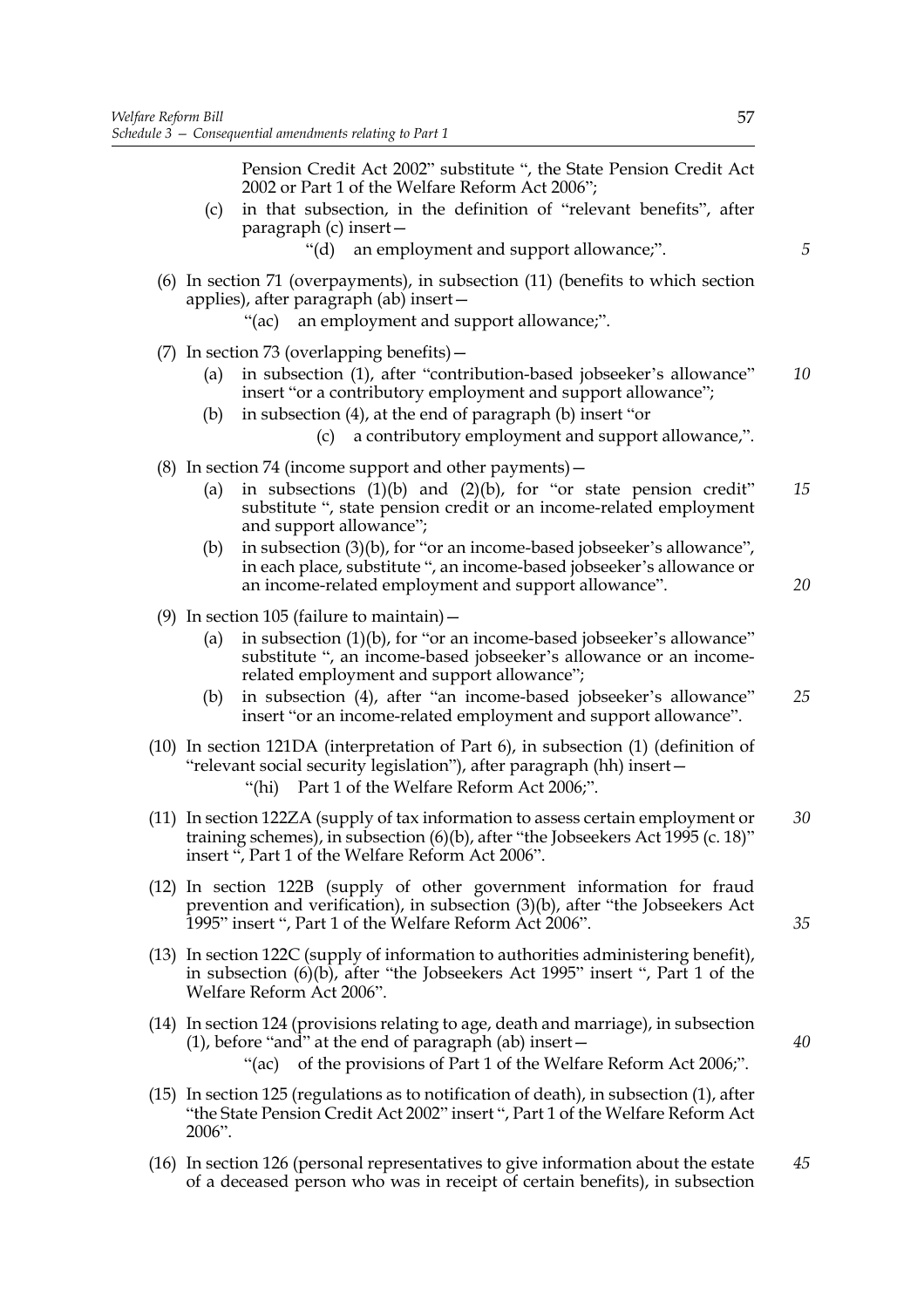(1), after "state pension credit" insert ", an income-related employment and support allowance".

- (17) In section 132 (power to require employers to provide information in connection with claims to certain benefits), in subsection (1), after paragraph (a) insert—
	- "(aa) an employment and support allowance;".
- (18) In section 150(7) (power to include in annual up-rating order provision for increase in sums not required to be up-rated), for "or the State Pension Credit Act 2002" substitute ", the State Pension Credit Act 2002 or Part 1 of the Welfare Reform Act 2006".
- (19) In section 159B (effect of alterations affecting state pension credit)—
	- (a) before "or" at the end of subsection  $(1)(b)(iii)$  insert
		- "(iiia) in any component of a contributory employment and support allowance,";
	- (b) in subsection (6), in the definition of "component", at the end insert— *15*
		- "(c) in relation to a contributory employment and support allowance, means any of the sums specified in regulations under Part 1 of the Welfare Reform Act 2006 which are relevant in calculating the amount payable by way of a contributory employment and support allowance;". *20*
- (20) After section 159B insert—

#### **"159CEffect of alteration of rates of an employment and support allowance**

- (1) Subject to such exceptions and conditions as may be prescribed, subsection (2) or (3) shall have effect where  $-$ *25*
	- (a) an award of an employment and support allowance is in force in favour of any person ("the recipient"), and
	- (b) an alteration—
		- (i) in any component of the allowance,
		- (ii) in the recipient's benefit income, or
		- (iii) in the recipient's war disablement or war widow's or widower's pension,

affects the computation of the amount of the employment and support allowance to which he is entitled.

- (2) Where, as a result of the alteration, the amount of the employment and support allowance to which the recipient is entitled is increased or reduced, then, as from the commencing date, the amount of the employment and support allowance payable in the case of the recipient under the award shall be the increased or reduced amount, without any further decision of the Secretary of State; and the award shall have effect accordingly.
- (3) Where, notwithstanding the alteration, the recipient continues on and after the commencing date to be entitled to the same amount by way of an employment and support allowance as before, the award shall continue in force accordingly.

*35*

*30*

*45*

*5*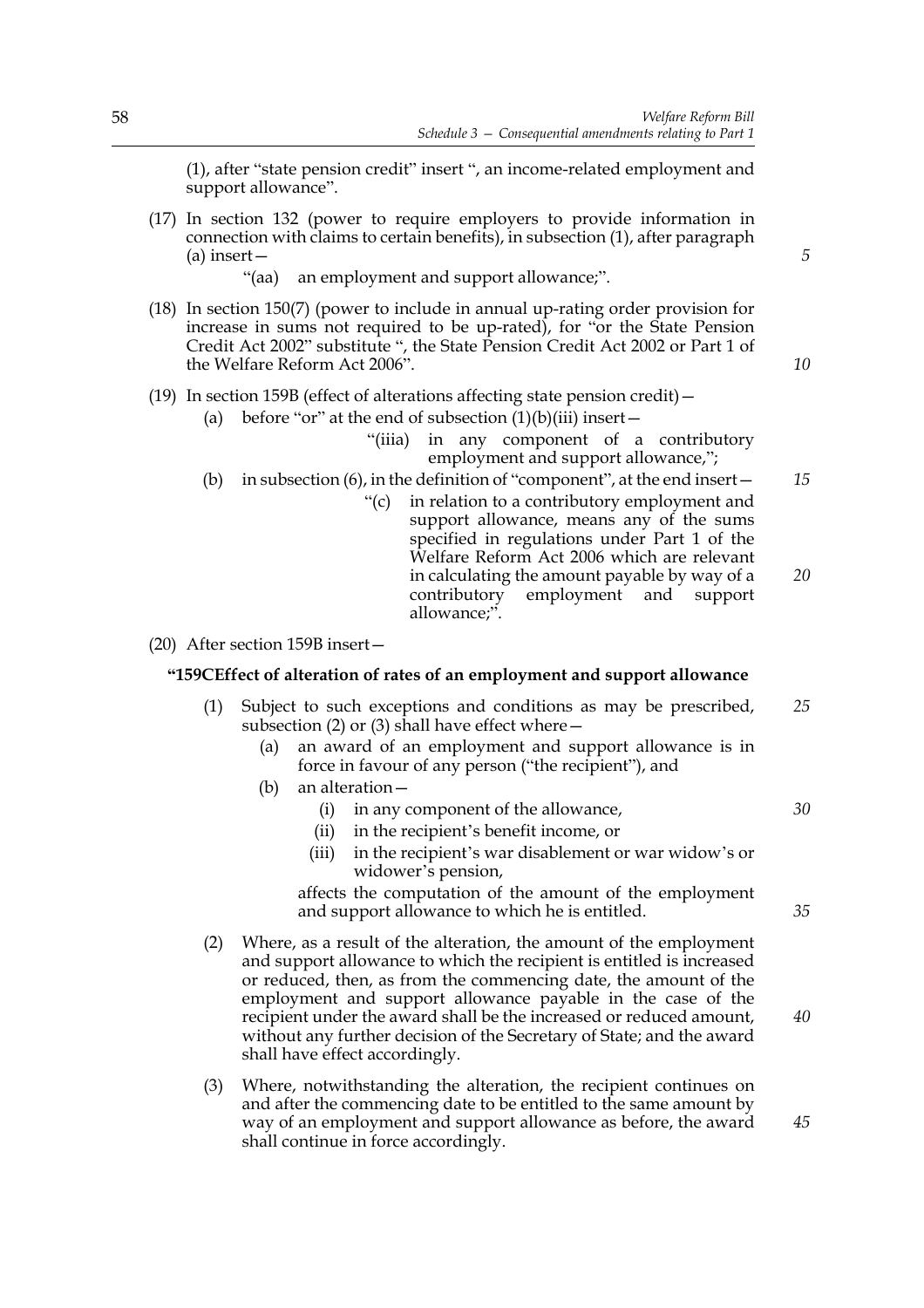- (4) Subsection (5) applies where a statement is made in the House of Commons by or on behalf of the Secretary of State which specifies—
	- (a) in relation to any of the items referred to in subsection  $(1)(b)(i)$  to  $(iii)$ , the amount of the alteration which he proposes to make by an order under section 150 or 152 or by or under any other enactment, and
	- (b) the date on which he proposes to bring the alteration into force ("the proposed commencing date").
- (5) If, in a case where this subsection applies, an award of an employment and support allowance is made in favour of a person before the proposed commencing date and after the date on which the statement is made, the award— *10*
	- (a) may provide for the employment and support allowance to be paid as from the proposed commencing date at a rate determined by reference to the amounts of the items referred to in subsection  $(1)(b)(i)$  to  $(iii)$  which will be in force on that date, or
	- (b) may be expressed in terms of the amounts of those items in force at the date of the award.
- (6) In this section—

"alteration" means—

- (a) in relation to any component of an employment and support allowance, its alteration by or under any enactment;
- (b) in relation to a person's benefit income, the alteration of any of the sums referred to in section 150 by any enactment or by an order under section 150 or 152 to the extent that any such alteration affects the amount of his benefit income; *25*
- (c) in relation to a person's war disablement pension or war widow's or widower's pension, its alteration by or under any enactment; *30*
- "benefit income", in relation to a person, means so much of his income as consists of benefit under the Contributions and Benefits Act;
- "the commencing date", in relation to an alteration, means the date on which the alteration comes into force in relation to the recipient;
- "component", in relation to an employment and support allowance, means any of the sums specified in regulations under Part 1 of the Welfare Reform Act 2006 which are relevant in calculating the amount payable by way of an employment and support allowance;
- "war disablement pension" and "war widow's or widower's pension" have the same meaning as in section 159B."
- (21) After section 160A insert—

# **"160BImplementation of increases in employment and support allowance due to attainment of particular ages**

(1) This section applies where—

*20*

*15*

*5*

*35*

*40*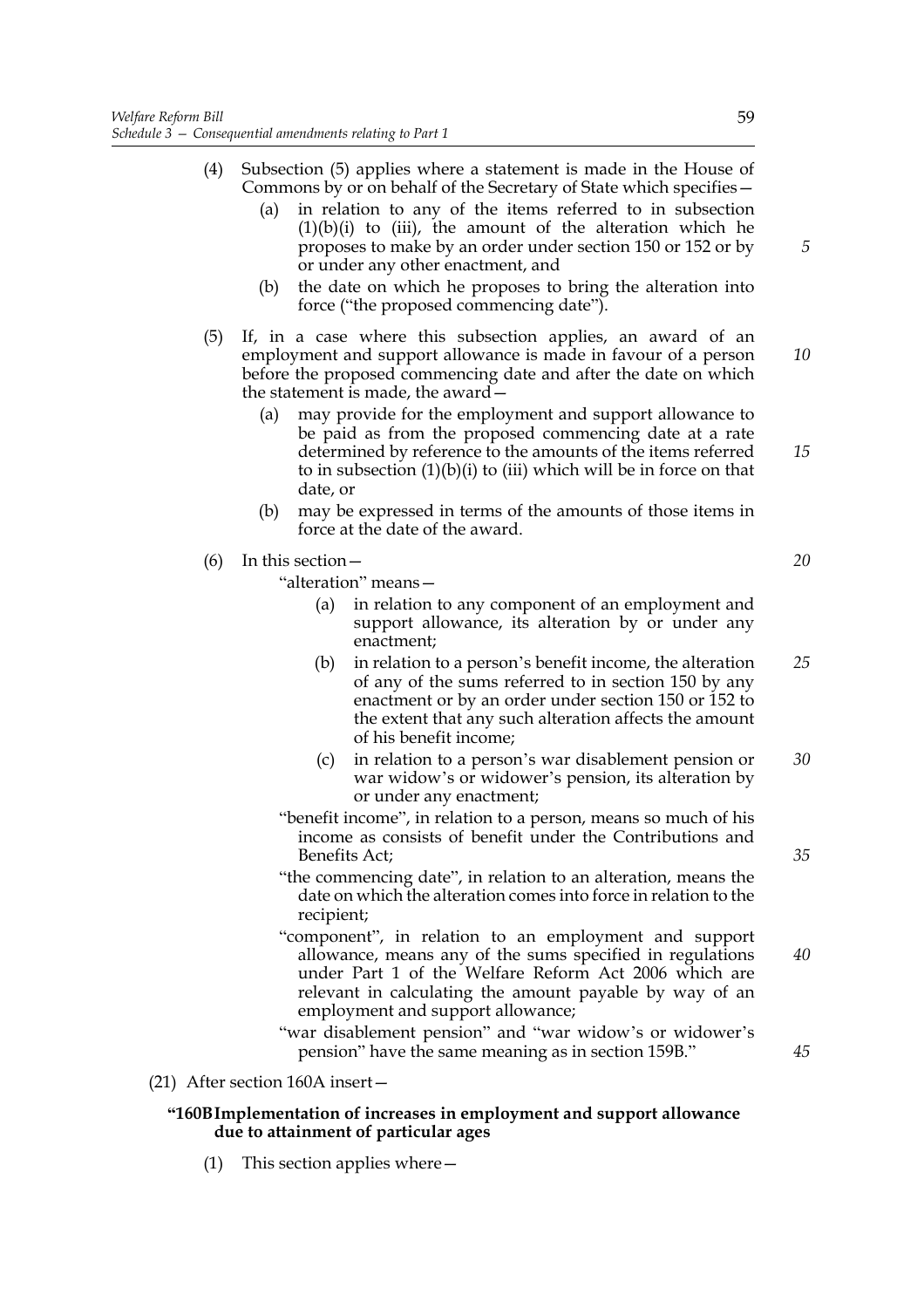- (a) an award of an employment and support allowance is in force in favour of a person ("the recipient"), and
- (b) a component has become applicable, or applicable at a particular rate, because he or some other person has reached a particular age ("the qualifying age").
- (2) If, as a result of the recipient or other person reaching the qualifying age, the recipient becomes entitled to an employment and support allowance of an increased amount, the amount payable to or for him under the award shall, as from the day on which he becomes so entitled, be that increased amount, without any further decision of the Secretary of State; and the award shall have effect accordingly.
- (3) Subsection (2) does not apply where, in consequence of the recipient or other person reaching the qualifying age, a question arises in relation to the recipient's entitlement to a benefit under the Contributions and Benefits Act.
- (4) Subsection (2) does not apply where, in consequence of the recipient or other person reaching the qualifying age, a question arises in relation to the recipient's entitlement to an employment and support allowance, other than—
	- (a) the question whether the component concerned, or any other component, becomes or ceases to be applicable, or applicable at a particular rate, in the recipient's case, and *20*
	- (b) the question whether, in consequence, the amount of his employment and support allowance falls to be varied.
- (5) In this section, "component", in relation to a recipient and his employment and support allowance, means any of the amounts determined in accordance with regulations made under section  $2(1)(a)$  or  $4(2)(a)$  of the Welfare Reform Act 2006." *25*
- (22) In section 164 (destination of repayments), in subsection (1), after "section 38 of the Jobseekers Act 1995" insert ", section 24 of the Welfare Reform Act 2006". *30*
- (23) In section 170 (Social Security Advisory Committee), in subsection (5)—
	- (a) in the definition of "the relevant enactments", after paragraph (ai) insert—
		- "(aia) the provisions of Part 1 of the Welfare Reform Act  $2006$ :": *35*
	- (b) in the definition of "the relevant Northern Ireland enactments", after paragraph (ai) insert—
		- "(aia) any provisions in Northern Ireland which correspond to provisions of Part 1 of the Welfare Reform Act 2006;". *40*
- (24) In section 179 (reciprocal agreements with countries outside the United Kingdom)—
	- (a) in subsection (3)(a), after "the State Pension Credit Act 2002" insert ", Part 1 of the Welfare Reform Act 2006";
	- (b) in subsection (4), before "and" at the end of paragraph (ae) insert "and
		- (af) Part 1 of the Welfare Reform Act 2006;";

*15*

*45*

*5*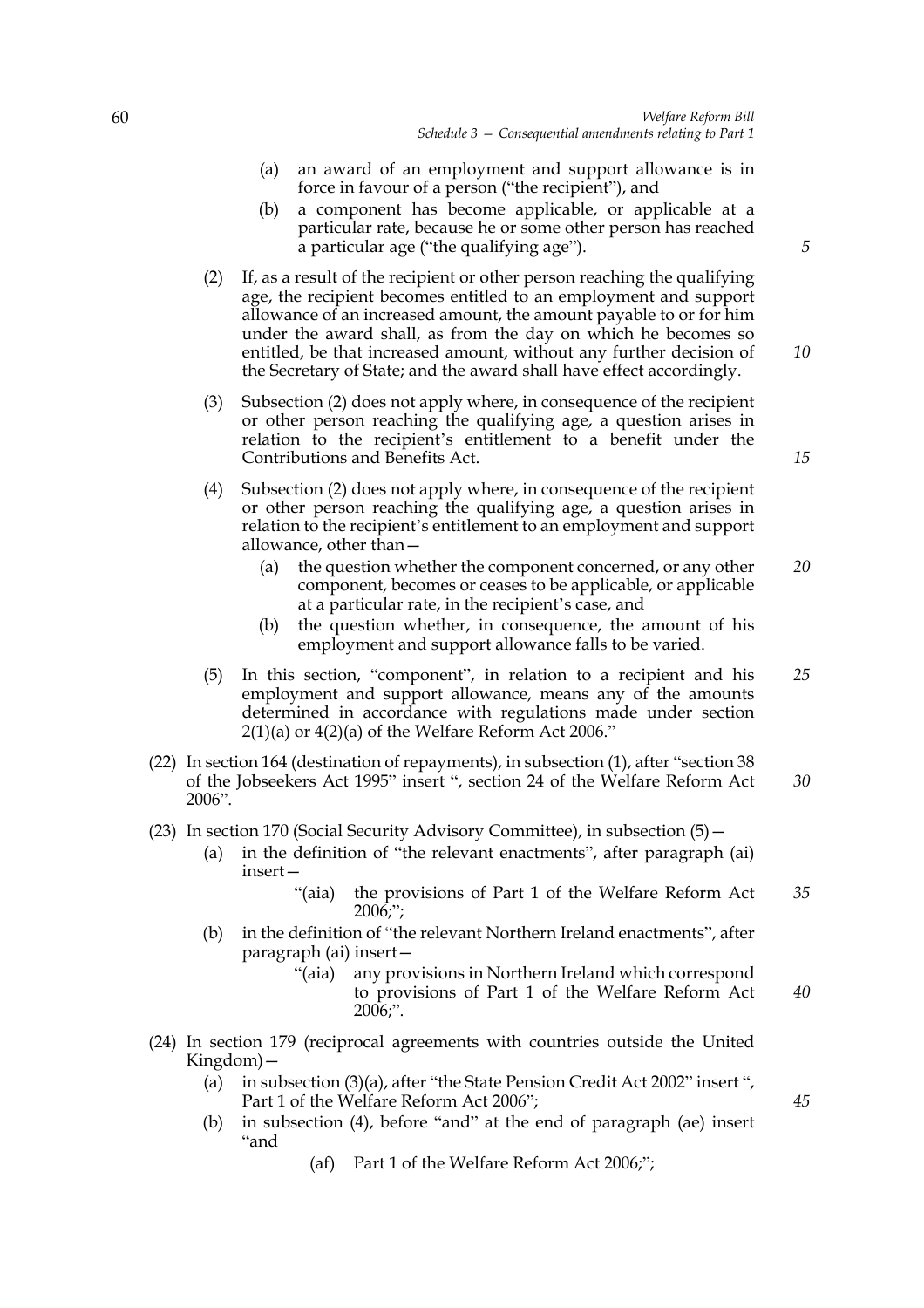- (c) in subsection  $(5)$ , after paragraph (ab) insert "(ac) employment and support allowance;".
- (25) In section 180 (payment of travelling expenses by Secretary of State), after "the State Pension Credit Act 2002", in both places, insert ", Part 1 of the Welfare Reform Act 2006".
- (26) In section 187 (certain benefits to be inalienable), in subsection (1), after paragraph (ab) insert—
	- "(ac) an employment and support allowance;".
- (27) In section 191 (general interpretation)—
	- (a) in the definition of "benefit", for "and state pension credit" substitute ", state pension credit and an employment and support allowance"; *10*
	- (b) after the definition of "the Contributions and Benefits Act" insert— ""contributory employment and support allowance" means a contributory allowance under Part 1 of the Welfare Reform Act 2006 (employment and support allowance);"; *15*
	- (c) after the definition of "income-related benefit" insert—
		- ""income-related employment and support allowance" means an income-related allowance under Part 1 of the Welfare Reform Act 2006 (employment and support allowance);". *20*

*Jobseekers Act 1995 (c. 18)*

- 5 (1) The Jobseekers Act 1995 is amended as follows.
	- (2) In section 1 (the jobseeker's allowance), in subsection (2) (conditions of entitlement), for paragraph (f) substitute—
		- "(f) does not have limited capability for work;".
	- (3) In section 3 (income-based conditions), in subsection  $(1)$  -
		- (a) in paragraph (b), for "or state pension credit" substitute ", state pension credit or an income-related employment and support allowance";
		- (b) after paragraph (dd) insert—
			- "(de) is not a member of a couple the other member of which is entitled to an income-related employment and support allowance;".
	- (4) In section 3A (conditions for claims by joint-claim couples), in subsection (1), after paragraph (cc) insert— *35*
		- "(cd) that neither member of the couple is entitled to an incomerelated employment and support allowance;".
	- (5) In section 35 (interpretation)—
		- (a) in subsection (1), after the definition of "income-based jobseeker's allowance" insert— *40*

""income-related employment and support allowance" means an income-related allowance under Part 1 of the Welfare Reform Act 2006 (employment and support allowance);";

*5*

*30*

*25*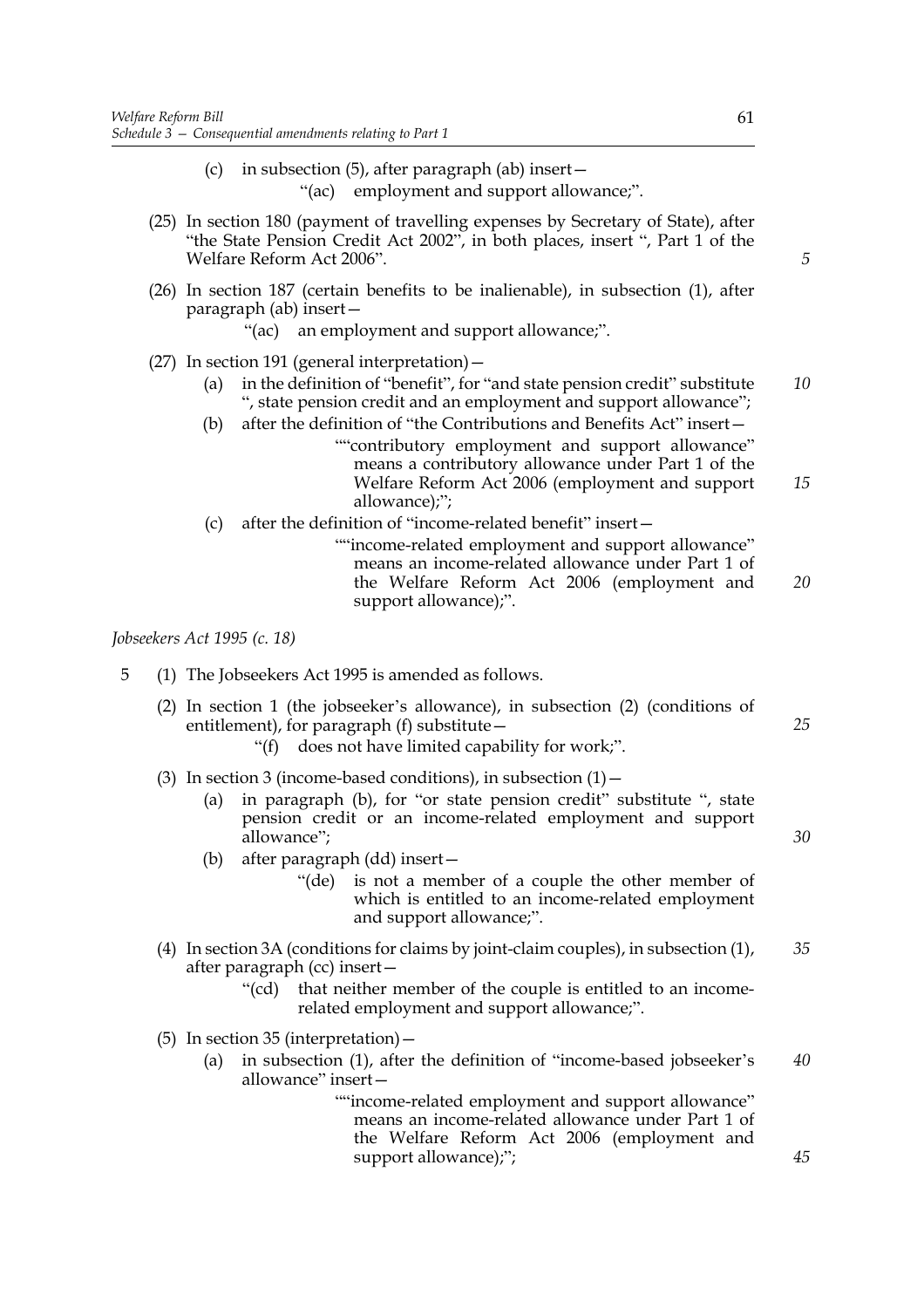- (b) in subsection (2), for "capable of work" substitute "limited capability for work".
- (6) In Schedule 1 (supplementary provisions), for paragraph 2, and the italic cross-heading immediately preceding it, substitute—

*"Limited capability for work*

- 2 (1) The question whether a person has, or does not have, limited capability for work shall be determined, for the purposes of this Act, in accordance with the provisions of Part  $\hat{1}$  of the Welfare Reform Act 2006 (employment and support allowance).
	- (2) References in Part 1 of the Welfare Reform Act 2006 to the purposes of that Part shall be construed, where the provisions of that Part have effect for the purposes of this Act, as references to the purposes of this Act." *10*

*Social Security Act 1998 (c. 14)*

- 6 (1) The Social Security Act 1998 is amended as follows. *15*
	- (2) In section 2 (use of computers), in subsection (2) (meaning of "relevant enactment"), after paragraph (i) insert "; or
		- "(j) Part 1 of the Welfare Reform Act 2006."
	- (3) In section 8 (which provides for any decision on a claim for a relevant benefit, or under or by virtue of a relevant enactment, to be made by the Secretary of State)— *20*
		- (a) in subsection (3) (definition of "relevant benefit"), after paragraph (b) insert—

"(ba) an employment and support allowance;";

- (b) in subsection (4) (definition of "relevant enactment"), for "or the State Pension Credit Act 2002" substitute ", the State Pension Credit Act 2002 or Part 1 of the Welfare Reform Act 2006". *25*
- (4) In section 11 (regulations with respect to decisions), in subsection (3), in the definition of "the current legislation", for "and the State Pension Credit Act 2002" substitute ", the State Pension Credit Act 2002 and Part 1 of the Welfare Reform Act 2006".
- (5) In section 27 (restrictions on entitlement to benefit in certain cases of error), in subsection (7), in the definition of "benefit"—
	- (a) after paragraph (dd) insert—
		- "(de) an employment and support allowance;";
	- (b) in paragraph (e), for "to (dd)" substitute "to (de)".
- (6) In section 28 (correction of errors and setting aside of decisions), in subsection (3) (definition of "relevant enactment"), at the end insert "; or (g) Part 1 of the Welfare Reform Act 2006."
- (7) In Schedule 2 (decisions against which no appeal lies), in paragraph 6(b) (alteration of rates of benefit), at the end insert ", or

(iv) section  $159C(1)(b)$  of that Act (employment and support allowance)."

(8) In Schedule 3 (decisions against which an appeal lies), in paragraph 3

*30*

*35*

*40*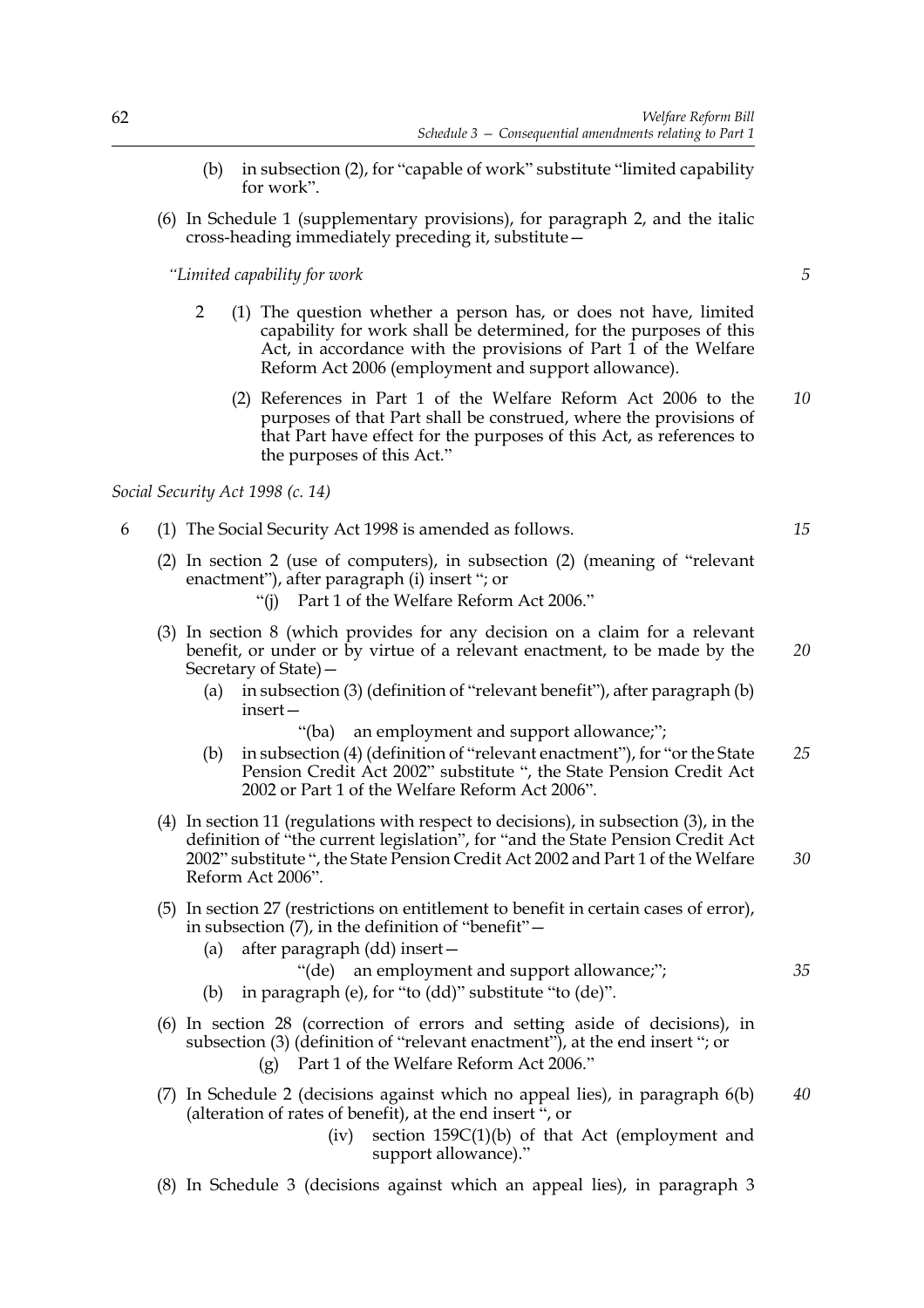(payability of benefit), at the end insert "; or

(g) section 17 of the Welfare Reform Act 2006."

*Welfare Reform and Pensions Act 1999 (c. 30)*

- 7 In section 72 of the Welfare Reform and Pensions Act 1999 (power to make regulations about the use and supply of social security information), in subsection (3) (provisions in connection with which the power is exercisable), at the end insert ", or
	- (d) Part 1 of the Welfare Reform Act 2006."

*Income Tax (Earnings and Pensions) Act 2003 (c. 1)*

- 8 (1) *The Income Tax (Earnings and Pensions) Act 2003 is amended as follows. 10*
	- (2) *In section 658(4) (amount charged to tax to be calculated in accordance with section 661), after "carer's allowance," insert "contributory employment and support allowance,".*
	- (3) *In the table of taxable benefits in section 660 ("Table A"), after the entry relating to "Carer's allowance" insert—*

*"Contributory employment and support allowance WRA 2006 Section 1(2)(a)*

> *Any provision made for Northern Ireland which corresponds to section 1(2)(a) of WRA 2006*"

(4) *In section 661(1) (social security income taxable on an accruals basis), after "carer's allowance," insert—*

*"contributory employment and support allowance,".*

(5) In the table of benefits wholly exempt from tax in section 677 ("Table B"), after the entry relating to "Housing benefit" insert— *25*

|  | "Income-related<br>employment<br>support allowance | and | <b>WRA 2006</b> | Section $1(2)(b)$                                                                                 |    |
|--|----------------------------------------------------|-----|-----------------|---------------------------------------------------------------------------------------------------|----|
|  |                                                    |     |                 | Any provision made for Northern<br>Ireland which corresponds to<br>section $1(2)(b)$ of WRA 2006" | 30 |
|  |                                                    |     |                 | (6) In Part 1 of Schedule 1 (abbreviations of Acts), at the end insert $-$                        |    |

| "WRA 2006 | The Welfare Reform Act |  |
|-----------|------------------------|--|
|           | 2006"                  |  |

*5*

*15*

*20*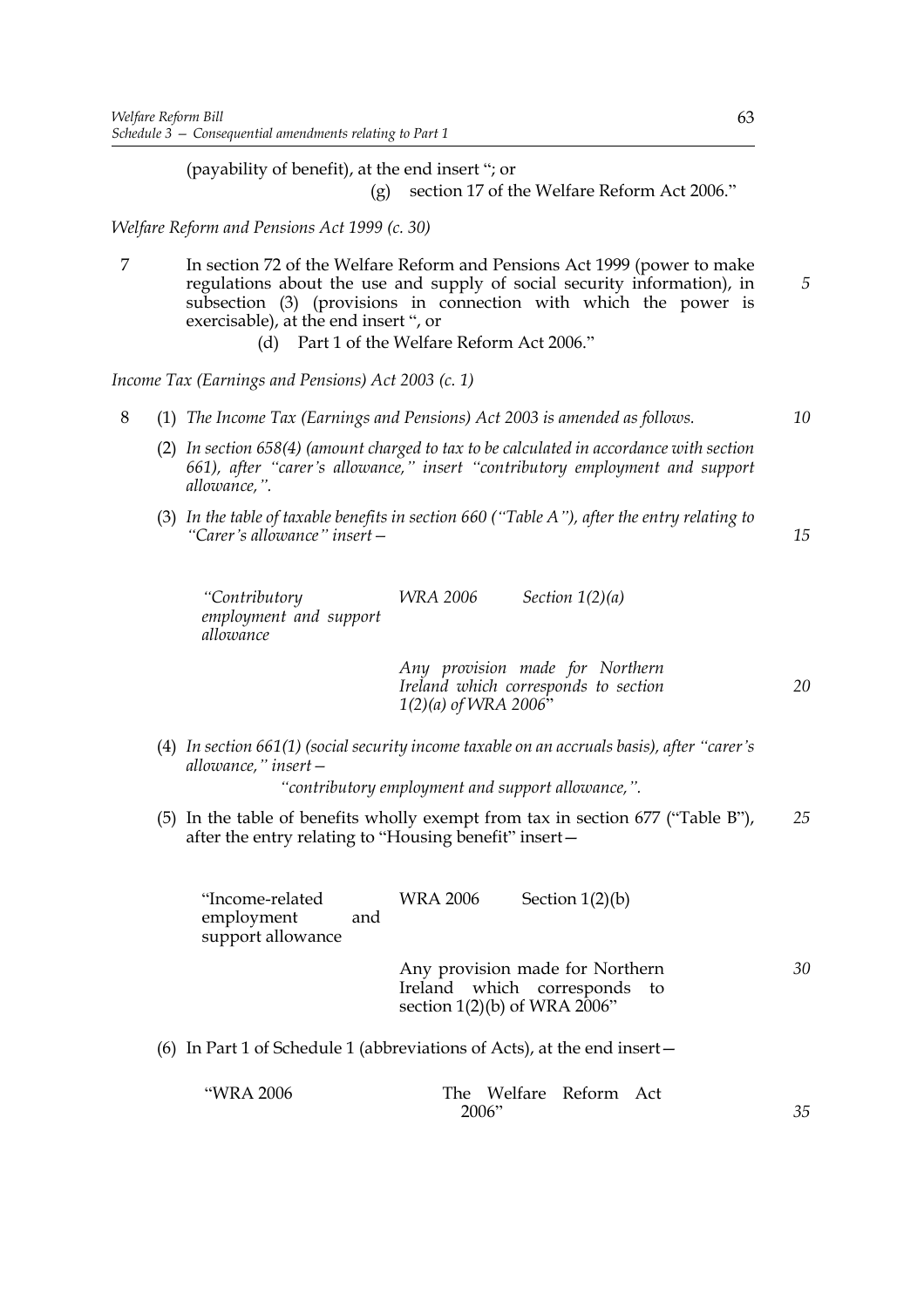# SCHEDULE 4 Section 26

# TRANSITION RELATING TO PART 1

*Pre-commencement claims*

# 1 Regulations may—

- (a) make provision for a claim for an existing benefit which is made before the appointed day to be treated wholly or partly as a claim for an employment and support allowance;
- (b) make provision for the purpose of enabling claims for an employment and support allowance to be made before the appointed day for a period beginning on or after that day.

*10*

*5*

# *Post-commencement claims*

- 2 Regulations may—
	- (a) make provision excluding the making of a claim for an existing benefit on or after the appointed day;
	- (b) make provision for a claim which is made on or after the appointed day in circumstances where the making of a claim is excluded by virtue of regulations under sub-paragraph (a) to be treated as a claim for an employment and support allowance; *15*
	- (c) make provision for a claim for an employment and support allowance to be treated wholly or partly as a claim for an existing benefit; *20*
	- (d) make provision excluding the making of a claim for an employment and support allowance by a person who is entitled to an existing benefit.

### *Award of employment and support allowance for pre-commencement period*

- 3 Regulations may—
	- (a) make provision for an employment and support allowance to be awarded in prescribed circumstances for a period before the appointed day;
	- (b) make provision with respect to conditions of entitlement in relation to an award under sub-paragraph (a) and the amount payable by way of an allowance under such an award. *30*

# *Matching of awards of employment and support allowance*

- 4 (1) For the purposes of this paragraph, an award of an employment and support allowance is one that falls to be made on matching terms if—
	- (a) it is made in pursuance of a claim by a person who was previously entitled to an existing benefit,
	- (b) but for regulations under paragraph 2(a), he could have made a further claim for that benefit, and
	- (c) an award in pursuance of the further claim would have been made on the basis of the linking of periods of incapacity for work.
	- (2) Regulations may—

*25*

*35*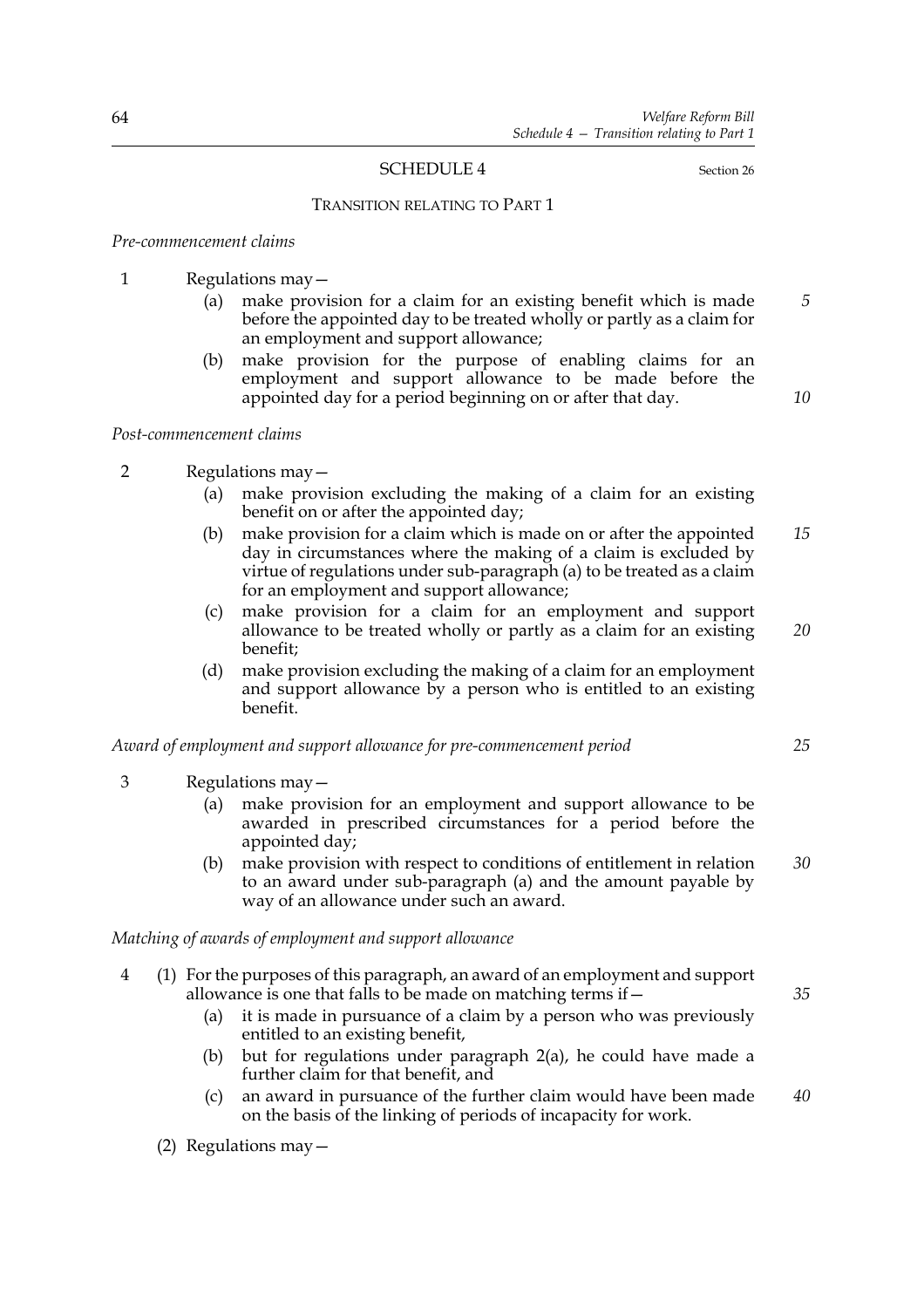- (a) make provision for the purpose of securing that an award of an employment and support allowance that falls to be made on matching terms is made on terms which match in whole or part the award that would have been made in pursuance of a further claim to the existing benefit;
- (b) make provision for the modification of matched awards for the purpose of securing that the person with the award is put in the position he would have been had he been made an award of the existing benefit which was then the subject of conversion under paragraph 6.
- (3) In sub-paragraph  $(2)(b)$ , the reference to matched awards is to awards of an employment and support allowance that have been the subject of matching in pursuance of regulations under sub-paragraph (2)(a).
- 5 (1) For the purposes of this paragraph an award of an employment and support allowance is one which falls to be made on matching terms if—
	- (a) it is made in pursuance of a claim by a person who was previously entitled to an existing benefit,
	- (b) had he continued to be entitled to that benefit, his award would have been the subject of conversion under paragraph 6 before the date of his claim for an employment and support allowance,
	- (c) but for regulations under paragraph 2(a), he could have made a further claim for that benefit, and
	- (d) an award in pursuance of the further claim would have been made on the basis of the linking of periods of incapacity for work.
	- (2) Regulations may make provision for the purpose of securing that an award of an employment and support allowance that falls to be made on matching terms is made on terms which match in whole or part the award that would have resulted from conversion under paragraph 6 had entitlement to the existing benefit continued. *25*

# *Treatment of awards of existing benefit*

- 6 (1) Regulations may—
	- (a) make provision for converting existing awards into awards of an employment and support allowance, and with respect to the terms of conversion;
	- (b) make provision for the termination of existing awards in prescribed circumstances. *35*

# (2) Regulations under sub-paragraph  $(1)(a)$  may, in particular  $-$

- (a) make provision for conversion of an existing award—
	- (i) on application, in accordance with the regulations, by the person entitled to the award, or
	- (ii) without application;
- (b) make provision about the conditions to be satisfied in relation to an application for conversion;
- (c) make provision about the timing of conversion;
- (d) provide for an existing award to have effect after conversion as an award of an employment and support allowance— *45*
	- (i) of such a kind,
	- (ii) for such period,

*5*

*10*

*15*

*20*

*30*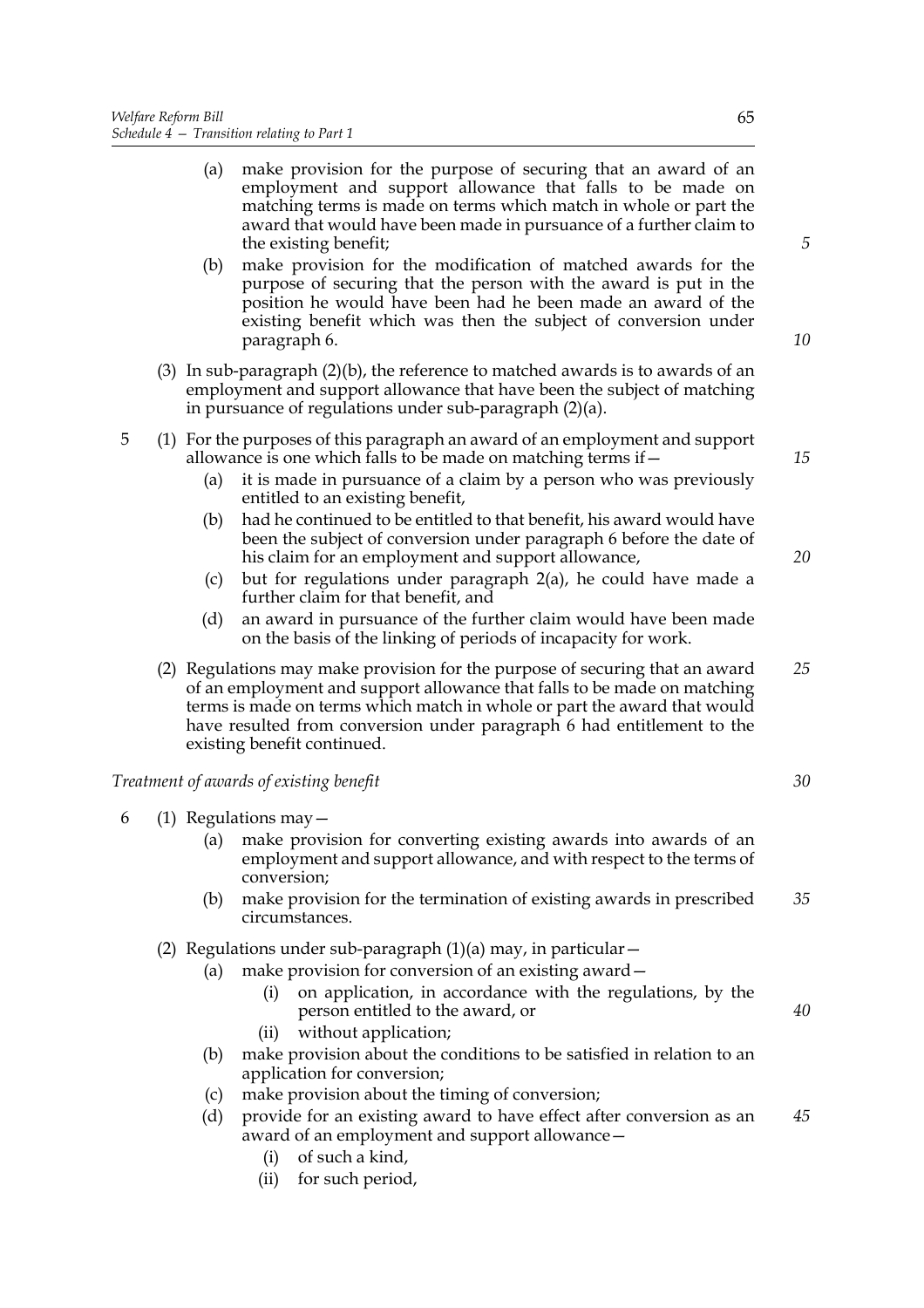- (iii) of such an amount, and
- (iv) subject to such conditions,
- as the regulations may provide;
- (e) make provision for determining in connection with conversion of an existing award whether a person has limited capability for workrelated activity.
- (3) Regulations under sub-paragraph (1)(a) may, in relation to existing awards which have been the subject of conversion under this paragraph, include provision about revision under section 9 of the Social Security Act 1998 (c. 14), or supersession under section 10 of that Act in respect of the period before conversion. *10*
- (4) In this paragraph, "existing award" means—
	- (a) an award of incapacity benefit under section 30A of the Contributions and Benefits Act;
	- (b) an award which has effect by virtue of regulation 17(1) of the Social Security (Incapacity Benefit) (Transitional) Regulations 1995 (S.I. 1995/310) as if it were an award of long-term incapacity benefit (former invalidity benefit); *15*
	- (c) an award of severe disablement allowance under section 68 of that Act;
	- (d) an award of income support under section 124 of that Act by virtue of paragraph  $7(a)$  or  $(b)$  of Schedule 1B to the Income Support (General) Regulations 1987 (S.I. 1987/1967) (income support on grounds of incapacity for work).

#### *Transitional allowances*

- 7 Regulations may—
	- (a) make provision for a person's continuing entitlement to an employment and support allowance awarded by virtue of regulations under paragraph 6 (a "transitional allowance") to be determined by reference to such provision as may be made by the regulations;
	- (b) make provision for the review of an award of a transitional allowance;
	- (c) make provision for the termination of an award of a transitional allowance;
	- (d) make provision for this Part to have effect with prescribed modifications in relation to a person with a transitional allowance;
	- (e) make provision for the purpose of enabling a transitional allowance to be revised under section 9 of the Social Security Act 1998 or superseded under section 10 of that Act.
- 8 (1) Regulations may prescribe circumstances in which a person who is entitled to a transitional allowance immediately before reaching pensionable age is to be treated as having satisfied the condition in paragraph 5(2) of Schedule 3 to the Contributions and Benefits Act (first contribution condition for entitlement to state pension).
	- (2) In this paragraph, "pensionable age" has the meaning given by the rules in paragraph 1 of Schedule 4 to the Pensions Act 1995 (c. 26).

*25*

*20*

*5*

*30*

*40*

*45*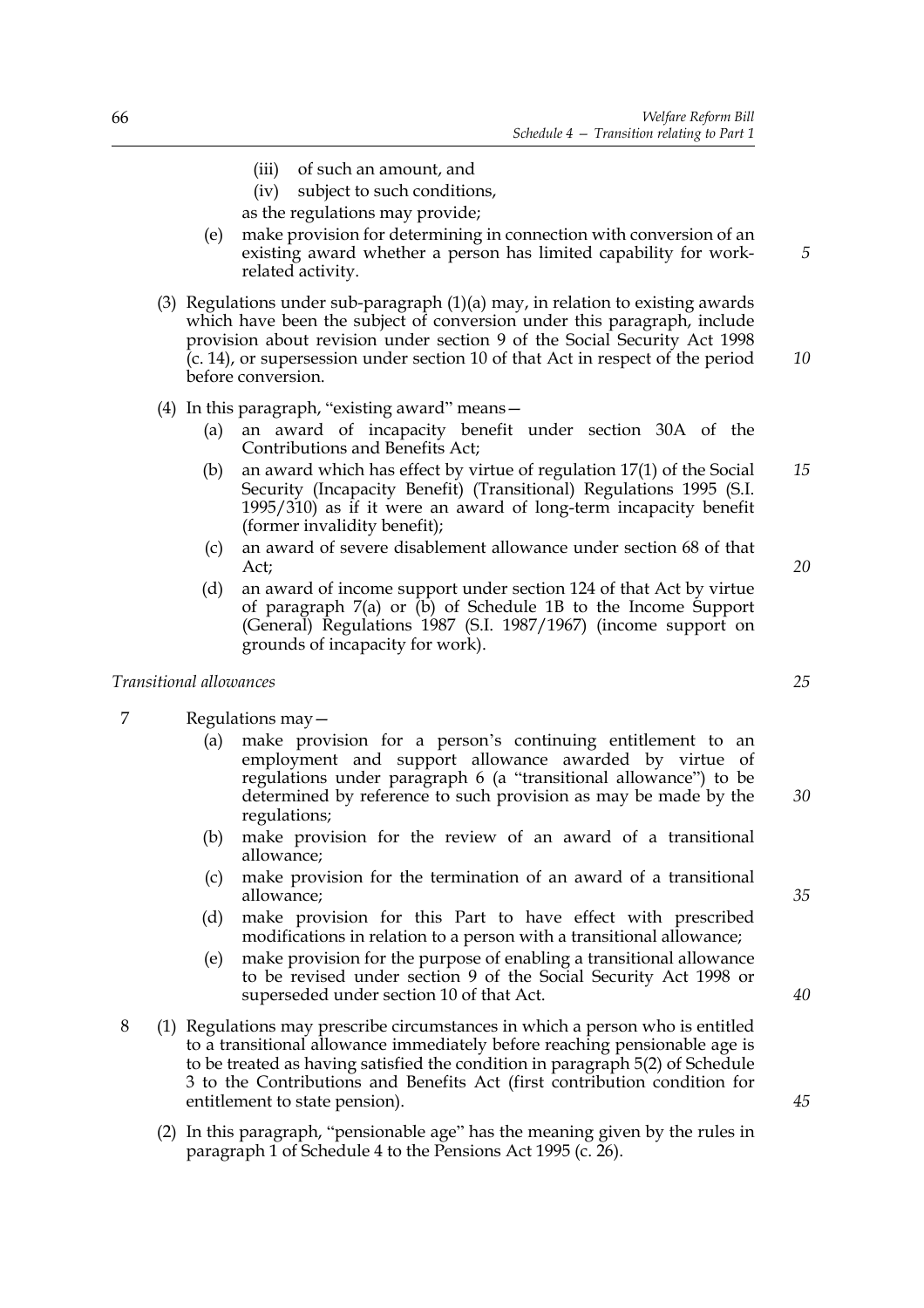*Post-commencement up-rating of incapacity benefit and severe disablement allowance*

- 9 Regulations may provide for section 150 of the Administration Act (annual up-rating of benefits), so far as relating to  $-$ 
	- (a) incapacity benefit under section 30A of the Contributions and Benefits Act, or
	- (b) severe disablement allowance under section 68 of that Act,

to have effect with prescribed modifications in relation to tax years beginning on or after the appointed day.

# *Interpretation*

10 In this Schedule—

"appointed day" means the day appointed for the coming into force of section 1;

"existing benefit" means—

- (a) incapacity benefit under section 30A of the Contributions and Benefits Act,
- (b) severe disablement allowance under section 68 of that Act, and
- (c) income support under section 124 of that Act by virtue of paragraph  $\overline{7}$ (a) or (b) of Schedule 1B to the Income Support (General) Regulations 1987 (S.I. 1987/1967);

"transitional allowance" has the meaning given by paragraph 7(a).

# SCHEDULE 5 Section 37

MINOR AND CONSEQUENTIAL AMENDMENTS RELATING TO PART 2

*Social Security Contributions and Benefits Act 1992 (c. 4)*

- 1 (1) The Contributions and Benefits Act is amended as follows.
	- (2) In section 123(4) (income-related benefits), for the words before paragraph (a) substitute "Each billing authority and in Scotland each local authority".
	- (3) In section 130(2) (housing benefit: qualifying payments), for paragraph (a) substitute—
		- "(a) payments to a billing authority or to a local authority in Scotland in respect of council tax;". *30*
	- (4) In section 137(1) (interpretation of Part 7), after the definition of "industrial injuries scheme" insert-
		- ""local authority" in relation to Scotland means a council constituted under section 2 of the Local Government etc. (Scotland) Act 1994;".

*Social Security Administration Act 1992 (c. 5)*

- 2 The Administration Act is amended as follows.
- 3 In section 134 (arrangements for housing benefit)—

*35*

*5*

*15*

*20*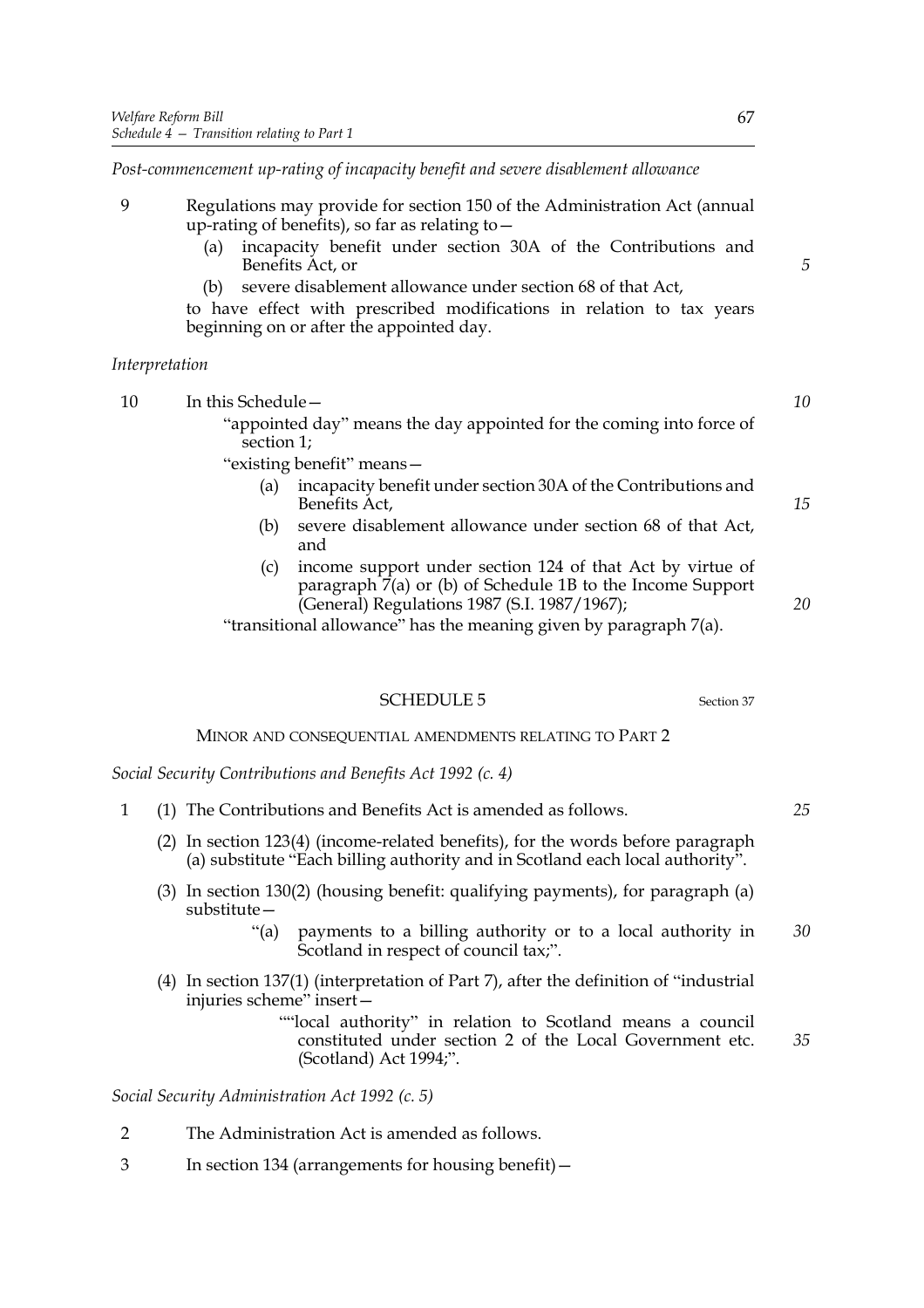- (a) in subsection (8)(a) before "war" in each place insert "prescribed";
- (b) in that subsection omit "or surviving civil partner's";
- (c) after subsection (13) insert—
	- "(14) In this section "war widow's pension" includes any corresponding pension payable to a widower or surviving civil partner."
- 4 In section 139 (arrangements for council tax benefit)—
	- (a) in subsection (6)(a) before "war" in each place insert "prescribed";
	- (b) in subsection (11) omit the definition of "war disablement pension" and for the definition of "war widow's pension" substitute— ""war widow's pension" includes any corresponding
		- pension payable to a widower or surviving civil partner."
- 5 In section 139E (information about attainment of standards), in subsection  $(1)$  —
	- (a) for "section 139D(3)" substitute "section 139D(3A) or  $(3B)$ ";
	- (b) after paragraph (a) insert—
		- "(aa) whether the authority has taken the action which it has been directed to take;";
	- (c) in paragraph (b) after "those standards" insert "or take that action". *20*
- 6 (1) Section 139F (enforcement notices) is amended as follows.
	- (2) In subsection  $(1)$ 
		- (a) for "section 139D(3)" substitute "section 139D(3A) or (3B)";
		- (b) after paragraph (a) insert—
			- "(aa) is not satisfied that the authority has taken the action which it has been directed to take;"; *25*
		- (c) in paragraph (b) after "those standards" insert "or take that action".
	- (3) In subsection  $(2)(a)$ , after "paragraph  $(a)$ " insert ",  $(aa)$ ".
	- (4) In subsection (4), at the beginning insert "If the notice identifies directions under section 139D(3A),".
	- (5) After subsection (4) insert—
		- "(4A) If the notice identifies directions under section 139D(3B), the authority's response shall either—
			- (a) state that the authority has taken the action, or is likely to take it within the time specified in the directions, and justify that statement; or *35*
			- (b) state that the authority has not taken the action, or is not likely to take it within that time, and (if the authority wishes) give reasons why a determination under section 139G below should not be made or should not include any particular provision."
- 7 (1) Section 139G (enforcement determinations) is amended as follows.
	- (2) In subsection  $(1)$  -
		- (a) in paragraph (a) after "the standards" insert "or taken the action";
		- (b) in paragraph (b) after "those standards" insert "or take that action".

*45*

*40*

*30*

*5*

*10*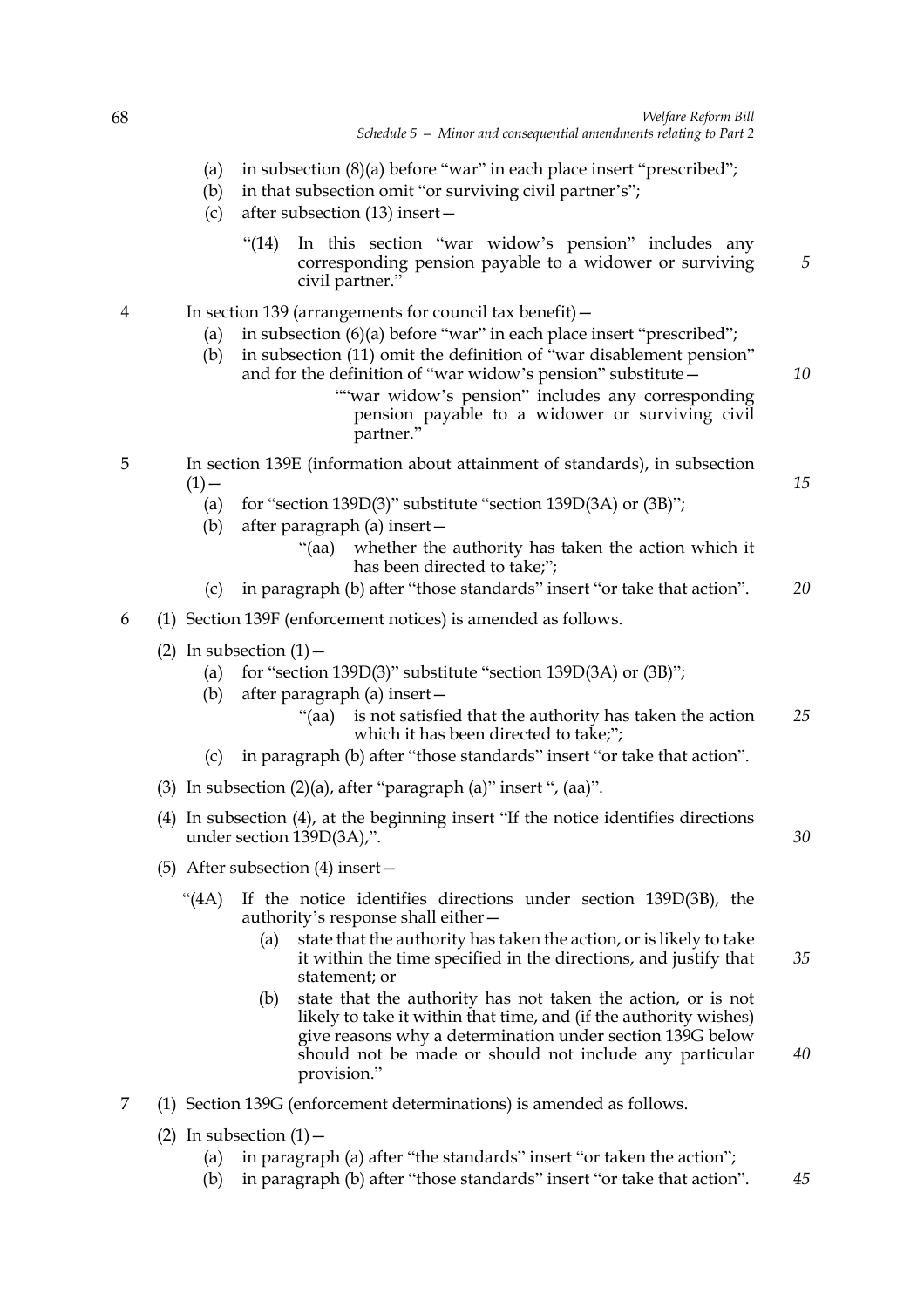- (3) In subsections (3) and (5)(c), after "the standards" insert "or the taking of the action".
- 8 (1) In section 140A(2)(c) (subsidies to certain authorities), for "or levying authority" substitute "and to each local authority in Scotland".
	- (2) Sub-paragraph (1) must be taken to have had effect from 1 April 1997 (the date of the coming into force of section 140A of that Act). *5*
- 9 In section 140B(5A) (calculation of amount of subsidy), for "section 139D(3)" substitute "section 139D(3A) or (3B)".
- 10 In section 191 (interpretation), in the definition of "prescribe" at the end insert "and "prescribed" must be construed accordingly".

*Local Government etc.(Scotland) Act 1994 (c. 39)*

- 11 In Schedule 13 to the Local Government etc. (Scotland) Act 1994 (minor and consequential amendments)—
	- (a) paragraph 174(4) is omitted;
	- (b) paragraph 175(3) extends also to England and Wales and, accordingly, the amendments made by that sub-paragraph extend also to England and Wales. *15*

*Housing Act 1996 (c. 52)*

12 In section 122(5) of the Housing Act 1996 for "regulations or order as are mentioned in subsection (3) or (4)" substitute "order as is mentioned in subsection (4)". *20*

*Child Support, Pensions and Social Security Act 2000 (c. 19)*

- 13 In Schedule 7 to the Child Support, Pensions and Social Security Act 2000 (housing benefit and council tax benefit: revisions and appeals), in paragraph 1(2), after paragraph (b) insert—
	- "(c) a decision of a relevant authority under or by virtue of section 75 or 76 of the Administration Act that an amount of housing benefit or council tax benefit is recoverable;".

*Civil Partnership Act 2004 (c. 33)*

14 In Schedule 24 to the Civil Partnership Act 2004 (amendments relating to social security, child support and tax credits), omit paragraph 65. *30*

*10*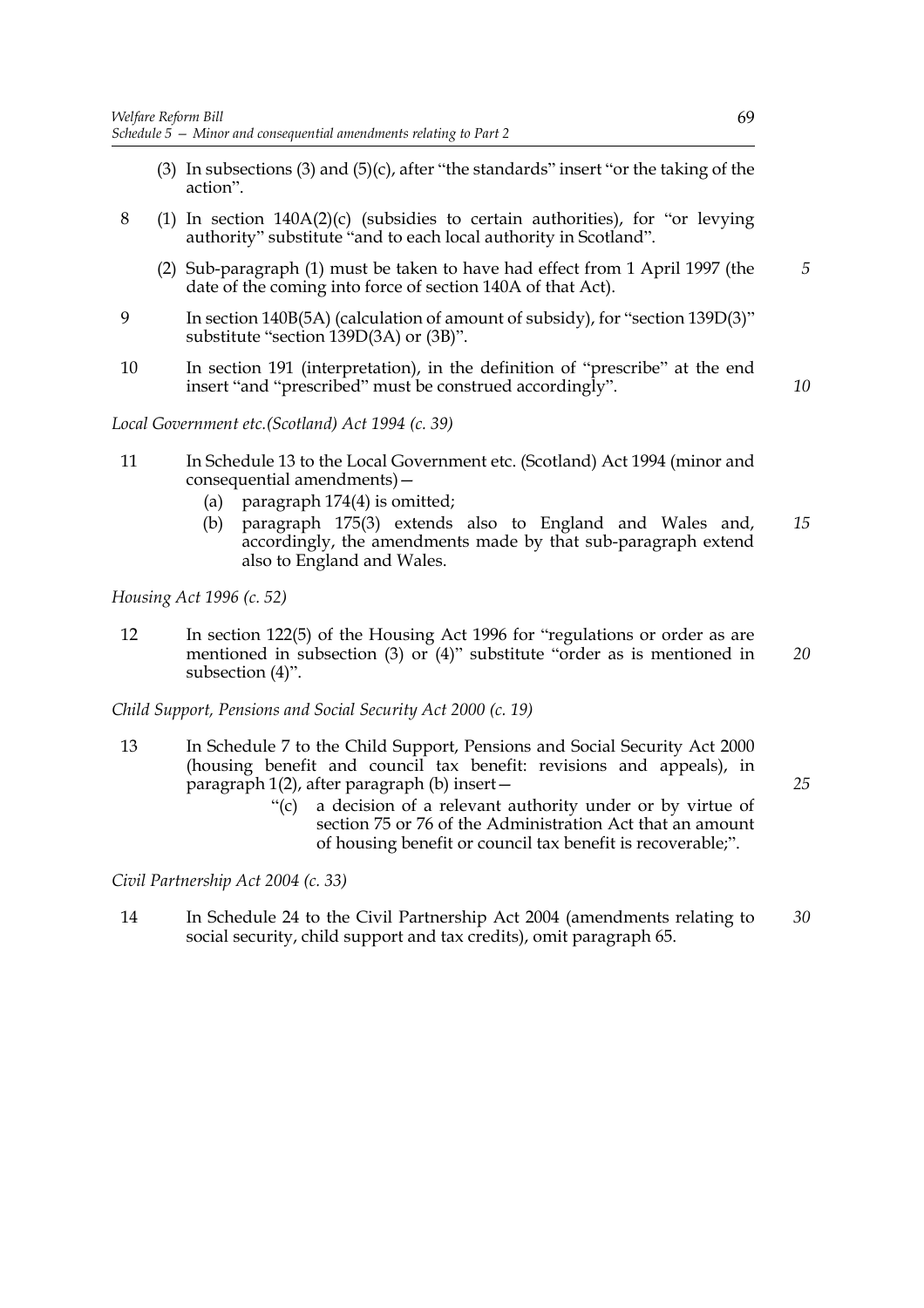#### SCHEDULE 6 Section 55

SCHEDULE TO BE INSERTED IN THE PNEUMOCONIOSIS ETC. (WORKERS' COMPENSATION) ACT 1979

#### "THE SCHEDULE

Section 2(3) *5*

#### DEFINITION OF "RELEVANT EMPLOYER"

*Basic definition*

- 1 Subject to the following provisions, "relevant employer", in relation to a person disabled by a disease to which this Act applies, means any person—
	- (a) by whom the disabled person was employed in a prescribed occupation at any time during the period during which he was developing the disease, and
	- (b) against whom he might have or might have had a claim for damages in respect of the disablement.

*Disregarded employers*

- 2 A person is not a relevant employer in relation to a person disabled by a disease to which this Act applies if the disabled person's qualifying period of employment with him did not exceed 12 months.
- 3 A person is not a relevant employer in relation to a person disabled by a disease to which this Act applies if the disabled person's qualifying period of employment with him—
	- (a) did not exceed 5 years, and
	- (b) represents not more than 25% of the time during which the disabled person was employed in a prescribed occupation. *25*
- 4 A person is not a relevant employer in relation to a person disabled by a disease to which this Act applies if the disabled person's qualifying period of employment with him—
	- (a) did not exceed 7 years, and
	- (b) represents not more than 20% of the time during which the disabled person was employed in a prescribed occupation.
- 5 In paragraphs 2 to 4, references to the disabled person's qualifying period of employment with his employer, where there has been more than one such period, are to the aggregate of those periods.

*"Qualifying period of employment"*

6 (1) In this Schedule, "qualifying period of employment", in relation to a person disabled by a disease to which this Act applies, means any period of employment in a prescribed occupation, except  $for -$ 

*10*

*15*

*20*

*30*

*35*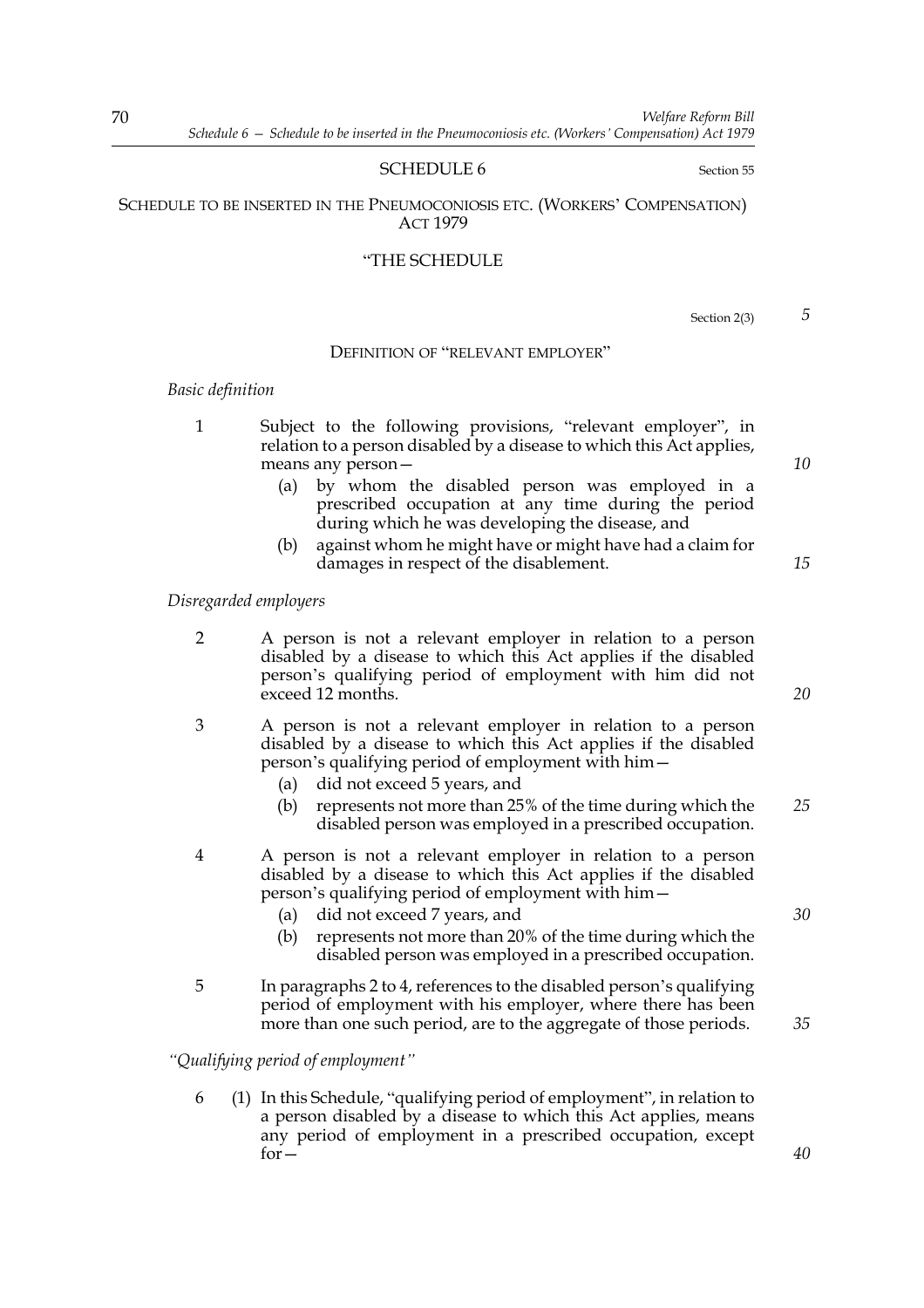- (a) a period of employment which ended more than 20 years before the qualifying date, and
- (b) in the case of a claim relating to diffuse mesothelioma, a period of employment which began not more than 15 years before the qualifying date.
- (2) In sub-paragraph (1), "qualifying date" means—
	- (a) the date on which the Secretary of State determines a claim for disablement benefit made by or on behalf of the disabled person in respect of the disease, or
	- (b) if the disabled person has died without a claim for disablement benefit in respect of the disease having been determined, the date on which he died. *10*

### *"Prescribed occupation"*

- 7 (1) In this Schedule, "prescribed occupation", in relation to a person disabled by a disease to which this Act applies, means an occupation prescribed in relation to the disease by the Secretary of State by order made by statutory instrument.
	- (2) A statutory instrument that—
		- (a) contains an order under sub-paragraph (1), and
		- (b) is not subject to any requirement that a draft of the instrument be laid before, and approved by a resolution of, each House of Parliament, *20*

shall be subject to annulment in pursuance of a resolution of either House of Parliament.

*Power to amend Schedule*

8 Regulations may modify this Schedule."

### SCHEDULE 7 Section 59

MINOR AND CONSEQUENTIAL AMENDMENTS RELATING TO PART 4

*Vaccine Damage Payments Act 1979 (c. 17)*

- 1 (1) The Vaccine Damage Payments Act 1979 is amended as follows.
	- (2) In section 4(2) (power to make regulations about appeals), at the beginning insert "In relation to appeals under subsection (1) to an appeal tribunal constituted under Chapter 1 of Part 1 of the Social Security Act 1998,".
	- (3) In section 4(3) (provision which may be made under the preceding subsection), for "The regulations" substitute "Regulations under subsection  $(2)$ ".
	- (4) In section 7A (correction of errors and setting aside of decisions)—
		- (a) in subsection  $(1)(a)$  (decisions with respect to which regulations made by the Secretary of State may make provision), after "Act" insert ", other than a decision of an appeal tribunal constituted under

*5*

*15*

*25*

*30*

*35*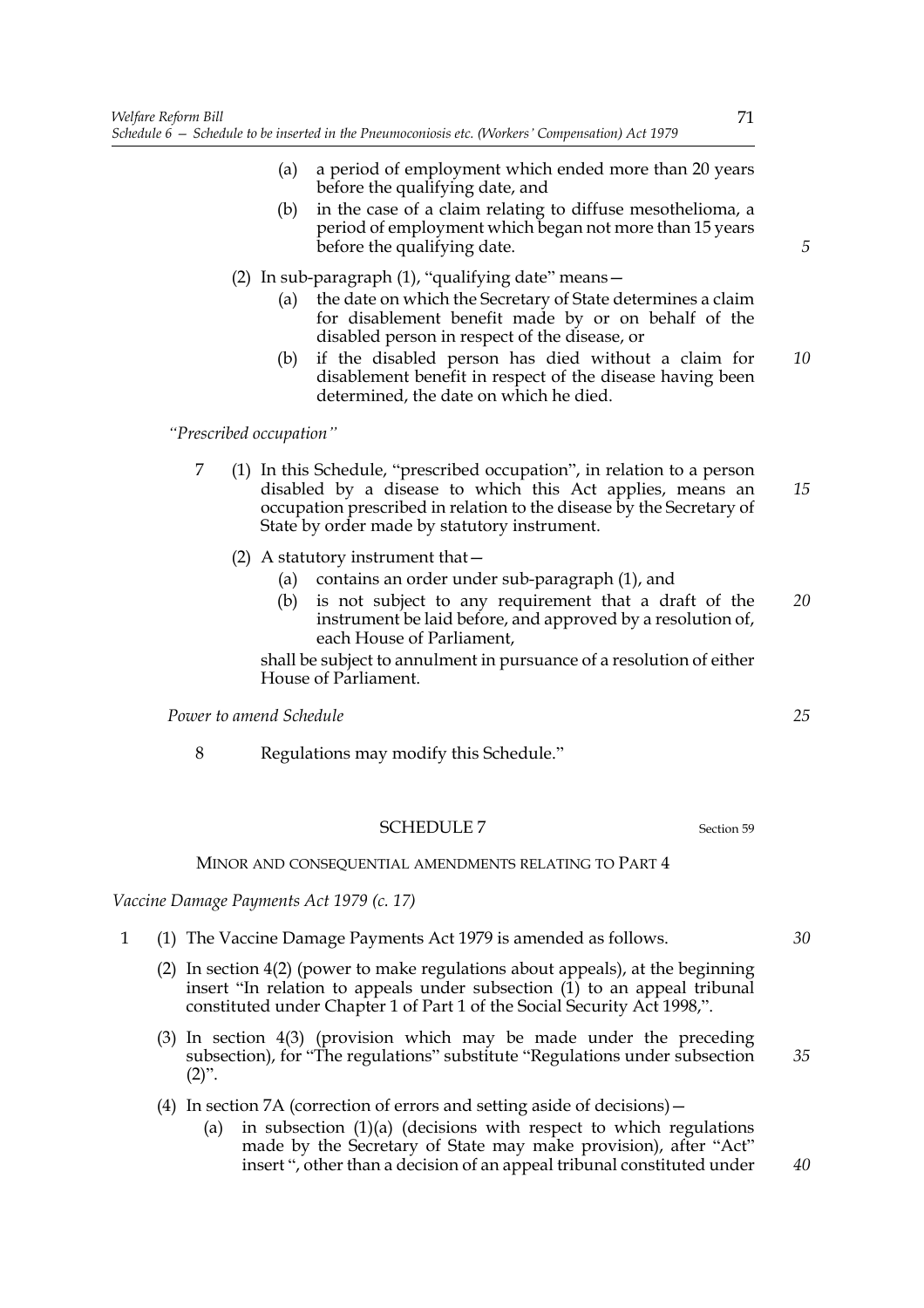Chapter 1 of Part 2 of the Social Security (Northern Ireland) Order  $1998$ ";

- (b) in subsection (2) (nothing in subsection (1) to affect other powers), after "subsection (1)" insert "or (1A)".
- (5) In section 8 (regulations), in subsection (1) (references in the Act to regulations are to regulations made by the Secretary of State), after "provisions of this Act" insert ", except sections  $4(3A)$  and  $(3B)$  and  $7A(1A)$ ,".
- (6) In that section, in subsection (3) (provision which may be contained in regulations made by the Secretary of State)—
	- (a) after paragraph (b) insert "and";
	- (b) paragraph (d) (power to confer functions on appeal tribunals) ceases to have effect.
- (7) In that section, at the end insert—
	- "(4) Any power of the Department for Social Development in Northern Ireland to make regulations under this Act—
		- (a) shall be exercisable by statutory rule for the purposes of the Statutory Rules (Northern Ireland) Order 1979 which shall be subject to negative resolution within the meaning of section 41(6) of the Interpretation Act (Northern Ireland) 1954; and
		- (b) includes power to make such incidental or supplementary provision as appears to the Department to be appropriate." *20*
- (8) After section 9 insert—

### **"9A Interpretation: "appeal tribunal"**

 In this Act, references to an appeal tribunal, without more, are to a tribunal constituted under—

- (a) Chapter 1 of Part 1 of the Social Security Act 1998; or
- (b) Chapter 1 of Part 2 of the Social Security (Northern Ireland) Order 1998."
- (9) In section 12(3)(b) (duty of Secretary of State to pay travelling and other allowances to persons required to attend before tribunals under section  $4$ ) –
	- (a) after "required" insert "under section 4", and
	- (b) for "under section 4 above" substitute "constituted under Chapter 1 of Part 1 of the Social Security Act 1998".

*Social Security Contributions and Benefits Act 1992 (c. 4)*

- 2 (1) The Contributions and Benefits Act is amended as follows.
	- (2) In section 73 (mobility component of disability living allowance), in subsection (9)(a), after "subsection (1)" insert "(a) to (d)".
	- (3) In section 140 (social fund payments: principles of determination), for subsection (3) substitute—
		- "(3) Without prejudice to the generality of subsection (2), the Secretary of State may issue directions under that subsection for the purpose of securing that allocations under section 168 of the Administration Act are not exceeded." *40*

*10*

*5*

*15*

*25*

*35*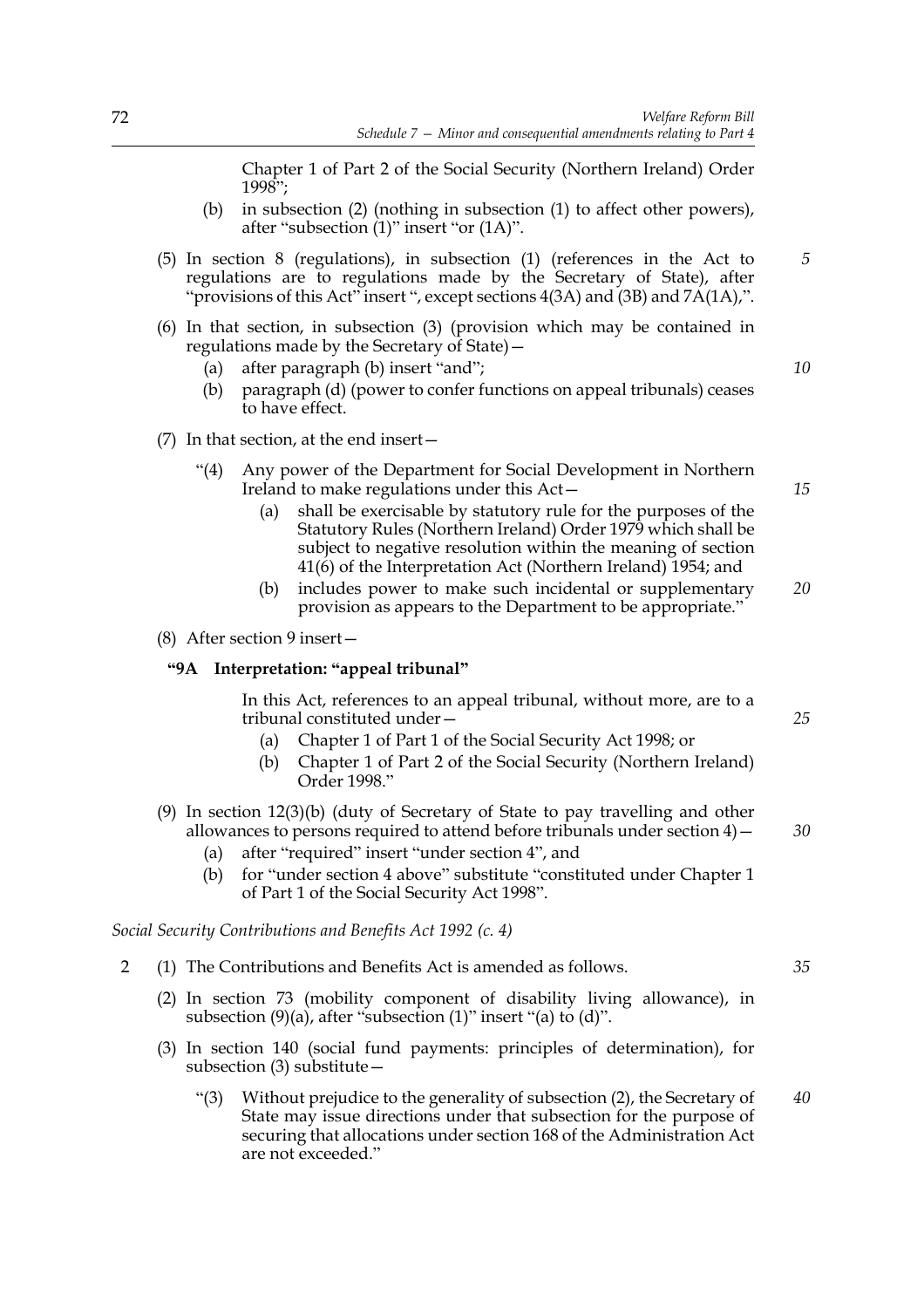*Social Security Administration Act 1992 (c. 5)*

- 3 (1) The Administration Act is amended as follows.
	- (2) In section 2AA(2) (benefits to which section applies), for paragraph (e) substitute—
		- "(e) carer's allowance."
	- (3) In section 168 (allocations from social fund), in subsection (5) (power to give directions with respect to the control and management of social fund allocations to particular officers or groups of officers), for "the amounts allocated to them" substitute "any amounts allocated to them".
	- (4) In subsection (6) of that section (definition of "appropriate officer"), for "payments from the social fund such as are mentioned in section 138(1)(b) of the Contributions and Benefits Act" substitute "section 138(1)(b) payments". *10*

*Social Security Act 1998 (c. 14)*

4 In section 38(7) of the Social Security Act 1998 (principles applicable on review of social fund determination), at the end of paragraph (a)(i) insert "and". *15*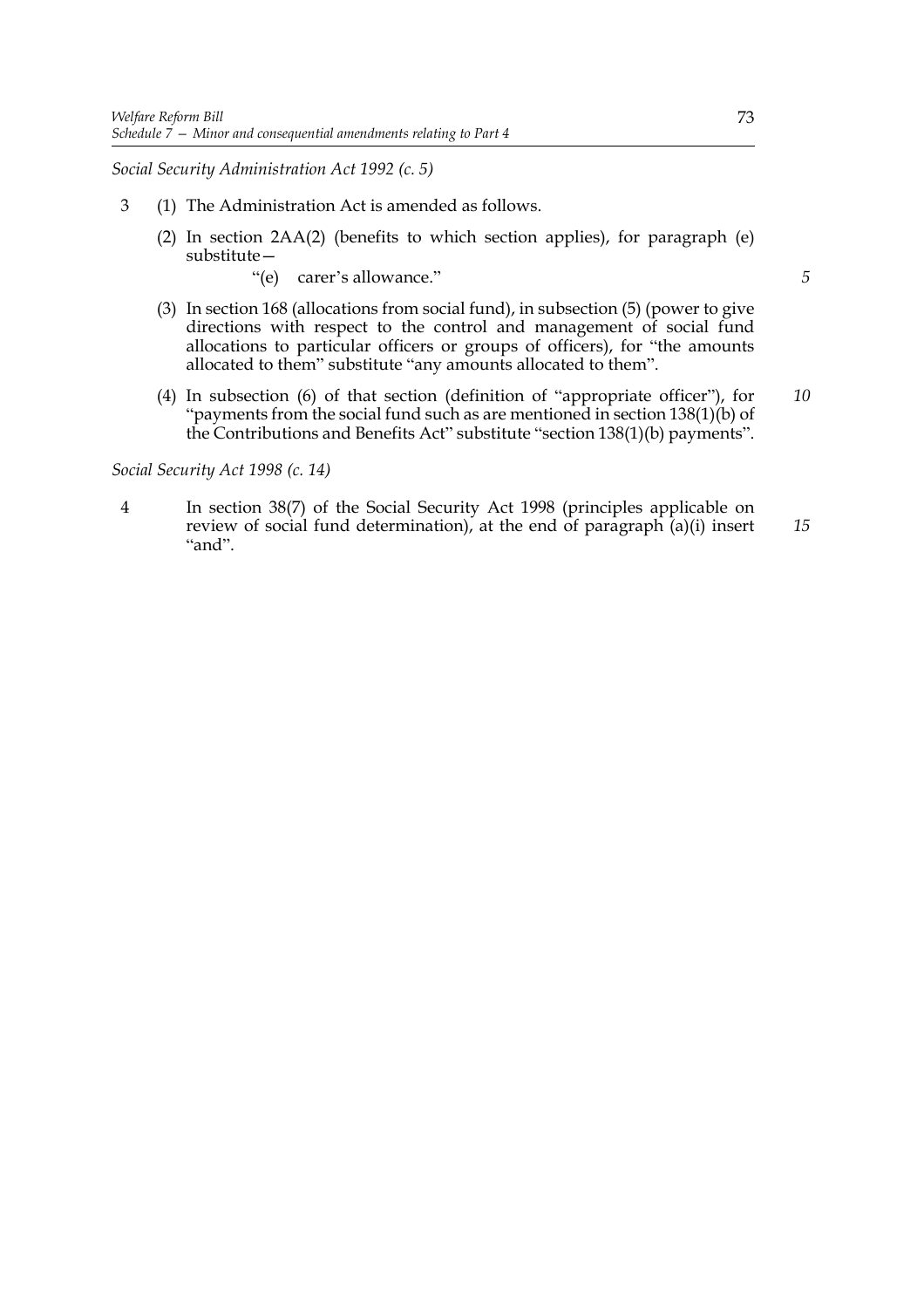## SCHEDULE 8 Section 63

| Short title and chapter                                               | Extent of repeal                                                                                                                                                                                                                    |    |
|-----------------------------------------------------------------------|-------------------------------------------------------------------------------------------------------------------------------------------------------------------------------------------------------------------------------------|----|
| Vaccine Damage Payments Act<br>1979 (c. 17)                           | Section 3A(6).<br>In section $8(3)$ , paragraph $(d)$ , and the word<br>"and" immediately preceding it.                                                                                                                             | 5  |
| Pneumoconiosis etc. (Workers'<br>1979<br>Compensation) Act<br>(c. 41) | Section $3(5)$ .                                                                                                                                                                                                                    |    |
| Criminal Justice Act 1991 (c. 53)                                     | In section $24(4)$ , in the definition of "income"<br>support", the words "incapacity benefit".                                                                                                                                     | 10 |
| Social Security Contributions<br>and Benefits Act 1992 (c. 4)         | Section $20(1)(b)$ .<br>In section $20(2)$ –                                                                                                                                                                                        |    |
|                                                                       | in the definition of "long-term benefit",<br>(a)<br>paragraph (a);<br>in the definition of "short-term benefit",<br>(b)<br>paragraph (b).<br>In section $21(1)$ –                                                                   | 15 |
|                                                                       | the words from "short-term incapacity"<br>(a)<br>benefit" to "subsection<br>$(5)$ of that<br>section,";                                                                                                                             | 20 |
|                                                                       | the words "or short-term or long-term<br>(b)<br>incapacity benefit under section 40 or 41<br>below".<br>In section 21(2), in the table $-$<br>the heading "Short-term benefit";<br>(a)                                              | 25 |
|                                                                       | entry<br>relating<br>(b)<br>to<br>short-term<br>the<br>incapacity benefit;<br>the heading "Other benefits".<br>(c)<br>In section $21(4)$ , the words "short-term benefit<br>or".<br>In section $21(5A)(c)$ , the words "2(4)(a) and | 30 |
|                                                                       | $(5)(a)$ ".<br>Sections 30A to 30E.<br>In section $37(2)$ , the words from "one of the<br>conditions" to "person and".<br>In section 39A(3), the words from "one of the<br>conditions" to "person and".                             | 35 |
|                                                                       | Section $72(6)$ .<br>In section 73(5), the words "Subject to<br>subsection (4) above,".                                                                                                                                             | 40 |
|                                                                       | Section 93.<br>In section $124(1)$ , the word "and" at the end of<br>paragraph (f).<br>Section 130(4).<br>In section $140(1A)$ , the words following<br>paragraph (b).                                                              | 45 |
|                                                                       | Section $150(1)(b)$ .<br>Sections 171A to 171G.<br>Section $171ZP(1)$ to (3).<br>In section $176(1)(a)$ ,<br>the words "section<br>$30DD(5)(b)$ or (c);".                                                                           | 50 |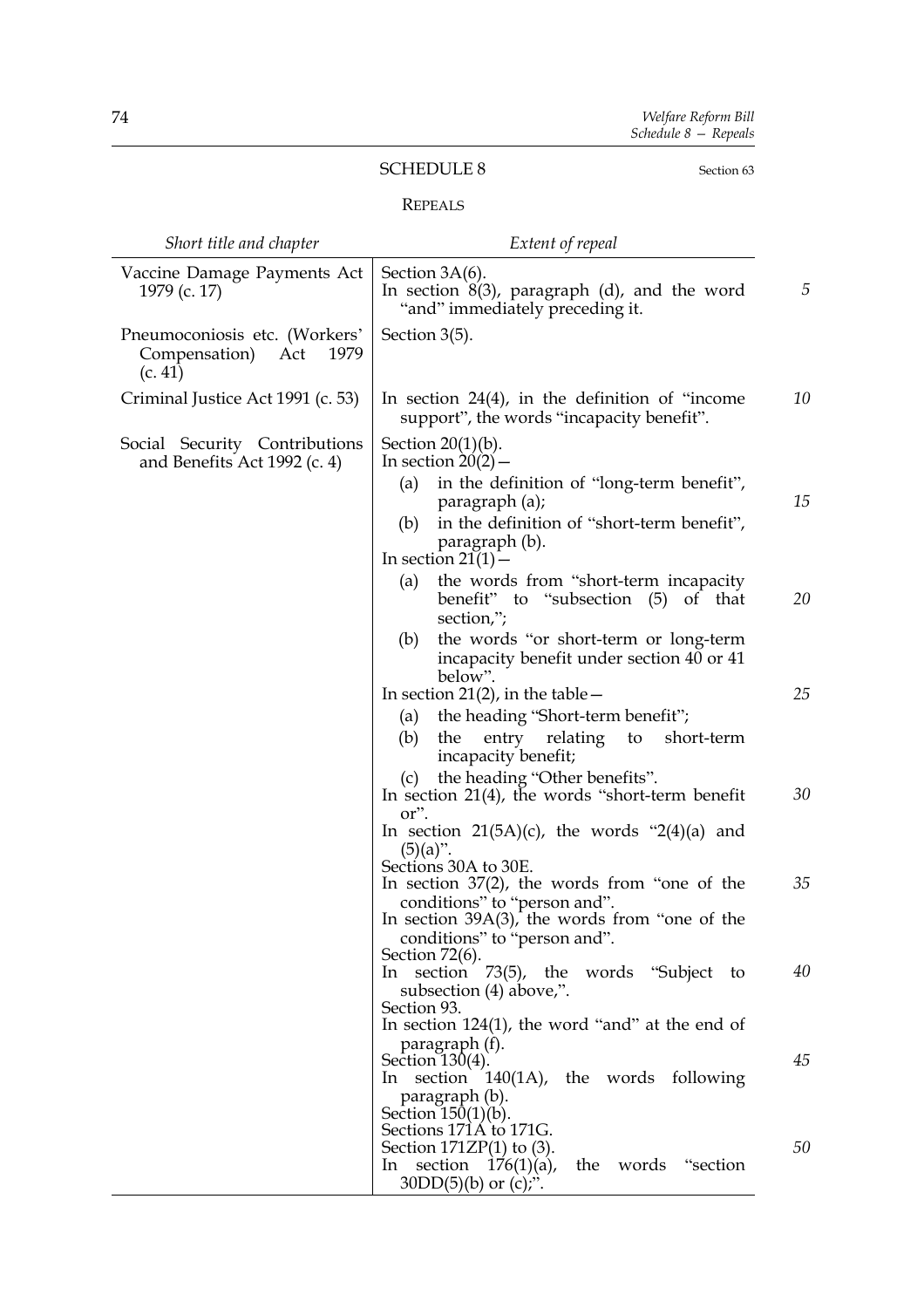| Short title and chapter                                                 | Extent of repeal                                                                                                                                                                                              |    |
|-------------------------------------------------------------------------|---------------------------------------------------------------------------------------------------------------------------------------------------------------------------------------------------------------|----|
| Social Security Contributions<br>and Benefits Act 1992 (c. 4) $-$       | In Schedule 3, paragraph 2.<br>In Schedule $4-$                                                                                                                                                               |    |
| cont.                                                                   | in Part 1, paragraphs 2 and 2A;<br>(a)<br>(b)<br>in Part 4, paragraphs 1A and 2.<br>In Schedule 11, paragraph 2(d)(i).<br>In Schedule 12, paragraphs 1, 3, 4, 5 and 6.<br>In Schedule 13, paragraphs 1 and 2. | 5  |
| Social Security Administration<br>Act 1992 (c. 5)                       | In section $2AA(2)$ , paragraph (c) and the word<br>"and" at the end of paragraph (d).<br>Section 5(3).<br>Section 71(5).<br>In section $71ZA(2)$ –                                                           | 10 |
|                                                                         | in paragraph (a), the words "paragraph"<br>(a)<br>(a) of subsection $(5)$ and";                                                                                                                               | 15 |
|                                                                         | paragraph (b).<br>(b)<br>In section $73(4)$ , the word "or" at the end of<br>paragraph (a).<br>Section $132(1)(b)$ and (c).<br>In section $134(8)(a)$ , the words "or surviving                               | 20 |
|                                                                         | civil partner's".<br>In section 150, subsection $(1)(aa)$ and, in<br>subsection $(3)(b)$ , " $(aa)$ ".                                                                                                        |    |
|                                                                         | In section $168(3)(d)$ , the words from "to the<br>same officer" to the end.                                                                                                                                  | 25 |
| Social Security Administration<br>(Northern Ireland) Act 1992<br>(c. 8) | Section $69(5)$ .                                                                                                                                                                                             |    |
| Disability (Grants) Act<br>1993 (c. 14)                                 | In section $1-$<br>in subsection $(1)$ , paragraphs $(a)$ and $(b)$<br>(a)<br>and the word "and" immediately<br>preceding paragraph (c);                                                                      | 30 |
|                                                                         | in subsection $(4)(a)$ , the words from "the<br>(b)<br>reference in subsection $(1)(a)$ " to first<br>"and".                                                                                                  | 35 |
| Pension<br>Schemes<br>Act<br>1993<br>(c. 48)                            | Section $46(3)$ .                                                                                                                                                                                             |    |
| Social Security (Incapacity for<br>Work) Act 1994 (c. 18)               | Sections 1, 2(1) to (3) and (6), 3, 5 to 7 and 13.<br>In Schedule 1, paragraphs 2, 3(3), 28, 33, 38(2),<br>44 and 55.                                                                                         | 40 |
| Local<br>Government<br>etc.<br>(Scotland) Act 1994 (c. 39)              | In Schedule 13, paragraph 174(4).                                                                                                                                                                             |    |
| Jobseekers Act 1995 (c. 18)                                             | In Schedule 2, paragraphs $40(2)$ and $53(2)$ .                                                                                                                                                               |    |
| Pensions Act 1995 (c. 26)                                               | In Schedule 4, paragraphs $18(b)$ and $21(3)$ .                                                                                                                                                               |    |
| Housing Act 1996 (c. 52)                                                | In section 122-                                                                                                                                                                                               | 45 |
|                                                                         | subsection $(3)$ ;<br>(a)                                                                                                                                                                                     |    |
|                                                                         | in subsection<br>$(5)(b)$ , the words "or<br>(b)<br>regulations".<br>In Schedule 13, paragraph 3(2).                                                                                                          |    |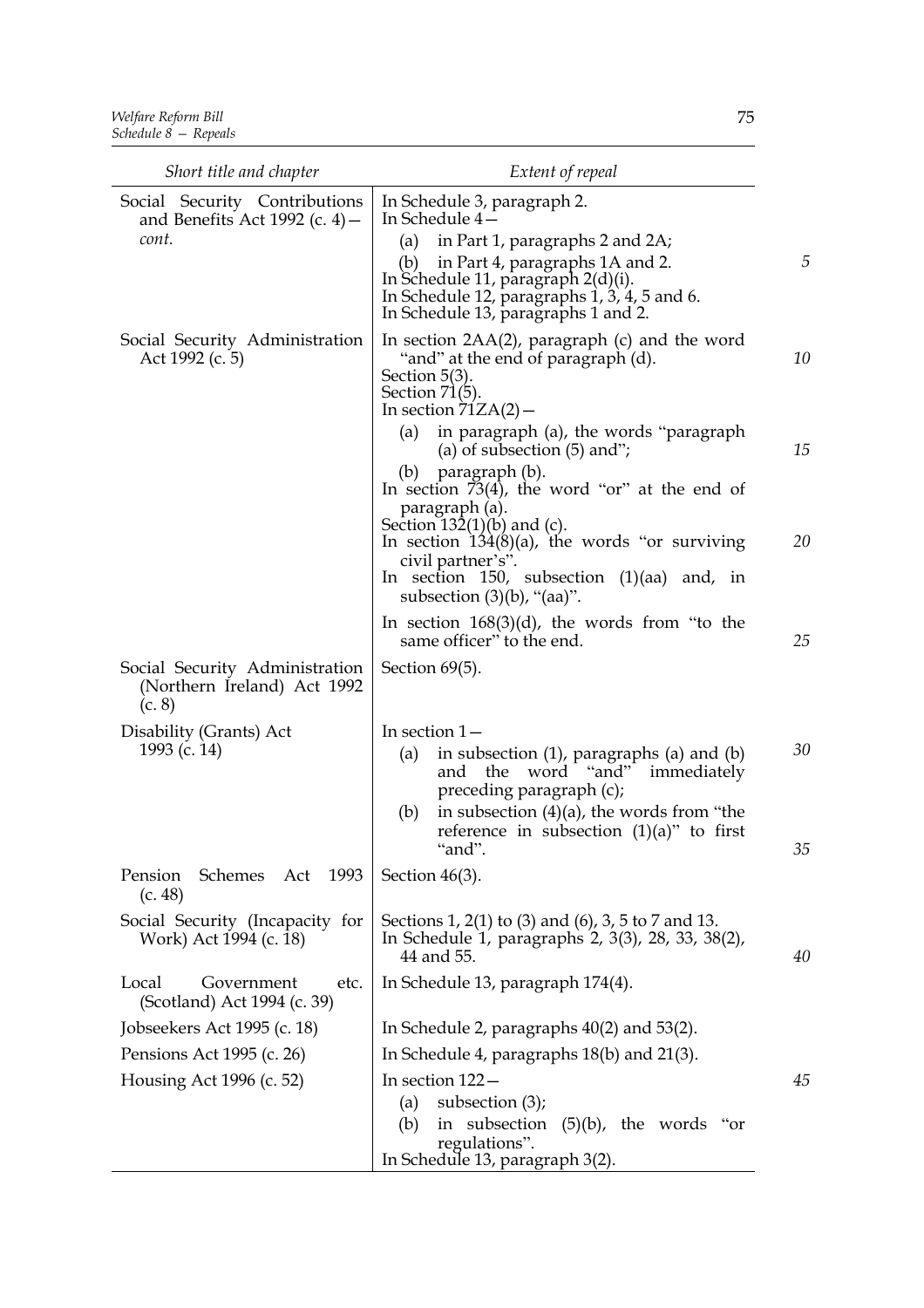| Short title and chapter                                     | Extent of repeal                                                                                                                                                                                                                                                                                                                                                                                                                                                                               |         |
|-------------------------------------------------------------|------------------------------------------------------------------------------------------------------------------------------------------------------------------------------------------------------------------------------------------------------------------------------------------------------------------------------------------------------------------------------------------------------------------------------------------------------------------------------------------------|---------|
| Social Security Act 1998 (c. 14)                            | In section $2(2)$ , the word "or" at the end of<br>paragraph (h).<br>In section $28(3)$ , the word "or" at the end of<br>paragraph (e).<br>In section $38(7)(a)$ , sub-paragraph (iii), and the<br>word "and" immediately preceding it.<br>Section 77.<br>In Schedule 2, in paragraph $6(b)$ , the word "or"<br>at the end of paragraph (ii).<br>In Schedule 3, in paragraph 3, the word "or" at<br>the end of paragraph (e).<br>In Schedule 7, paragraphs $73(3)$ , $81(2)$ and<br>$103(1)$ . | 5<br>10 |
| Welfare Reform and Pensions<br>Act 1999 (c. 30)             | Sections 61 to 64.<br>In section $72(3)$ , the word "or" at the end of<br>paragraph (b).<br>In Schedule 8, paragraphs 20 to 25.                                                                                                                                                                                                                                                                                                                                                                | 15      |
| Local Government Act 2000<br>(c. 22)                        | Sections 94 and 95.                                                                                                                                                                                                                                                                                                                                                                                                                                                                            | 20      |
| State Pension Credit Act 2002<br>(c. 16)                    | In Schedule 2, paragraphs $9(5)(b)(ii)$ , 16(3), 24(2)<br>and $37(a)$ .                                                                                                                                                                                                                                                                                                                                                                                                                        |         |
| National<br>Insurance<br>Contributions Act 2002 (c. 19)     | In Schedule 1, paragraph 14(2).                                                                                                                                                                                                                                                                                                                                                                                                                                                                |         |
| Tax Credits Act 2002 (c. 21)                                | In Schedule 3, paragraphs 25, 26 and 28.                                                                                                                                                                                                                                                                                                                                                                                                                                                       | 25      |
| Tax (Earnings<br>Income<br>and<br>Pensions) Act 2003 (c. 1) | In section 658(4), the words "incapacity benefit".<br>In section $660(1)$ , in Table A, the entry relating<br>to incapacity benefit.<br>section $661(1)$ , the words "incapacity"<br>ln<br>benefit,".<br>Sections 663 and 664.<br>In Schedule 6, paragraph 187.                                                                                                                                                                                                                                | 30      |
| Partnership<br>2004<br>Civil<br>Act<br>(c. 33)              | In Schedule 24, paragraphs 14, 15 and 65.                                                                                                                                                                                                                                                                                                                                                                                                                                                      |         |

1 The repeal of section 69(5) of the Social Security Administration (Northern Ireland) Act 1992 (c. 8) has effect only in relation to child benefit and guardian's allowance. *35*